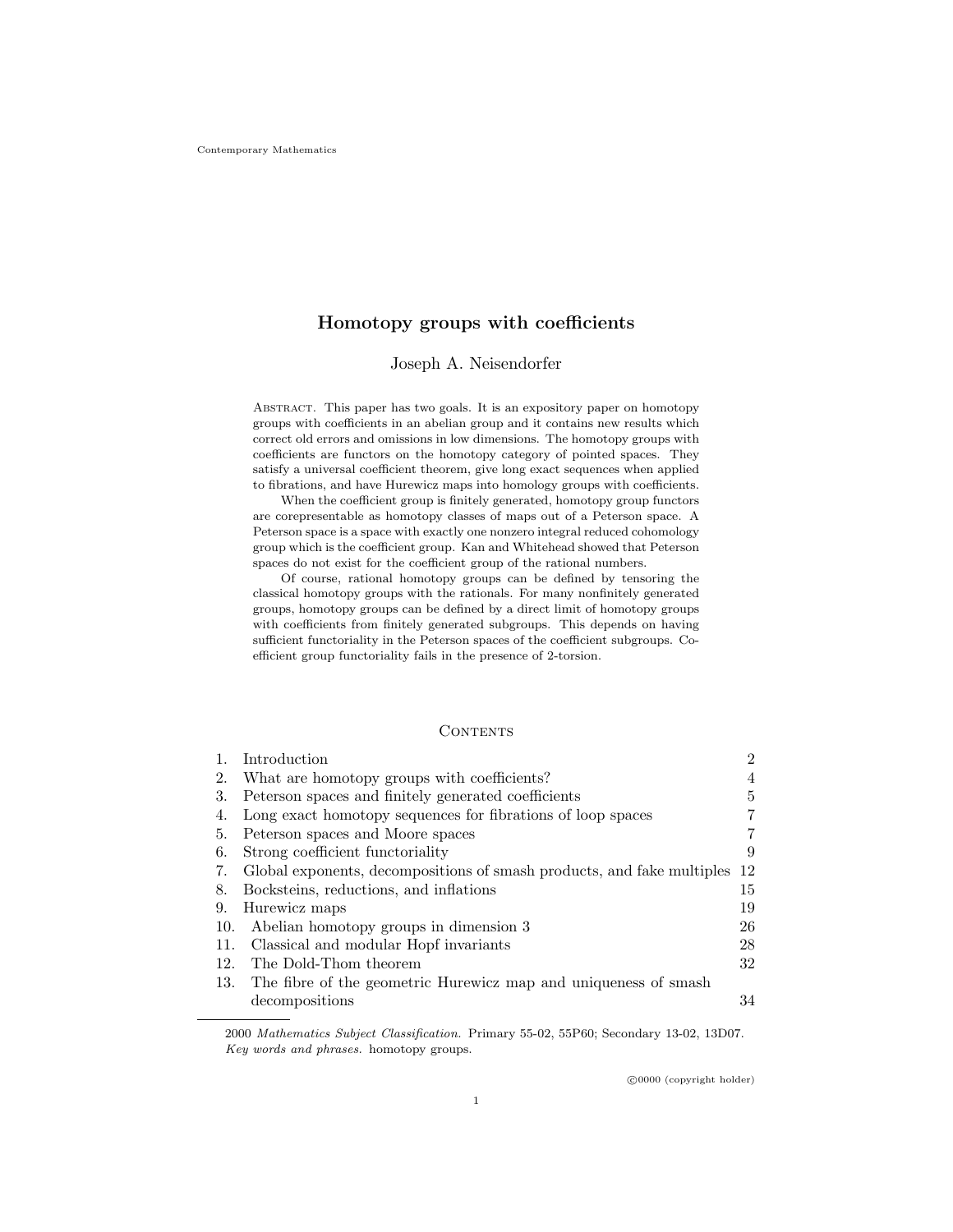| 14.        | Samelson products and Lie identities in groups        | 43 |  |
|------------|-------------------------------------------------------|----|--|
| 15.        | Internal Samelson products                            | 47 |  |
| 16.        | Universal models and relative Samelson products       | 52 |  |
| 17.        | Samelson products over the loops on an H-space        | 55 |  |
| 18.        | $\text{Mod } p$ homotopy Bockstein spectral sequences | 57 |  |
| 19.        | Samelson products in Bockstein spectral sequences     | 63 |  |
| 20.        | Nonexistence of rational Peterson spaces              | 66 |  |
| 21.        | Nonfinitely generated coefficients                    | 68 |  |
| 22.        | Computations with Hilton-Hopf invariants              | 71 |  |
| 23.        | Cohomology of some cubic constructions                | 76 |  |
| 24.        | Nonassociativity in smashes of mod 3 Moore spaces     | 81 |  |
| 25.        | Associativity in smashes of 3 primary Moore spaces    | 83 |  |
| References |                                                       |    |  |

#### 1. Introduction

Let X be a pointed space, A an abelian group, and  $n$  a positive integer. Homotopy groups of X with coefficients in A, denoted  $\pi_n(X; A)$ , were introduced in the thesis of Frank Peterson [25] and further developed in this author's thesis [21]. Both of these were heavily influenced by John Moore.

We can define homotopy groups  $\pi_n(X; A)$  with coefficients in any finitely generated abelian group A. But if there is two torsion in A or if  $n = 3$ , these groups are not functors of the coefficient groups. There are intrinsic failures here, especially at the prime 2, but also at odd primes in dimension 3. This has two consequences.

When there is two torsion or if  $n = 3$ , it is impossible to make a natural definition of homotopy groups with non-finitely generated coefficients. In all other cases, we can define homotopy groups with coefficients  $\pi_n(X; A)$  in an arbitrary abelian group A by taking direct limits over all finitely generated subgroups of A.

Failure of functoriality in the coefficient group also leads to the fact that the homotopy groups may have a larger exponent than the coefficient group. We focus on the case of coefficients in cyclic groups of prime power order  $p^r$ . These homotopy groups have exponent  $p^r$  unless  $p^r = 2$  in which case the exponent is 4. For the 3-dimensional homotopy groups, these exponents are determined by means of a  $\mod p^r$  version of the classical Hopf invariant.

The equality of the exponent for the coefficient group and the homotopy group is equivalent to decomposing the smash product of two Peterson spaces into a bouquet of two Peterson spaces. The smash product decomposition leads to the definition of Samelson products in homotopy groups with coefficients mod  $p^r$  unless  $p^r = 2$ . When  $p$  is a prime greater than 3, these Samelson products give the structure of a graded Lie algebra to the homotopy groups of a loop space. When  $p$  is 2 or 3, the Jacobi identity may fail. When  $p = 3$ , we show for the first time here that it may fail in mod 3 homotopy groups. This result was proved in the author's thesis. Unfortunately, in the original version of this paper, I made the mistake of thinking that the same argument would show that the Jacobi identity may fail in mod  $3<sup>r</sup>$ homotopy,  $r \geq 2$ . Brayton Gray pointed out that the Jacobi identity would be valid in mod 3<sup>r</sup> homotopy,  $r \geq 2$ .

When  $p = 2$ , the Samelson products may fail to be anti-symmetric.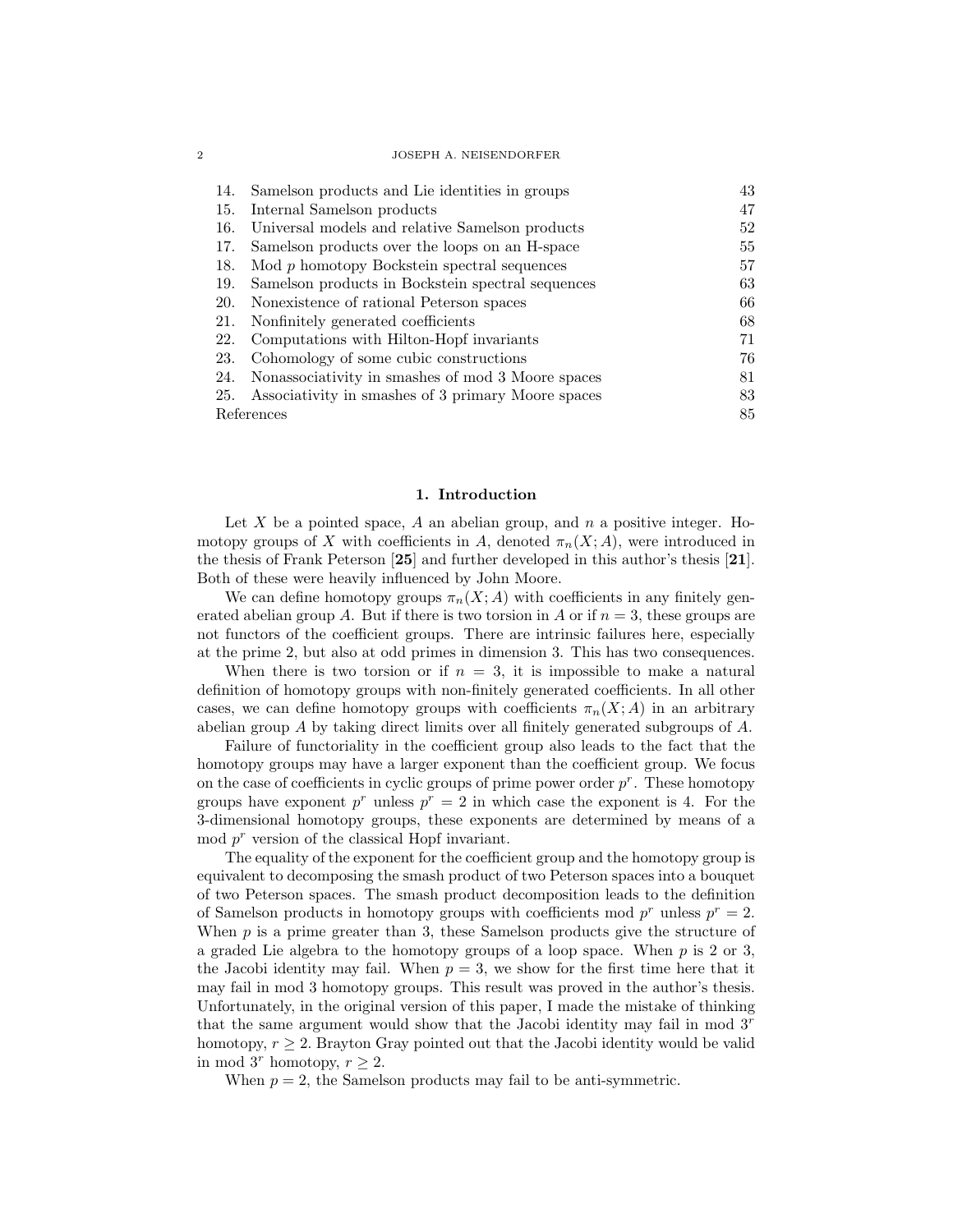The above decompositions of smash products of Peterson spaces are unique up to composition with Whitehead products. This uniqueness is essential to the proof that the Samelson products give a graded Lie algebra structure in homotopy groups with mod  $p^r$  coefficients,  $p \geq 3$ . The proof of uniqueness given here is different from that given in the author's book [24]. It is a more natural argument, depending on the Hilton-Milnor theorem and the geometric Hurewicz map.

If  $p$  is an odd prime, the mod  $p$  homotopy Bockstein spectral sequence of a loop space  $E^r(\Omega X)$  is in all dimensions  $\geq 1$  a spectral sequence of abelian groups. If  $p = 2$  and  $r \geq 2$ , then it is a spectral sequence of abelian groups in all dimensions.

If  $p$  is an odd prime, the mod  $p$  homotopy Bockstein spectral sequence is in all dimensions  $\geq 1$  a spectral sequence of Lie algebras except for the fact that the Jacobi identity and a related triple vanishing identity may fail if  $p = 3$ .

The mod p homotopy Bockstein spectral sequence  $E^r(\Omega X)$  restores the Lie algebra identities for Samelson products. For example, if  $p = 3$ , the Lie identities are valid in the mod 3 homotopy Bockstein spectral sequence if  $r \geq 3$ . It was known that, if  $p \geq 5$ , the Lie identities are valid for all  $r \geq 1$ .

There is a necessary modification of the some maps related to the homotopy Bockstein spectral sequence at the prime 2 or even at odd primes in dimension 3. For some purposes, the multiples of the identity map on a Peterson space must be replaced by so-called fake multiples. For example, the composition

$$
p^{r-1}: Z/p^r Z \to Z/pZ \to Z/p^r Z
$$

does not correspond to the geometry of Peterson spaces if  $p = 2$  or if p is an odd prime and the Peterson space is in dimension 3. But this modification does not change the form of the final description of the homotopy Bockstein spectral sequence from what was given in the author's book [24].

The author hopes that the presentation here will be definitive for homotopy groups with odd primary coefficients. It is an abridgment, modification, and correction of the treatment of homotopy groups with coefficients in the author's book [24]. It is said that mistakes in the design of Islamic prayer rugs are intentionally introduced as a show of humility since only Allah can produce perfection. And the Japanese Buddhist aesthetic known as wabi-sabi requires that beauty be imperfect, impermanent, and incomplete. The author has unintentionally followed these quidelines in previous works.

The ultimate goal of the author's thesis [21] was applications to stable homotopy theory with the result that the theory was confined to dimensions  $\geq 4$ . Later unstable applications made it desirable to extend the theory to lower dimensions. This was done in the author's AMS memoir [21]. In the course of writing the author's book, it was discovered that the identification of the terms of the mod  $p$ homotopy Bockstein spectral sequence as

$$
E^r(X) = image \quad p^{r-1} : \pi_*(X; Z/p^r Z) \to \pi_*(X; Z/p^r Z)
$$

is valid for all primes  $p$  and for all dimensions where we have groups, that is, in dimensions  $\geq$  3. But the argument needed to extend to the prime 2 and, in dimension 3, to odd primes was complicated enough that it was not included in the book. This argument, included in this paper, requires the nontrivial use of Hilton-Hopf invariants to study the distributivity laws for homotopy classes.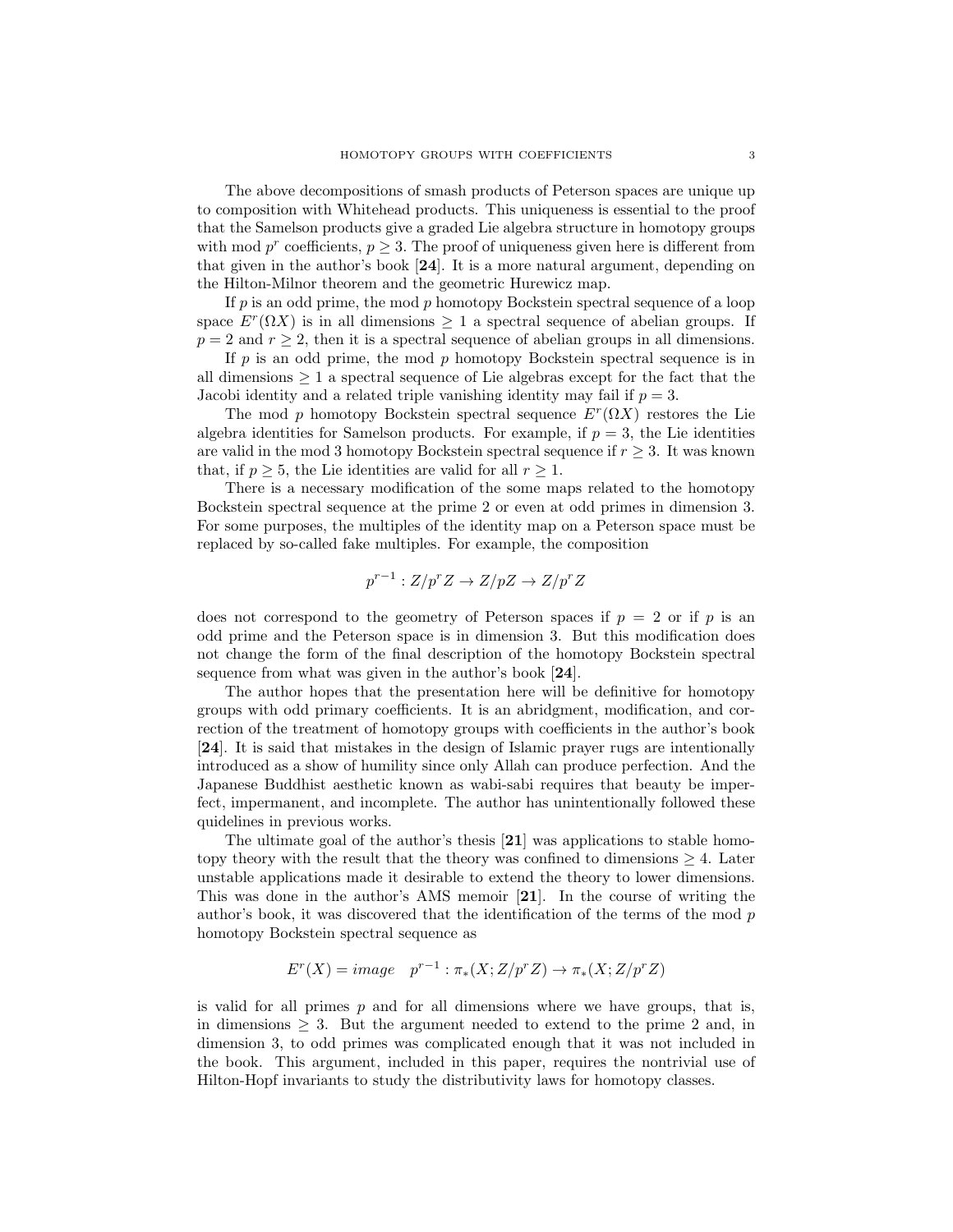The treatment here is certainly not definitive for 2 primary coefficients. Much more exploration of Samelson products and the Bockstein spectral sequence is needed in that case.

For the record, these modifications at odd primes do not occur in a low enough dimension to have any effect on the results in [4, 5, 6, 22, 23].

## 2. What are homotopy groups with coefficients?

What should be the criteria for  $\pi_n(X; A)$  to be called the n−th homotopy group of  $X$  with coefficients in  $A$ ? First of all, depending on  $X$ , there should be some restrictions on n and A in order that  $\pi_n(X; A)$  be defined. No matter what A is,  $\pi_n(X; A)$  may be undefined for low values of n. Even if it is defined, it may be merely a set and not a group, much less an abelian group.

We make no attempt to characterize by axioms homotopy groups with coefficients, but we wish to indicate a list of desirable criteria for such groups. For large enough *n*, the criteria for  $\pi_n(X; A)$  are:

**Functor on the homotopy category:** For fixed A,  $\pi_n(X; A)$  should be a functor defined from the homotopy category of pointed spaces to the category of abelian groups.  $\pi_n(X; A)$  should also be a functor of A restricted to some full subcategory of abelian groups, this will be called coefficient functoriality.

Universal coefficient sequences: There should be short exact sequences  $0 \to \pi_n(X) \otimes A \to \pi_n(X;A) \to Tor(\pi_{n-1}(X),A) \to 0.$  The maps in the universal coefficient sequences should be natural transformations for  $X$  in the homotopy category of pointed spaces and for A in some full subcategory of abelian groups. We regard the existence of the universal coefficient exact sequences as essential.

Long exact sequences of fibrations: If  $F \stackrel{\iota}{\to} E \stackrel{p}{\to} B$  is a fibration sequence of pointed spaces, there should be natural transformations  $\partial : \pi_n(B; A) \to$  $\pi_{n-1}(F, A)$  on the category of fibration sequences which are also natural for A in some full subcategory of abelian groups. These maps should yield long exact sequences

$$
\ldots \xrightarrow{p_*} \pi_{n+1}(B;A) \xrightarrow{\partial} \pi_n(F;A) \xrightarrow{\iota_*} \pi_n(E;A) \xrightarrow{p_*} \pi_n(B;A) \xrightarrow{\partial} \pi_{n-1}(F;A) \xrightarrow{\iota_*} \ldots
$$

The maps in these long exact sequences should be compatible with the maps in the universal coefficient theorem, that is, the usual long exact fibration sequences for  $\pi_n$ should commute with the above when combined with the natural transformations

 $\pi_n$ ( ) →  $\pi_n$ ( ) ⊗ A →  $\pi_n$ ( ; A) and  $\pi_n$ ( ; A) →  $Tor(\pi_{n-1}$ ( ), A).

Hurewicz maps: There should be Hurewicz maps

$$
\phi : \pi_n(X; A) \to H_n(X; A)
$$

which are natural transformations for pointed spaces  $X$  and for  $A$  in some full subcategory of abelian groups. The Hurewicz maps should be compatible with the maps in the two universal coefficient sequences.

The problems we must address are the following:

1) the existence of homotopy groups with coefficients.

2) coefficient functoriality.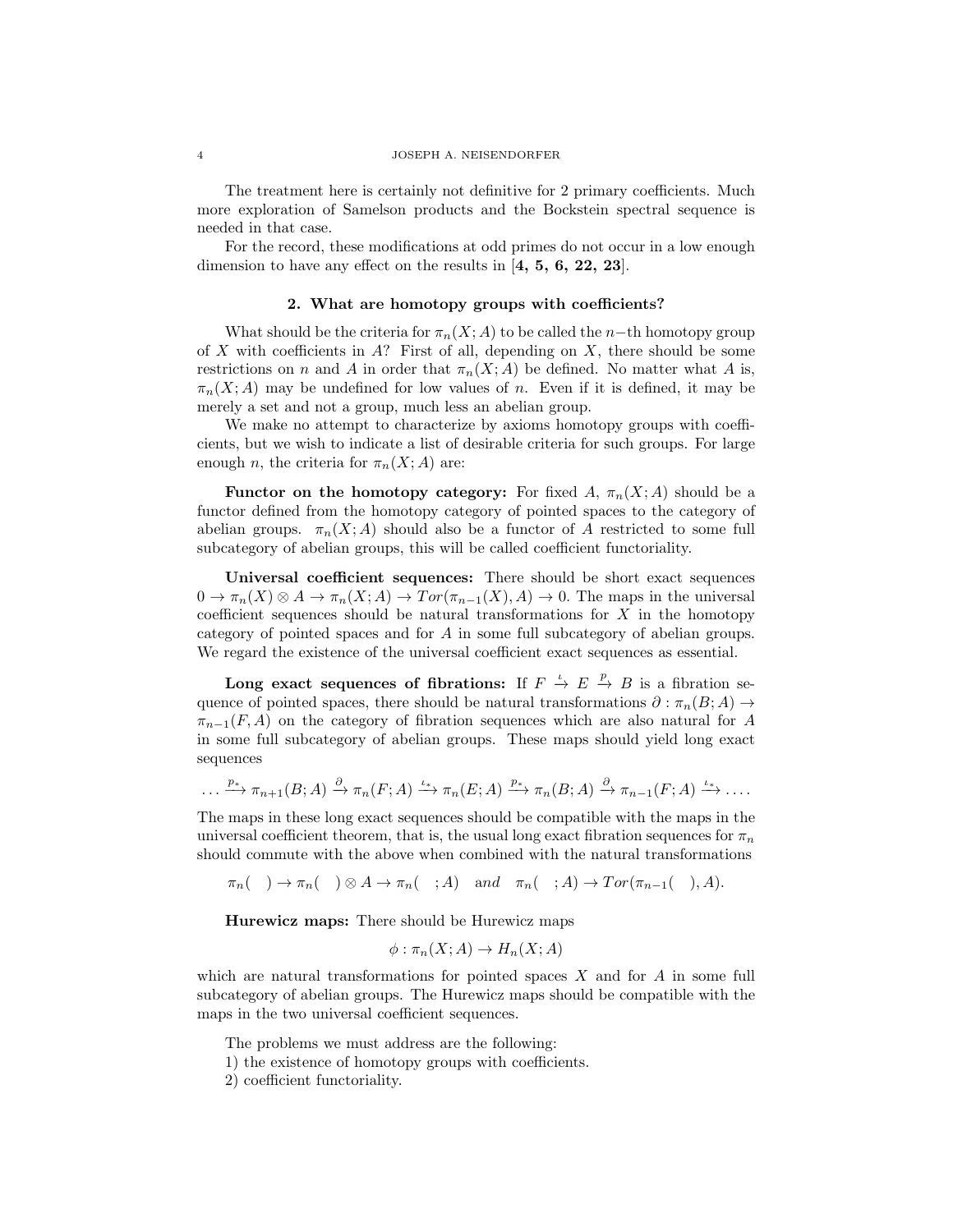3) the exponents of homotopy groups with coefficients, that is, does an exponent e for the abelian group A,  $e A = 0$ , imply that  $e \pi_n(X; A) = 0$  for all pointed spaces X.

4) the existence of Hurewicz maps and the truth of Hurewicz theorems.

5) the existence of Samelson products in homotopy groups with coefficients and the validity of the identities for a graded Lie algebra.

### 3. Peterson spaces and finitely generated coefficients

If the homotopy groups with coefficients  $A$  are corepresentable, that is, if there is a space  $P^{n}(A)$  such that  $\pi_{n}(X; A) = [P^{n}(A); X]_{*}$ , then that space must be a Peterson space:

DEFINITION 3.1. An *n*-th Peterson space  $P<sup>n</sup>(A)$  is a pointed space with exactly one nonzero reduced integral cohomology group, occurring in dimension  $n$ , such that that group is isomorphic to  $A$ , that is,

$$
\overline{H}^k((P^n(A)) = \begin{cases} A, & k = n \\ 0, & k \neq n. \end{cases}
$$

Similarly, an *n*-th Moore space  $M_n(A)$  is a pointed space with exactly one nonzero reduced integral homology group, occurring in dimension  $n$ , such that that group is isomorphic to A, that is,

$$
\overline{H}_k((P^n(A)) = \begin{cases} A, & k = n \\ 0, & k \neq n. \end{cases}
$$

We claim that

THEOREM 3.2. If homotopy with coefficients  $\pi_n(X, A)$  is corepresentable by a space  $P^{n}(A)$ , that is, if  $\pi_n(X, A) = [P^{n}(A), X]_{*}$ , then  $P^{n}(A)$  is an n-th Peterson space.

PROOF. The universal coefficient theorem implies that

$$
H^k(P(A)) = [P^n(A), K(A, k)]_* = \pi_n(K(Z, k); A)
$$

$$
= \pi_n(K(Z, k)) \otimes A = \begin{cases} A, & k = n \\ 0, & k \neq n \end{cases}
$$

Unfortunately, we shall see that Peterson spaces do not exist for some abelian groups, for example, there are no rational Peterson spaces  $P<sup>n</sup>(Q)$ . Hence, homotopy with coefficients  $\pi_n(X; A)$  cannot always be corepresentable. Nonetheless, it is corepresentable if the coefficient group  $A$  is a finitely generated abelian group and  $n \geq 2$ . In this case, we use Peterson spaces to show that homotopy groups with coefficients exist and satisfy the four criteria.

Let A be a finitely generated abelian group and let  $0 \to F_1 \xrightarrow{\Psi} F_0 \xrightarrow{\epsilon} A \to 0$  be a free resolution of abelian groups with

$$
F_0 = \bigoplus_{\alpha} Z, \qquad F_1 = \bigoplus_{\beta} Z
$$

being finite direct sums with  $\alpha$  running over an index set of order a and  $\beta$  running over an index set of order b. Then  $\Psi$  is represented by a  $b \times a$  matrix M with a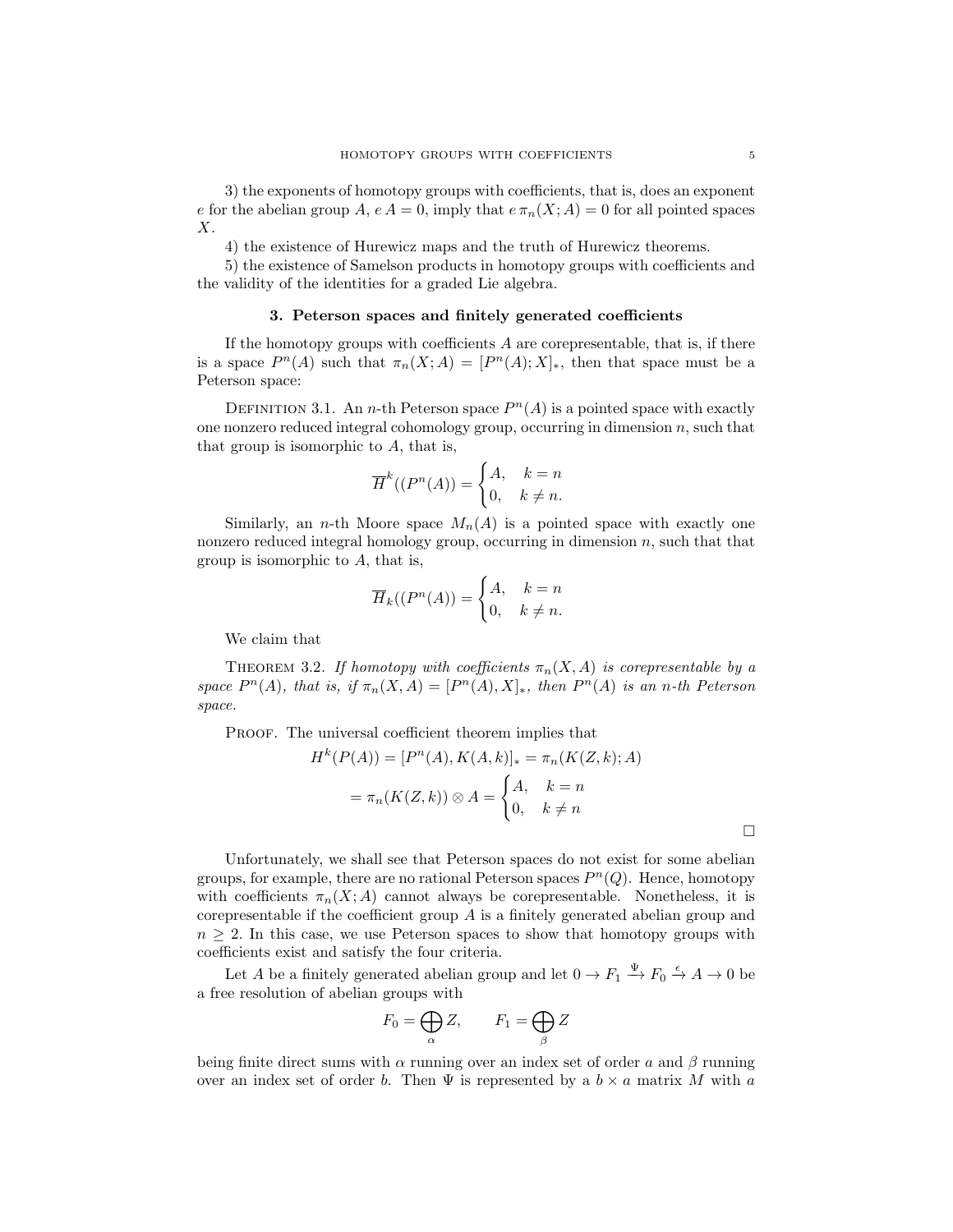columns and b rows of integer entries  $M_{\beta,\alpha}$ . Let  $M^*$  be the adjoint  $a \times b$  matrix. Let

$$
S_0 = \bigvee_{\alpha} S^1, \qquad S_1 = \bigvee_{\beta} S^1
$$

and let  $M^*: S_1 \to S_0$  be any map which induces  $\Psi: F_1 \to F_0$  in integral cohomology in dimension 1.

Let  $P^2(A)$  be the cofibre of the map  $M^* : S_1 \to S_0$  and consider the long cofibation sequence

$$
S_0 \xrightarrow{M^*} S_1 \to P^2(A) \to \Sigma S_0 \xrightarrow{M^*} \Sigma S_1 \to \Sigma P^2(A) \to \Sigma^2 S_0 \xrightarrow{M^*} \Sigma^2 S_1 \to \Sigma^2 P^2(A) \to \dots
$$

It is clear that the spaces  $P^{k}(A) = \sum_{k=0}^{k-2} P^{2}(A)$  are Peterson spaces for  $k \geq 2$ .

For a finitely generated abelian group  $A$  and a pointed space  $X$ , we define  $\pi_k(X; A) = [P^k(A), X]_*, \quad k \ge 2.$ 

Of course, for a fixed finitely generated abelian group  $A$ ,  $\pi_k(X; A)$  is a functor on the homotopy category with values in the category of sets if  $k = 2$ , in the category of groups if  $k = 3$ , and in the category of abelian groups if  $k \geq 4$ .

If we map the above long cofibration sequence into  $X$ , we get the long exact sequence

$$
\Pi_{\alpha}\pi_1(X) \stackrel{M}{\longleftarrow} \Pi_{\beta}\pi_1(X) \leftarrow \pi_2(X;A) \leftarrow \Pi_{\alpha}\pi_2(X) \stackrel{M}{\longleftarrow} \Pi_{\beta}\pi_2(X) \leftarrow \pi_3(X;A) \leftarrow
$$

$$
\Pi_{\alpha}\pi_2(X) \stackrel{M}{\longleftarrow} \Pi_{\beta}\pi_2(X) \leftarrow \pi_3(X;A) \leftarrow \dots
$$

where the maps  $M$  have degrees on the summands which are compatible with the integers in the matrix, that is, the compositions

$$
M_{\beta,\alpha}: \pi_k(X) \to \Pi_\beta \pi_k(X) \xrightarrow{M} \Pi_\alpha \pi_k(X) \to \pi_k(X)
$$

are multiplications by the integers  $M_{\beta,\alpha}$ .

In other words the maps  $M$  may be identified with

$$
\pi_k(X)\otimes F_1 \xrightarrow{1\otimes M} \pi_k(X)\otimes F_0.
$$

Hence, we get the short exact sequences of the universal coefficient theorem for  $k \geq 2$ :

$$
0 \to \pi_k(X) \otimes A \to \pi_k(X; A) \to Tor(\pi_{k-1}(X), A) \to 0
$$

where, if  $k = 2$  and  $\pi_1(X)$  is not abelian, the Tor just means the kernel of the map  $M$ .

It is well known that a sequence of suspensions gives the long exact sequence of a fibration. ∂

$$
\cdots \to \pi_3(F;A) \to \pi_3(E;A) \to \pi_3(B;A) \xrightarrow{\partial}
$$
  

$$
\pi_2(F;A) \to \pi_2(E;A) \to \pi_2(B;A).
$$

In general, this terminates in an exact sequence of pointed sets. See George Whitehead's book [31]. In particular, there is a map from the path fibration on the base to any other fibration

$$
\begin{array}{cccc}\n\Omega B & \rightarrow & PB & \rightarrow & B \\
\downarrow & & \downarrow & & \downarrow 1_B \\
F & \rightarrow & E & \rightarrow & B\n\end{array}
$$

and the connecting homomorphism is given by  $\partial : \pi_{n+1}(X;A) = [\Sigma P^n(A), X]_* =$  $[P<sup>n</sup>(A), \Omega X]_{*} \to [P<sup>n</sup>(A), F]_{*} = \pi_{n}(F; A).$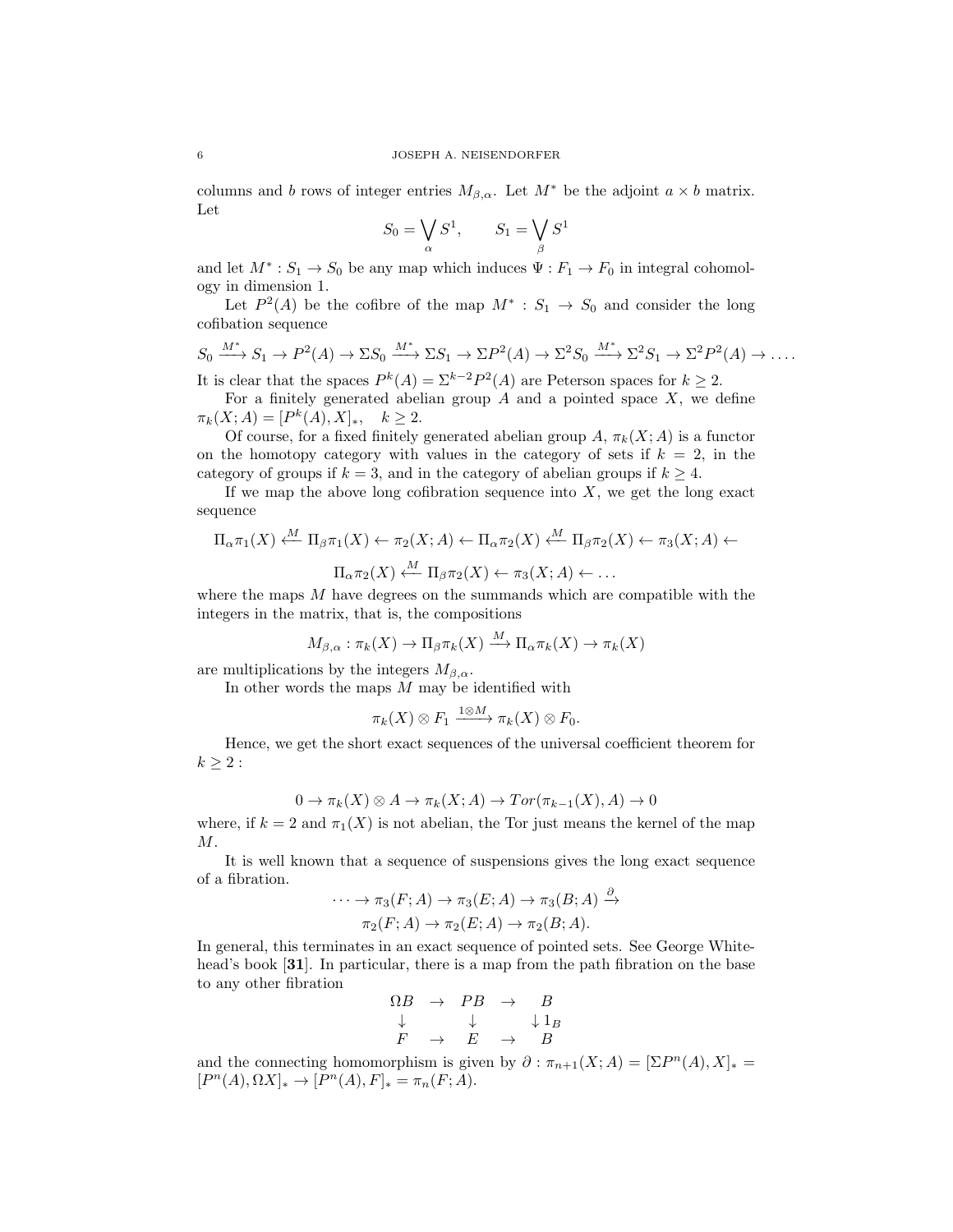## 4. Long exact homotopy sequences for fibrations of loop spaces

DEFINITION 4.1. Suppose  $\Omega X$  is a loop space. We define  $\pi_1(\Omega X; A) = \pi_1(\Omega X) \otimes$  $A = \pi_2(X) \otimes A$ .

Suppose  $F \stackrel{\iota}{\to} E \stackrel{q}{\to} B$  is a fibration sequence. We desire hypotheses which will yield the long exact sequence of a looped fibration down to dimension one, that is, there should be a long exact sequence of groups

$$
\cdots \to \pi_3(\Omega F; A) \to \pi_3(\Omega E; A) \to \pi_3(\Omega B; A) \xrightarrow{\partial}
$$

$$
\pi_2(\Omega F; A) \to \pi_2(\Omega E; A) \to \pi_2(\Omega B; A) \xrightarrow{\overline{\partial}}
$$

$$
\pi_1(\Omega F; A) \to \pi_1(\Omega E; A) \to \pi_1(\Omega B; A) \to 0.
$$

THEOREM 4.2. Suppose that  $\pi_1(F)$ ,  $\pi_1(E)$ ,  $\pi_1(B)$  are abelian groups. There is such a long exact sequence if either of the following two hypotheses are satisfied:

1)  $\pi_2(E) \to \pi_2(B)$  is an epimorphism and the sequence of fundamental groups is short exact  $\overline{(E)}$   $\rightarrow$   $\overline{E}$   $\rightarrow$   $\overline{E}$   $\rightarrow$   $\overline{E}$   $\rightarrow$   $\overline{E}$ 

$$
0 \to \pi_1(F) \to \pi_1(E) \to \pi_1(B) \to 0.
$$
  
\n
$$
\text{2) } \pi_2(E) \to \pi_2(B) \text{ is an epimorphism and } Tor(\pi_1(F), A) = 0.
$$

PROOF. : Consider the middle long exact sequence and the vertical short exact sequences

$$
\begin{array}{ccccccc}\n & & & & 0 & & 0 & & 0 \\
& & & \downarrow & & \downarrow & & \downarrow \\
& & \pi_2(F) \otimes A & \to & \pi_2(E) \otimes A & \to & \pi_2(B) \otimes A & \to & 0 \\
& & & \downarrow & & \downarrow & & \downarrow \\
& & & \pi_3(B; A) & \xrightarrow{\partial} & \pi_2(F; A) & \to & \pi_2(E; A) & \to & \pi_2(B; A) \\
& & & \downarrow & & \downarrow & & \downarrow \\
0 & \to & Tor(\pi_1(F), A) & \to & Tor(\pi_1(E), A) & \to & Tor(\pi_1(B), A) \\
& & & \downarrow & & \downarrow & & \downarrow \\
& & & 0 & & 0 & & 0\n\end{array}
$$

If the composition  $\partial : \pi_3(B; A) \stackrel{\partial}{\to} \pi_2(F; A) \to Tor(\pi_1(F), A)$  is zero, then  $\partial$ can be factored as  $\pi_3(B; A) \stackrel{\partial}{\to} \pi_2(F) \otimes A \to \pi_2(F; A)$ . This is trivially true under the second hypotheses. Under the first hypotheses, it follows from the fact that the Tor sequence is exact beginning on the left with 0.

Once we know that we can factor  $\partial$  as above, the fact that the desired sequence is long exact is an immediate consequence.

 $\Box$ 

### 5. Peterson spaces and Moore spaces

It is convenient in this section to assume that coefficient groups A are finitely generated abelian groups and hence that the n-th Peterson spaces  $P<sup>n</sup>(A)$  can be assumed to be finite complexes.

If A is a free abelian group, then Peterson spaces are the same as Moore spaces,  $P^{n}(A) = M_{n}(A)$  up to unnatural isomorphism of A. But, if A is a torsion group, there is a dimension shift,  $P^{n}(A) = M_{n-1}(A)$  up to unnatural isomorphism of A. To rid ourselves of this unnaturality, we need to discuss two kinds of duality.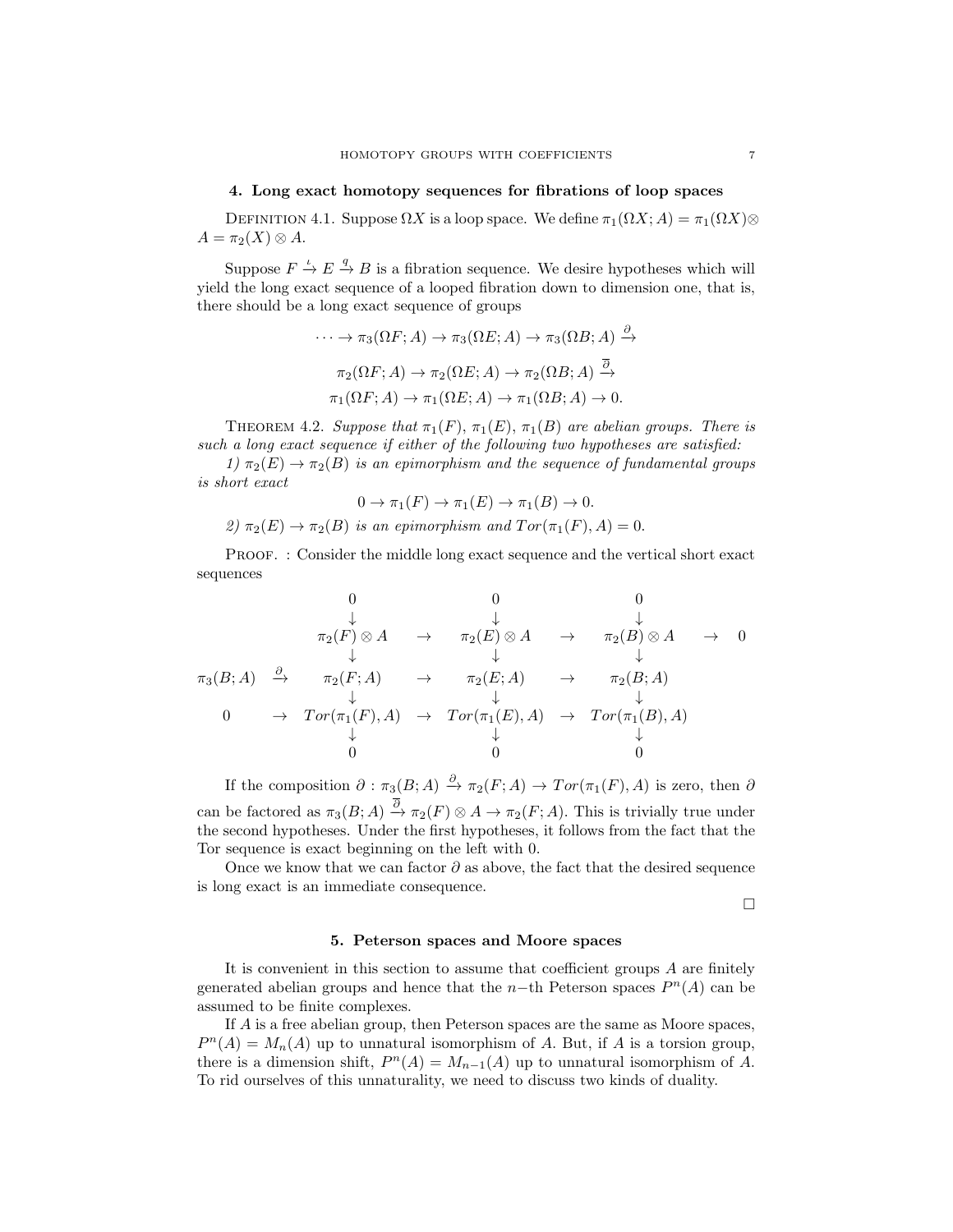If F is a finitely generated free abelian group, the  $Z-$  dual is  $F^* = Hom(F, Z)$ . There is an unnatural isomorphism  $\beta : F \simeq F^*$  given by choosing a dual basis and a natural isomorphism  $\alpha : F \to F^{**}$  given by  $\alpha(x)(y) = y(x)$  for  $x \in F, y \in F^*$ .

Similarly, if T is a finite abelian group, the  $Q/Z$ -dual is  $T^* = Hom(T, Q/Z)$ . There is an unnatural isomorphism  $\beta : T \simeq T^*$  and a natural isomorphism  $\alpha$ :  $T \to T^{**}$  given by  $\alpha(x)(y) = y(x)$  for  $x \in T, y \in T^*$ . Both isomorphisms follow from the fact that they are true for finite cyclic groups, that is, if  $T = Z/kZ$ , then  $\beta(\ell)(r) = \frac{r\ell}{k}$  is an isomorphism and  $\alpha : T \to T^{**}$  is a monomorphism between cyclic groups of the same order.

Since Q is a torsion free injective abelian group, the exact sequence  $0 \to Z \to$  $Q \to Q/Z \to 0$  gives an isomorphism  $Hom(T, Q/Z) \simeq Ext(T, Z)$ .

Let  $M_n(A)$  denote a Moore space with exactly one nonzero reduced integral homology group isomorphic to  $A$  in dimension  $n$ . The universal coefficient exact sequence

 $0 \to Ext(H_{n-1}(X), Z) \to H^n(X) \to Hom(H_n(X), Z) \to 0$ 

and the fact that dualizations are idempotent implies that

THEOREM 5.1. Let  $A$  be a finitely generated abelian group, then

$$
P^{n}(A) = \begin{cases} M_n(A^*) & \text{if } A \text{ is free.} \\ M_{n-1}(A^*) & \text{if } A \text{ is finite.} \end{cases}
$$

For example,  $P^{n}(Z) = S^{n} = M_{n}(Z)$  and  $P^{n}(Z/kZ) = S^{n-1} \cup_{k} e^{n} = M_{n-1}(Z/kZ)$ are both Moore spaces. This and the next lemma give explicit constructions of Peterson spaces.

.

LEMMA 5.2. If A and B are abelian groups, then  $P^n(A \oplus B) = P^n(A) \vee P^n(B)$ in the sense that the right side of the equation is a candidate for the left side.

The homotopy uniqueness of Peterson spaces is addressed in

THEOREM 5.3. If A is a finitely generated abelian group and  $n > 3$ , then the homotopy type of the Peterson space  $P^{n}(A)$  is determined by A, provided it is simply connected.

PROOF. Let  $A = F \oplus T$  where F is free and T is finite.

$$
\overline{H}_k(P^n(A)) = \begin{cases}\nT^* & \text{if} \quad k = n - 1, \\
F^* & \text{if} \quad k = n, \\
0 & \text{if} \quad k \neq n - 1 \text{ or } n.\n\end{cases}
$$

In dimension  $n-1$  the Hurewicz map is an isomorphism and in dimension n it is an epimorphism.

We pick cyclic generators  $e_{\beta}$  for F and cyclic generators  $e_{\alpha}$  for T. Then there is a map

$$
\bigvee_{\alpha} S^{n-1} \vee \bigvee_{\beta} S^n \to P^n(A)
$$

which is a homology epimorphism in dimension  $n-1$  and a homology isomorphism in dimension *n*. We can attach  $n$ −cells to get a map

$$
\bigvee_{\alpha} P^{n}(Z/k_{\alpha}Z) \vee \bigvee_{\beta} S^{n} \to P^{n}(A)
$$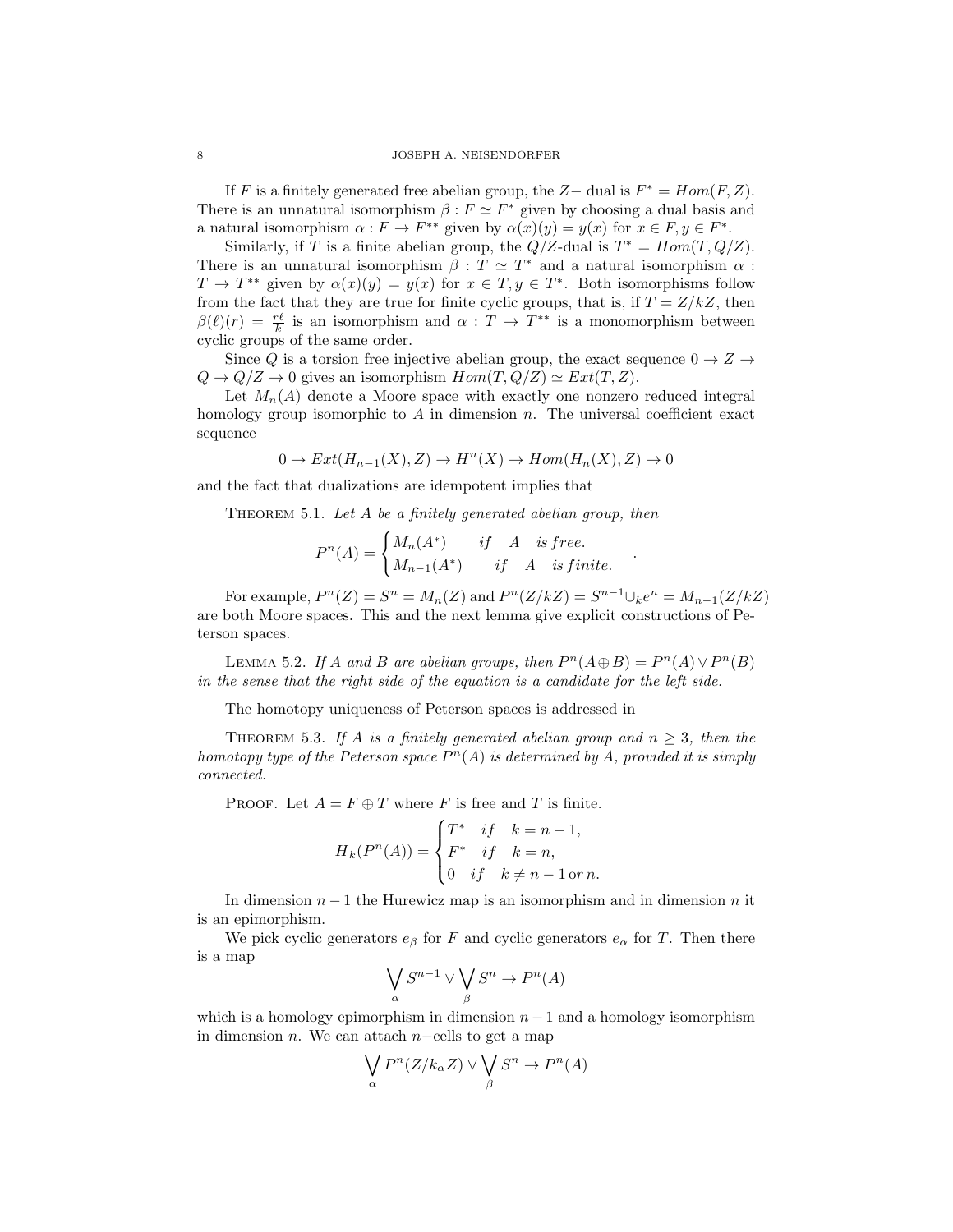which is a homology isomorphism in all dimensions.

Since  $n \geq 3$  the spaces are all simply connected and this is a homotopy equivalence.

The following examples show that there must be some restrictions in order that Peterson spaces have unique homotopy type.

Constructing a fake circle: Let  $\alpha$  be an element of the fundamental group and let  $\beta$  be an element of any homotopy group. Denote the left action of  $\alpha$  on  $\beta$ by  $\alpha * \beta$ .

Let  $\iota_1: S^1 \to S^1 \vee S^2$  and  $\iota_2: S^2 \to S^1 \vee S^2$  be the two standard inclusions and let  $\gamma = \iota_2 - 2\iota_1 * (\iota_2)$ .

Let

$$
X = (S^1 \vee S^2) \cup_{\gamma} e^3
$$

be the result obtained by attaching a 3-cell to the bouquet by the map  $\gamma$ . The inclusion  $S^1 \to X$  is a homology equivalence but not a homotopy equivalence. To see this, inspect the universal cover of X to see that  $\pi_2(X) = Z[\frac{1}{2}] \neq 0$ .

Constructing a fake Moore space: Let  $\iota_1 : S^1 \to P^2(Z/2Z) \vee S^2$  and  $\iota_2: S^2 \to P^2(Z/2Z) \vee S^2$  be the two standard inclusions. As before, let  $\gamma =$  $i_2 - 2i_1 * (i_2)$  and let

$$
Y = (P^2(Z/2Z) \vee S^2) \cup_{\gamma} e^3
$$

be the result obtained by attaching a 3-cell to the bouquet by the map  $\gamma$ . The inclusion  $P^2(Z/2Z) \rightarrow Y$  is a homology equivalence but not a homotopy equivalence. To see this, inspect the universal covers to see that  $\pi_2(P^2(Z/2Z)) = Z$  and  $\pi_2(Y) = Z \oplus Z/3Z$ .

### 6. Strong coefficient functoriality

Let A and B be finitely generated abelian groups and let  $P<sup>n</sup>(A)$  and  $P<sup>n</sup>(B)$  be Peterson spaces. We already know: If  $n \geq 2$ , these Peterson spaces exist, can be constructed by means of free resolutions, and, if  $n \geq 3$  and the Peterson spaces are simply connected, their homotopy types are uniquely determined. We shall show that, if  $n \geq 4$ , Peterson spaces give functors from the category of finitely generated abelian groups with no 2-torsion to the homotopy category of pointed spaces.

THEOREM 6.1. If  $n \geq 2$  and the Peterson spaces  $P^{n}(A)$  and  $P^{n}(B)$  are constructed from free resolutions, then the assignment of the cohomology class to a map defines a surjection  $\Psi : [P^n(B), P^n(A)]_* \to Hom(A, B), \quad [g] \mapsto \Psi(g) = g^*$ .

PROOF. Let

$$
\begin{array}{ccccccc}\n0 & \rightarrow & F_1 & \xrightarrow{d_0} & F_0 & \xrightarrow{\epsilon} & A & \rightarrow & 0 \\
& \downarrow f_1 & & \downarrow f_0 & & \downarrow f \\
0 & \rightarrow & G_1 & \xrightarrow{\overline{d}_0} & G_0 & \xrightarrow{\overline{\epsilon}} & B \rightarrow & 0\n\end{array}
$$

be a map of resolutions.

 $\Box$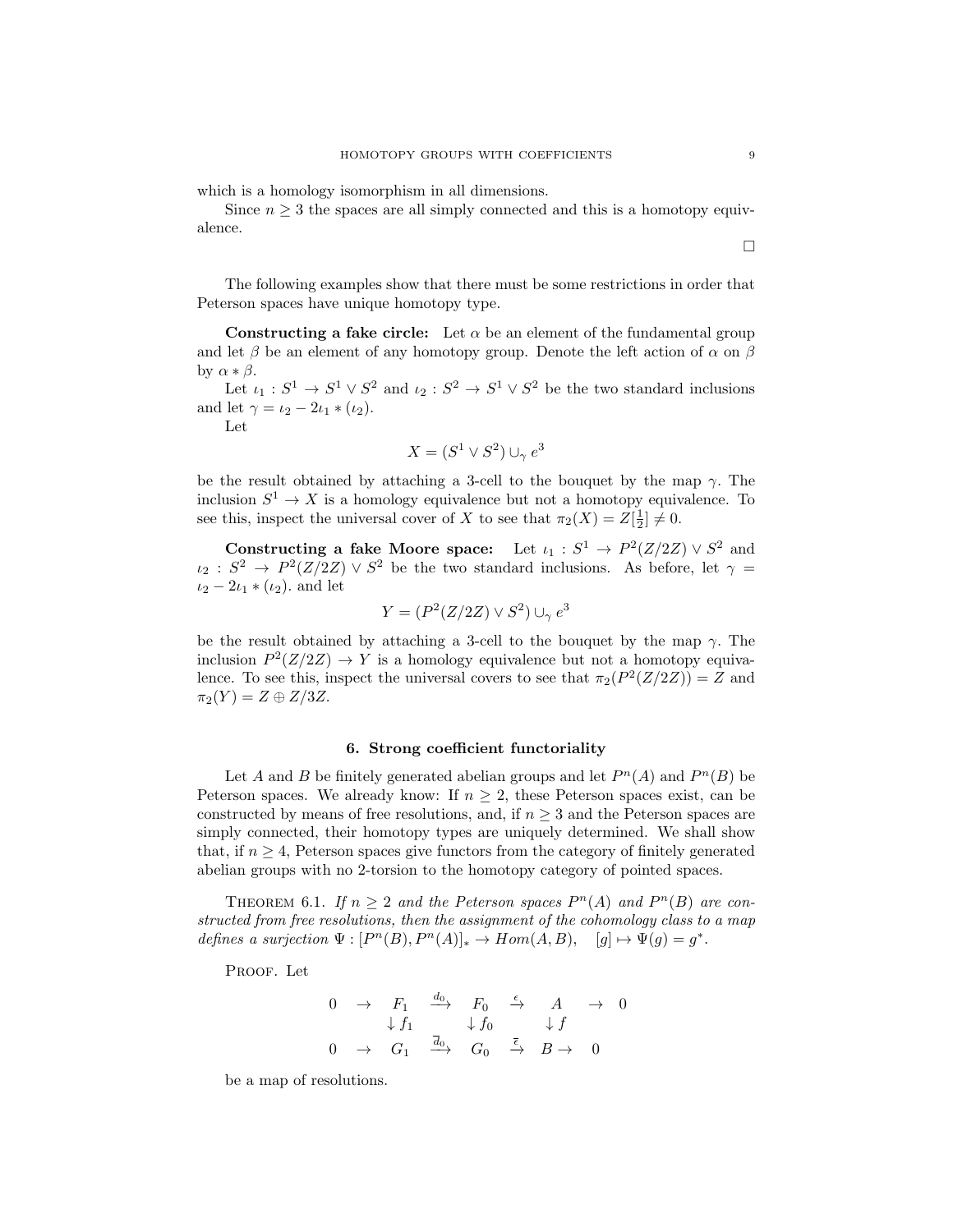The spaces  $P^{n-1}(F_0), P^{n-1}(F_1), P^{n-1}(G_0), P^{n-1}(G_1)$  are bouquets of  $n-1$ spheres. Let

$$
P^{n-1}(G_0) \xrightarrow{\overrightarrow{d}_0^*} P^{n-1}(G_1) \xrightarrow{\iota} P^n(B) \xrightarrow{\overrightarrow{\epsilon}^*=\underline{q}} \Sigma P^{n-1}(G_0) \xrightarrow{\Sigma \overrightarrow{d}_0^*} \Sigma P^{n-1}(G_1) \rightarrow \dots
$$
  
\n $\downarrow f_1^* \qquad \qquad \downarrow f_0^* \qquad \qquad \downarrow f^* \qquad \qquad \downarrow \Sigma f_1^* \qquad \qquad \downarrow \Sigma f_0^* \qquad \qquad \downarrow \Sigma f_0^* \qquad \qquad \dots$   
\n $P^{n-1}(F_0) \xrightarrow{d_0^*} P^{n-1}(F_1) \xrightarrow{\iota} P^n(A) \xrightarrow{\epsilon^*=\underline{q}} \Sigma P^{n-1}(F_0) \xrightarrow{\Sigma d_0^*} \Sigma P^{n-1}(F_1) \rightarrow \dots$ 

be maps of cofibrations sequences whose cohomology maps realize these maps of resolutions.

Then  $[f^*] \mapsto (f^*)^* = f$  shows that  $\Psi$  is a surjection.

$$
\Box
$$

THEOREM 6.2. Let  $g: P^{n}(B) \to P^{n}(A)$  be a map which induces 0 in integral cohomology, that is,  $\Psi(g) = 0$ .

a) if B and A are finitely generated free abelian and  $n \geq 2$ , then  $\Psi : [P^n(B), P^n(A)]_* \to$  $Hom(A, B)$  is a bijection and g is null homotopic.

b) if B if finite abelian, A is finitely generated free abelian,  $P^{n}(A)$  is simply connected, and  $n \geq 2$ , then  $\Psi : [P^n(B), P^n(A)]_* = A^* \otimes B \to Hom(A, B)$  is a bijection and hence g is null homotopic.

c) if B if finitely generated free abelian,  $P^n(B)$  is a finite bouquet of n spheres, A is finite abelian,  $n \geq 3$ , and  $h : P<sup>n</sup>(B) \to P<sup>n</sup>(A)$  is any map, then  $h^* = 0$  in integral cohomology, that is,  $h = g$  as above and g factors as

$$
g: P^{n}(B) \xrightarrow{\overline{g}} P^{n-1}(F_1) \xrightarrow{\iota} P^{n}(A).
$$

If  $n \geq 4$ , then  $2[P<sup>n</sup>(B), P<sup>n-1</sup>(F<sub>1</sub>)]<sub>*</sub> = 2[P<sup>n</sup>(B), P<sup>n-1</sup>(A)]<sub>*</sub> = 0$ . Hence, if A has odd order, any map is null homotopic and  $\Psi : [P^n(B), P^n(A)]_* \to Hom(A, B)$  is a bijection.

d) if B and A are finite abelian, and  $n \geq 3$ , then g factors as

$$
g: P^{n}(B) \xrightarrow{q} P^{n}(G_0) \xrightarrow{\overline{g}} P^{n-1}(F_1) \xrightarrow{\iota} P^{n}(A).
$$

If  $n \geq 4$ , then  $2[P<sup>n</sup>(G<sub>0</sub>), P<sup>n-1</sup>(F<sub>1</sub>)]<sub>*</sub> = 0$ . Hence, if A or B has odd order, g is null homotopic and  $\Psi : [P^n(B), P^n(A)]_* \to Hom(A, B)$  is a bijection.

PROOF. a) Let

$$
B = \bigoplus_{\beta} Z, \quad A = \bigoplus_{\alpha} Z
$$

be free abelian and  $n \geq 2$ . Then

$$
P^{n}(B) = \bigvee_{\beta} S^{n}_{\beta}, \quad P^{n}(A) = \bigvee_{\alpha} S^{n}_{\alpha}
$$

and hence

$$
[P^n(B), P^n(A)]_* = [\bigvee_{\beta} S_{\beta}^n, \bigvee_{\alpha} S_{\alpha}^n]_* = \prod_{\beta} [S_{\beta}^n, \bigvee_{\alpha} S_{\alpha}^n]_* = (\text{since } n \ge 2)
$$

$$
\prod_{\beta} \prod_{\alpha} [S_{\beta}^n, S_{\alpha}^n]_* = Hom(A, B).
$$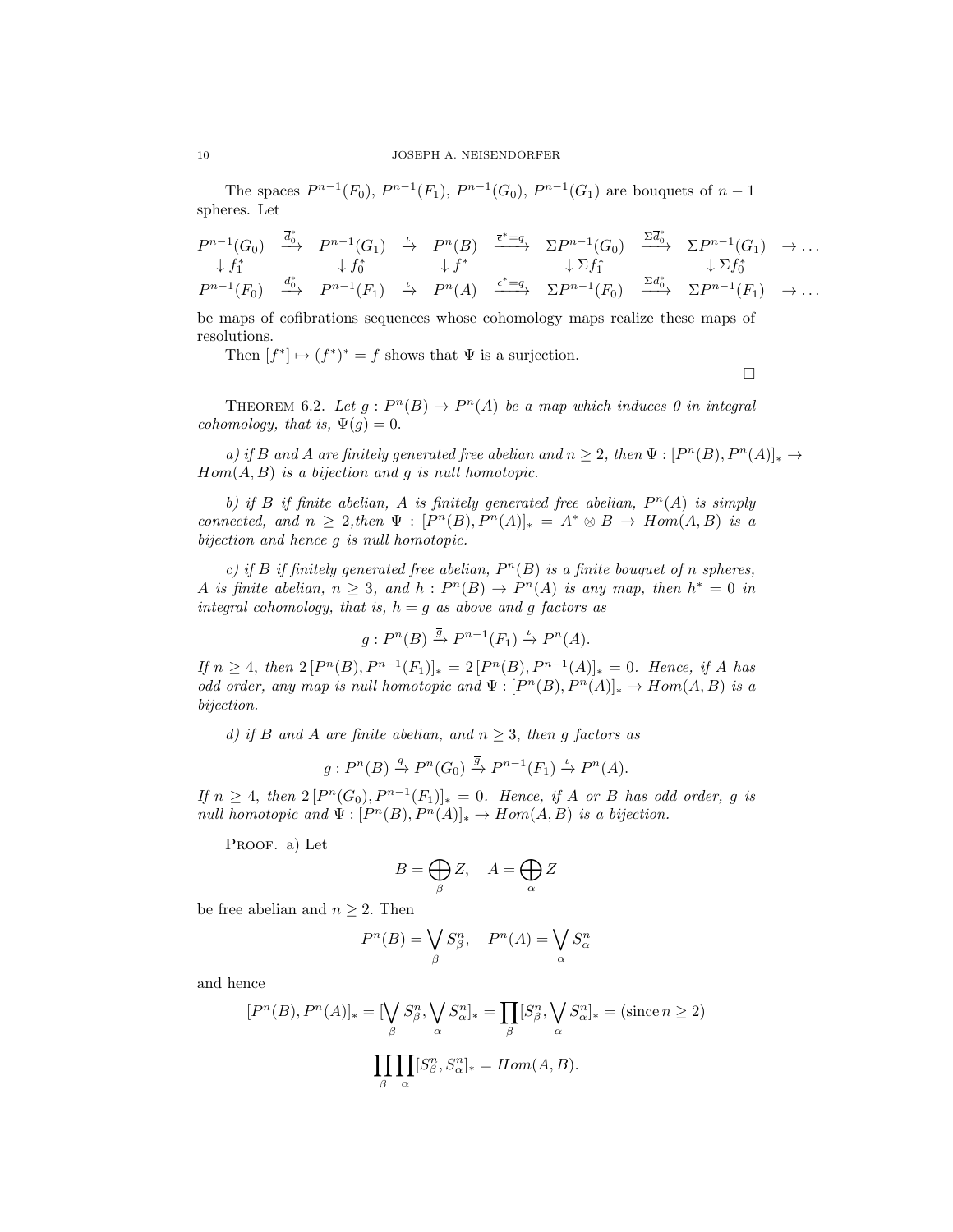b) Since  $P^{n}(A)$  is simply connected,  $P^{n}(A) = \bigvee_{\alpha} S_{\alpha}^{n}$  and

$$
[P^n(B), P^n(A)]_* = [P^n(B), \bigvee_{\alpha} S_{\alpha}^n]_* = \pi_n(\bigvee_{\alpha} S_{\alpha}^n; B) =
$$

$$
\pi_n(\bigvee_{\alpha} S_{\alpha}^n) \otimes B = A^* \otimes B \xrightarrow{\Psi \cong} Hom(A, B).
$$

The last map is known to be a surjection between finite sets of equal cardinality and is therefore a bijection. This proves b).

The following lemma will be used in the proofs of parts c) and d).

LEMMA 6.3. Let A be a finite group with free resolution  $0 \to F_1 \to F_0 \to A \to 0$ and let  $P^{n-1}(F_0) \to P^{n-1}(F_1) \stackrel{i}{\to} P^n(A) \stackrel{q}{\to} P^n(F_0) \to P^n(F_1)$  be a cofibration sequence. If F is the homotopy theoretic fibre of  $q: P^{n}(A) \to P^{n}(F_0)$ , there is a factorization of  $\iota : P^{n-1}(F_1) \stackrel{\gamma}{\to} F \to P^n(A)$  such that  $\gamma : P^{n-1}(F_1) \to F$  is a  $2n-3$  equivalence.

This is a consequence of the last section on the Serre exact sequence.

c) Given any map  $h: P^{n}(B) \to P^{n}(A)$  as above with B finitely generated free abelian and A finite, the composition  $q \circ h : P^n(B) \stackrel{\iota}{\to} P^n(A) \stackrel{q}{\to} P^n(F_0)$  induces the zero map in cohomology since B and  $F_0$  are free and A is finite. Hence,  $q \circ h$ is null homotopic and h factors through the homotopy theoretic fibre  $F$  of  $q$ , that is,  $h: P^n(B) \to F \to P^n(A)$ . By Lemma 4.3,  $\gamma: P^{n-1}(F_1) \to F$  is a  $2n-3$ equivalence. If  $n \geq 3$ , it follows that  $n \leq 2n-3$  and h factors as

$$
P^n(B) \xrightarrow{h} P^{n-1}(F_1) \xrightarrow{\iota} P^n(A).
$$

If  $n \geq 4$ , then  $[P<sup>n</sup>(B), P<sup>n-1</sup>(F<sub>1</sub>)]_{*}$  is a direct sum of copies of  $\pi_n(S^{n-1})$ . Hence, it is a direct sum of copies of  $Z/2Z$ , for example,  $\overline{h}: P^n(B) \to P^{n-1}(F_1)$  has order 2 and is a suspension.

For any integer k and any suspension  $\Sigma Y$ , let  $k : \Sigma Y \to \Sigma Y$  indicate the k-th multiple of the identity vis a vis the co-H structure.

Since 2h is represented by  $h \circ 2 = \iota \circ \overline{h} \circ 2 = \iota \circ 0 = 0$ , where  $2 : P^{n}(B) \to P^{n}(B)$ is twice the identity,  $2[P^{n}(B), P^{n-1}(A)]_{*} = 0.$ 

Since  $\overline{h}^* : [P^{n-1}(F_1), P^n(A)]_* \rightarrow [P^n(B), P^n(A)]_*$  is a homomorphism of groups and  $[P^{n-1}(F_1), P^n(A)]_*=A^* \otimes F_1$ , it follows that  $h = \overline{h}^*(\iota)$  has the order of A. Hence, if A has odd order, then h has both order 2 and odd order, therefore, h is null homotopic.

d) Suppose  $n \geq 3$  and we are given a map  $g: P<sup>n</sup>(B) \to P<sup>n</sup>(A)$  such that  $g^* =$  $0: A \to B$  in integral cohomology  $H^*$ . Then  $g_* = 0: A^* \to B^*$  in integral homology  $H_*$ . Hence, the composition  $P^{n-1}(G_0) \to P^n(B) \to P^n(A)$  is null homotopic and g factors as  $g = h \circ q$ ,

$$
g: P^n(B) \stackrel{q}{\to} P^n(G_0) \stackrel{h}{\to} P^n(A)
$$

and, by part c) above, h factors as  $h = \iota \circ \overline{g}$ ,

$$
h: P^{n}(G_0) \xrightarrow{\overline{g}} P^{n-1}(F_1) \xrightarrow{\iota} P^{n}(A).
$$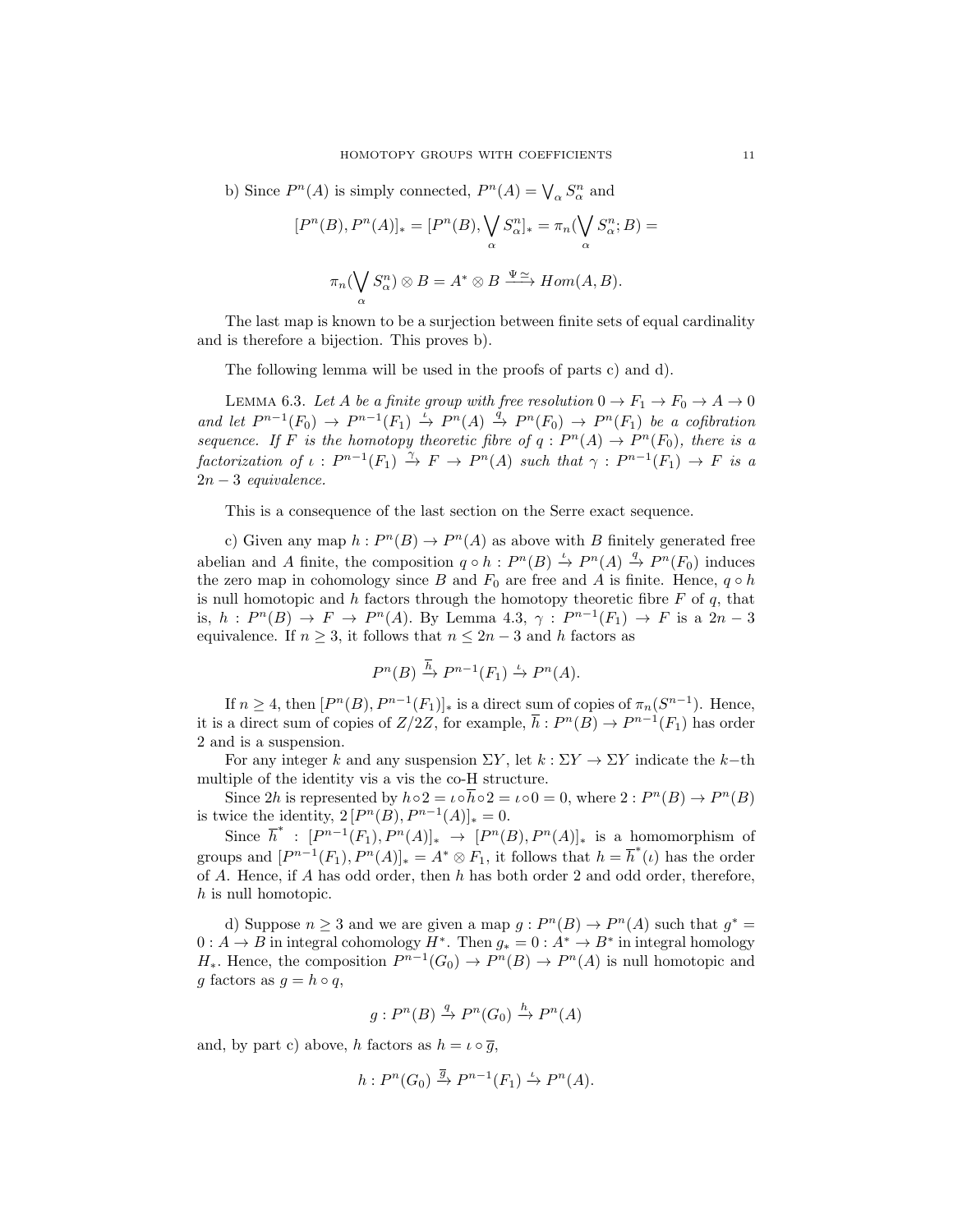Now suppose  $n \geq 4$ . Since  $0 = 2 \iota \circ \overline{g} = \iota \circ \overline{g} \circ 2$  and  $q : P^n(B) \to P^n(G_0)$  is the suspension of  $q: P^{n-1}(B) \to P^{n-1}(G_0)$ ,

$$
2 g = g \circ 2 = \iota \circ \overline{g} \circ q \circ 2 = \iota \circ \overline{g} \circ 2 \circ q = 0 \circ q = 0,
$$

that is, g has order 2.

Similarly, if A has odd order k, then  $0 = k g$  and  $g = 0$ . Thus, in this case,  $\Psi : [P^n(B), P^n(A)]_* \to Hom(A, B)$  is a bijection and both groups have exponent k.

If B has odd exponent k, then q has order 2 and order k, hence  $q = 0$ . The fact that  $k q = 0$  if B has odd exponent k follows from the corollary

COROLLARY 6.4. If B is a finite abelian group with odd exponent k and  $n \geq$ 4, then  $0 = k : P^{n}(B) \to P^{n}(B)$  and hence  $\pi_n(X, B)$  has exponent k, that is,  $k \pi_n(X; B) = 0$ , for all spaces X.

This follows from the facts that  $[P<sup>n</sup>(B), P<sup>n</sup>(B)]_* \to Hom(B, B)$  is a bijection by the earlier portion of part d) and hence both groups have exponent  $k$ .

 $\Box$ 

The Hilton-Milnor theorem gives that

 $[P^{n}(A), P^{n}(B) \vee P^{n}(C)]_{*} = [P^{n}(A), P^{n}(B)]_{*} \times [P^{n}(A), P^{n}(C)]_{*}, n \ge 4$ 

and hence

COROLLARY 6.5. Let B and A be finitely generated abelian groups such that A has no 2-torsion. If  $n \geq 4$ , then

$$
\Psi : [P^n(B), P^n(A)]_* \to Hom(A, B)
$$

is an isomorphism. This situation is called strong coefficient functoriality.

Notice that strong coefficient functoriality is not the same as coefficient functoriality which it implies.

COROLLARY 6.6. For all  $n \geq 4$ , there is a functor  $P^{n}(A)$  from the category of finitely generated abelian groups A with no 2-torsion to the homotopy category of spaces such that, for every homomorphism of such abelian groups  $f : A \rightarrow B$ , the map  $P^{n}(f): P^{n}(B) \to P^{n}(A)$  induces  $f = P^{n}(f)^{*}$  in integral cohomology. Hence, the groups (or pointed sets)  $\pi_n(X; A)$  are well defined functors of both the spaces X and the finitely generated groups A with no 2-torsion.

## 7. Global exponents, decompositions of smash products, and fake multiples

Let p be a prime. If  $n \geq 3$  and  $p^r \neq 2$ , we claim that the groups  $\pi_n(X; Z/p^r Z)$ are all annihilated by  $p^r$ . If p is odd and  $n \geq 4$ , this is an immediate consequence of strong coefficient functoriality. But if  $n = 3$ , it requires the use of modular Hopf invariants which come in a later section.

Let  $\ell$  be an integer and, for  $n \geq 3$ , let  $\ell : P^n(Z/kZ) \to P^n(Z/kZ)$  also denote the multiple of the identity defined by the suspension structure, that is,  $\ell : P^n(Z/kZ) \to P^n(Z/kZ)$  is defined by  $\ell(< t, x>) = \ell t, x >$  for  $t \in I$ . This map is called  $\ell$  times the identity and induces multiplication by  $\ell$  on the homotopy groups  $\pi_n(X;Z/kZ)$  when these are abelian groups. We sometimes call these maps true multiples to distinguish them from what we call fake multiples,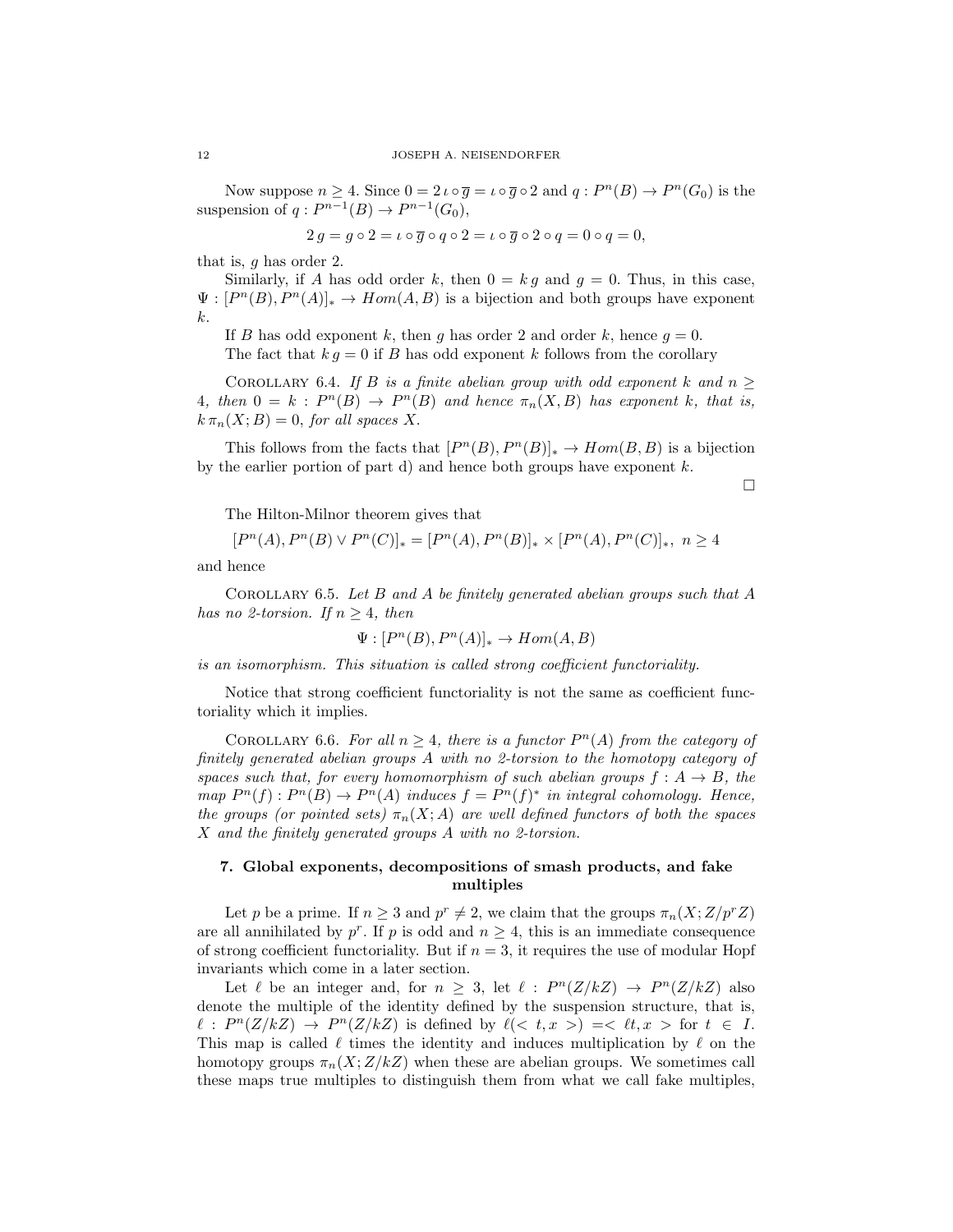that is, maps which induce multiplication by  $\ell$  in integral cohomology but which are not homotopic to the true multiples. For example, this occurs for all  $n \geq 3$  if k is odd or for all  $n \geq 4$  if  $p = 2$ .

Of course, the range of validity for  $n$  is increased to one less if  $X$  is a loop space, that is, if k is odd, there are no fake multiples on  $\pi_3(\Omega Y; Z/kZ) = \pi_4(Y; Z/kZ)$ . If these are just groups, then  $\ell$  induces the  $\ell$ −th power map.

Clearly, a true multiple  $\ell$  induces multiplication  $\ell : Z/kZ \rightarrow Z/kZ$  on the integral cohomology groups.

THEOREM 7.1. If p is a prime and  $p^r > 2$ , then the multiple  $p^r : P^3(Z/p^r Z) \rightarrow$  $P^3(Z/p^rZ)$  is null homotopic.

Proof. We assume here knowledge of the modular Hopf invariants which will be introduced later. The modular Hopf invariant  $\mathcal{H}(f)$  is the integer mod  $p^r$  defined for self maps  $f: P^3(Z/p^r Z) \to P^3(Z/p^r Z)$  which induce zero in mod  $p^r$ reduced homology. If  $C_f$  is the mapping cone and if  $u \in H^2(C_f; Z/p^r Z)$  and  $e \in H^4(C_f; Z/p^r Z)$  are generators then  $\mathcal{H}(f)$  is defined by the cup product

$$
u \cup u = \mathcal{H}(f)e.
$$

Two properties of  $\mathcal{H}(f)$  are that it is zero if and only if f is null homotopic and that it is zero if  $f$  is a suspension.

Since the induced map  $p^r : H^3(P^3(Z/p^rZ); Z) = Z/p^rZ \rightarrow Z/p^rZ = H^3(P^3(Z/p^rZ): Z$ Z) is zero in integral cohomology, it is sufficient to check that the modular Hopf invariant is zero,  $\mathcal{H}(p^r) = 0 \in Z/p^r Z$ .

The map  $S^1 \stackrel{p^r}{\longrightarrow} S^1$  defines the multiple  $p^r = p^r \wedge 1 : S^1 \wedge P^2(Z/p^r Z) \rightarrow$  $S^1 \wedge P^2(Z/p^r Z)$ . If

$$
S^1 \xrightarrow{p^r} S^1 \to P^2(Z/p^r Z)
$$

is a cofibration sequence, then so is the smash of it with  $P^2(Z/p^rZ)$ ,

$$
S^1\wedge P^2(Z/p^rZ)\xrightarrow{p^r}S^1\wedge P^2(Z/p^rZ)\to P^2(Z/p^rZ)\wedge P^2(Z/p^rZ).
$$

Hence,  $P^2(Z/p^rZ)\wedge P^2(Z/p^rZ)$  is the mapping cone of  $p^r: P^3(Z/p^rZ)\rightarrow P^3(Z/p^rZ)$ . Let  $e_1$  and  $e_2$  be 1 and 2 dimensional cochains dual to the cells of  $P^2(Z/p^rZ)$ 

and recall Steenrod's computation [28] of the cup product,

$$
e_1 \cup e_1 = \frac{p^r(p^r + 1)}{2}e_2.
$$

Let

$$
u = e_1 \otimes e_1 \in H^2(P^2(Z/p^r Z) \wedge P^2(Z/p^r Z); Z/p^r Z),
$$
  

$$
e = e_2 \otimes e_2 \in H^4(P^2(Z/p^r Z) \wedge P^2(Z/p^r Z); Z/p^r Z)
$$

be generators. Then

$$
u \cup u = -\frac{p^{2r}(p^r+1)^2}{4}e.
$$
  
Hence,  $\mathcal{H}(p^r) = -\frac{p^{2r}(p^r+1)^2}{4}$  which is zero in  $Z/p^rZ$  if  $p^r > 2$ .

COROLLARY 7.2. Let n,  $m \geq 2$ . If  $p^r > 2$ , then there is a decomposition of the smash into a bouquet,

$$
P^{n}(Z/p^{r}Z) \wedge P^{m}(Z/p^{r}Z) \simeq P^{n+m-1}(Z/p^{r}Z) \vee P^{n+m}(Z/p^{r}Z).
$$

If  $p^r = 2$ , then there is no such decomposition for any such m,  $n \geq 2$ .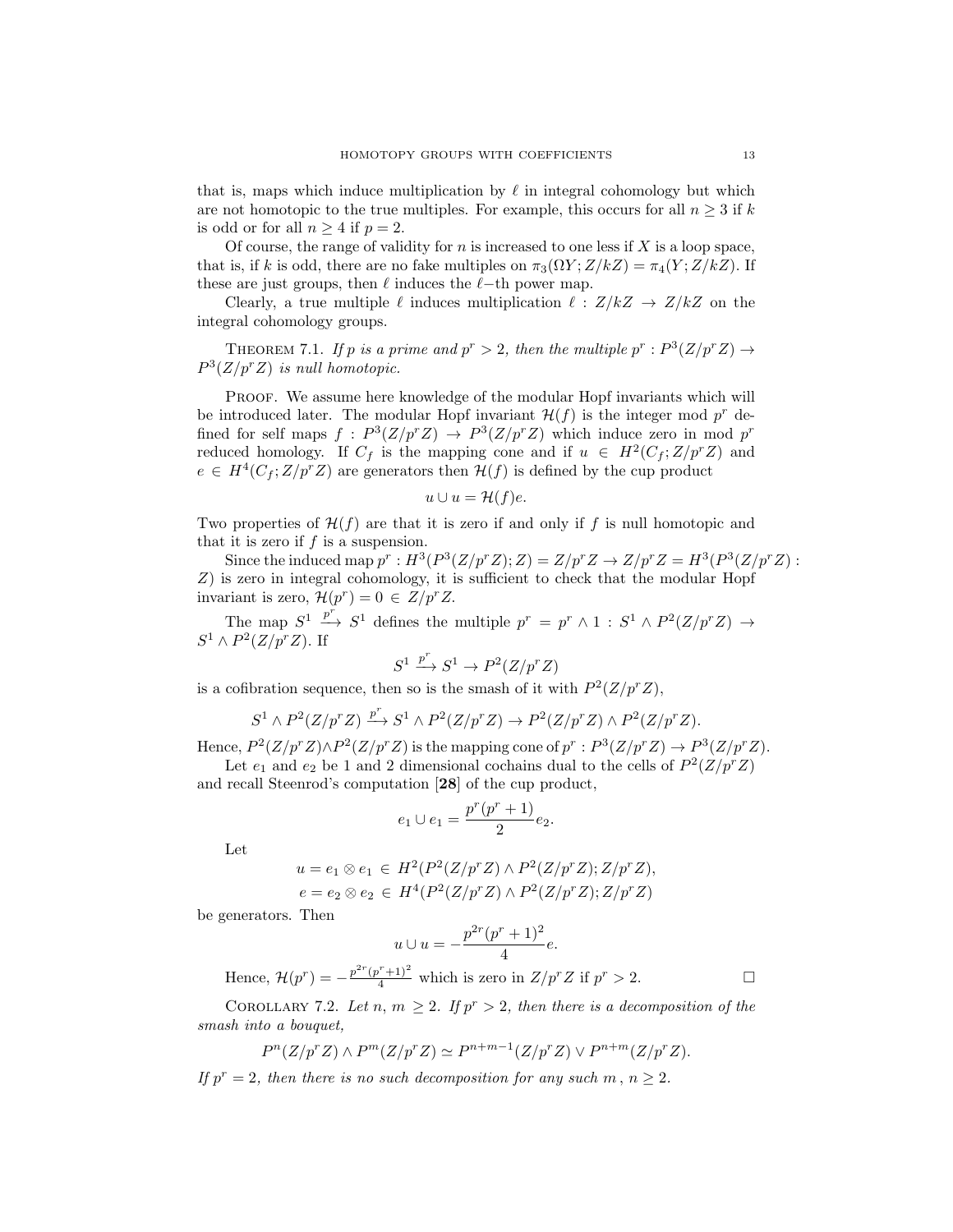PROOF. If  $p^r > 2$ , then the mapping cone of the null homotopic map  $p^r$ :  $P^3(Z/p^rZ) \to P^3(Z/p^rZ)$  is

$$
P^2(Z/p^rZ) \wedge P^2(Z/p^rZ) \simeq P^3(Z/p^rZ) \vee P^4(Z/p^rZ).
$$

We just suspend this to get the decomposition into a bouquet for any  $n, m \geq 2$ .

On the other hand, if  $p^r = 2$ , then we have a nontrivial square  $e = u \cup u = Sq^2u$ in the mod 2 cohomology of  $P^2(Z/2Z) \wedge P^2(Z/2Z)$ . Since Steenrod operations are stable, this nontrivial  $Sq^2$  will never vanish via suspension and there can be no bouquet decomposition.

For the localization away from 2 of any 2-cell complex  $P = S^{2m-1} \cup_{g} e^{2n}$ , Brayton Gray [9] used the action of the cyclic group of order 2 to construct homotopy idempotents and hence to give a decomposition of spaces

$$
\Sigma P \wedge P \simeq \Sigma^{2m} P \vee \Sigma^{2n+1} P.
$$

This decomposition generalizes the above decomposition of the smash product  $P^{n}(p^{r}) \wedge P^{m}(p^{r})$ . Away from the primes 2 and 3, both decompositions are commutative and associative as needed in section 15 for the theory of internal Samelson products. The associativity requires looking at the action of the symmetric group on the 3-fold smash. But, if  $n = m = 2$ , our decomposition does not require a suspension.

Since the decomposition of the smash product is equivalent to the multiple of the identity being null homotopic, we have

COROLLARY 7.3. If  $p^r > 2$  and  $n \geq 3$ , the groups  $\pi_n(X; Z/2^r Z)$  have exponent p<sup>r</sup>. But the groups  $\pi_n(P^n(Z/2Z);Z/2Z) = Z/4Z$ .

We now introduce useful maps  $\bar{\ell}: P^n(Z/kZ) \to P^n(Z/kZ), \quad n \geq 2$  which induce  $\ell : Z/kZ \to Z/kZ$  in integral cohomology and thus look like multiples of the identity.

Write  $P^2(Z/kZ) = S^1 \cup_k C(S^1)$  where

$$
S^1 = \{ z \in \mathcal{C} | |z| = 1 \}, \quad k(z) = z^k
$$

is the circle of unit complex numbers and

$$
C(S1) = \frac{I \times S_1}{0 \times S^1 \cup I \times 1}, \quad \langle 1, z \rangle \simeq z^k
$$

is the attachment of the reduced cone.

DEFINITION 7.4. The fake  $\ell$ −th multiple of the identity is the map

$$
\overline{\ell}: P^2(Z/kZ) \to P^2(Z/kZ), \quad z \mapsto z^{\ell},  \mapsto .
$$

In general,  $\bar{\ell} = \sum^{n-2} \bar{\ell} : P^n(Z/kZ) \to P^n(Z/kZ)$  is the suspension.

It is interesting to compare the true multiples of the identity with the fake multiples of the identity.

1) The map  $\overline{\ell}: P^{n}(Z/kZ) \rightarrow P^{n}(Z/kZ)$  is defined for  $n \geq 2$ . The map  $\ell : P^n(Z/kZ) \to P^n(Z/kZ)$  is defined only for  $n \geq 3$ . The map  $\overline{\ell}$  is a suspension for  $n = 3$ . If  $n = 3$  and  $p^r = 2$ ,  $\ell = 2$  has a nontrivial modular Hopf invariant, hence, it is not a suspension.

2) Both  $\ell$  and  $\overline{\ell}$  induce  $\ell : Z/kZ \to Z/kZ$  in integral cohomology, thus they induce the same maps in homology and cohomology with any coefficients.

3) If k is odd and  $n \geq 4$ , then the maps  $\ell$  and  $\overline{\ell}$  are homotopic.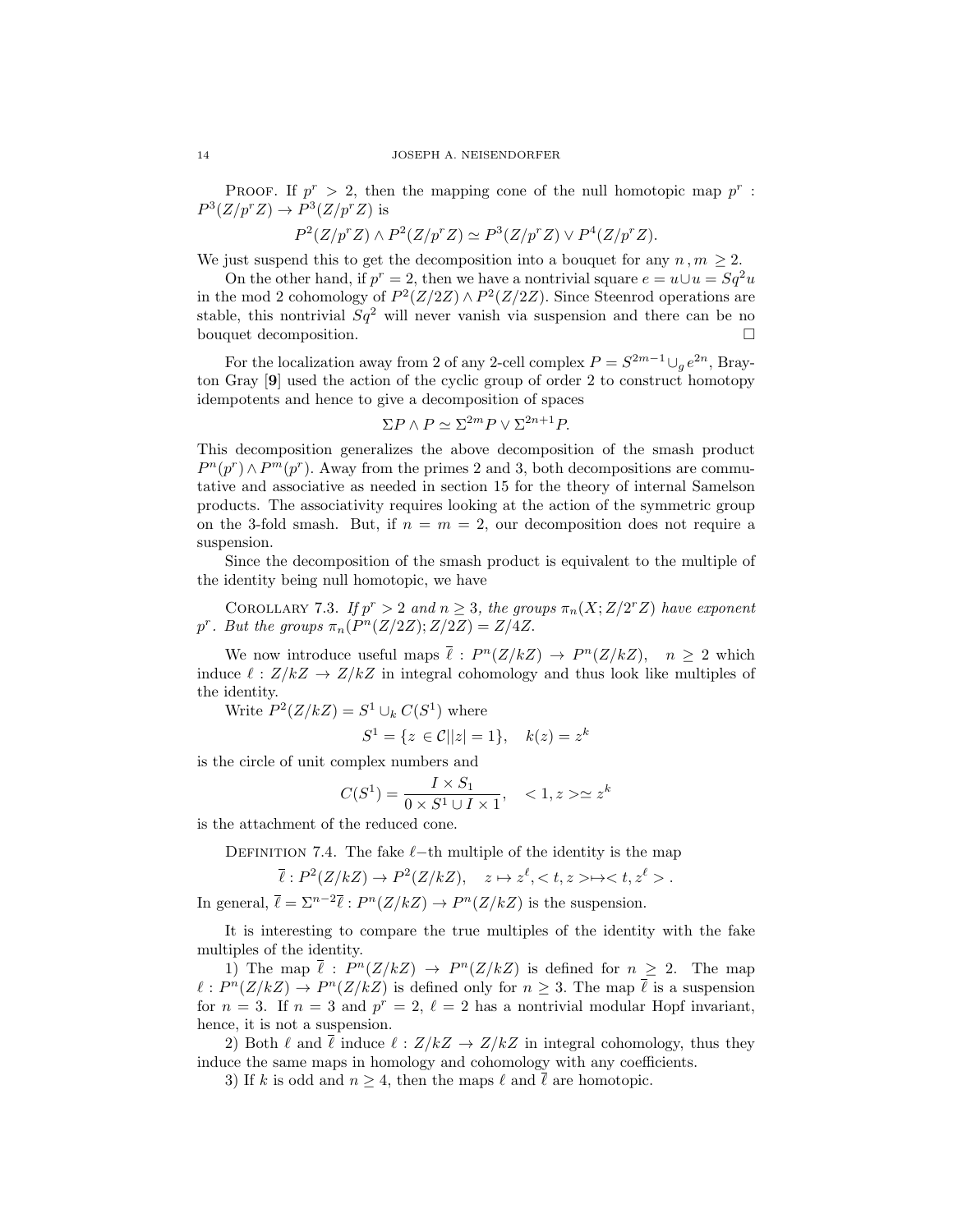4) Both maps satisfy the composition laws  $\ell \circ k = \ell k$  and  $\bar{\ell} \circ \bar{k} = \bar{\ell} \bar{k}$ .

We claim

LEMMA 7.5. The fake multiples of the identity  $\bar{k}: P^{n}(Z/kZ) \to P^{n}(Z/kZ)$  are null homotopic.

PROOF. It is sufficient to check it when  $n = 2$ . Consider the general situation of maps of mapping cones given by a commutative diagram

$$
\begin{array}{ccccc}\nX & \xrightarrow{f} & Y & \rightarrow & Y \cup_{f} CX \\
\downarrow{a} & & \downarrow{b} & & \downarrow{b} \cup Ca \\
W & \xrightarrow{g} & Z & \rightarrow & Z \cup_{g} CW\n\end{array}
$$

Suppose we have a map  $\ell : Y \to W$  such that  $a = \ell \circ f$  and  $b = g \circ \ell$ . Then we have a factorization

$$
b \cup Ca: Y \cup_f CX \xrightarrow{\ell \cup Ca} CW \rightarrow Z \cup_g CW
$$

and hence  $b \cup Ca$  is null homotopic.

In our case, we choose  $f = g = a = b = k$ ,  $\ell = 1$ .

 $\Box$ 

Since the fake mulitples  $\bar{\ell}$  and the actual multiples  $\ell$  induce the same maps in integral cohomology,  $\bar{\ell} = \ell + \alpha$  where  $\alpha : P^n(Z/kZ) \to P^n(Z/kZ)$  induces zero in integral cohomology. But, in fact more is true:

THEOREM 7.6. Let p be a prime. Then for all  $j \geq 1$ , there exist maps  $\delta_i$ :  $P^3(Z/p^rZ) \to P^3(Z/p^rZ)$  which induce zero in integral cohomology such that

$$
\overline{p}^j = p^j + \delta_j \circ p^j = (1 + \delta_j) \circ p^j.
$$

Remark 7.7. The above theorem will be proved in the section on Hilton-Hopf invariants. Note that each map  $1+\delta_j$  is a cohomology isomorphism and therefore a homotopy equivalence. Thus, up to composition with a homotopy equivalence, the fake multiples  $\bar{p}^j = \bar{p}^j$  and the actual multiples  $p^j$  are the same. By suspension, this is true for Peterson spaces of all dimensions. Hence, their dual maps

$$
(p^{j})^{*}, (\bar{p}^{j})^{*} = (p^{j})^{*} \circ (1 + \delta_{j})^{*} : \pi_{n}(X; Z/p^{r}Z) \to \pi_{n}(X; Z/p^{r}Z)
$$

have the same images, which are exactly the elements which are divisible by  $p<sup>j</sup>$ .

#### 8. Bocksteins, reductions, and inflations

Let k and  $\ell$  be nonzero integers. The canonical maps of exact sequences

$$
\begin{array}{ccccccc}\n0 & \rightarrow & Z & \xrightarrow{\ell} & Z & \xrightarrow{\rho} & Z/\ell Z & \rightarrow & 0 \\
& \downarrow \rho & & \downarrow \rho & & \downarrow 1 & \\
0 & \rightarrow & Z/kZ & \xrightarrow{\eta} & Z/k\ell Z & \xrightarrow{\rho} & Z/\ell Z & \rightarrow & 0 \\
& & & & \rho(1) = 1, & \eta(1) = \ell.\n\end{array}
$$

suggest important maps of coefficient groups. The maps  $\rho$  are called reduction maps and the maps  $\eta$  are called inflation maps.

In this section, we introduce canonical maps between 2-dimensional Peterson spaces which induce these maps in integral cohomology and which make the corresponding dual diagrams of Peterson spaces commute exactly, not just up to homotopy. The maps between higher dimensional Peterson spaces are defined by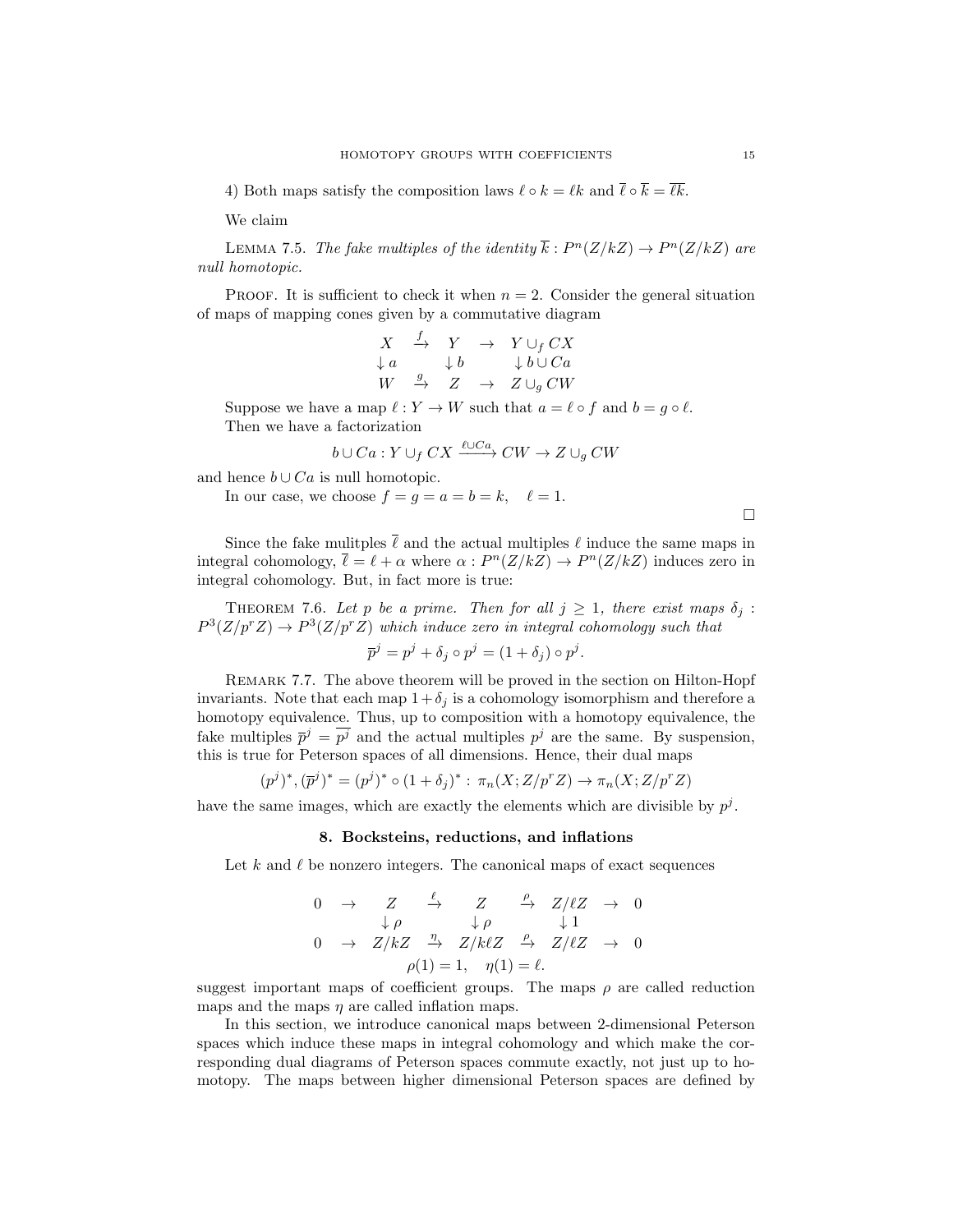suspending these maps. The maps between 2-dimensional Peterson spaces are the following:.

$$
\overline{\rho}: P^2(Z/kZ) \to S^2
$$
  

$$
\overline{\rho}: P^2(Z/kZ) \to P^2(Z/k\ell Z)
$$
  

$$
\overline{\eta}: P^2(Z/k\ell Z) \to P^2(Z/kZ)
$$

To make these definitions we use the same models for Peterson spaces that we used for defining fake multiples of the identity:

$$
P^2(Z/kZ) = S^1 \cup_k C(S^1), \quad k: S^1 \to S^1, \quad k(z) = z^k.
$$

DEFINITION 8.1. 1) The coreduction map  $\bar{\rho}: P^2(Z/kZ) \to S^2$  is the quotient map q which pinches the bottom circle to a point,  $q(z) = *$  for all  $z \in S^1$ .

2) The coreduction map  $\overline{\rho}: P^2(Z/kZ) \to P^2(Z/k\ell Z)$  is the map

$$
z \mapsto z^{\ell}, \qquad \langle t, z \rangle \mapsto \langle t, z \rangle
$$

3) The coinflation map  $\overline{\eta}: P^2(Z/k\ell Z) \to P^2(Z/kZ)$  is the map

 $z \mapsto z$ ,  $\langle t, z \rangle \mapsto \langle t, z^{\ell} \rangle$ 

It is easy to check that these maps are compatible with the identifications. The coreduction and coinflation maps give commutative diagrams of maps of cofibration sequences

$$
S^{1} \xrightarrow{k} S^{1} \xrightarrow{\iota = \beta} P^{2}(Z/kZ) \xrightarrow{q = \overline{\rho}} S^{2} \xrightarrow{k} ...
$$
  
\n
$$
S^{1} \xrightarrow{k\ell} S^{1} \xrightarrow{\iota = \overline{\beta}} P^{2}(Z/k\ell Z) \xrightarrow{q = \overline{\rho}} S^{2} \xrightarrow{k} ...
$$
  
\n
$$
S^{1} \xrightarrow{k\ell} S^{1} \xrightarrow{\iota = \overline{\beta}} P^{2}(Z/k\ell Z) \xrightarrow{q = \overline{\rho}} S^{2} \xrightarrow{k\ell} ...
$$
  
\n
$$
\downarrow \ell \qquad \downarrow 1 \qquad \downarrow \overline{\eta} \qquad \downarrow \ell
$$
  
\n
$$
S^{1} \xrightarrow{k} S^{1} \xrightarrow{\iota = \overline{\beta}} P^{2}(Z/kZ) \xrightarrow{q = \overline{\rho}} S^{2} \xrightarrow{k\ell} ...
$$

DEFINITION 8.2. The maps  $\iota = \bar{\beta}: S^1 \to P^2(Z/kZ)$  are called coBocksteins. As with the coreductions and coinflations they are defined on higher dimensional Peterson spaces by suspension.

The diagrams above help in identifying the following compositions below. The compositions 3) and 4) below are equal to the fake multiples of the identity  $\ell$  in the previous section. After suspension, they are equal to the true multiples of the identity only if  $n \geq 4$  and if p is odd.

Lemma 8.3. 1)

$$
\overline{\rho} = \overline{\rho} \circ \overline{\rho} : P^2(Z/kZ) \xrightarrow{\overline{\rho}} P^2(Z/k\ell Z) \xrightarrow{\overline{\rho}} P^2(Z/k\ell m Z)
$$
  
\n2)  
\n
$$
\overline{\eta} = \overline{\eta} \circ \overline{\eta} : P^2(Z/k\ell m Z) \xrightarrow{\overline{\eta}} P^2(Z/Z/k\ell Z) \xrightarrow{\overline{\rho}} P^2(Z/k)
$$
  
\n3)  
\n
$$
\overline{\ell} = \overline{\eta} \circ \overline{\rho} : P^2(Z/k\ell Z) \xrightarrow{\overline{\eta}} P^2(Z/kZ) \xrightarrow{\overline{\rho}} P^2(Z/k\ell Z)
$$
  
\n4)  
\n
$$
\overline{\ell} = \overline{\eta} \circ \overline{\rho} : P^2(Z/kZ) \xrightarrow{\overline{\rho}} P^2(Z/Z/k\ell Z) \xrightarrow{\overline{\eta}} P^2(Z/kZ)
$$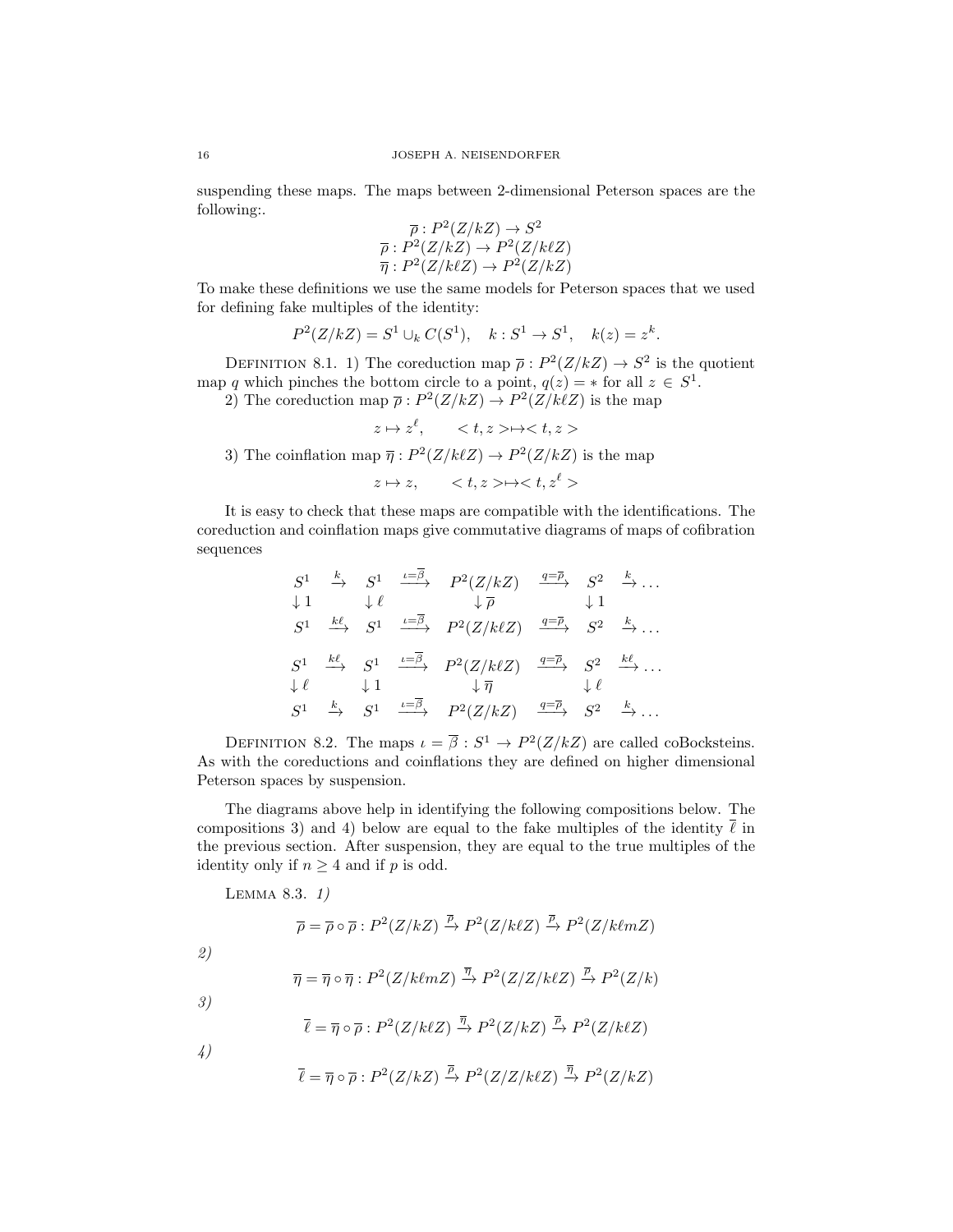LEMMA 8.4. Applying  $P^2$  to the diagram which began this section, reversing arrows, replacing reductions by coreductions, inflations by coinflations, and multiplications by fake multiples produces a strictly commutative diagram.

REMARK 8.5. The coreduction maps

$$
\overline{\rho} = q : P^2(Z/kZ) \to S^2
$$

pinch the bottom cell to a point and induce the reduction maps

$$
\rho : \pi_2(X) \to \pi_2(X; Z/p^r Z).
$$

There is a factorization

$$
\overline{\rho} = \overline{\rho} \circ \overline{\rho} : P^2(Z/kZ) \to P^2(Z/k\ell Z) \to S^2
$$

and a consequent factorization

$$
\rho = \rho \circ \rho : \pi_2(X) \to \pi_2(X; Z/k\ell Z) \to \pi_2(X; Z/kZ).
$$

The fact that the fake multiples  $\bar{\ell}: P^2(Z/\ell Z) \to P^2(Z/\ell Z)$  are null homotopic yields

THEOREM 8.6. The compositions

$$
P^2(Z/kZ) \xrightarrow{\overline{\rho}} P^2(Z/k\ell Z) \xrightarrow{\overline{\eta}} P^2(Z/\ell Z)
$$

are null homotopic.

PROOF. Let  $d = (k, \ell)$  = the greatest common divisor. The above composition is identical to the composition

$$
P^2(Z/kZ) \xrightarrow{\overline{\eta}} P^2(Z/dZ) \xrightarrow{\overline{d}} P^2(Z/dZ) \xrightarrow{\overline{\rho}} P^2(Z/\ell Z).
$$

The point of the above theorem is that short exact sequences of abelian groups should correspond to cofibration sequences. This is rather close to being true.

Consider the natural maps

$$
\begin{array}{ccccccccc}\nP^{2}(Z/kZ) & \stackrel{\overline{\rho}}{\rightarrow} & P^{2}(Z/k\ell Z) & \stackrel{\iota}{\rightarrow} & C_{\overline{\rho}} & \stackrel{j}{\rightarrow} & P^{3}(Z/kZ) & \stackrel{\overline{\rho}}{\rightarrow} & P^{3}(Z/k\ell Z) \\
\downarrow 1 & & \downarrow 1 & & \downarrow & & \downarrow & & \downarrow 1 \\
P^{2}(Z/kZ) & \stackrel{\overline{\rho}}{\rightarrow} & P^{2}(Z/k\ell Z) & \stackrel{\overline{\eta}}{\rightarrow} & P^{2}(Z/\ell Z) & \stackrel{\iota}{\rightarrow} & C_{\overline{\eta}} & \stackrel{j}{\rightarrow} & P^{3}(Z/k\ell Z)\n\end{array}
$$

The map  $C_{\overline{\rho}} \to P^2(Z/\ell Z)$  induces an isomorphism in integral cohomology (therefore in integral homology) and an isomorphism of fundamental groups. Perhaps it is not a homotopy equivalence but any suspension of it is. Hence, if  $Y$  is a loop space,  $[P^2(Z/\ell Z), Y]_* \stackrel{\cong}{\longrightarrow} [C_{\overline{\rho}}, Y]_*$  is an isomorphism and, from the point of view of maps into  $Y$ ,

$$
P^2(Z/kZ) \xrightarrow{\rho} P^2(Z/k\ell Z) \xrightarrow{\overline{\eta}} P^2(Z/\ell Z) \xrightarrow{\overline{\beta}} P^3(Z/kZ) \xrightarrow{\overline{\rho}} P^3(Z/\ell Z) \to \dots
$$

behaves just like a cofibration sequence.

The map  $P^3(Z/kZ) \rightarrow C_{\overline{\eta}}$  induces an isomorphism in integral cohomology. Since the spaces are simply connected, it is a homotopy equivalence. The map  $\overline{\beta}: P^2(Z/\ell Z) \to C_{\overline{\eta}} = P^3(Z/kZ)$  is called the coBockstein.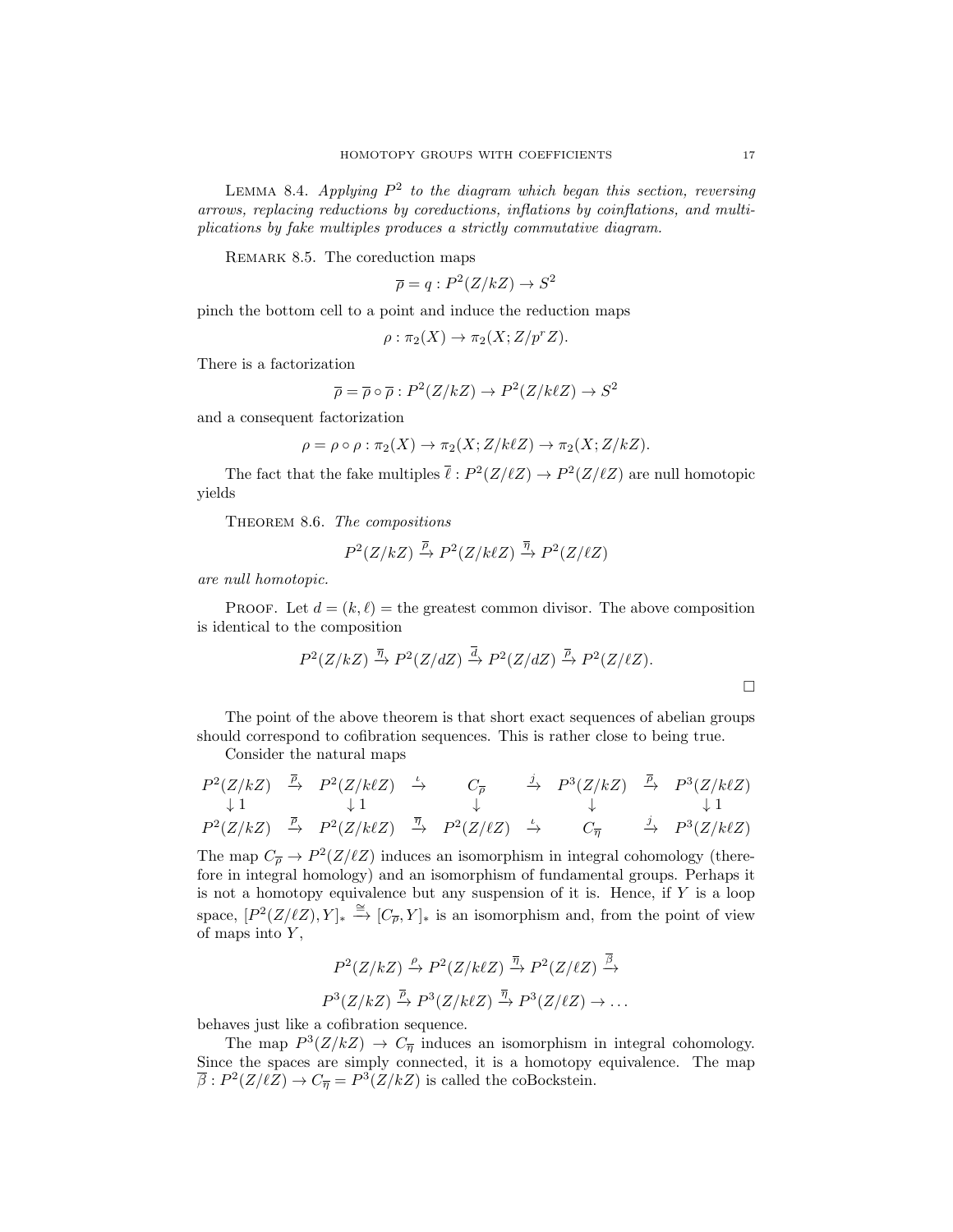For dimension reasons it is clear that we have a factorization of the coBockstein as:

$$
\overline{\beta} = \overline{\beta} \circ \overline{\rho} : P^2(Z/\ell Z) \to S^2 \to P^3(Z/kZ)
$$

where the second map is the inclusion of the bottom cell and is therefore a co-Hmap.

The coBockstein and its suspensions induce the Bockstein homomorphisms

$$
\beta = \rho \circ \beta : \pi_n(X; Z/kZ) \to \pi_{n-1}(X) \to \pi_{n-1}(X; Z/\ell Z).
$$

We get

THEOREM 8.7. For  $n \geq 3$ , the coreduction and coinflation maps form a cofibration sequence

$$
P^{n-1}(Z/k\ell Z) \xrightarrow{\overline{\eta}} P^{n-1}(Z/\ell Z) \xrightarrow{\overline{\beta}} P^n(Z/kZ) \xrightarrow{\overline{\rho}} P^n(Z/k\ell Z) \xrightarrow{\overline{\eta}} P^n(Z/\ell Z)
$$

REMARK 8.8. Suppose Y is any space. The cofibration sequence above yields the middle horizontal Bockstein sequence which is exact in the first three terms on the left. The bottom sequence is exact by the properties of Tor:

0 0 0 ↓ ↓ ↓ π2(Y ) ⊗ Z/`Z → π2(Y ) ⊗ Z/k`Z → π2(Y ) ⊗ Z/kZ → 0 ↓ ↓ ↓ π3(Y ;Z/kZ) β −→ π2(Y ;Z/`Z) → π2(Y ;Z/k`Z) → π2(Y ;Z/kZ) ↓ ↓ ↓ 0 → T or(π1(Y ), Z/`Z) → T or(π1(Y ), Z/k`Z) → T or(π1(Y ), Z/kZ) ↓ ↓ ↓ 0 0 0

The connecting homomorphism or Bockstein factors as  $\beta : \pi_3(Y; Z/kZ) \rightarrow$  $\pi_2(Y) \otimes Z/\ell Z \to \pi_2(Y;Z/\ell Z)$ . The map  $\pi_3(Y;Z/kZ) \to \pi_2(Y) \otimes Z/\ell Z$  is a homomorphism since  $S^2 \to P^3(Z/kZ)$  is a co-H-map.

Hence, we can splice the sequences to get a long exact Bockstein sequence

$$
\cdots \to \pi_3(Y; Z/kZ) \to \pi_2(Y) \otimes Z/\ell Z \to \pi_2(Y) \otimes Z/k\ell Z \to \pi_2(Y) \otimes Z/kZ \to 0.
$$

In particular, if  $X$  is a loop space, the above can be written as the long exact Bockstein sequence

 $\cdots \rightarrow \pi_2(X; Z/kZ) \rightarrow \pi_1(X; Z/\ell Z) \rightarrow \pi_1(X, Z/k\ell Z) \rightarrow \pi_1(X; Z/kZ) \rightarrow 0$ 

which terminates in 0.

REMARK 8.9. Consider the fake multiples  $\bar{\ell}: P^2(Z/2Z) \to P^2(Z/2Z)$ . If  $\ell$ is even,  $\bar{\ell} = \bar{2} \circ 2\bar{k}$ , then  $\bar{\ell}$  is null homotopic. If  $\ell$  is odd, then  $\bar{\ell}$  induces isomorphisms on integral homology and hence also on the fundamental group and integral cohomology. But  $\bar{\ell}$  is not a homotopy equivalence if  $\ell \neq 1$  since it is covered on the universal cover  $S^2$  by a degree  $\ell$  map. To see this, write the projective plane  $P^2(Z/2Z)$  as the quotient of the universal cover, that is, the quotient of the suspension  $S^2 = \Sigma S^1 = \{ \langle t, z \rangle | t \in [-1,1], z \in S^1 \}$  by the relations  $\langle t, z \rangle \sim \langle -t, -z \rangle$ . Since  $\ell$  is odd, the fake multiple  $\bar{\ell}$  is given by  $\langle t, z \rangle \mapsto \langle t, z^{\ell} \rangle$ . This lifts to the universal cover by  $\langle t, z \rangle \mapsto \langle t, z^{\ell} \rangle$ , that is, by  $\ell : S^2 \to S^2$ .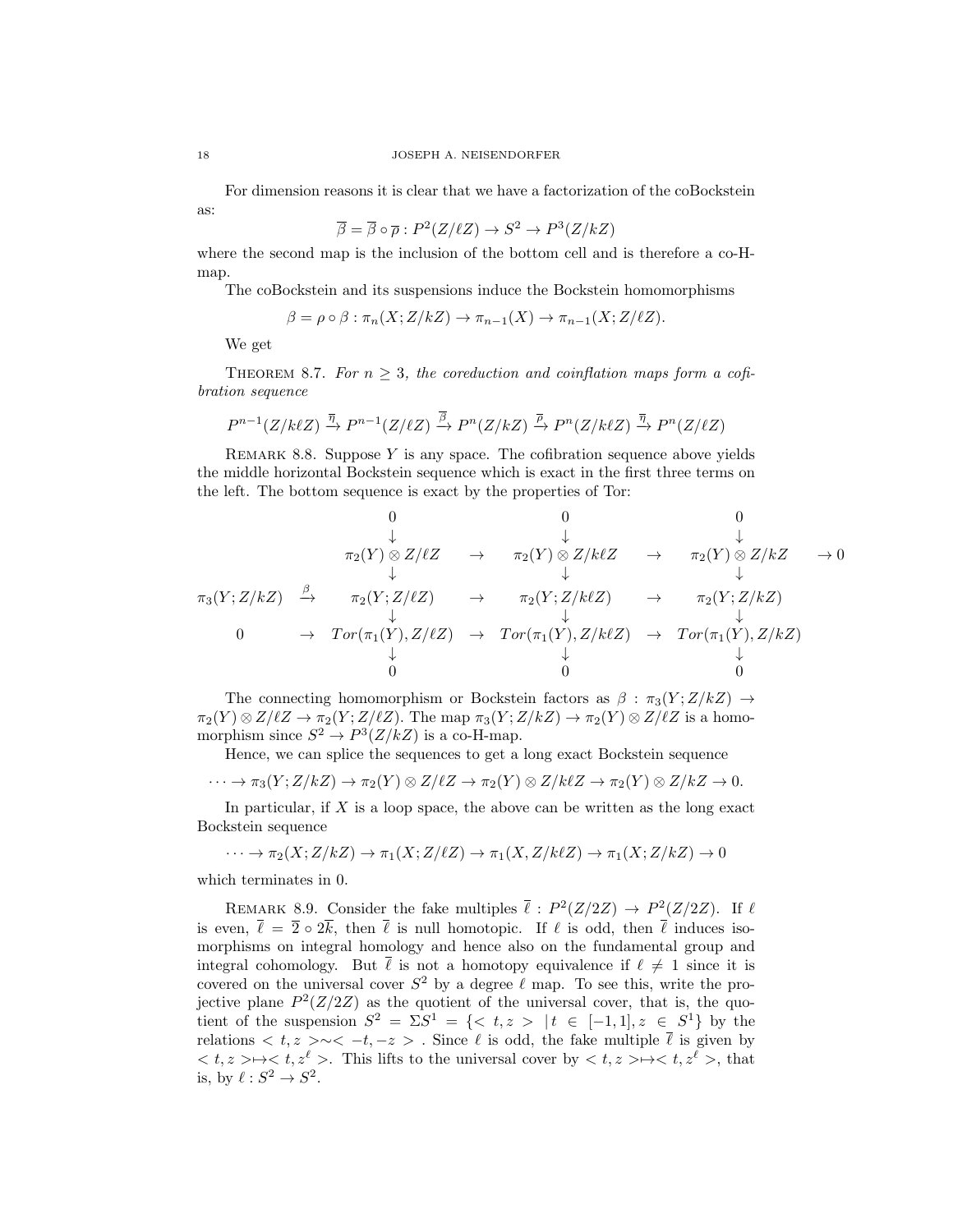#### 9. Hurewicz maps

In this section, we introduce the mod  $k$  Hurewicz maps and prove the mod  $k$ Hurewicz theorems, including the results on the equivalence of mod  $k$  homology isomorphisms and mod k homotopy isomorphisms.

Recall that  $H_n(P^n(Z/kZ), Z/kZ) \simeq Z/kZ$  and let  $e_n$  be a generator. Then  $H_{n-1}(P^{n}(Z/kZ), Z/kZ) \simeq Z/kZ$  is generated by the Bockstein  $\beta(e_n)$  associated to the short exact sequence  $0\to Z/kZ\to Z/k^2Z\to Z/kZ\to 0.$ 

DEFINITION 9.1. For  $n \geq 2$ , the Hurewicz map  $\phi : \pi_n(X; Z/kZ) \to H_n(X; Z/kZ)$ is the map defined by  $\phi[f] = f_* e_n$ .

The Hurewicz map is clearly a natural transformation. It is an exercise to check that the Hurewicz map commutes with reductions, inflations, and Bocksteins.

LEMMA 9.2. For all  $n \geq 2$ , the following diagrams commute

$$
\pi_{n+1}(X; Z/\ell Z) \xrightarrow{\beta} \pi_n(X; Z/kZ) \xrightarrow{\eta} \pi_n(X; Z/k\ell Z) \xrightarrow{\rho} \pi_n(X; Z/\ell Z)
$$
  
\n
$$
\downarrow \phi \qquad \qquad \downarrow \phi \qquad \qquad \downarrow \phi \qquad \qquad \downarrow \phi
$$
  
\n
$$
H_{n+1}(X; Z/\ell Z) \xrightarrow{\beta} H_n(X; Z/kZ) \xrightarrow{\eta} H_n(X; Z/k\ell Z) \xrightarrow{\rho} H_n(X; Z/\ell Z)
$$
  
\n
$$
\pi_n(X) \xrightarrow{\rho} \pi_n(X; Z/\ell Z) \xrightarrow{\beta} \pi_{n-1}(X) \xrightarrow{\ell} \pi_{n-1}(X)
$$
  
\n
$$
\downarrow \phi \qquad \qquad \downarrow \phi \qquad \qquad \downarrow \phi
$$
  
\n
$$
H_n(X) \xrightarrow{\rho} H_n(X; Z/\ell Z) \xrightarrow{\beta} H_{n-1}(X) \xrightarrow{\ell} H_{n-1}(X)
$$

For  $n \geq 3$ , the Peterson space  $P^{n}(Z/kZ)$  is a suspension and hence the diagonal is given by  $\Delta(e_n) = e_n \otimes 1 + 1 \otimes e_n$ . Hence,

LEMMA 9.3. If  $n \geq 3$ , the mod k Hurewicz map  $\phi : \pi_n(X; Z/kZ) \to H_n(X; Z/kZ)$ is a homomorphism.

PROOF. Given maps  $f, g: P^{n}(Z/kZ) \rightarrow X$ , the sum is given by the composition

$$
P^{n}(Z/kZ) \to P^{n}(Z/kZ) \vee P^{n}(Z/kZ) \xrightarrow{f \vee g} X \vee X \to X
$$

and this induces in homology

$$
e_n \mapsto e_n \otimes 1 + 1 \otimes e_n \mapsto f_*e_n \otimes 1 + 1 \otimes g_*e_n \mapsto f_*e_n + g_*e_n = \phi(f) + \phi(g).
$$

If X is a group-like space, then the multiplication gives a group structure on  $\pi_2(X; Z/kZ)$ . We have

LEMMA 9.4. If X is a group-like space, then the mod k Hurewicz map  $\phi$ :  $\pi_2(X;Z/kZ) \to H_2(X;Z/kZ)$  satisfies

$$
\phi(f + g) = \phi(f) + \phi(g) + \frac{k(k+1)}{2}(\beta\phi(f)) * (\beta\phi(g))
$$

where the last term is the Pontrijajgin product. Hence, if  $k$  is odd, this Hurewicz map is a homomorphism.

PROOF. The sum in homotopy is the composition

$$
P^{n}(Z/kZ) \xrightarrow{\Delta} P^{n}(Z/kZ) \times P^{n}(Z/kZ) \xrightarrow{f \times g} X \times X \to \mu X.
$$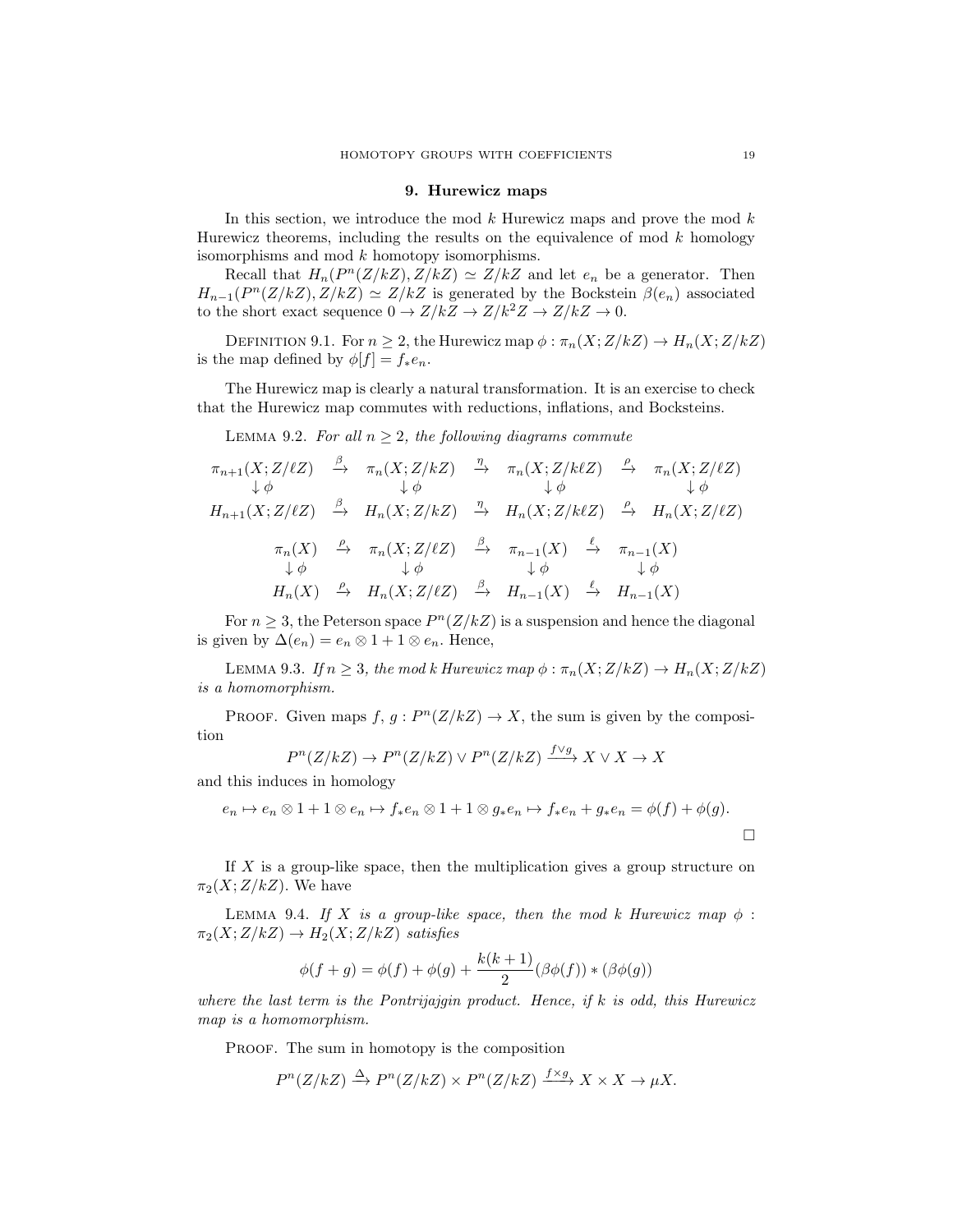Steenrod's computation [28] is that  $\Delta_*(e_2) = e_2 \otimes 1 + 1 + 1 \otimes e_2 + \frac{k(k+1)}{2}$  $\frac{(n+1)}{2}(\beta e_2\otimes \beta e_2).$ The result follows.

REMARK 9.5. Since the Bockstein factors through the subgroup  $Tor(\pi_1(X), Z/kZ) \subset$  $\pi_1(X)$ , it follows that the above mod k Hurewicz map is a homomorphism if k is even and  $Tor(\pi_1(X), Z/kZ)$  is annihilated by  $\frac{k}{2}$ .

 $\Box$ 

Recall that a pointed space  $X$  is called nilpotent if the action of the fundamental group on all the homotopy groups is nilpotent.

Let  $\pi = \pi_1(X)$  be the fundamental group and let  $Z[\pi]$  be the group ring of  $\pi$ . Suppose for simplicity that  $\pi$  is abelian. Hence,  $\pi$  acts trivially by conjugation on itself.

For all  $j \geq 1$ , the homotopy group  $\pi_i(X)$  is a module over  $Z[\pi]$ .

Let I be the augmentation ideal,  $I = kernel \epsilon : Z[\pi] \to Z$ ,  $\epsilon(g) = 1 \forall g \in \pi$ .

DEFINITION 9.6. X is nilpotent if, for all  $j \geq 1$ , there is a positive integer  $n_j$ such that  $I^{n_j}\pi_j(X) = 0$ .

For a nilpotent  $X$ , the descending filtration

$$
\pi_j(X) \supseteq \overline{I} \pi_j(X) \supseteq \overline{I}^2 \pi_j(X) \supseteq \dots \overline{I}^{n_{j-1}} \pi_j(X) \supseteq \overline{I}^{n_j} \pi_j(X) = 0
$$

is finite and terminates at 0. The action on each quotient  $\pi_{j,\ell}(X) = I^{\ell} \pi_j(X)/I^{\ell+1}\pi_j(X)$ is trivial.

The effect of this is that there is a refinement of the fibration sequences in the Postnikov system for X, that is,  $K(\pi_{j,\ell}(X), j) \to X_\alpha \to X_{\alpha-1} \to K(\pi_{j,\ell}(X), j + 1)$ are all orientable and there is a homotopy equivalence  $X \to \lim_{\leftarrow} X_{\alpha}$ .

We adopt the convention that  $\pi_1(X;Z/kZ) = \pi_1(X) \otimes Z/kZ$ .

THEOREM 9.7 (mod  $k$  Hurewicz theorem). Suppose  $X$  is a nilpotent space with abelian fundamental group and  $n \geq 1$ . Suppose that  $Tor(\pi_1(X), Z/kZ) = 0$ . If  $\pi_{\ell}(X;Z/kZ) = 0$  for all  $\ell < n$ , then  $\pi_{\ell}(X;Z/kZ) = 0$  for all  $\ell < n$  and the Hurewicz map  $\phi : \pi_n(X; Z/kZ) \to H_n(X; Z/kZ)$  is an isomorphism. If  $n \geq 2$ , then the Hurewicz map  $\phi : \pi_{n+1}(X;Z/kZ) \to H_{n+1}(X;Z/kZ)$  is an epimorphism.

REMARK 9.8. The significant effect of the hypothesis  $Tor(\pi_1(X), Z/kZ)$  = 0 is that  $\pi_2(X;Z/kZ) = \pi_2(X) \otimes Z/kZ$  is a group and hence that all of the homotopy groups with coefficients are groups. In addition, the Hurewicz map is a homomorphism in all dimensions.

Before we begin the proof of the above Hurewicz theorem, we present here a quick summary of the Serre exact sequence. The presentation is heavily influenced by [19].

Let  $F \stackrel{\iota}{\to} E \stackrel{p}{\to} B$  be an orientable fibration sequence. Suppose that F is  $r-1$ connected and B is  $s - 1$  connected.

Without changing notation we can regard  $E \stackrel{p}{\to} B$  as an inclusion whenever it is convenient. For example, we have maps of cofibration sequences

$$
\begin{array}{ccccccc}\nF & \xrightarrow{\iota} & E & \rightarrow & E/F & \rightarrow & \Sigma F & \xrightarrow{\Sigma \iota} & \Sigma E \\
\downarrow 1 & & \downarrow & & \downarrow & & \downarrow 1 \\
E & \rightarrow & B & \rightarrow & B/E & \rightarrow & \Sigma E\n\end{array}
$$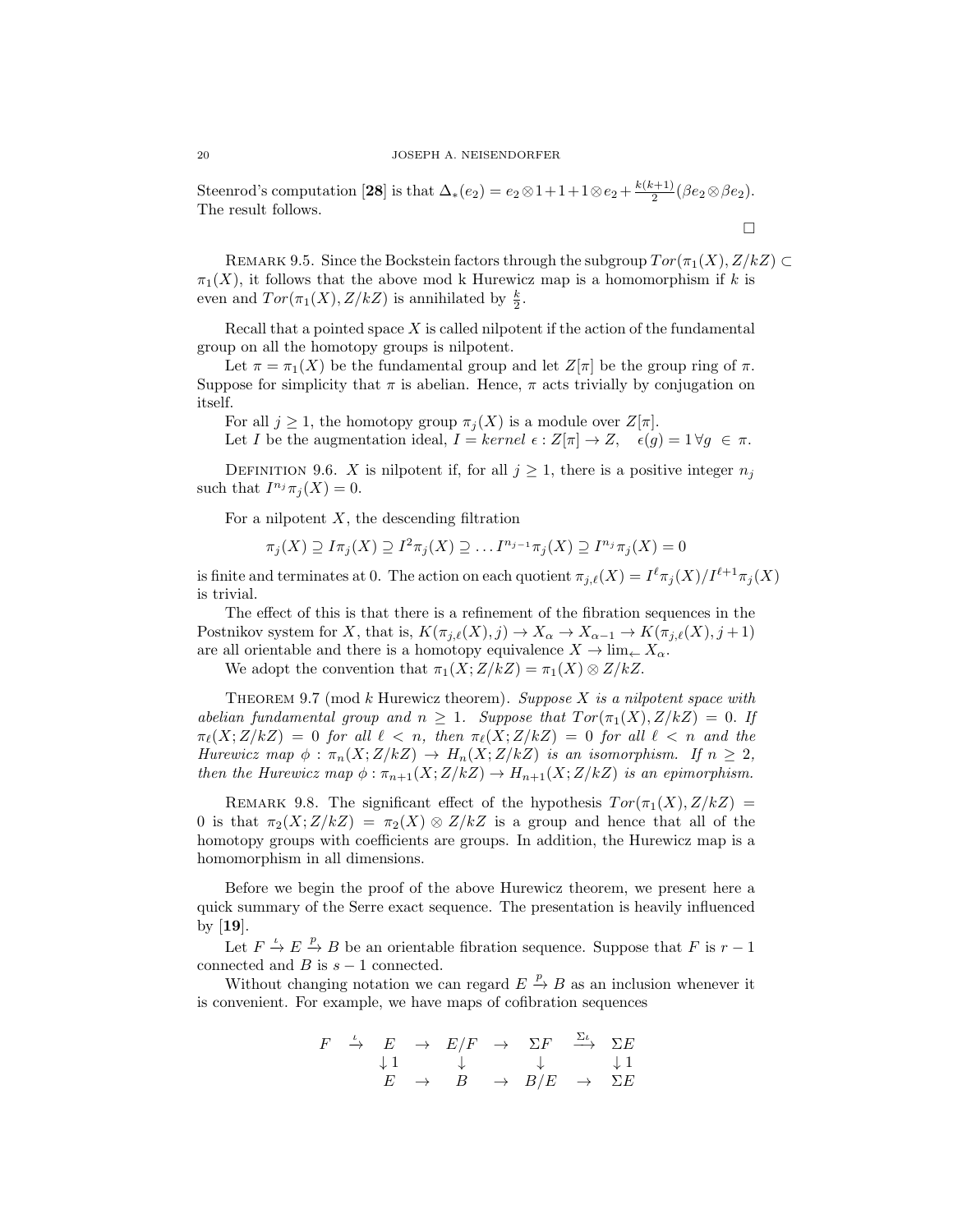$$
\rightarrow \sum E/F \rightarrow \sum^{2}F \xrightarrow{\sum^{2}L} \sum^{2}E \dots
$$
  

$$
\xrightarrow{\sum p} \sum B \rightarrow \sum B/E \rightarrow \sum^{2}E \dots
$$

The transgression in the Serre spectral sequence for the fibration  $E \stackrel{p}{\to} B$  is defined by the relation

$$
\tau: H_*B \leftarrow H_*E/F \rightarrow H_*\Sigma F = H_{*-1}F.
$$

The Serre spectral sequence of the pair

$$
E_{p,q}^2 = H_p(B, *, H_qF) \Longrightarrow H_{p+q}(E, F)
$$

shows that the map  $H_*(E, F) \to H_*(B, *)$  is an  $r + s$  equivalence, that is, an isomorphism for  $* \leq r + s - 1$  and an epimorphism for  $* = r + s$ . Thus, the transgression  $\tau$  is a well defined map for  $*\leq r+s-1$ .

The Serre spectral sequence of the fibration gives the Serre exact sequence with the transgression as the connecting homomorphism

$$
H_{r+s-1}F \to H_{r+s-1}E \to H_{r+s-1}B \xrightarrow{\tau} H_{r+s-2}F
$$

$$
\to H_{r+s-2}E \to H_{r+s-2}B \xrightarrow{\tau} H_{r+s-3}F \to
$$

$$
\cdots \to H_1F \to H_1E \to H_1B
$$

With the understanding that  $H_*(E, F) \stackrel{\simeq}{\to} H_*B$  is an isomorphism in the range  $* \leq r + s - 1$ , the Serre exact sequence is just the exact sequence of the pair  $(E, F)$ . We know that the Hurewicz maps give a map of the long exact sequence of homotopy groups of a pair to the long exact sequence of homology groups of the pair. Since  $\pi_*(E, F) \cong \pi_*B$  for all  $*$ , the long exact sequence of the homotopy groups of a fibration map to the Serre exact sequence in the range where the Serre exact sequence is valid.

Since  $E/F \to B$  is an  $r + s$  equivalence, the 5-lemma shows that  $\Sigma F \to B/E$ is also an  $r + s$  equivalence.

Furthermore, suppose we have a factorization

|  |  |                                 | $F \xrightarrow{\iota} E \rightarrow E/F \rightarrow \Sigma F \xrightarrow{\Sigma \iota} \Sigma E$ |  |
|--|--|---------------------------------|----------------------------------------------------------------------------------------------------|--|
|  |  |                                 | $\downarrow g$ $\downarrow 1$ $\downarrow$ $\downarrow h = \Sigma g$ $\downarrow 1$                |  |
|  |  | $C \rightarrow E \rightarrow B$ | $\rightarrow$ $B/E$ $\rightarrow$ $\Sigma E$                                                       |  |

where the bottom row is a cofibration sequence up to homotopy. Since  $h$  is an  $r + s$  equivalence in homology and homotopy, it follows that its desuspension g is an  $r + s - 1$  equivalence.

PROOF. Let  $C_n(X)$  be the mod k Hurewicz conclusion for a space X and for a fixed integer n and let  $\mathcal{H}_n(X)$  be the mod k Hurewicz hypothesis for a space X and for a fixed integer n. We want to prove that  $\mathcal{H}_n(X)$  implies  $\mathcal{C}_n(X)$  when X is nilpotent with abelian fundamental group.

The proof proceeds by proving the mod k Hurewicz theorem in three successive cases, 1)  $X = K(\pi, 1), 2$   $X = K(A, q), A$  abelian,  $q \geq 2, 3$   $X =$  an arbitrary nilpotent space.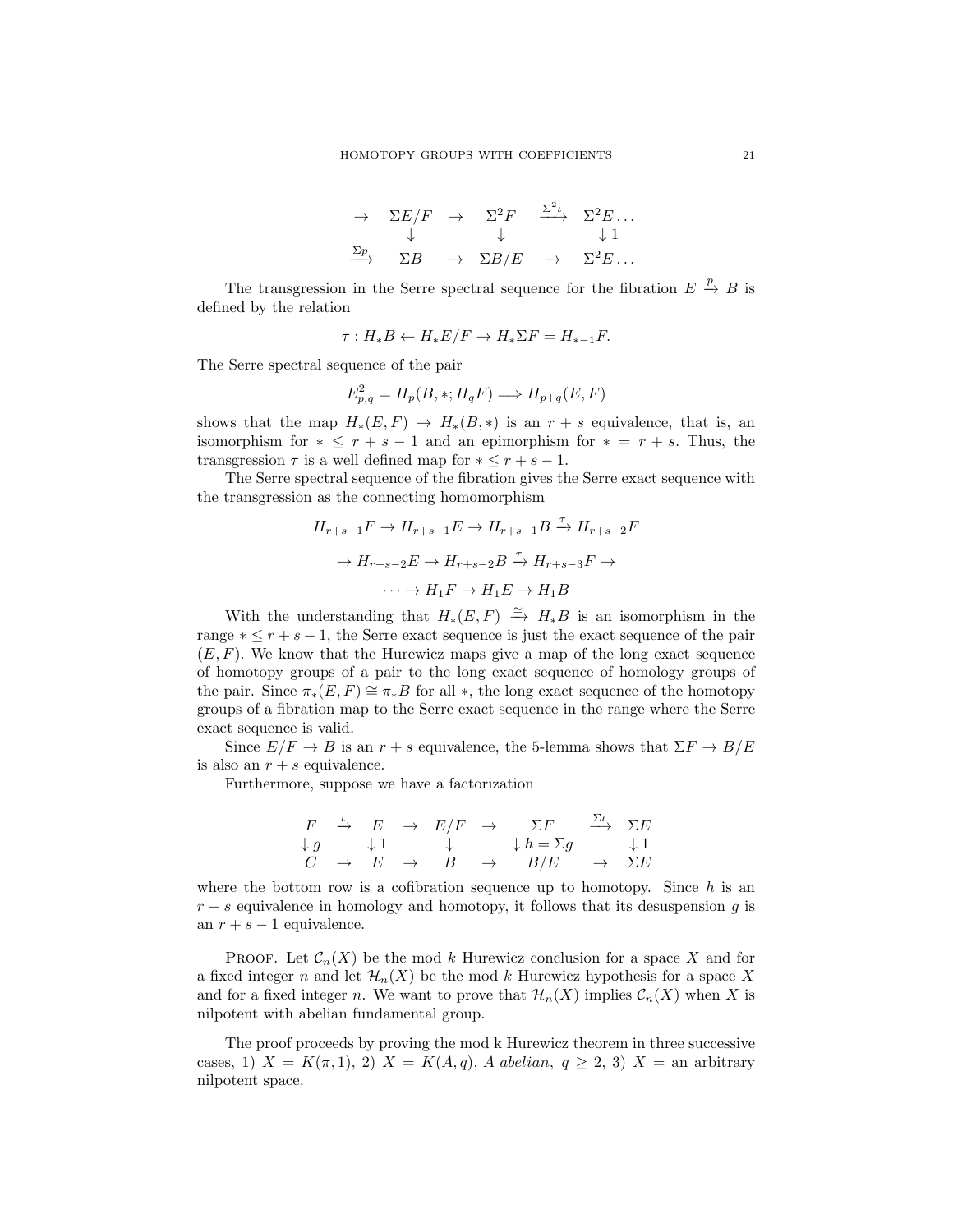First of all, we note that, since the fundamental group  $\pi_1(X)$  is abelian, the mod k Hurewicz theorem is true for  $n = 1$ ,  $H_1(X; Z/kZ) = H_1(X) \otimes Z/kZ =$  $\pi_1(X) \otimes Z/kZ = \pi_1 \otimes Z/kZ$ ,  $\mathcal{H}_1(X)$  implies  $\mathcal{C}_1(X)$ 

Case 1.  $X = K = K(\pi, 1)$ :

When  $p$  is a prime, Cartan's calculation  $[2]$  is

$$
H_*(K(A,1); Z/pZ) = E(A \otimes Z/pZ, 1) \otimes \Gamma(Tor(A, Z/pZ), 2)
$$

where  $E$  is an exterior algebra and  $\Gamma$  is a divided power algebra. The Hurewicz hypothesis for  $n = 2$  implies that  $A \otimes Z/pZ = 0$  and hence  $H_2(K;Z/pZ) =$  $Tor(A, Z/pZ)$  and  $H_3(K;Z/pZ) = 0$  which is the mod p Hurewicz theorem in this case,  $\mathcal{H}_2(K)$  implies  $\mathcal{C}_2(K)$  when  $k = p = a$  prime.

Suppose we know the mod d Hurewicz theorem for  $n = 2$  and for all proper divisors of k. We have a map of long exact Bockstein sequences. (Remark: Since K is an abelian topological group,  $\pi_2(K, Z/kZ)$  is an abelian group and the mod k Hurewicz map is a homomorphism.)

$$
\pi_3(K, Z/dZ) \rightarrow \pi_3(K, Z/kZ) \rightarrow \pi_3(K, Z/\frac{k}{d}Z) \rightarrow
$$
  
\n
$$
\downarrow \phi \qquad \qquad \downarrow \phi \qquad \qquad \downarrow \phi
$$
  
\n
$$
H_3(K, Z/dZ) \rightarrow H_3(K, Z/kZ) \rightarrow H_3(K, Z/\frac{k}{d}Z) \rightarrow
$$
  
\n
$$
\pi_2(K, Z/dZ) \rightarrow \pi_2(K, Z/kZ) \rightarrow \pi_2(K, Z/\frac{k}{d}Z) \rightarrow 0
$$
  
\n
$$
\downarrow \phi \qquad \qquad \downarrow \phi \qquad \qquad \downarrow \phi
$$
  
\n
$$
H_2(K, Z/dZ) \rightarrow H_2(K, Z/kZ) \rightarrow H_2(K, Z/\frac{k}{d}Z) \rightarrow 0
$$

The 5-lemma implies that the mod k Hurewicz theorem is true for K and  $n = 2$ , that is,  $\mathcal{H}_2(K)$  implies  $\mathcal{C}_2(K)$  for all k.

Now suppose  $n \geq 3$ . The mod k Hurewicz hypothesis in this case implies that  $A \otimes Z/kZ = Tor(A, Z/kZ) = 0$  and that  $A \otimes Z/pZ = Tor(A, Z/pZ) = 0$  for all primes dividing k. Hence,  $H_*(K(A, Z/pZ)) = Z/pZ$  and then  $H_*(K(A, 1); Z/kZ) =$ 0. Since  $\pi_*(K(A,1);Z/kZ) = 0$ , the mod k Hurewicz theorem is true in this case,  $\mathcal{H}_n(K)$  implies  $\mathcal{C}_n(K)$  for all n and k.

**Case 2.**  $X = K = K(A, q), q \ge 2$ :

If  $q = 2$ , we claim that  $H_2(K; Z/kZ) = A \otimes Z/kZ$  and  $H_3(K; Z/kZ) =$  $Tor(A, Z/kZ)$ . This is the mod k Hurewicz theorem when  $n = 2$ ,  $\mathcal{H}_2(K)$  implies  $C_2(K)$  for any k when  $q=2$ .

If  $d$  is a proper divisor of  $k$ , the long exact Bockstein sequences associated with the coefficient sequence

$$
0 \to Z/dZ \to Z/kZ \to Z/\frac{k}{d}Z \to 0
$$

show that it is sufficient to prove the above when  $k = p = a$  prime. In detail:

The Eilenberg-Moore spectral sequence [18, 24] converging to  $H_*(K;Z/pZ)$ has

$$
E^2 = Tor^{H_*(K(A,1);Z/pZ)}(Z/pZ, Z/pZ) =
$$
  
 
$$
Tor^{E(A \otimes Z/pZ,1)}(Z/pZ, Z/pZ) \otimes Tor^{\Gamma(Tor(A,Z/pZ),2)}(Z/pZ, Z/pZ) =
$$
  
 
$$
\Gamma(A \otimes Z/pZ, 2) \otimes H_*(K(B,3); Z/pZ)
$$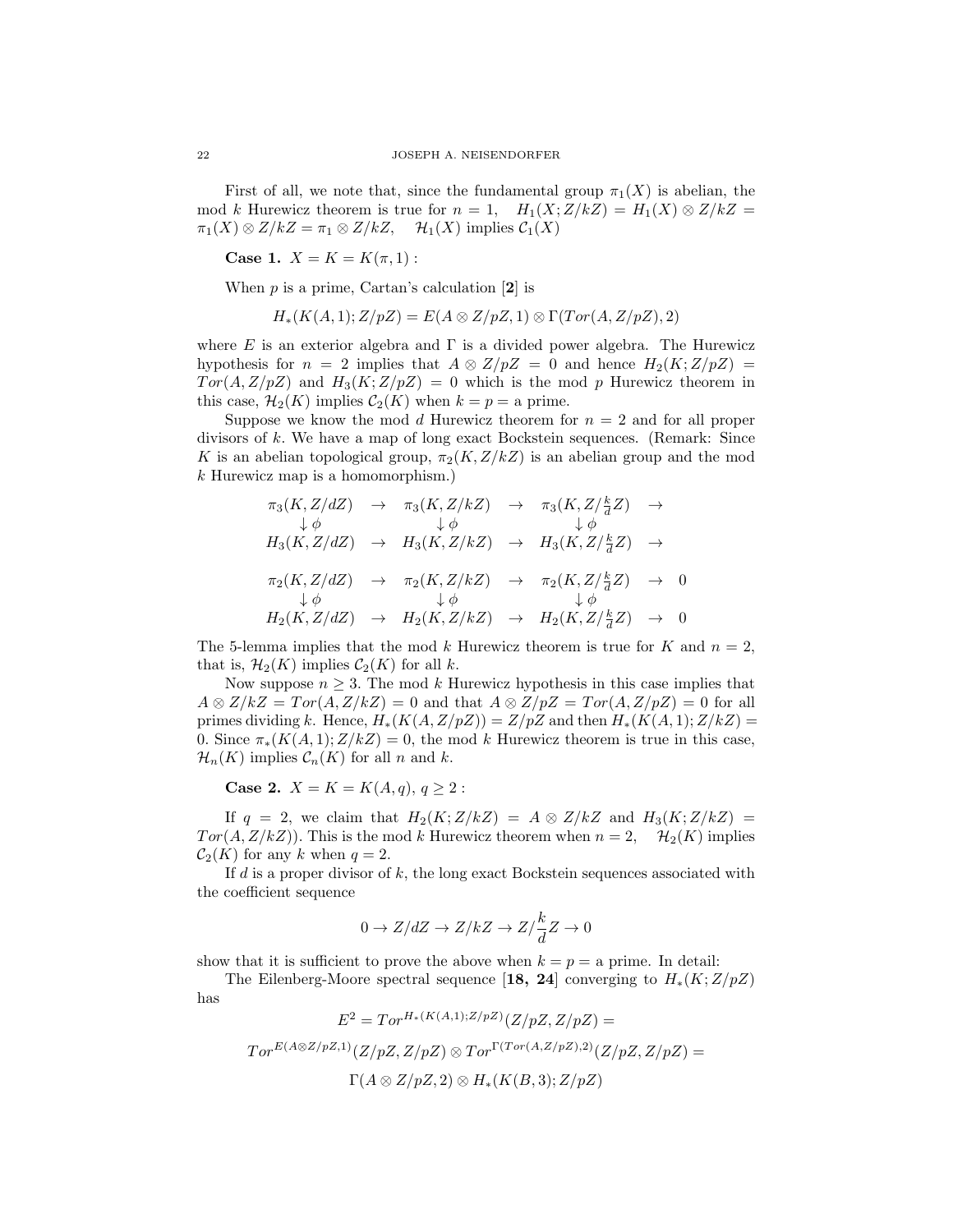where B is a free Z module such that there is an isomorphism  $B \otimes Z/pZ \rightarrow$ A. The identification  $Tor^{\Gamma(Tor(A,Z/pZ),2)}(Z/pZ, Z/pZ) = H_*(K(B,3);Z/pZ)$  is a convenient way to describe this computation of Tor in a way that is familiar [2, 26]. If p is odd, then  $H_*(K(B, 3); Z/pZ) = E(B, 3) \otimes C$  where C is an algebra generated by elements of degrees  $\geq 3 + 2p - 2 = 2p + 1$ . If  $p = 2$ , then  $H_*(K(B, 3); Z/2Z) =$  $\Gamma(B, 3) \otimes D$  where D is an algebra generated by elements of degrees  $\geq 5$ .

Hence,  $H_2(K(A, 2), Z/pZ) = A \otimes Z/pZ$ ,  $H_3(K(A, 2), Z/pZ) = Tor(A, Z/pZ)$ , and, provided  $A \otimes Z/pZ = 0$ ,  $H_4(K(A, 2); Z/pZ) = 0$ . Furthermore, if  $A \otimes Z/pZ = 0$  $Tor(A, Z/pZ) = 0$ , then  $H_*(K(A, 2), Z/pA) = Z/pZ$ . Thus, we have the Hurewicz theorem for all  $n \geq 1$  for  $K = K(A, 2)$  and  $k = p = a$  prime.

Suppose we have the mod k Hurewicz hypotheses for some  $n \geq 1$ . By the long exact Bockstein sequence, vanishing of tensor and Tor with  $Z/k$  implies the same vanishing results for tensor and Tor with  $Z/dZ$  for all divisors d of k. Hence, the  $\mod k$  Hurewicz hypotheses imply the mod d Hurewicz hypotheses for all divisors d. By induction, we can assume the truth of the mod d Hurewicz theorem for proper divisors. Now the 5-lemma applied to the long exact Bockstein sequences implies the mod k Hurewicz theorems for all  $n \geq 1$  for  $K = K(A, 2)$ , that is,  $\mathcal{H}_n(K)$ implies  $C_n(K)$  for  $q = 2$  and for all  $n \geq 1$ .

If  $q \geq 3$ , the Serre spectral sequence and induction using the path fibrations  $K(A, q - 1) \rightarrow PK(A, q) \rightarrow K(A, q)$  show that  $H_q(K(A, q), Z/pZ) = A \otimes$  $Z/kZ$ ,  $H_{q+1}(K(A,q), Z/kZ) = Tor(A, Z/kZ)$ , and, provided  $A \otimes Z/kZ = 0$ ,  $H_{q+2}(K(A,q);Z/kZ) = 0.$  Furthermore, if  $A \otimes Z/kZ = Tor(A, Z/kZ) = 0$ , then  $H_*(K(A,q), Z/kZ) = Z/kZ$ . Thus, we have the Hurewicz theorem for all  $n \geq 1$  for  $K = K(A, q)$  and a integer k, that is,  $\mathcal{H}_n(K)$  implies  $\mathcal{C}_n(K)$  for all  $q \geq 1$  and for all  $n \geq 1$ .

## Case 3.  $X = a$  nilpotent space with abelian fundamental group

LEMMA 9.9. Let A be a nilpotent  $\pi$  module and set  $A_{\ell} = I^{\ell}A/I^{\ell+1}A$  where I is the augmentation ideal of  $Z[\pi]$ .

1)  $A \otimes Z/kZ = 0$  implies  $A_\ell \otimes Z/kZ = 0$  for all  $\ell$ .

2)  $A \otimes Z/kZ = Tor(A, Z/kZ) = 0$  implies  $A_\ell \otimes Z/kZ = Tor(A_\ell, Z/kZ) = 0$ for all  $\ell$ .

PROOF. Notice that  $I^{\ell}A$  is an epimorphic image of A and so is  $A_{\ell}$ . Hence,  $A \otimes Z/kZ = 0$  implies  $I^{\ell} A \otimes Z/kZ = 0$  and  $A_{\ell} \otimes Z/kZ = 0$  for all  $\ell$ .

Since  $I^{\ell}A$  is simultaneously a submodule and an epimorphic image of A,  $A \otimes$  $Z/kZ = Tor(A, Z/kZ) = 0$  implies  $I^{\ell} A \otimes Z/kZ = Tor(I^{\ell} A, Z/kZ) = 0$  for all  $\ell$ . Now,

$$
0 = I^{\ell} A \otimes Z/kZ = Tor(I^{\ell} A, Z/kZ) = I^{\ell-1} A \otimes Z/kZ = Tor(I^{\ell-1} A, Z/kZ)
$$
  
implies  $A_{\ell} \otimes Z/kZ = Tor(A_{\ell}, Z/kZ) = 0$  for all  $\ell$ .

 $\Box$ 

Consider the Serre spectral sequence of an orientable fibration sequence  $K \rightarrow$  $E \to B$  with  $K = K(A, q + 1), q \ge 1$ . It converges to  $H_*(E; Z/kZ)$  with  $E_{r,s}^2 =$  $H_r(B; H_s(K; Z/kZ)).$  Suppose that  $H_s(B; Z/kZ) = 0$  for all  $s \leq n-1$ , then  $E_{s,t}^2 = H_s(B; H_t(K; Z/kZ)) = 0$  for all s. Hence, there is a Serre exact sequence

$$
H_{n+q}(K; Z/kZ) \to H_{n+q}(E; Z/kZ) \to H_{n+q}(B; Z/kZ) \to \dots
$$
  

$$
\to H_2(K; Z/kZ) \to H_2(E; Z/kZ) \to H_2(B; Z/kZ) \to 0.
$$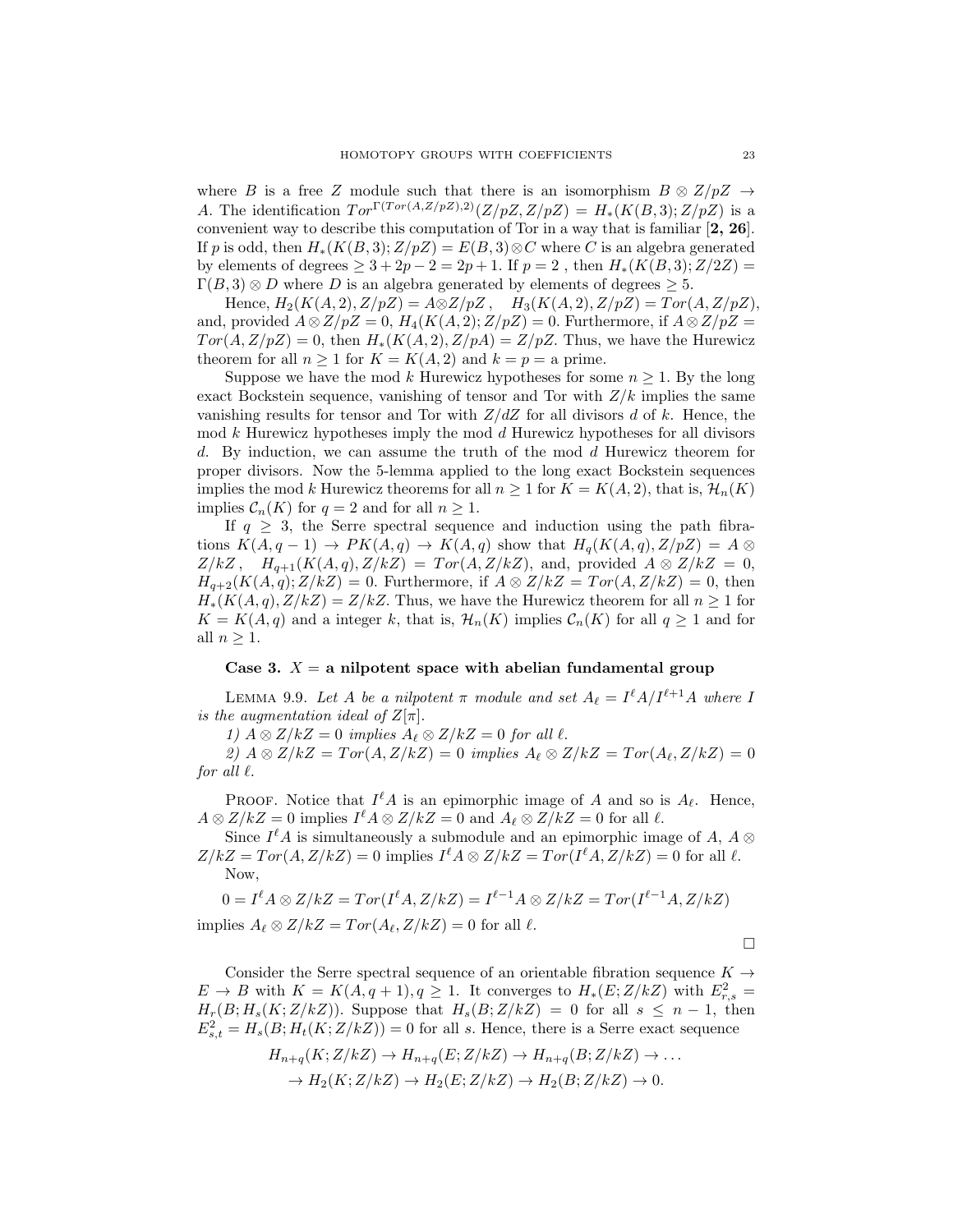We have a similar exact sequence for homotopy groups with coefficients and a map from this homotopy sequence to the Serre exact sequence.

Let

$$
X_1 = K(\pi_1(X), 1), K(A_{2,0}, 2) \to X_{2,0} \to X_1, \ldots
$$

 $K(A_{a,\ell}, q) \to X_{\alpha} \to X_{\alpha-1}, \ldots$ 

where  $A_{q,\ell} = I^{\ell} \pi_q(X)/i^{\ell-1} \pi_q(X)$  is the refinement into orientable fibrations of the Postnikov sequence of fibrations for X.

LEMMA 9.10.  $\mathcal{C}_n(X_{\alpha-1})$  and  $\mathcal{C}_n(K(A_{a,\ell}, q))$  imply  $\mathcal{C}_n(X_{\alpha})$ .

PROOF. Assume 
$$
\mathcal{C}_n(X_{\alpha-1})
$$
.

For  $s \leq n+1$ , consider the maps of horizontal exact sequences

$$
\begin{array}{rcl}\n\pi_s(K(A_{q,\ell},q);Z/kZ) & \to & \pi_s(X_{\alpha};Z/kZ) & \to & \pi_s(X_{\alpha-1};Z/kZ) & \to \\
\downarrow \phi & & \downarrow \phi & & \downarrow \phi \\
H_s(K(A_{q,\ell},q);Z/kZ) & \to & H_s(X_{\alpha};Z/kZ) & \to & H_s(X_{\alpha-1};Z/kZ) & \to\n\end{array}
$$

If  $s \leq n$ , the left and right mod k Hurewicz maps are isomorphisms. The mod k Hurewicz map which is out of the picture to the left is an epimorphism and the one to the right out of the picture is an monomorphism. Hence, a standard 5-lemma argument shows that the mod k Hurewicz map in the middle is an isomorphism.

If  $s = 2$ , then we remark that our hypotheses guarantee that the homotopy sets are in fact groups and that the Hurewicz maps are homomorphisms. Otherwise, the argument is the same.

If  $s = n + 1$ , then the left and right mod k Hurewicz maps are epimorphisms. The one to the right out of the picture is an monomorphism. Hence, the standard 5-lemma argument shows that the mod k Hurewicz map in the middle is an epimorphism.

The lemma is proved.

$$
\qquad \qquad \Box
$$

Assume  $\mathcal{H}_n(X)$ . This implies  $\mathcal{H}_n(X_q)$  and  $\mathcal{H}_n(K(A_{q,\ell}, q))$  for all  $q \geq 1$  and all  $\ell$ . Hence, we have  $\mathcal{C}_n(K(A_{q,\ell}, q))$  for all  $q \geq 1$  and all  $\ell$ . The lemma implies that we have  $C_n(X_\alpha)$  for all  $q \geq 1$ . If we let  $\alpha$  be sufficiently large, then we have  $C_n(X)$ .  $\Box$ 

In particular, the mod  $k$  Hurewicz theorem implies

COROLLARY 9.11. If X is a simple space (that is, the fundamental group acts trivially on all the homotopy groups) and if  $\pi_1(X)\otimes Z/kZ = 0$ , then  $\pi_2(X;Z/kZ) =$  $H_2(X;Z/kZ)$  is an abelian group. If, in addition,  $\pi_2(X;Z/kZ) = 0$ , then  $\pi_3(X;Z/kZ) = 0$  $H_3(X;Z/kZ)$  is an abelian group.

The next section will strengthen this 3-dimensional result when k is an odd integer.

The next result is a strengthening of the mod k Hurewicz theorem in the case of loop spaces. Recall that  $\pi_1(\Omega Y; Z/kZ) = \pi_1(\Omega Y) \otimes Z/kZ$  by definition.

THEOREM 9.12 (mod k Hurewicz theorem for loop spaces). Suppose  $X = \Omega Y$  is a loop space and  $n \geq 1$ . If  $\pi_{\ell}(X;Z/kZ) = 0$  for all  $\ell < n$ , then  $H_{\ell}(X;Z/kZ) = 0$  for all  $\ell < n$  and the Hurewicz map  $\phi : \pi_n(X; Z/kZ) \to H_n(X; Z/kZ)$  is a bijection. If  $n \geq 2$ , then the Hurewicz map  $\phi : \pi_{n+1}(X; Z/kZ) \rightarrow H_{n+1}(X; Z/kZ)$  is a surjection.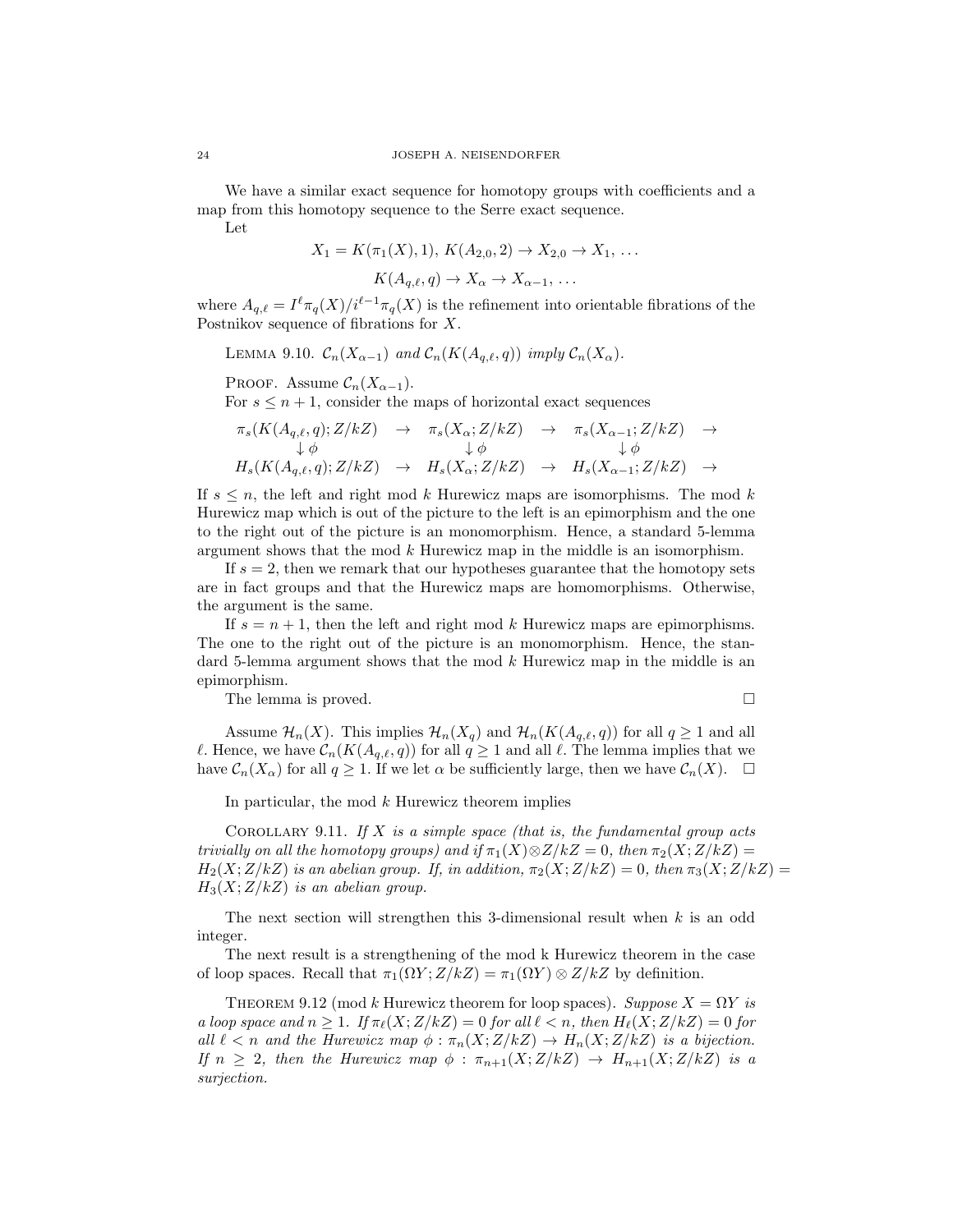**PROOF.** First of all, we again recall that the case  $n = 1$  is true almost by definition,  $\pi_1(X;Z/kZ) = \pi_1(X) \otimes Z/kZ = H_1(X) \otimes Z/kZ = \pi_1(X;Z/kZ)$ . Hence we begin with the case  $n = 2$ . The proof is the same as that of the mod k Hurewicz theorem for nilpotent spaces with three differences. One, all the homotopy sets are automatically groups. Two, the loop space is simple space, that is the fundamental group acts trivially on all the homotopy groups. There is no need to refine the Postnikov system to get orientable fibrations. And the Postnikov system consists entirely of loop spaces and loop maps. These are improvements, not problems. But finally, three, the Hurewicz map  $\phi : \pi_2(X) \to H_2(X; Z/kZ)$  may not be a homomorphism. But our hypotheses gurarantee that it is a homomorphism since

$$
\phi(f+g) = \phi(f) = \phi(g) + (\beta \phi(f)) * (\beta \phi(g)) = \phi(f) = \phi(g) + (0) * (0),
$$
  

$$
(\beta \phi(f)), (\beta \phi(g)) \in H_1(X; Z/kZ) = 0.
$$

COROLLARY 9.13. Let  $f: X \to Y$  be a map of simply connected spaces. Assume that  $Tor(\pi_2(Y)/f * \pi_2(X), Z/kZ) = 0$ . Let  $n \geq 1$ . Then  $\pi_i(X; Z/kZ) \rightarrow$  $\pi_j(Y;Z/kZ)$  is a bijection for all  $j\leq n$  and a surjection for  $j=n+1$ , if and only if  $H_j(X;Z/kZ) \to H_j(Y;Z/kZ)$  is a bijection for all  $j \leq n$  and a surjection for  $j = n + 1.$ 

Remark 9.14. The example of the inclusion of the circle into the fake circle shows that we need some hypothesis to insure the truth of this result.

PROOF. We can assume that f is a fibration and that  $F \to X \to Y$  is a fibration sequence. Since the base is simply connected, the fibration is orientable. The fibration sequence  $\Omega Y \to F \to X \to Y$  shows that F is nilpotent: Let I be the augmentation ideal of the group ring  $Z[\pi_1(F)]$ . Since X is simply connected,

$$
I\pi_n(F) \subseteq image \pi_n(\Omega Y).
$$

Since  $\pi_1(\Omega Y) \to \pi_1(F)$  is a surjection and  $\Omega Y$  is a simple space, that is, its fundamental group acts trivially on all  $\pi_n(\Omega Y)$ , F is nilpotent of length  $\leq 2$ , that is,  $I^{2}\pi_{n}(F) = 0.$ 

Note that  $\pi_1(F) = \pi_2(Y)/f * \pi_2(X)$  and hence the preliminary hypotheses of the mod k Hurewicz theorem are satisfied.

Assume the homotopy hypothesis. Then  $\pi_i(F;Z/kZ) = 0$  for all  $j \leq n$ . The mod k Hurewicz theorem implies that  $H_i(F;Z/kZ) = 0$  for all  $j \leq n$ . The homology Serre spectral sequence shows that  $H_j(X;Z/kZ) \to H_j(Y;Z/kZ)$  is a bijection for all  $j \leq n$  and a surjection for  $j = n + 1$ .

On the other hand, the same homology Serre spectral sequence shows that the homology hypothesis implies that  $H_j(F;Z/kZ) = 0$  for all  $j \leq n$ . The mod k Hurewicz theorem implies that  $\pi_j(F;Z/kZ) = 0$  for all  $j \leq n$ .

 $\Box$ 

A simpler version of the same proof shows

COROLLARY 9.15. Let  $f: X \to Y$  be a loop map of loop spaces and suppose that it is a monomorphism on fundamental groups. Let  $n \geq 1$ . Then  $\pi_i(X; Z/kZ) \rightarrow$  $\pi_j(Y;Z/kZ)$  is a bijection for all  $j\leq n$  and a surjection for  $j=n+1$ , if and only if  $H_i(X;Z/kZ) \to H_i(Y;Z/kZ)$  is a bijection for all  $j \leq n$  and a surjection for  $j = n + 1.$ 

 $\Box$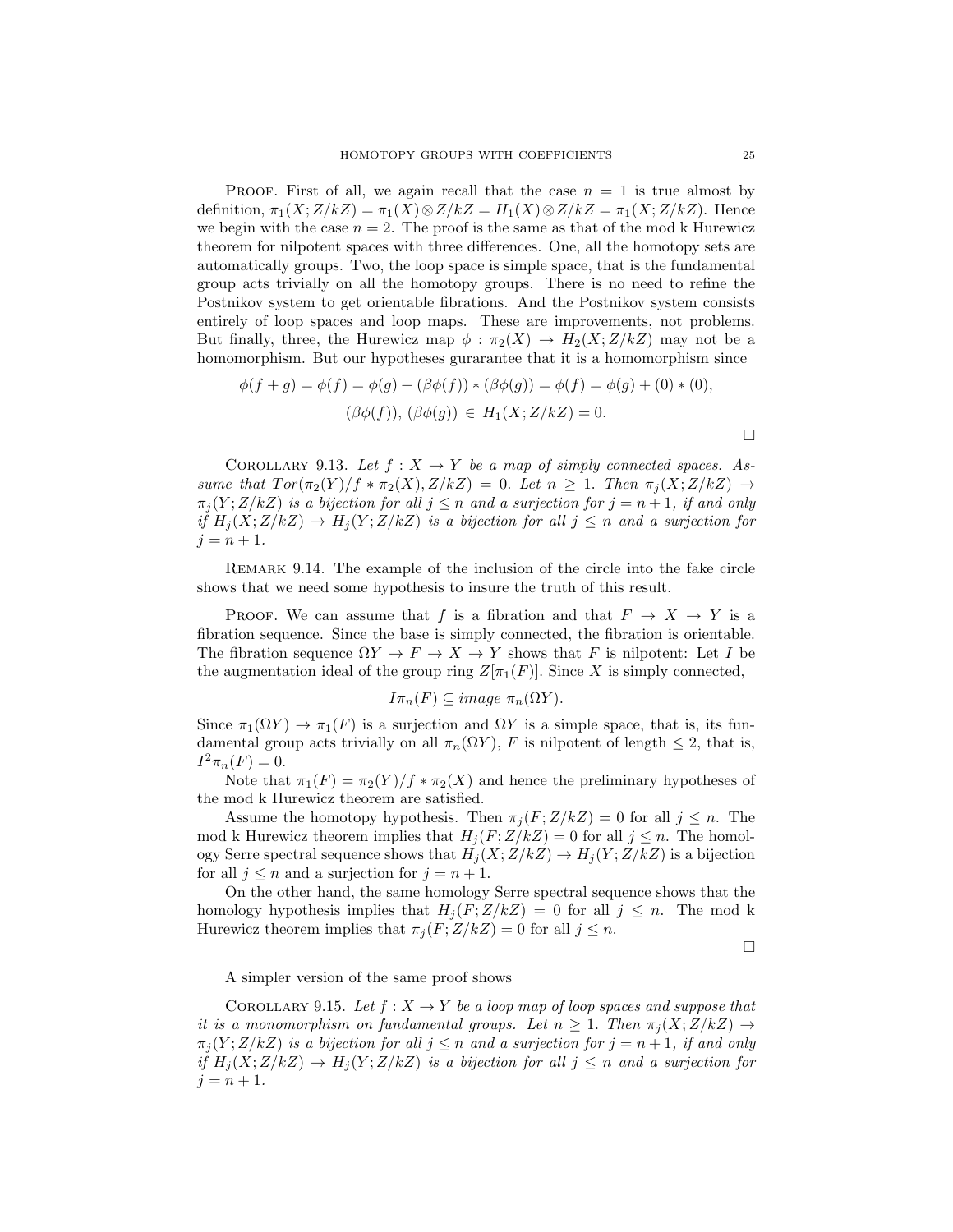The next result removes the requirement that the map be a loop map. The proof is only slightly more difficult.

COROLLARY 9.16. Let  $f: X \to Y$  be a map of loop spaces which is an isomorphism on fundamental groups and suppose that  $\pi_2(X) \to \pi_2(Y)$  is a surjection. Then  $\pi_j(X;Z/kZ) \to \pi_j(Y;Z/kZ)$  is an isomorphism for all  $j \geq 1$  if and only if  $H_j(X;Z/kZ) \to H_j(Y;Z/kZ)$  is an isomorphism for all  $j \geq 1$ .

PROOF. Let  $\tilde{f} : \tilde{X} \to \tilde{Y}$  be the map of universal covers. The fibration sequences

$$
\tilde{X} \to X \to K(\pi_1(X), 1), \tilde{Y} \to Y \to K(\pi_1(Y), 1)
$$

are both orientable.

Suppose that  $\pi_j(X;Z/kZ) \to \pi_j(Y;Z/kZ)$  is an isomorphism for all j. Since  $\pi_2(\tilde{X};Z/kZ) = \pi_2(X) \otimes Z/kZ$ ,  $\pi_2(\tilde{Y};Z/kZ) = \pi_2(Y) \otimes Z/kZ$ , it is easy to see that the same equivalence is true for  $\pi_i(\tilde{X};Z/kZ) \to \pi_i(\tilde{Y};Z/kZ)$ . Since these spaces are simply connected, the previous result shows that the same equivalence is true for  $H_j(X;Z/kZ) \to H_j(Y;Z/kZ)$ .

Since there is an isomorphism on the bases, the Zeeman comparison theorem [33, 14] applies to show that the same equivalence is true for  $H_i(X;Z/kZ) \rightarrow$  $H_i(Y;Z/kZ)$ .

The argument is reversible. Hence, we are done.

 $\Box$ 

REMARK 9.17. Suppose  $f: X \rightarrow Y$  is a map of simply connected spaces which are localized at a prime p. Suppose that the homology groups  $\overline{H}_*(X;Z) =$  $\overline{H}_*(X;Z_{(p)})$  and  $\overline{H}_*(Y;Z)=\overline{H}_*(Y;Z_{(p)})$  are finitely generated  $Z_{(p)}$  modules in each degree. Suppose also that there is some  $r \geq 0$  such that the induced map  $f: H_i(X;Z/p^rZ) \to H_i(Y;Z/p^rZ)$  is an isomorphism for all  $j \leq n$  and an epimorphism for  $j = n$ . In other words, f is a mod p<sup>r</sup> n– equivalence. Then, if W is any CW- complex, the map of pointed mapping sets  $f_* : [W, X]_* \to [W, Y]_*$  is a bijection if the dimension of  $W$  is  $\lt n$  and an epimorphism if the dimension of  $W$  is  $= n$ . The argument is: Since the homologies are of finite type, the map is an n−equivalence localized at p, therefore, it is an integral homology n−equivalence. The integral Hurewicz theorem for pairs implies that it is an integral homotopy n−equivalence. Now the classical theorem of J.H.C. Whitehead implies the result.

## 10. Abelian homotopy groups in dimension 3

THEOREM 10.1. If k is odd, then  $\pi_3(X;Z/kZ)$  is an abelian group.

PROOF. Consider the isomorphic group  $\pi_2(\Omega X; Z/kZ)$ .

The commutator  $[ , ] : \Omega X \times \Omega X \to \Omega X$  is given by  $[\omega, \gamma] = \omega \gamma \omega^{-1} \gamma^{-1}$ . Since  $\lceil$ ,  $\rceil$  is null homotopic on the bouquet  $\Omega X \vee \Omega X$ , it factors as

$$
\Omega X \times \Omega X \to \Omega X \wedge \Omega X \xrightarrow{\overline{\left[ \begin{array}{c} \cdot \end{array} \right]}} \Omega X.
$$

Let  $f: P^2(Z/kZ) \to \Omega X$  and  $g: P^2(Z/kZ) \to \Omega X$  be two maps. The commutator  $[f, g]$  is the composition

$$
P^2(Z/kZ) \xrightarrow{\Delta} P^2(Z/kZ) \times P^2(Z/kZ) \xrightarrow{f \times g} \Omega X \times \Omega X \xrightarrow{[ , , ]}
$$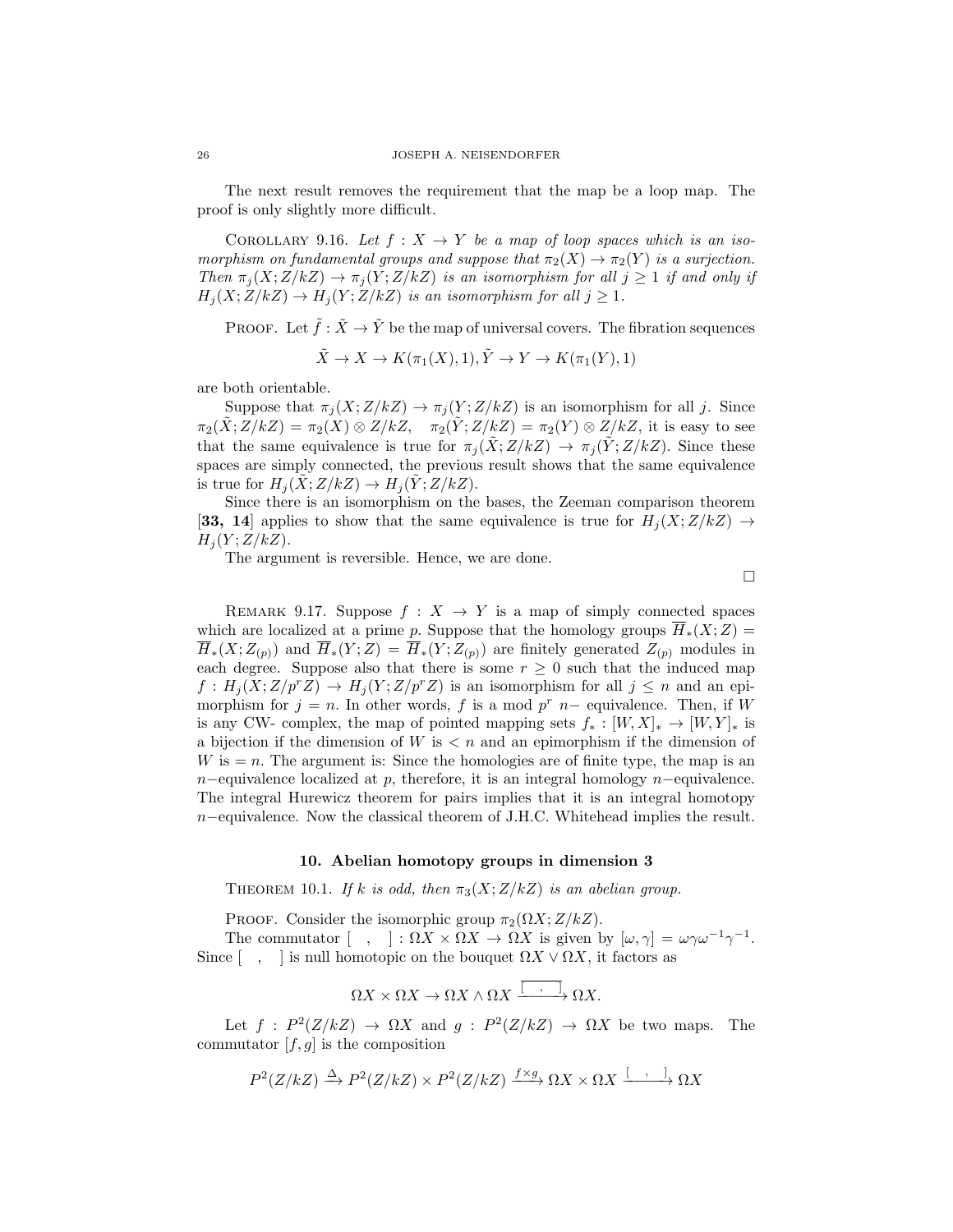where  $\Delta$  is the diagonal. If  $\overline{\Delta}$  is the reduced diagonal, this is the same as the composition

$$
P^2(Z/kZ) \xrightarrow{\overline{\Delta}} P^2(Z/kZ) \wedge P^2(Z/kZ) \xrightarrow{f \wedge g} \Omega X \wedge \Omega X \xrightarrow{\overline{[...]} } \Omega X.
$$

Let  $e_1$  and  $e_2$  be generators of the reduced homology  $\overline{H}_*(P^2(Z/kZ); Z/kZ)$  of respective dimensions 1 and 2. A computation of Steenrod [28] asserts that

$$
\overline{\Delta}_*(e_2)=\frac{k(k+1)}{2}e_1\otimes e_1
$$

and this equals 0 when k is odd. If k is odd, then the mod k Hurewicz image  $\phi(\overline{\Delta})=0.$ 

The Hurewicz theorem implies that  $\overline{\Delta}$  is null homotopic.

Hence  $[f, g]$  is null homotopic and  $\pi_2(\Omega X; Z/kZ)$  is abelian if k is odd.  $\square$ 

COROLLARY 10.2. If k is odd, then the homotopy groups with coefficients  $Z/kZ$ of a loop space are all abelian groups, that is,  $\pi_1(\Omega X; Z/kZ) = \pi_1(\Omega X) \otimes Z/kZ$ and  $\pi_n(\Omega X; Z/kZ) = \pi_{n+1}(X; Z/kZ), n \geq 2$  are all abelian groups.

Let G be a group-like space. If k is odd, the proof above shows that  $\pi_2(G;Z/kZ)$ is an abelian group. If  $k$  is any integer, then the fact that the composition

$$
P^2(Z/kZ) \xrightarrow{\overline{\Delta}} P^2(Z/kZ) \wedge P^2(Z/kZ) \xrightarrow{1 \wedge \overline{\rho}} P^2(Z/kZ) \wedge S^2
$$

is null homotopic shows

THEOREM 10.3. If k is any integer, the image of the reduction map  $\rho : \pi_2(G) \rightarrow$  $\pi_2(G; Z/kZ)$  is a central subgroup.

Of course, it already follows from the Hurewicz theorem that

COROLLARY 10.4. If k is any integer and  $\pi_1(\Omega X)\otimes Z/kZ = 0$ , then the homotopy groups with coefficients  $Z/kZ$  are all abelian groups, that is,  $\pi_n(\Omega X; Z/kZ)$ are abelian groups for all  $n \geq 2$ .

The fake multiples allow us to prove that certain other subgroups of 3-dimensional homotopy groups mod  $2<sup>r</sup>$  are central, that is

THEOREM 10.5. If  $r \geq 1$ , then the image of the 2-nd power

$$
2^* : \pi_3(X; Z/2^r Z) \to \pi_3(X; Z/2^r Z)
$$

is a central subgroup.

Proof. Since the image is the same, we consider the dual of the fake multiple 2 ∗ . Images under this map are represented by compositions

$$
P^3(Z/2^rZ) \xrightarrow{\overline{2}} P^3(Z/2^rZ) \xrightarrow{f} X.
$$

Since the fake multiples are suspensions, we can take the adjoints as follows

$$
P^2(Z/2^rZ) \xrightarrow{\overline{2}} P^2(Z/2^rZ) \xrightarrow{f} \Omega X
$$

where  $f$  is the adjoint of  $f$ . Hence, the images are subgroups.

The desired result follows from the fact that the following maps are null homotopic:

$$
P^2(Z/2^rZ) \xrightarrow{\overline{\Delta}} P^2(Z/2^rZ) \wedge P^2(Z/2^rZ) \xrightarrow{\overline{2}\wedge 1} P^2(Z/2^rZ) \wedge P^2(Z/2^rZ) \xrightarrow{\underline{f\wedge \underline{g}}}\Omega X \wedge \Omega X \xrightarrow{\overline{[ \ \cdot \ \cdot \ ]}} \Omega X.
$$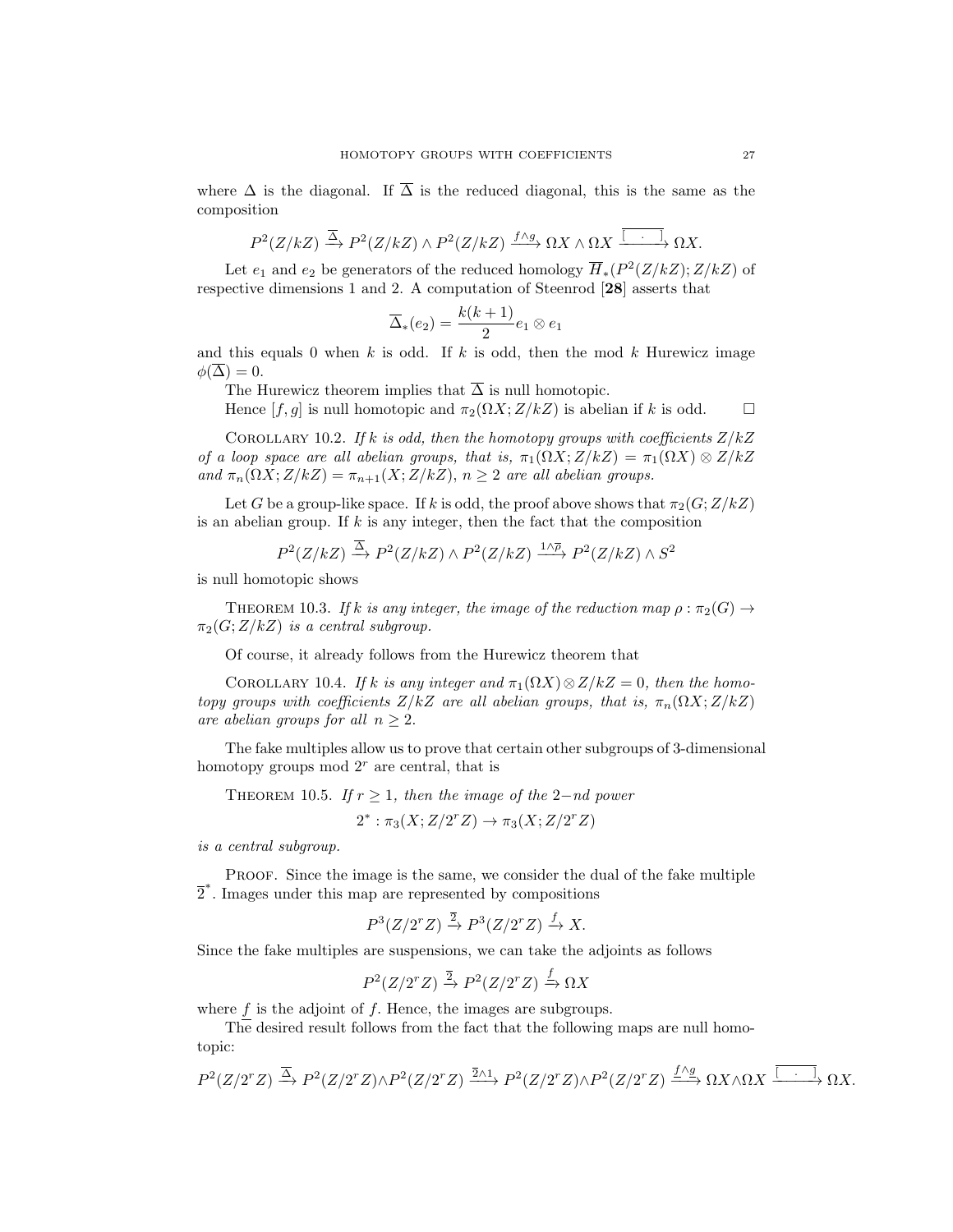It is sufficient to note that the mod  $2<sup>r</sup>$  Hurewicz image is zero. But

$$
e_2 \mapsto \frac{2^r (2^r + 1)}{2} e_1 \otimes e_1 \mapsto \frac{2^r (2^r + 1)}{2} 2 e_1 \otimes e_1 = 2^r (2^r + 1) e_1 \otimes e_1 = 0
$$
  
1 2<sup>r</sup> if  $r \ge 1$ .

mod

#### 11. Classical and modular Hopf invariants

In this section, we revisit the old result of Hopf [11] on the nontriviality of  $\pi_3(S^2) = Z \neq 0$  and discuss a modular form of the Hopf invariant which can be used to determine whether a map  $P^3(Z/kZ) \to P^3(Z/\ell Z)$  is trivial or nontrivial.

The Hopf fibering  $\eta: S^3 \to S^2$  has the mapping cone  $S^2 \cup_{\eta} e^4 = CP^2$  and the embedding  $\mathbb{CP}^2 \subseteq \mathbb{CP}^\infty$  yields the fibration sequence

$$
\Omega S^3 \xrightarrow{\Omega \eta} \Omega S^2 \xrightarrow{\partial} S^1 \to S^3 \xrightarrow{\eta} S^2 \to CP^{\infty}.
$$

This has the immediate consequences:

1)  $\eta: S^3 \to S^2$  represents a generator of the group  $\pi_3(S^2) \cong Z$ .

2) there is a homotopy equivalence

$$
S^1 \times \Omega S^3 \xrightarrow{\iota \times \Omega \eta} \Omega S^2 \times \Omega S^2 \xrightarrow{mult} \Omega S^2.
$$

3) if  $\bar{\eta}: S^2 \to \Omega S^2$  is the adjoint of  $\eta$ , then the Hurewicz image is  $\phi(\bar{\eta}) = \pm x^2$ where  $H_*(\Omega S^2; Z) = P(x)$  = the polynomial algebra generated by a 2-dimensional class x.

The following are two equivalent definitions of the classical integral Hopf invariant  $H(g)$  of a map  $g: S^3 \to S^2$ . (The map  $\overline{g}: S^2 \to \Omega S^2$  is the adjoint of g.)

DEFINITION 11.1. 1) The Hurewicz image definition:

$$
\phi(\overline{g}) = H(g)\phi(\overline{\eta}).
$$

2) The cup product definition:

 $u \cup u = H(q)e$ 

in the integral cohomology of the mapping cone  $C_g = S^2 \cup_g e^4$  where  $u \in H^2(C_g; Z)$ and  $e \in H^4(C_g; Z)$  are generators.

It is clear that  $\eta$  has Hopf invariant one in both definitions. To see that the two definitions are equivalent, observe that the linearity of the Hurewicz map implies that the first definition of H defines a linear map  $H_1 : \pi_3(S^2) \to Z$ .

We claim that, for any integer  $\ell$ , the second definition of H is semi-linear, that is,  $H_2(kg) = H_2(g \circ k) = kH_2(g)$ . This implies that they are equal,  $H = H_1 = H_2$ .

The justification for semi-linearity is a consequence of the maps of cofibration sequences

$$
\begin{array}{ccc}\nS^3 & \xrightarrow{g \circ k} & S^2 & \to & C_{g \circ k} & \to & S^4 \\
\downarrow k & & \downarrow 1 & & \downarrow & & \downarrow k. \\
S^3 & \xrightarrow{g} & S^2 & \to & C_g & \to & S^4\n\end{array}
$$

Just compute the Hopf invariant via the bottom row and use naturality.

Since  $\pi_3(S^2) = Z\eta$ , any map  $g : S^3 \to S^2$  is a multiple of  $\eta$ , that is,  $g = \ell\eta$ . Hence,

$$
H_2(g) = H_2(\eta \circ \ell) = \ell H_2(\eta) = \ell = \ell H_1(\eta) = H_1(\ell \eta) = H_1(g).
$$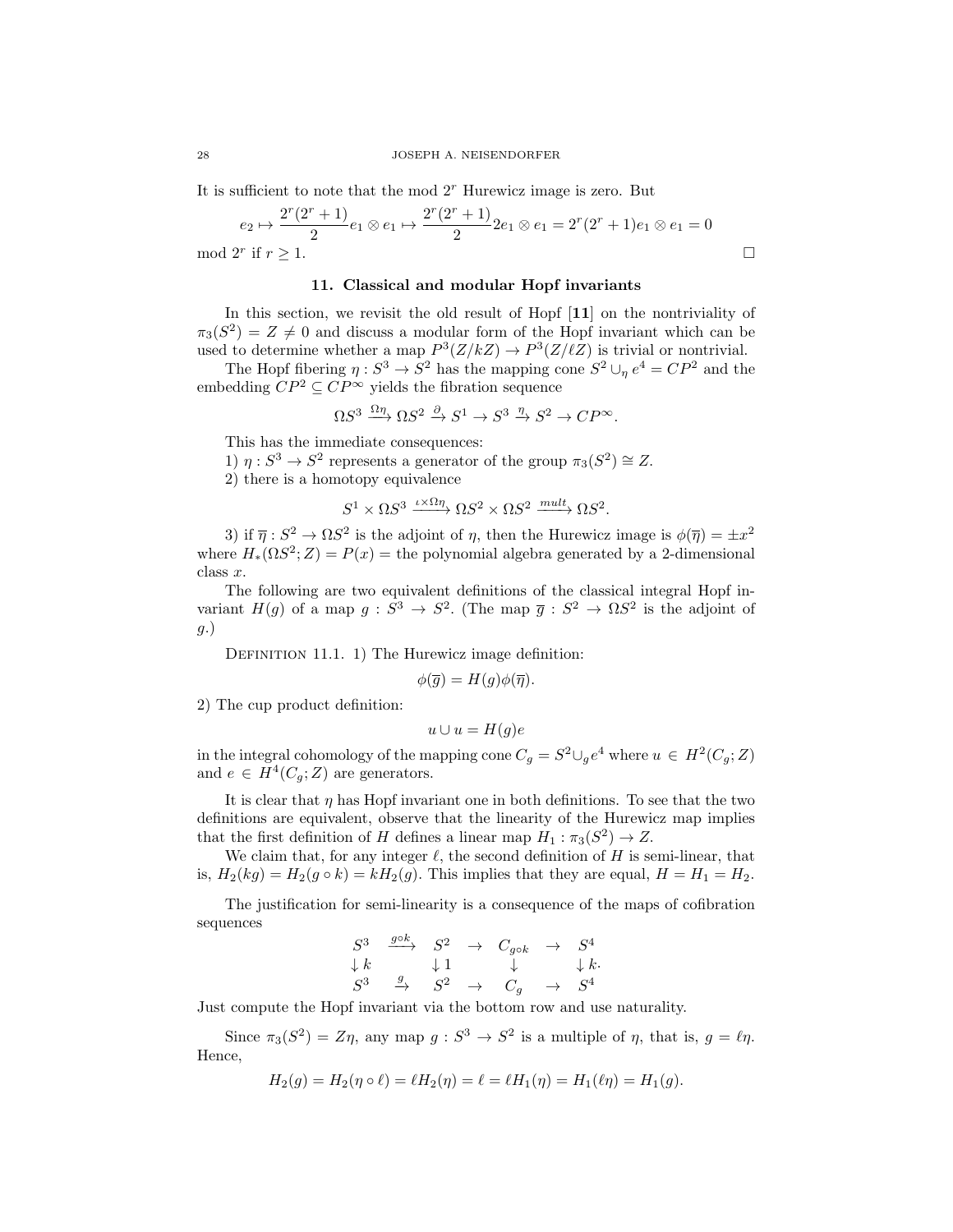In any case, we have the classical result of Hopf [11]:

THEOREM 11.2. The integral Hopf invariant is an isomorphism  $H : \pi_3(S^2) \to$ Z and  $H(k\eta) = k$  for all integers k.

We know for trivial reasons that any suspension  $\Sigma h : S^3 \to S^2$  is null homotopic but the classical Hopf invariant gives another proof since nontrivial cup products are zero in the cohomology ring of a suspension  $H^*(S^2 \cup_{\Sigma h} e^4; Z)$ .

Inspection of the diagram

$$
\begin{array}{ccccccc}\nS^3 & \xrightarrow{g} & S^2 & \rightarrow & C_g & \rightarrow & S^4 \\
\downarrow{1} & & \downarrow{k} & & \downarrow & & \downarrow{k} \\
S^3 & \xrightarrow{k \circ g} & S^2 & \rightarrow & C_{k \circ g} & \rightarrow & S^4\n\end{array}
$$

shows the quadratic nature of the Hopf invariant:

LEMMA 11.3. If  $g: S^3 \to S^2$  and k is an integer, then  $H(k \circ g) = k^2 H(g)$  and, since the Hopf invariant is an isomorphism,  $k \circ g \simeq k^2 g = g \circ k^2$ .

Our next goal is to prove a modular analog of Hopf's theorem.

LEMMA 11.4. Let A and B be finite groups. If  $f: P^{n}(A) \to P^{n}(B)$  is a map which induces zero in integral cohomology, that is,  $f^* = 0 : B \to A$ , then f induces zero in cohomology and homology with all coefficients.

PROOF. The map f induces  $(f^*)^* = 0 : A^* \to B^*$  in integral homology and the universal coefficient theorems imply that it induces zero in homology and cohomology with all coefficients.

DEFINITION 11.5. For  $A$  and  $B$  finite, let

$$
K^{n}(A,B) = \{ f \in [P^{n}(A), P^{n}(B)]_{*} | f^{*} = 0 : B \to A \}
$$

For B finite abelian, let  $h: P^{n}(B) \to K(B^*, n-1)$  be a map such that the integral homology map  $h_* : B^* \to B^*$  is an isomorphism and let  $F^n(B)$  be the homotopy theoretic fibre of h.

Suppose that  $f: P^n(A) \to P^n(B)$  is a map. Note that  $h \circ f: P^n(A) \to$  $K(B^*, n-1)$  is null homotopic if and only if  $0 = f_* : A^* \to B^*$ . Thus, f factors through the fibre  $F^n(B)$  if and only if  $0 = f^* : B \to A$ , that is, if and only if  $f \in K^n(A, B)$ . The fibration sequence

$$
K(B^*, n-2) \to F(B) \to P^n(B) \to K(B^*, n-1)
$$

shows that

.

Lemma 11.6.

$$
\pi_n(F^n(B); A) = K^n(A, B)
$$

We compute

THEOREM 11.7. a) Let A and B be finite abelian groups with relatively prime order, then  $K^n(A, B) = 0$  for all  $n > 3$ .

b) If p is an odd prime, then

$$
K^3(Z/p^rZ, Z/p^sZ) = Z/p^rZ \otimes Z/p^sZ = Z/(p^r, p^s)Z
$$

where  $(p^r, p^s) =$  the greatest common divisor of  $p^r$  and  $p^s$ .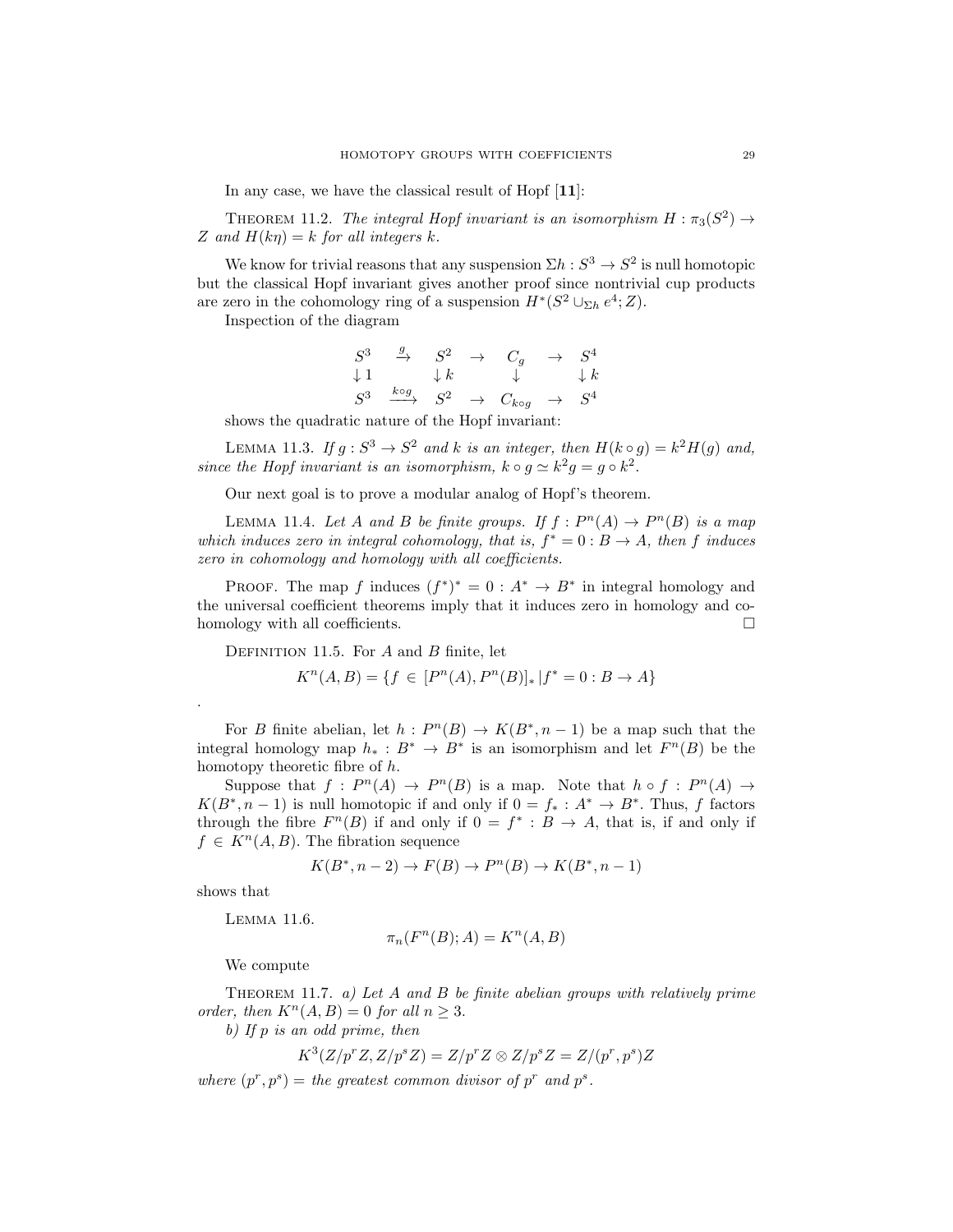c) If p is an odd prime and  $n \geq 4$ , then

$$
K^n(Z/p^rZ, Z/p^sZ) = 0
$$

d)

 $K^3(Z/2^rZ, Z/2^sZ) = Z/2^rZ \otimes Z/2^{s+1}Z = Z/(2^r, 2^{s+1})Z$ 

where  $(2^r, 2^{s+1})$  = the greatest common divisor of  $2^r$  and  $2^{s+1}$ . e) If  $n \geq 4$ , then

$$
K^n(Z/2^rZ, Z/2^sZ) = Z/2Z.
$$

PROOF. a) It is easy to see that  $\overline{H}_*(K(B^*,1); Z)$  has the same exponent as the exponent of  $B =$  the exponent of  $B^*$ . Induction using the Serre spectral sequence shows that every dimension of  $\overline{H}_*(K(B^*, n); Z)$  has exponent which involves only the primes which divide the order of B. Since this is true of both  $\overline{H}_*(K(B^*, n); Z)$ and  $\overline{H}_*(P^n(B);Z)$ , it is also true of the fibre  $\overline{H}_*(F(B);Z)$ . We use here the fact that  $n \geq 3$  implies that  $K(B^*, n-1)$  is simply connected if  $n \geq 3$  and hence the fibration is orientable.

The Hurewicz theorem shows that  $\pi_*(F^n(B); Z/p^r) = 0$  for all  $r \geq 1$  and for all primes  $p$  which are relatively prime to the order of  $B$ . Hence, if  $A$  is finite of order relatively prime to the order of B, then  $\pi_n(F(B); A) = 0$ .

b) In dimensions  $*\leq 5$ ,  $\overline{H}^*(K(Z/p^sZ, 2); Z/pZ)$  has basis

$$
x, \quad y = \beta_s x, \quad x^2, \quad xy
$$

where x has degree 2 and with  $\beta_s =$  the s−th cohomology Bockstein. There are no Steenrod operations yet. Since  $\beta_s(x^2) = 2xy$ , it follows that the integral cohomology is

$$
\overline{H}^*(K(Z/p^sZ, 2); Z) = \begin{cases} Z/p^s Z & * = 3, 5\\ 0 & * \neq 3, 5, * \le 5 \end{cases}
$$

Hence, the integral homology is

$$
\overline{H}_*(K(Z/p^s Z, 2); Z) = \begin{cases} Z/p^s Z & * = 2, 4\\ 0 & * \neq 2, 4, * \le 4 \end{cases}
$$

The Serre spectral sequence yields

$$
\overline{H}_*(F^3(Z/p^sZ);Z) = \begin{cases} Z/p^sZ & * = 3\\ 0 & * \neq 3, * \le 3. \end{cases}
$$

It follows that

$$
K^{3}(Z/p^{r}Z, Z/p^{s}) = \pi_{3}(F^{3}(Z/p^{s}Z); Z/p^{r}Z) = Z/p^{s}Z \otimes Z/p^{r}Z.
$$

c) The strong coefficient functoriality implies that  $K^{n}(Z/p^{r}Z, Z/p^{s}Z) = 0$  if p is an odd prime and  $n \geq 4$ .

d) In dimensions  $*\leq 6$ , Serre's computations [26, 19] show that  $\overline{H}^*(K(Z/2^sZ,2);Z/2Z)$ has basis

$$
x, \quad y = \beta_s x, \quad x^2, \quad Sq^2y, \quad xy, \quad y^2
$$

where x has degree 2 and with  $\beta_s =$  the s−th cohomology Bockstein. Recall the Adem relation  $Sq^1 Sq^2 y = Sq^3 y = y^2$ . Since  $\beta_r x^2 = 2xy = 0$ , Browder's theorem [1, 10] asserts that

$$
\beta_{r+1}x^2 = \begin{cases} xy + Sq^2y \mod{image(Sq^1)} = image(\beta_1), & s = 1 \\ xy \mod{image(\beta_r)}, & s \ge 2 \end{cases}
$$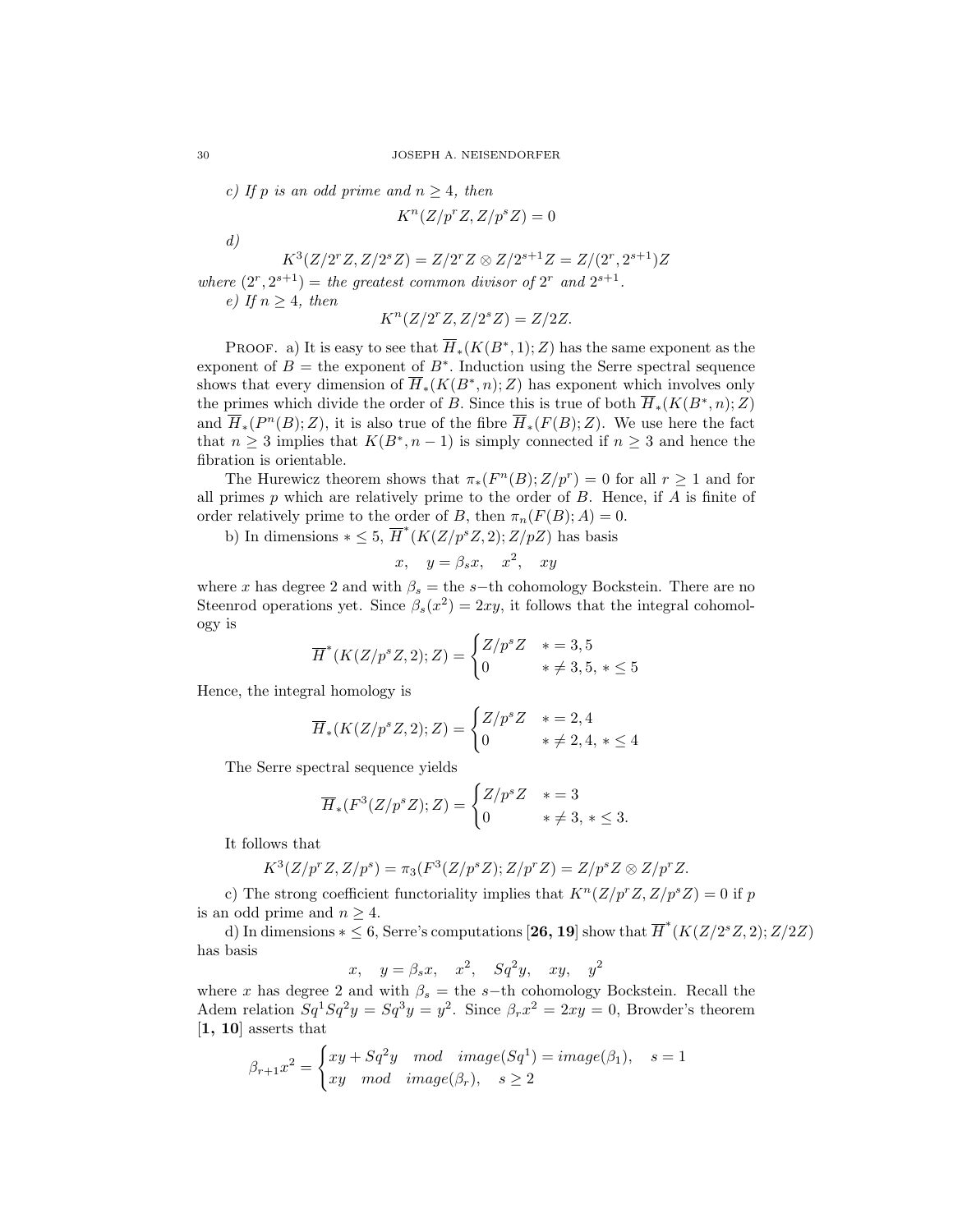The integral cohomology is

$$
\overline{H}^*(K(Z/2^sZ, 2); Z) = \begin{cases} Z/2^sZ & * = 3\\ Z/2^{s+1}Z & * = 5\\ 0 & * \neq 3, 5, * \le 5 \end{cases}
$$

The remainder of the argument in this case is the same as in part b).

e) For  $n \geq 4$ , Serre's computations show that, in dimensions  $* \leq n+3$ ,  $\overline{H}^*(\overline{K}(Z/2^sZ,\overline{n-1});Z/2Z)$  has basis

x,  $\beta_r x = y$ ,  $Sq^2 x$ ,  $Sq^2 y$ ,  $Sq^3 x$ ,  $Sq^3 y$ , and, if  $n = 4$ , xy Since  $Sq^1 Sq^2 = Sq^3$ , it follows that the integral homology is

$$
\overline{H}_*(K(Z/2^sZ, n-1); Z) = \begin{cases} Z/2^sZ & * = n-1 \\ Z/2Z & * = n+1, n+2 \\ 0 & * \neq n-1, n+1, n+2, * \leq n+2 \end{cases}
$$

and the rest follows as before.

 $\Box$ 

REMARK 11.8. The generator of  $Z/2Z$  in e) is clearly given by the composition  $\overline{\eta}: P^{n}(Z/2^{s}Z) \stackrel{q}{\rightarrow} S^{n} \stackrel{\eta}{\rightarrow} S^{n-1} \stackrel{\iota}{\rightarrow} P^{n}(Z/2^{s}Z), \quad n \geq 4.$ 

Let  $f: P^3(Z/kZ) \to P^3(Z/\ell Z)$  be a map which induces zero in integral cohomology and therefore zero in homology and cohomology with any coefficients. That is,  $f \in K^3(Z/kZ, Z/\ell Z)$ . For such maps we define the modular Hopf invariant  $\mathcal{H}(f) \in Z/kZ \otimes Z/\ell Z = Z/(k, \ell)Z$  as follows:

DEFINITION 11.9. Let  $C_f$  be the mapping cone of  $f: P^3(Z/kZ) \to P^3(Z/\ell Z)$ . Let  $j = (k, \ell)$  = the greatest common divisor of k and  $\ell$  and let  $u \in H^2(C_f; Z/jZ)$ and  $e \in H^4(C_f; Z/jZ)$  be generators. The modular Hopf invariant of f is the integer mod  $j$  defined by the formula

$$
u \cup u = \mathcal{H}(f)e.
$$

We claim that f factors as  $P^3(Z/kZ) \stackrel{q}{\to} S^3 \stackrel{g}{\to} S^2 \stackrel{\iota}{\to} P^3(Z/\ell Z)$ . The vanishing of f in integral homology shows that f is null on  $S^2 \subset P^3(Z/kZ)$  and hence it factors as  $P^3(Z/kZ) \stackrel{q}{\to} S^3 \to P^3(Z/\ell Z)$ . Since any composition  $S^3 \to P^3(Z/\ell Z) \to$  $qS<sup>3</sup>$  is degree zero, it is null homotopic. Now, the Serre spectral sequence shows that the fibre of q is approximated by  $S^2$  up to dimension 3. Hence  $S^3 \to P^3(Z/\ell Z)$ factors as  $S^3 \to S^2 \stackrel{P}{\to}^3 (Z/\ell Z)$ .

If  $h = g \circ q$ , the commutative diagrams of cofibration sequences

$$
\begin{array}{ccccccc}\nP^3(Z/kZ) & \xrightarrow{f} & P^3(Z/\ell Z) & \rightarrow & C_f & \rightarrow & P^4(Z/kZ) \\
\downarrow q & & \downarrow 1 & & \downarrow q & & \downarrow q \\
S^3 & & \xrightarrow{h} & P^3(Z/\ell Z) & \rightarrow & C_h & \rightarrow & S^4 \\
\uparrow 1 & & \uparrow \iota & & \uparrow & & \uparrow 1 \\
S^3 & & \xrightarrow{h} & S^2 & \rightarrow & C_g & \rightarrow & S^4\n\end{array}
$$

shows that, if we choose the generator  $e \in H^4(C_f; Z/jZ)$  to be compatible with the standard generator of  $H^4(S^4; Z/jZ)$ , then the modular Hopf invariant  $\mathcal{H}(f)$  is the mod j reduction of the classical Hopf invariant  $H(q)$ .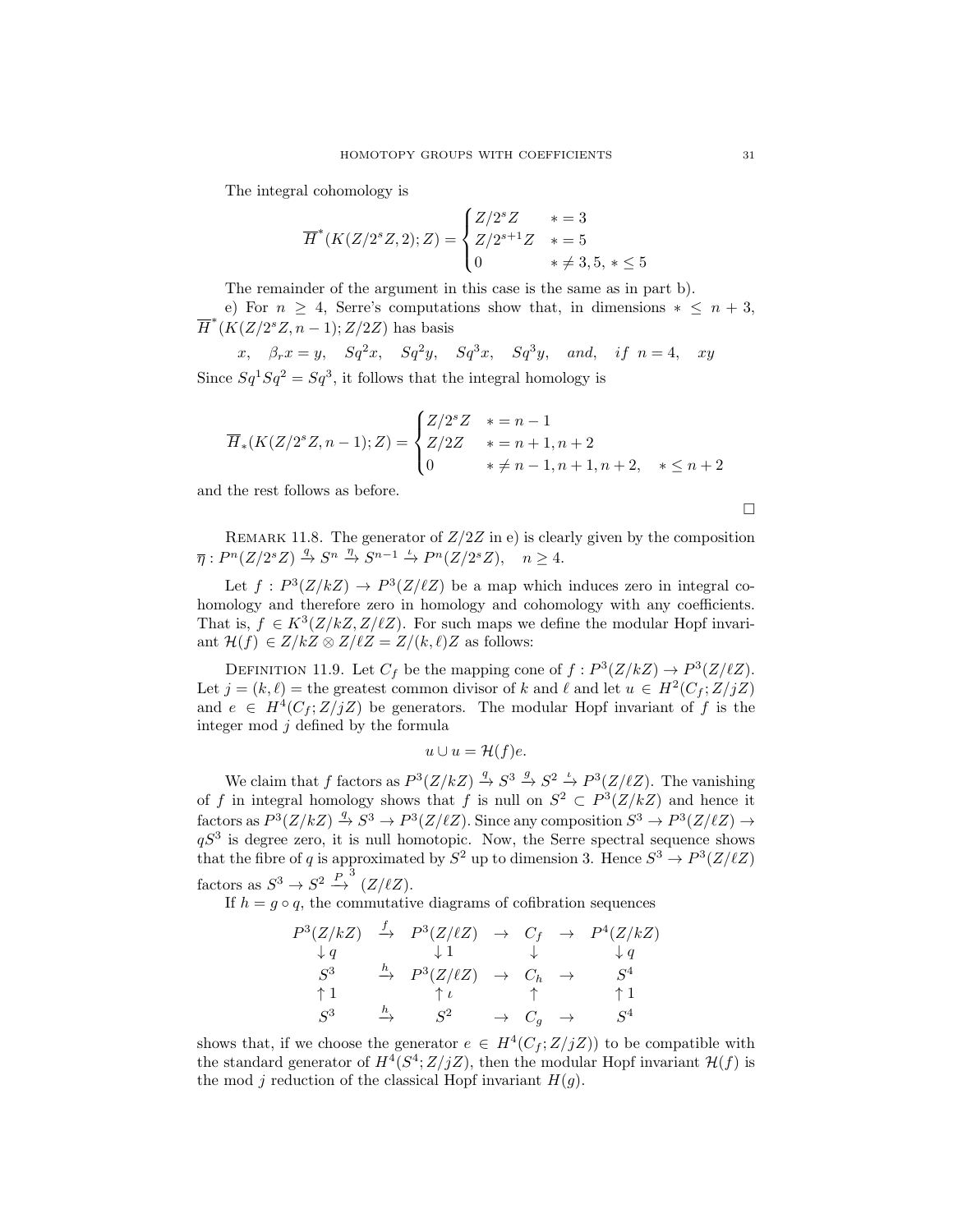Hence,

LEMMA 11.10. For any integer k,  $\mathcal{H}(k \circ f) = k^2 \mathcal{H}(f)$  and  $\mathcal{H}(f \circ k) = k \mathcal{H}(f)$ .

We also get that the modular Hopf invariant is always an epimorphism. Theorem 8.7 gives

LEMMA 11.11. 1) If p is an odd prime, then the modular Hopf invariant  $H$ :  $K^3(Z/p^rZ, Z/p^sZ) \to Z/p^rZ \otimes Z/p^sZ$  is an isomorphism.

2) If  $p = 2$ , then the modular Hopf invariant  $\mathcal{H}: K^3(Z/2^rZ, Z/2^sZ) = Z/2^rZ \otimes$  $Z/2^{s+1} \rightarrow Z/2^{r}Z \otimes Z/2^{s}Z$  is an epimorphism which is an isomorphism if  $r \leq s$ and has kernel  $Z/2Z$  if  $r \geq s+1$ .

COROLLARY 11.12. Let p be a prime and let  $f \in K^3(Z/p^rZ, Z/p^s)$ . Consider the following three statements:

1) f is null homotopic.

2) f is a suspension.

3)  $\mathcal{H}(f) = 0 \in Z/p^r Z \otimes Z/p^s Z$ .

Then 1)  $\implies$  2)  $\implies$  3), and, if p is odd or if  $p = 2$  and  $r \leq s$ , then 3)  $\implies$  1).

## 12. The Dold-Thom theorem

The Hurewicz map is given a geometric form as the map  $X \to SP^{\infty}(X)$  where  $SP^{\infty}(X)$  is the infinite symmetric product. Recall that  $SP^{\infty}(X)$  is the free abelian group generated by the points of  $X$  subject to the relation that the basepoint is the unit.

It is filtered by the subspaces  $SP<sup>q</sup>(X)$  consisting of the words of length  $\leq q$ . Each  $Sp^{q}(X)$  is a quotient space of the q-fold product  $X \times \cdots \times X$  and  $SP^{\infty}(X) =$  $\lim SP<sup>q</sup>(X)$  has the direct limit topology.

If X is connected, Dold and Thom [8] proved that  $SP^{\infty}(X) \simeq K(\overline{H}_*(X;Z))$ is a product of Eilenberg-MacLane spaces if X is connected. For  $n \geq 1$ , the map  $\pi_n(X;Z) \to \pi_n(SP^\infty(X);Z) = H_n(X;Z)$  is the Hurewicz map.

The proof proceeds by showing that the functor  $X \mapsto SP^{\infty}(X)$  preserves homotopy,

$$
f \simeq g \implies SP^{\infty}(f) \simeq SP^{\infty}(g),
$$

and preserves colimits

$$
SP^{\infty}(\lim X_n) = \lim SP^{\infty}(X_n).
$$

The key point is that the functor  $SP^{\infty}$  converts cofibrations  $A \to X \to X/A$  into quasi-fibrations

$$
SP^{\infty}(A) \to SP^{\infty}(X) \to SP^{\infty}(X/A).
$$

This last result is quite plausible, since if the infinite symmetric product were an abelian group, then  $SP^{\infty}(X/A) = SP^{\infty}(X)/Sp^{\infty}(A)$  would be a homogeneous space and we would expect  $SP^{\infty}(A) \to SP^{\infty}(X) \to SP^{\infty}(X/A)$  to be an actual fibration.

The key feature of quasi-fibrations is that their homotopy groups satisfy long exact sequences just like those of fibrations.

Thus the cofibration sequence  $X \to CX \to \Sigma X$  gives the isomorphic connecting homomorphism  $\pi_n(SP^{\infty}(\Sigma X)) \to \pi_{n-1}(SP^{\infty}(X)).$ 

Now it is easy to see that the functor  $X \mapsto \pi_n(SP^{\infty}X)$  satisfies the axioms for a reduced homology theory. If we can check that it is a connected theory with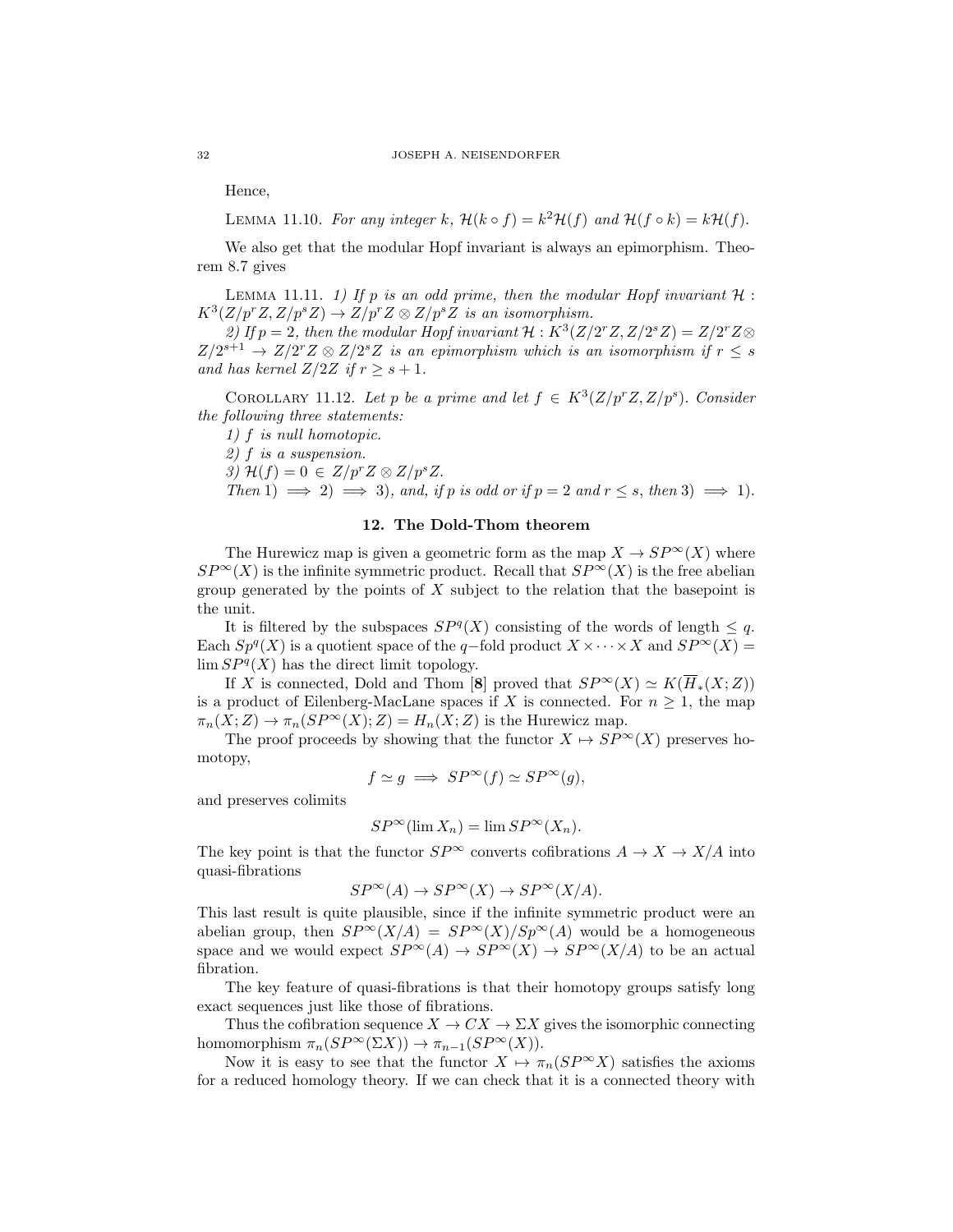coefficient group Z, then there must be a natural isomorphism,  $\pi_n(SP^{\infty}(X)) =$  $\overline{H}_n(X;Z)$  for all  $n\geq 1$ . This follows from

Lemma 12.1.

$$
SP^{\infty}(S^2) \cong CP^{\infty}.
$$

PROOF. Regard  $S^2 = \mathcal{C} \cup \infty$  as the Riemann sphere and define a homeomorphism  $\Phi: SP^q(S^2) \to CP^q$  by taking the coordinates of the homogeneous complex polynomial with roots  $(b_1, b_2, b_3, \ldots, b_q)$ .

That is, if the  $b_i$  are all finite,

$$
\Phi(b_1, b_2, b_3, \dots, b_q) = (z + b_1)(z + b_2)(z + b_3) \dots (z + b_q) =
$$
  

$$
a_0 + a_1 z + \dots + a_{q-1} z^{q-1} + z^q = [a_0, a_1, \dots, a_q, 1].
$$

If  $b_i = \infty$ , it is defined recursively by omitting the *i*-th factor,

$$
\Phi(b_1, b_2, b_3, \dots, b_q) = \Phi(b_1, b_2, \dots, b_{i-1}, b_{i+1}, \dots, b_q) =
$$
  

$$
(z + b_1) \dots (z + b_{i-1})(z + b_{i+1}) \dots (z + b_q) =
$$
  

$$
a_0 + a_1 z + \dots + a_{q-2} z^{q-2} + z^{q-1} = [a_0, a_1, \dots, a_{q-2}, 1, 0].
$$

And so on until there are no more  $b_i = \infty$ .

Thus,  $SP<sup>q</sup>(S<sup>2</sup>) \cong CP<sup>q</sup>$ . Letting  $q \to \infty$  gives the result.

$$
\Box
$$

 $SP^{\infty}(S^2) = K(Z, 2)$  with coefficient group  $Z = \pi_2 SP^{\infty}(S^2)$  and thus

$$
\pi_n(SP^\infty(X)) \cong H_n(X;Z)
$$

for all connected  $X$ .

COROLLARY 12.2. If  $M_n(A)$  is a Moore space with  $n \geq 1$ , then  $SP^{\infty}(M_n(A)) \simeq$  $K(A, n)$ .

Note the obvious

LEMMA 12.3.  $SP^{\infty}(X \vee Y) = SP^{\infty}(X) \times SP^{\infty}(Y)$  and the analogous result for infinitely many bouquet summands.

The following result was originally observed by John Moore. With the infinite symmetric product, it becomes very easy.

Lemma 12.4. Let G be a strictly commutative connected topological monoid with homotopy groups  $\pi_i(G) = \pi_i$ . Let

$$
M=M(\pi_*)=\bigvee_i M_i(\pi_i,i)
$$

be the corresponding bouquet of Moore spaces. Then there are weak homotopy equivalences

$$
SP^\infty(M)\to G,\quad SP^\infty(M)\to K(\pi_*(G)).
$$

PROOF. Start with a map  $\bigvee S^i \to G$ , one sphere for each generator of  $\pi_i$ . Attaching  $i+1$  cells to kill the relations gives a map  $M_i(\pi_i, i) \to G$  and thus a map

$$
M = \bigvee_i M_i(\pi_i, i) \to G.
$$

Since G is strictly commutative, we can extend to a multiplicative map  $SP^{\infty}(M) \rightarrow$ G which is a weak equivalence.

Applying this to  $G = K(\pi_*(G))$  gives the second result above.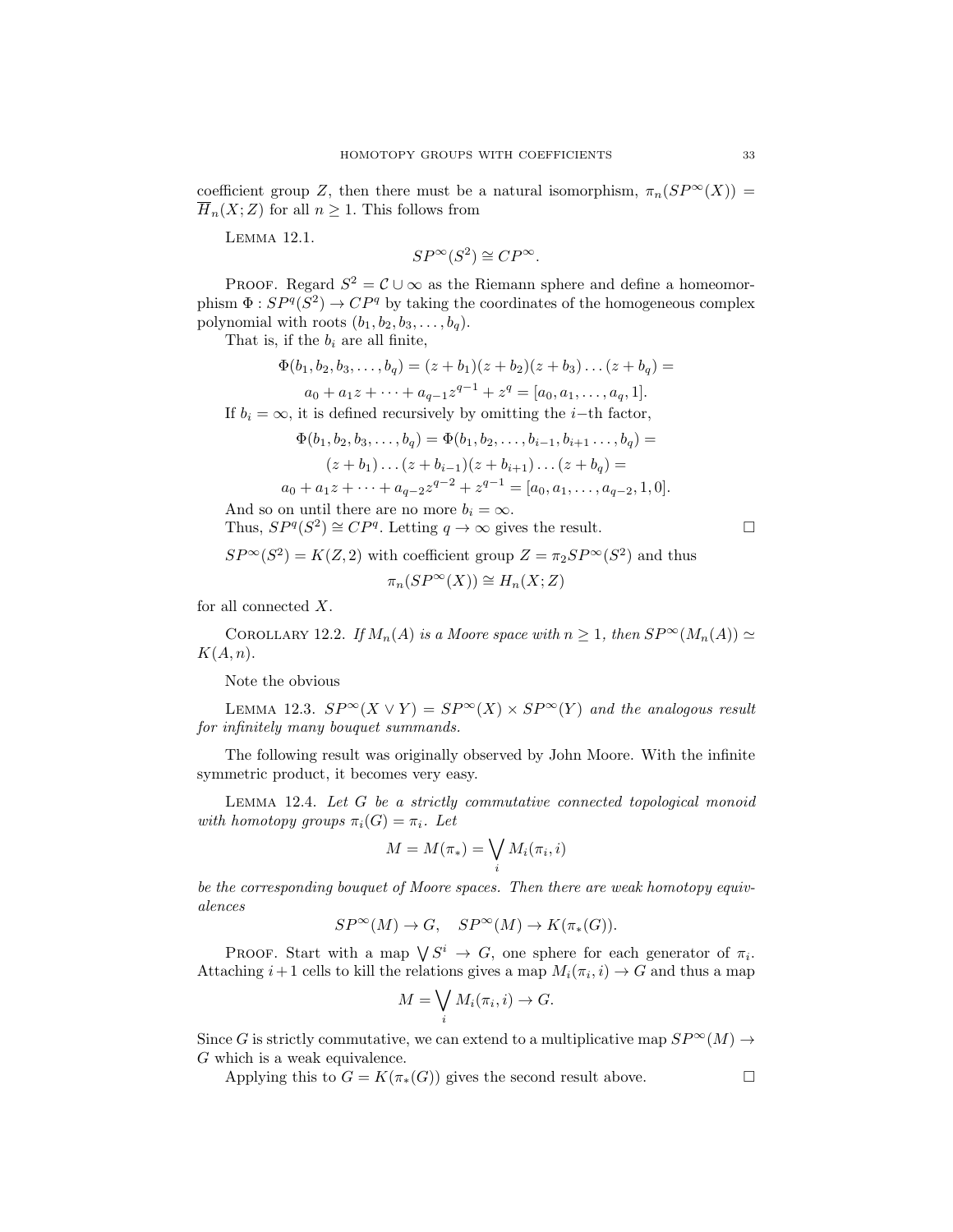COROLLARY 12.5. If X is connected and  $M = M(\overline{H}_*(X))$ , then there are weak homotopy equivalences

$$
SP^{\infty}(M) \to SP^{\infty}(X), \quad SP^{\infty}(M) \to K(\overline{H}_*(X;Z)).
$$

For simply connected X and  $n \geq 2$ , T. Kobayashi [13] observed: for a finitely generated abelian group  $A$  and simply connected  $X$ , the functor

$$
X \mapsto \pi_n(SP^\infty(X); A)
$$

satisfies the axioms for a reduced homology theory with coefficient group  $A =$  $\pi_2(SP^{\infty}(S^2); A) = \pi_2(K(Z, 2); A)$ . Thus

$$
\pi_n(SP^\infty X; A) \cong H_n(X; A)
$$

for all simply connected  $X$ .

Hence, for simply connected X, the map  $\pi_n(X; A) \to \pi_n(SP^\infty(X); A) =$  $H_n(X; A)$  can be used to define the Hurewicz map with coefficients in A.

This general result is satisfying but we prefer not to use it since it involves using the fact that a connected homology theory is characterized by the Eilenberg-Steenrod axioms. We prefer to use instead the more direct and specific form of the Hurewicz theorem which we have given for coefficients  $Z/kZ$ . One advantage of the latter approach is that one does not have to restrict to simply connected spaces and to dimensions  $\geq 2$ .

## 13. The fibre of the geometric Hurewicz map and uniqueness of smash decompositions

We can use the idea of a geometric Hurewicz map to study the mod k Hurewicz map and will refer to any map  $\phi: X \to K(\overline{H}_*(X;Z))$  as a geometric Hurewicz map if

$$
\phi_*: H_n(X; Z) \xrightarrow{\cong} H_n(K(\overline{H}_n(X; Z), n)) \subseteq H_n(K(\overline{H}_*(X; Z)))
$$

is the natural inclusion.

The case of a Peterson space is particularly simple. We embed the Peterson space into an Eilenberg-MacLane space by attaching cells to kill all the higher homotopy groups,  $P^{n}(Z/kZ) \stackrel{\iota}{\rightarrow} K(Z/kZ, n-1)$ .

LEMMA 13.1. If  $f, g: X \to P^{n}(Z/kZ)$  are any maps, then a) and b) are equivalent where these are:

a)  $f^* = g^* : H^{n-1}(P^m(Z/kZ); Z/kZ) \to H^{n-1}(X; Z/kZ).$ 

b)  $\iota \circ f \simeq \iota \circ g : X \to P^n(Z/kZ) \stackrel{\iota}{\to} K(Z/kZ, n-1).$ 

c) If, in addition,  $X = P^m(Z/kZ)$ , then a) and b) are equivalent to  $f_* = g_*$ :  $H_{n-1}(P^m(Z/kZ); Z/kZ) \to H_{n-1}(P^n(Z/kZ); Z/kZ).$ 

PROOF. The equivalence of a) and b) follows from the fact that Eilenberg-MacLane spaces classify cohomology.

Suppose  $X = P^m(Z/kZ)$ . Since the CW chains are

 $C(P^m(Z/kZ)) = 1, \, \beta e_m, \, e_m > 0, \quad C(P^n(Z/kZ)) = 1, \, \beta e_n, \, e_n > 0$ 

with differentials  $d(e_m) = k\beta e_m, d(e_n) = k\beta e_n$ , it follows that mod k cohomology is dual to mod k homology,

$$
H^{n-1}(P^m(Z/kZ); Z/kZ) \cong Hom(H_{n-1}(P^m(Z/kZ); Z/kZ), Z/kZ),
$$
  

$$
H^{n-1}(P^n(Z/kZ); Z/kZ) \cong Hom(H_{n-1}(P^n(Z/kZ); Z/kZ), Z/kZ),
$$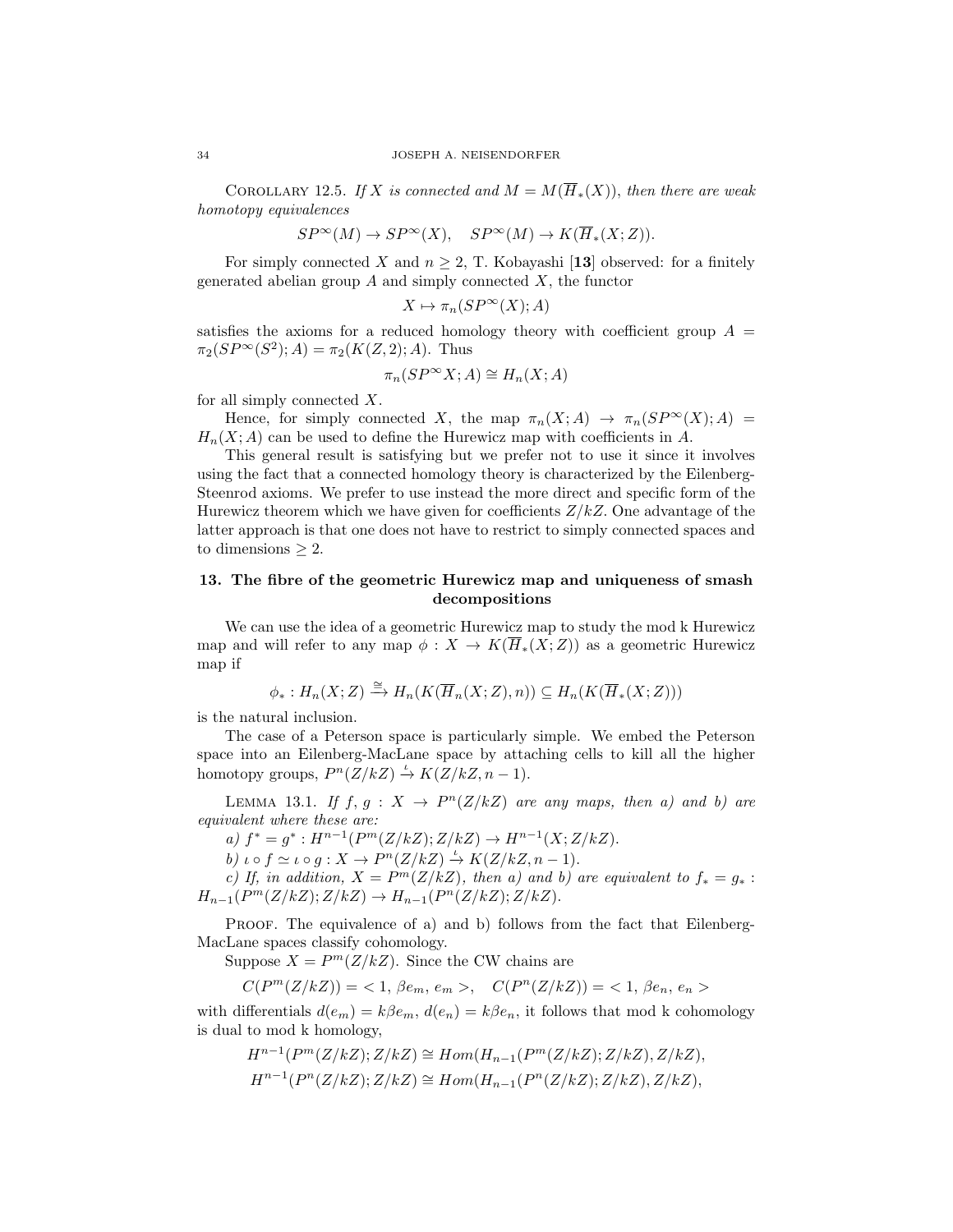and it follows that a) is equivalent to c).

The above condition on homology is often convenient but, in general, it is more convenient to focus on cohomology, for example

Corollary 13.2. Suppose

$$
f, g: X \to \bigvee_{\alpha} P^{n_{\alpha}}(Z/kZ)
$$

are any maps into a finite bouquet. If  $f^* = g^*$  in mod k cohomology, then the compositions below are homotopic,

$$
\iota \circ f \simeq \iota \circ g : P^m(Z/kZ) \to \bigvee_{\alpha} P^{n_{\alpha}}(Z/kZ) \xrightarrow{\iota} K = \Pi_{\alpha} K(Z/kZ, n_{\alpha} - 1).
$$

In other words, the geometric Hurewicz map is a faithful representation in homotopy of mod k cohomology.

Let  $p$  be a prime and recall the decompositions of the smash products

$$
S_1 = P^n(Z/p^r Z) \wedge P^m(Z/p^r Z) \simeq P^{n+m-1}(Z/p^r Z) \vee P^{n+m}(Z/p^r Z)
$$

valid for  $n, m \geq 2$  and  $p^r \neq 2$ . We can also smash three of the Peterson spaces and get

$$
S_2 = P^n(Z/p^r Z) \wedge P^m(Z/p^r Z) \wedge P^q(Z/p^r Z) \simeq
$$

 $P^{n+m+q-2}(Z/p^r Z) \vee P^{n+m+q-1}(Z/p^r Z) \vee P^{n+m+q-1}(Z/p^r Z) \vee P^{n+m+q}(Z/p^r Z)$ 

valid for  $n, m, q \geq 2$  and  $p^r \neq 2$ .

The main goal of this section is to determine exactly how much cohomology with coefficients mod  $p^r$  determines these decompositions when  $p$  is an odd prime.

The result we want is the following:

THEOREM 13.3. Suppose p is a prime greater than 3. Let  $S_1 \to K(\overline{H}_*(S_1 : Z))$ and  $S_2 \to K(\overline{H}_*(S_2 : Z))$  be geometric Hurewicz maps. Let  $f, g: X \to S_1$  and  $s, t: X \rightarrow S_2$  be maps with  $f^* = g^*$  and  $s^* = t^*$  in mod p<sup>r</sup> cohomology. If  $dim X = \ell \leq n + m = dimension of S_1$ , then  $f = g + w$  where w is a sum of compositions with Whitehead products. And, if  $dim X = \ell \leq n+m+q = dimension$ of  $S_2$ , then  $s = t + v$  where v is a sum of compositions with Whitehead products.

If  $p = 3$ , the term w is as before but, if  $\ell = n + m + q$  the term v may also include a summand of order 3.

REMARK 13.4. If  $m + n > 5$ , there are no nontrivial Whitehead products in the relevant range, so that  $f = g$  above. If  $m = n + q > 7$ , there are no nontrivial Whitehead products in the relevant range, so that  $s = t$  above if  $p > 3$ . On the other hand, if  $p = 3$ , the element of order 3 in dimension  $n + m + q$  is a nontrivial stable element and will always be there. [20]

Before we prove this result, we will review Samelson and Whitehead products.

DEFINITION 13.5. If  $f: X \to G$  and  $g: Y \to G$  are mappings into a grouplike space, the (external) Samelson product is the map, unique up to homotopy,

 $\Box$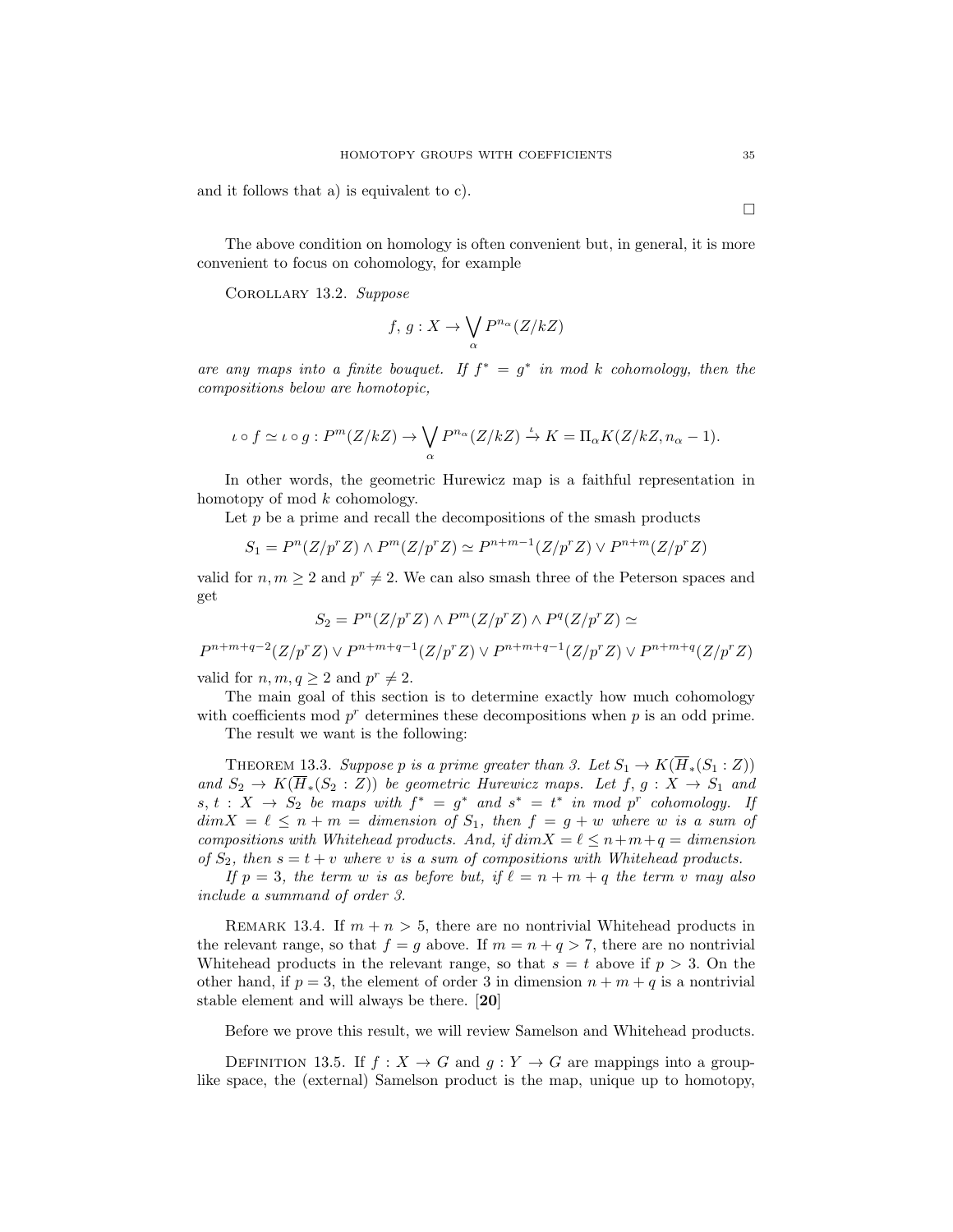$$
[f,g] = \overline{[ , ]} \circ (f \wedge g) : X \wedge Y \to G \text{ which factors the group commutator}
$$

$$
X \times Y \xrightarrow{f \times g} G \times G \xrightarrow{[ , ]} \overline{(x,y) \mapsto xyx^{-1}y^{-1}} G
$$

$$
\downarrow \qquad \qquad \downarrow 1
$$

$$
X \wedge Y \xrightarrow{f \wedge g} G \wedge G \xrightarrow{\overline{[ , ]}} G
$$

The existence and uniqueness of the Samelson product follows from the cofibration sequence

$$
X \lor Y \to X \times Y \to X \land Y \to \Sigma X \lor \Sigma Y \to \Sigma (X \times Y)
$$

and the fact that  $\Sigma X \vee \Sigma Y \to \Sigma (X \times Y)$  admits a retraction.

DEFINITION 13.6. Let  $F : \Sigma X \to Z$  and  $G : \Sigma X \to Z$  be maps with respective adjoints  $f: X \to \Omega Z$  and  $q: X \to \Omega Z$ . The (external) Whitehead product  $[F, G]$ :  $\Sigma X \wedge Y \to Z$  is the adjoint of the Samelson product  $[f, g] : X \wedge Y \to \Omega Z$ .

The following lemma is immediate:

LEMMA 13.7. If  $G$  is a homotopy commutative group-like space, then any Samelson product  $[f, g] : X \wedge Y \to G$  is null homotopic. If Z is an H-space, then any Whitehead product  $\Sigma X \wedge Y \rightarrow Z$  is null homotopic.

The second half of the above lemma follows from the fact that the loops on an H-space is homotopy commutative.

DEFINITION 13.8. For  $p^r \neq 2$ , the inclusion into the smash decomposition,  $\Delta = \Delta_{n,m}: P^{m+n}(Z/p^r Z) \to P^{m+n}(Z/p^r Z) \vee P^{m+n-1}(Z/p^r Z) \simeq P^n(Z/p^r Z) \wedge P^m(Z/p^r Z)$ is called the coproduct.

REMARK 13.9. If  $p$  is an odd prime, the two inclusions

$$
\Delta_{n,m}: P^{m+n}(Z/p^r Z) \to P^n(Z/p^r Z) \wedge P^m(Z/p^r Z)
$$

and

$$
\delta_{n,m}: P^{m+n-1}(Z/p^r Z) \to P^n(Z/p^r Z) \wedge P^m(Z/p^r Z)
$$

induce in mod  $p<sup>r</sup>$  homology the maps on generators

$$
\Delta_{n,m}(e_{m+n})=e_n\otimes e_m, \quad \Delta_{n,m}(\beta e_{m+n})=\beta e_n\otimes e_m + (-1)^n e_n\otimes \beta e_m,
$$

 $\delta_{n,m}(e_{m+n-1}) = (-1)^{n+1} \beta e_n \otimes e_m + e_n \otimes \beta e_m$ ,  $\delta_{n,m}(\beta e_{m+n}) = 2 \beta e_n \otimes \beta e_m$ . We would like these maps to be characterized by these mod  $p<sup>r</sup>$  homology images, at least up to compositions with Whitehead products. This would follow from the unproved first theorem in this section.

This coproduct allows us to define internal Samelson products and internal Whitehead products:

DEFINITION 13.10. If  $f: P^{n}(Z/p^{r}Z) \to G$  and  $g: P^{m}(Z/p^{r}Z) \to G$  are maps into a group-like space, the (internal) Samelson product  $[f, g]$  is the composition

$$
[f,g] \circ \Delta_{n,m} : P^{m+n}(Z/p^r Z) \to P^n(Z/p^r Z) \wedge P^m(Z/p^r Z) \to G.
$$

DEFINITION 13.11. If  $F: P^{n+1}(Z/p^r Z) \to Z$  and  $G: P^{m+1}(Z/p^r Z) \to Z$  are maps into a space, the (internal) Whitehead product  $[F, G]$  is the composition

$$
[F,G] \circ \Sigma \Delta_{n,m} : P^{m+n+1}(Z/p^r Z) \to \Sigma P^n(Z/p^r Z) \wedge P^m(Z/p^r Z) \to Z.
$$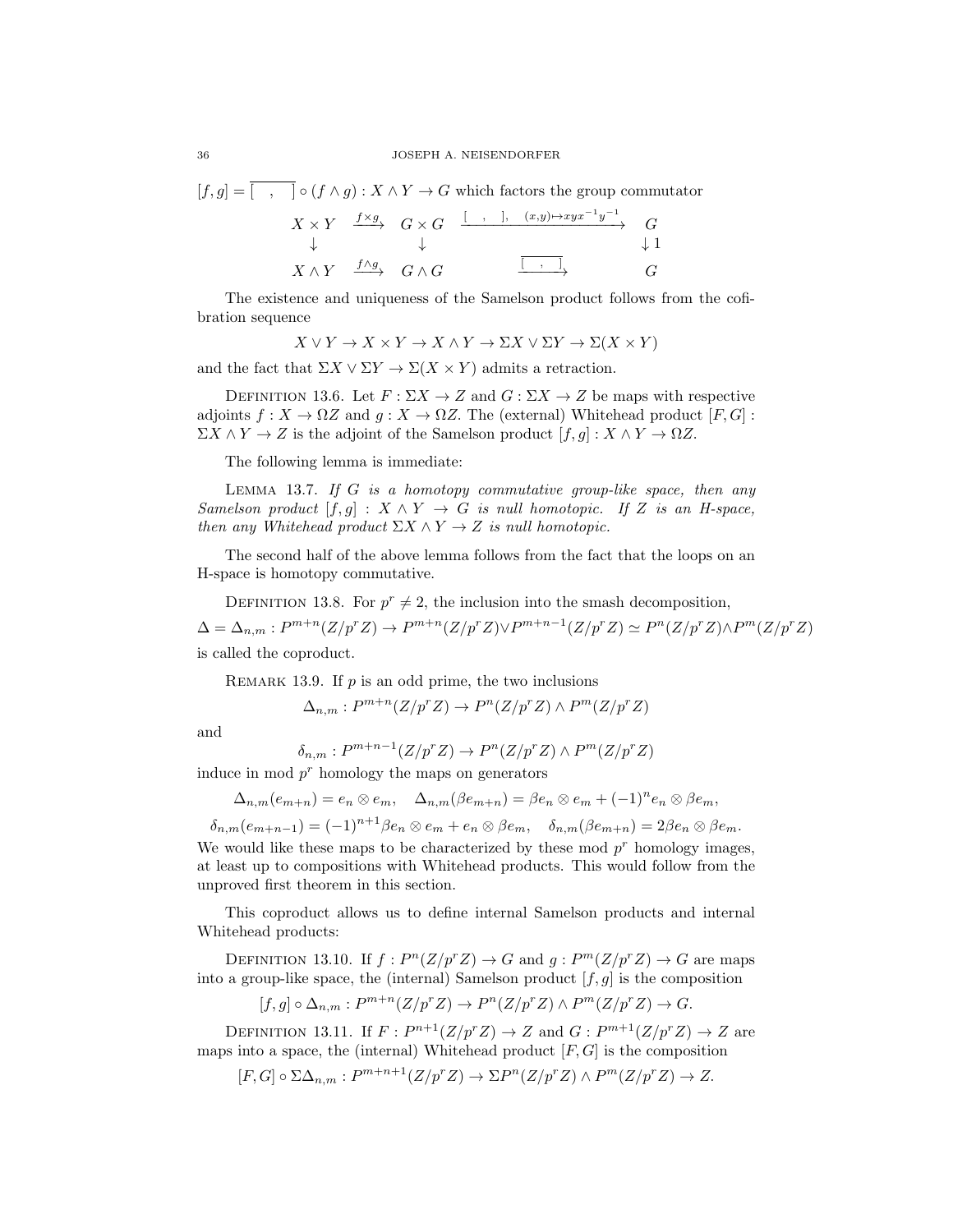Thus, the internal Samelson products and the internal Whitehead products are adjoints of one another. In both cases, we will abuse notation and use the same notation for all these products, Samelson and Whitehead, internal and external. After all, the internal products are merely the restrictions of the external products to bouquet summands of the domain.

REMARK 13.12. Note that, if the coproduct map is characterized up to composition with Whitehead products by its effect in mod  $p<sup>r</sup>$  homology, then these internal Samelson products and internal Whitehead products are well defined since Whitehead products vanish into an H-space.

The internal Samelson products provide a candidate for a Lie algebra structure in the homotopy groups of a group-like space  $G$  when  $p$  is a an odd prime. As yet we have proved no Lie identities for this structure or even that it is well defined. But the Hurewicz map provides a representation  $\phi : \pi_{\ell}(G;Z/p^{r}Z) \to H_{\ell}(G;Z/p^{r}Z)$ which is consistent with the Lie algebra structure in the Pontrjagin ring.

LEMMA 13.13. If  $f : P^n(Z/p^r Z) \to G$  and  $g : P^m(Z/p^r Z) \to G$  are homotopy classes with internal Samelson product  $[f,g] : P^{n+m}(Z/p^r Z) \to G$ , then the Hurewicz map is a homomorphism of Lie algebras in the sense that  $\phi[f,g]$  =  $[\phi f, \phi g]$ .

PROOF. Since the coproduct  $\Delta_{n,m}: P^{n+m}(Z/p^r Z) \to P^n(Z/p^r Z) \wedge P^m(Z/p^r Z)$ is  $\Delta_*(e_{m+n}) = e_n \otimes e_m$  in mod p<sup>r</sup> homology, it suffices to check where  $e_n \times e_m$  is sent by the commutator map

$$
P^{n}(Z/p^{r}Z) \times P^{m}(Z/p^{r}Z) \xrightarrow{\Delta \times \Delta} P^{n}(Z/p^{r}Z) \times P^{n}(Z/p^{r}Z) \times P^{n}(Z/p^{r}Z) \times P^{n}(Z/p^{r}Z)
$$

$$
\xrightarrow{f \times f \times g \times g} G \times G \times G \times G \xrightarrow{1 \times T \times 1} G \times G \times G \times G
$$

$$
\xrightarrow{1 \times 1 \times \iota \times \iota} G \times G \times G \times G \xrightarrow{mult} G
$$

where T is the twist map and  $\iota$  is the inverse.

But

 $e_n \otimes e_m \mapsto (e_n \otimes 1 + 1 \otimes e_n) \otimes (e_m \otimes 1 + 1 \otimes e_m) =$  $e_n \otimes 1 \otimes e_m \otimes 1 + e_n \otimes 1 \otimes 1 \otimes e_m + 1 \otimes e_n \otimes e_m \otimes 1 + 1 \otimes e_n \otimes 1 \otimes e_m \mapsto$ f∗en⊗1⊗g∗e<sup>m</sup> ⊗1+f∗en⊗1⊗1⊗g∗e<sup>m</sup> +1⊗f∗en⊗g∗e<sup>m</sup> ⊗1+1⊗f∗en⊗1⊗g∗e<sup>m</sup> 7→ f∗en⊗g∗em⊗1⊗1+f∗en⊗1⊗1⊗g∗em+(−1)<sup>nm</sup>1⊗g∗em⊗f∗en⊗1+1⊗1⊗f∗en⊗g∗em → f∗en⊗g∗em⊗1⊗1−f∗en⊗1⊗1⊗g∗em−(−1)nm1⊗g∗em⊗f∗en⊗1+1⊗1⊗f∗en⊗g∗e<sup>m</sup> 7→  $(f_*e_n)(g_*e_m) - (f_*e_n)(g_*e_m) - (-1)^{nm}(g_*e_m)(f_*e_n) + (f_*e_n)(g_*e_m) =$  $(f_*e_n)(g_*e_m) - (-1)^{nm}(g_*e_m)(f_*e_n) = \phi(f)\phi(g) - (-1)^{nm}\phi(g)\phi(f) =$  $[\phi(f), \phi(g)]$ 

since the inverse  $\iota(x) = -x$  on primitive elements x.

 $\Box$ 

Let  $F_n \to P^n(Z/p^r Z) \to K(Z/p^r Z, n-1)$  be the fibration sequence of the geometric Hurewicz map with  $n \geq 3$ . For the remainder of this section, unless specified otherwise, the coefficients in homology will be mod  $p$  coefficients.

With coefficients mod p,  $H_*(P^n(Z/p^rZ)) = 1, \beta^r e, e >$  where the degree of e is n and  $\beta^r$  denotes the r-th homology Bockstein. Recall

$$
H_*(\Omega P^n(Z/p^r Z)) = T(u, v) = UL(u, v)
$$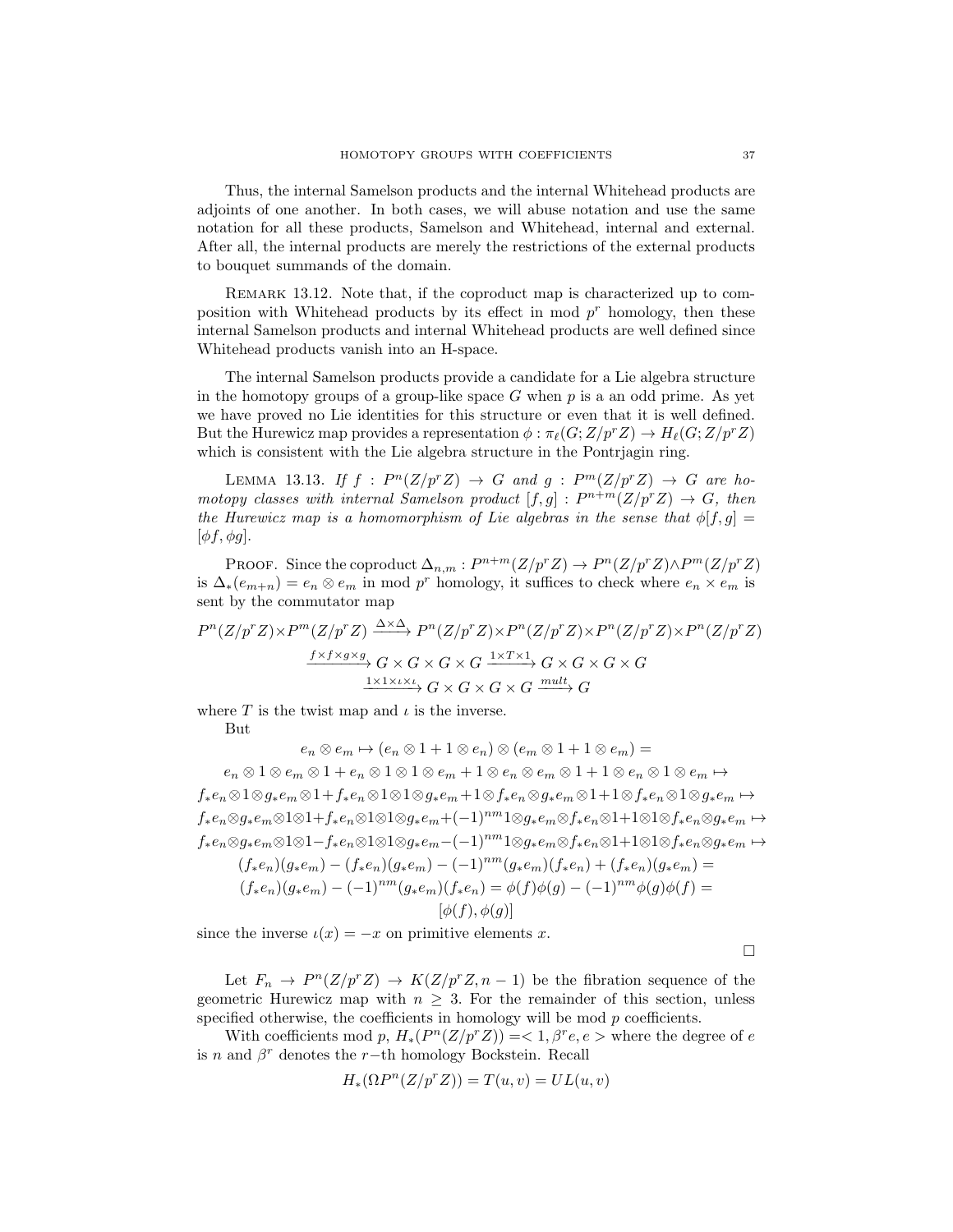where the degree of v is  $n-1$ , the degree of  $u = \beta^r v$  is  $n-2$  and  $UL(u, v)$  denotes the universal enveloping algebra on the free Lie algebra  $L(u, v)$ .

A basic result of [5] is the following:

THEOREM 13.14. Let  $0 \rightarrow A \stackrel{\iota}{\rightarrow} B \stackrel{j}{\rightarrow} C \rightarrow 0$  be a short exact sequence of graded Lie algebras over a field in which 2 is a unit. Then the sequence of universal enveloping algebras

$$
UA\rightarrow UB\rightarrow UC
$$

is a short exact sequence of Hopf algebras, in particular, a choice of a lift s:  $UC \rightarrow$ UB defines an isomorphism of left UA modules

$$
UA \otimes UC \xrightarrow{\iota \otimes s} UB \otimes UB \xrightarrow{mult} UB.
$$

Recall that the mod p homology of Eilenberg-MacLane spaces is given by divided power algebras

$$
H_*(K(Z/p^r Z, 1)) = \Gamma(u, v)
$$

with degree of v equal to 2 and  $u = \beta^{r} v$  has degree 1. (If the degree of a generator is odd, then the divided power algebra on that generator is just the exterior algebra.) If  $n \geq 4$ ,

$$
H_*(K(Z/p^rZ, n-2)) = \Gamma(u, v) \otimes \Gamma(x) \otimes \dots
$$

where the degree of v is  $n-1$ ,  $u = \beta^r v$  has degree  $n-2$ , and x is the element of degree  $n+2p-4$  which represents the dual of the first homology Steenrod operation in the sense that  $P_1x = u$  where  $P_1$  lowers degree by  $2p - 2$ .

We note that the graded commutative algebra  $S(u, v) = U \langle u, v \rangle$  is the universal enveloping algebra of the abelian Lie algebra  $\langle u, v \rangle$  and there is a multiplicative map

$$
S(u, v) \to \Gamma(u, v)
$$

which is an isomorphism in dimensions  $\leq p \deg(v)$  if the degree of v is even and an isomorphism in dimensions  $\leq p \deg(\beta^r v)$  is the degree of v is odd. In the first case, the divided power  $\gamma_p(v)$  is not in the image and the power  $v^p$  is in the kernel. In the second case, the divided power  $\gamma_p(u)$  is not in the image and the power  $u^p$ is in the kernel.

Let L be the kernel of the map of graded Lie algebras  $L(u, v) \rightarrow < u, v >$ . It follows from the above quoted theorem that there is an isomorphism of left UL modules

$$
UL \otimes S(u, v) \to T(u, v).
$$

Since the Lie elements are all the images of Samelson products and since Eilenberg-Maclane spaces are homotopy commutative, the Lie elements all map into the fibre  $\Omega F_n$ .

Clearly, the composition  $UL \to H_*(\Omega F_n) \to H_*(\Omega P^n(Z/p^rZ))$  is a monomorphism.

In the Serre spectral sequence of the loop fibration sequence

$$
\Omega F_n \to \Omega P^n(Z/p^r Z) \to K(Z/p^r Z, n-2),
$$

the elements  $u = \beta^r v$ , v are infinite cycles. It is easy to see that

THEOREM 13.15.

$$
H_*(\Omega F_3) = UL \oplus \langle \tau \gamma_p(v) \rangle
$$

in dimensions  $\leq 2p-1$  where  $\tau$  is the transgression. The element  $\tau_{\gamma_p}(v)$  has degree  $2p - 1$ .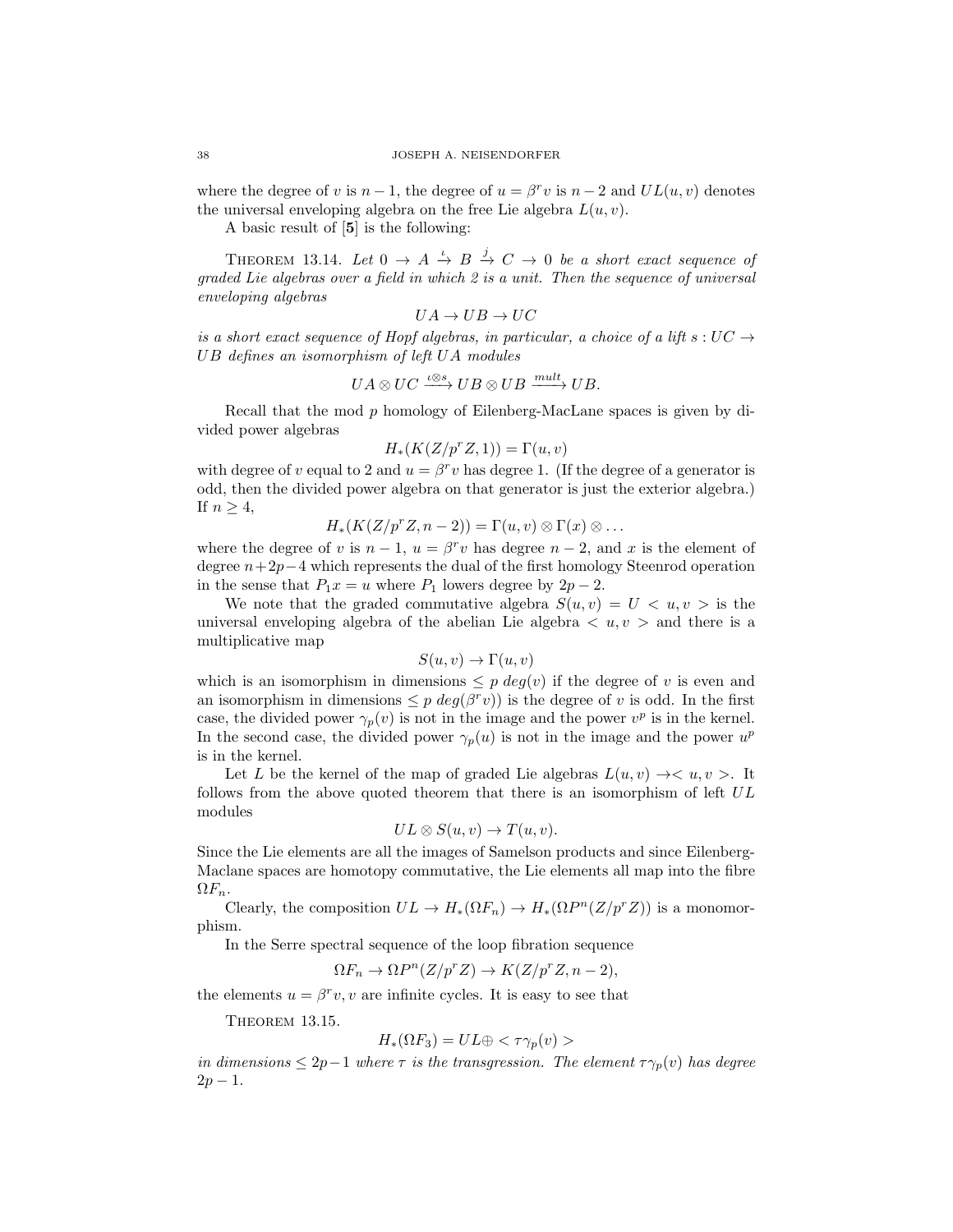This uses the fact that the elements  $\gamma_p(v)$  are primitive and must transgress. The same argument applies to the elements  $x$  below.

THEOREM 13.16. If  $n \geq 4$ 

 $H_*(\Omega F_n) = UL \oplus \langle \tau x \rangle$ 

in dimensions  $\leq n+2p-5$  where  $\tau$  is the transgression. The element  $\tau x$  has degree  $n + 2p - 5.$ 

In [5] the following two results are proved:

THEOREM 13.17. Over a field in which  $2$  is a unit, subalgebras of free graded Lie algebras are free.

THEOREM 13.18. Suppose  $deq(u) = deq(v) - 1$ . The kernel L of abelianization  $L(u, v) \rightarrow < u, v >$  is the free graded Lie algebra

$$
L = L(ad^k(v)[v, u], ad^k(v)[u, u])_{k \ge 0}
$$

if the degree of v is even, and

$$
L = L(ad^k(u)[v, v], ad^k(u)[u, v])_{k \ge 0}
$$

if the degree of v is odd.

When  $p = 3$ ,  $2p - 1 = 5$ , and the only Lie generators in  $L \subseteq H_*(\Omega F_3)$  of degree  $\leq 5$  are  $[u, u], [v, u], [v, [u, u]] [v, [v, u]].$  Since  $\beta^r$  is a derivation on Lie brackets and we have anticommutativity and the Jacobi identity, we compute

$$
\beta^r v = u, \quad \beta^r u = 0, \quad \beta^r [v, u] = [u, u],
$$

$$
\beta^r [v[u, u] = [u, [u, u]] = 0,
$$

$$
[v, [u, u]] = [[v, u], u] + [u, [v, u]] = 2[u, [v, u]],
$$

$$
\beta^r [v, [v, u]] = [u, [v, u]] + [v, [u, u]] = 3[u, [v, u]] = \frac{3}{2}[v, [u, u]].
$$

Hence, no matter what the odd prime,

$$
U < [u, u], [v, u] > \to H_*(\Omega F_3)
$$

is an isomorphism in dimensions  $\leq 3, \leq [u, u], [v, u] \geq K = L$  mod Lie brackets of length  $\geq 3$ .

Recall that, if  $f : X \to \Omega Z$  and  $g : Y \to \Omega Z$  are maps with respective adjoints  $F: \Sigma X \to Z$  and  $G: \Sigma X \to Z$ , the multiplicative extension of the Samelson product  $[f, g] : X \wedge Y \to \Omega Z$  is the loop map  $[f, g] : \Omega \Sigma X \wedge Y \to \Omega \Sigma \Omega Z \to \Omega Z$ . As the name indicates, it extends the map on  $X \wedge Y$ . This map is the loop of the corresponding Whitehead product  $\Omega[F,G] : \Omega \Sigma X \wedge Y \to \Omega Z$ .

Let  $\mu: S^1 \to \Omega P^3(Z/p^r Z)$  and  $\nu: P^2(Z/p^r Z) \to \Omega P^3(Z/p^r Z)$  be the elements which are adjoint to the inclusions  $\iota_2 : S^2 \to P^3(Z/p^r Z)$  and the identity  $1_3$ :  $P^3(Z/p^rZ) \rightarrow P^3(Z/p^rZ)$ . The mod p Hurewicz image of the internal Samelson product  $[\nu, \mu] : P^3(Z/p^r Z) \to \Omega P^3(Z/p^r Z)$  is the Lie commutator  $[v, u]$ ,

$$
\phi([\nu, \mu]) = [\nu, \mu]_* e_2 = [v, u].
$$

Since the Hurewicz map commutes with the Bockstein differential, the element  $[u, u]$  is also in the image of mod p homology via

$$
[\nu, \mu]_*(\beta^r e_2) = \beta^r [\nu, \mu]_* e_2 = \beta^r [v, u] = [u, u].
$$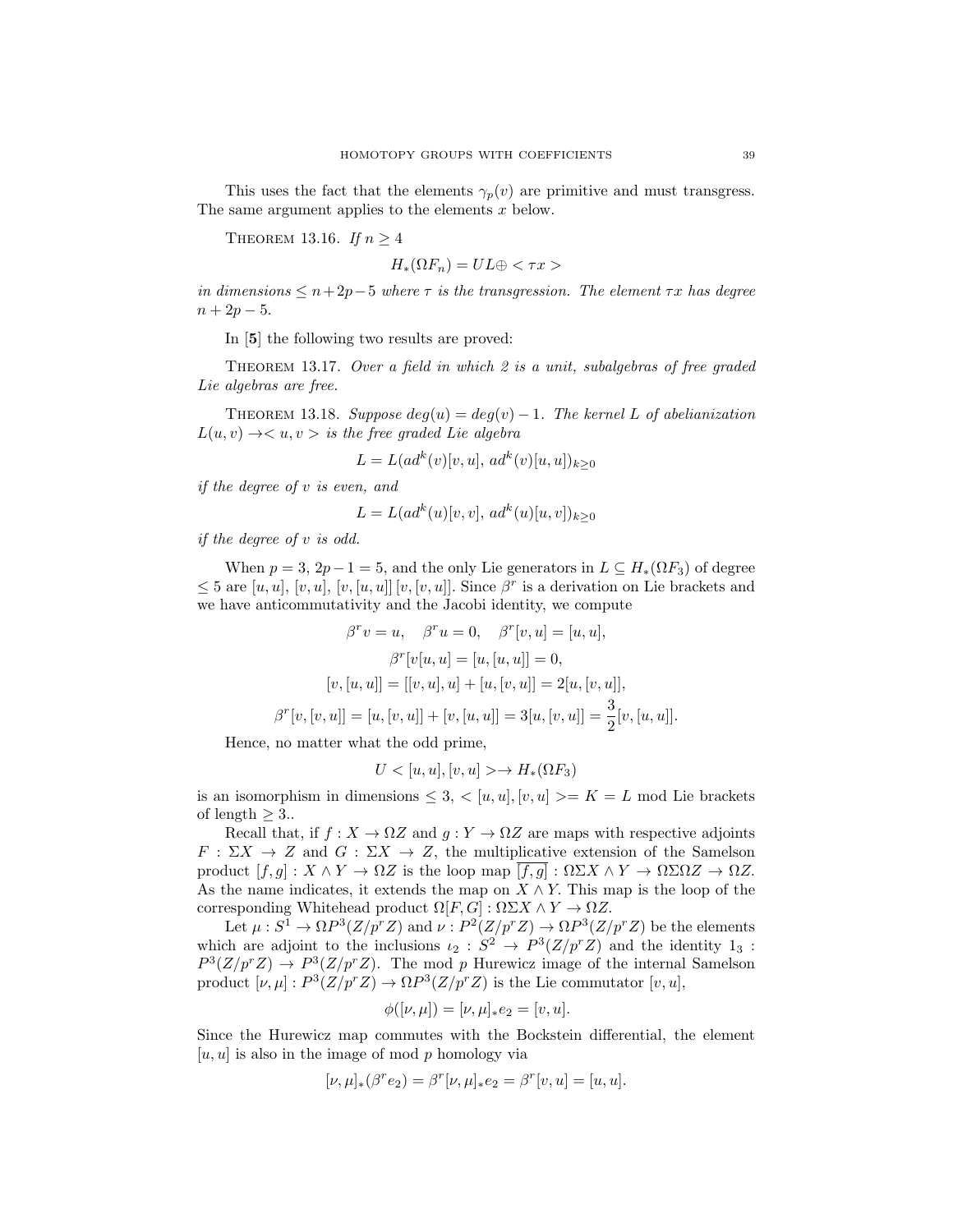The homology map of this Peterson space has an image of rank 2. The multiplicative extension  $\overline{[\nu,\mu]} : \Omega \Sigma P^3(Z/p^r Z) \to \Omega P^3(Z/p^r Z)$  gives the homology map

$$
H_*(\Omega \Sigma P^3(Z/p^r Z)) = UL([u, u], [v, u]) \to H_*(\Omega F_3).
$$

The internal Whitehead product  $[1_3, t_2] : P^4(Z/p^r Z) \to P^3(Z/p^r Z)$  vanishes when projected to the Eilenberg-MacLane space and thus factors through the fibre  $F_3$ . Now it loops to give the map  $\Omega P^4(Z/p^r Z) \to \Omega F_3$  which is the same map as the multiplicative extension of the internal Samelson product and which in mod p homology is the map

$$
H_*(\Omega P^4(Z/p^r Z)) = UL([u, u], [v, u]) \to H_*(\Omega F_3).
$$

This is a mod p homology isomorphism in dimensions  $\leq$  3. Since these spaces are localized at  $p$ , it is a weak equivalence in the sense that it is a homotopy isomorphism in dimensions  $\leq 2$  and a homotopy epimorphism in dimension 3. Hence,

LEMMA 13.19. a) If p is an odd prime, the Whitehead product  $[1_3, i_2]$  factors as

$$
P^4(Z/p^r Z) \to F_3 \to P^3(Z/p^r Z)
$$

where the first map is a homotopy isomorphism in degrees  $\leq 3$  and a homotopy epimorphism in degree 4.

COROLLARY 13.20. If p is an odd prime, then any multiple  $p^s : P^3(Z/p^r Z) \rightarrow$  $P^3(Z/p^rZ)$  is homotopic to the fake multiple  $\bar{p}^s$ .

COROLLARY 13.21. If p is an odd prime and  $s \leq r$ , then the composition

 $P^3(Z/p^rZ) \stackrel{\overline{\eta}}{\rightarrow} P^3(Z/p^sZ) \stackrel{\overline{\rho}}{\rightarrow} P^3(Z/p^rZ)$ 

is homotopic to the multiple  $p^{r-s}$  plus a possible sum of compositions with Whitehead products. Similarly, the composition

$$
P^3(Z/p^s Z) \xrightarrow{\overline{\rho}} P^3(Z/p^s Z) \xrightarrow{\overline{\eta}} P^3(Z/p^r Z)
$$

is homotopic to the multiple  $p^{r-s}$  plus a possible sum of compositions with Whitehead products.

REMARK 13.22. If the dimension is  $\geq 4$  in the two corollaries above, then coefficient functoriality implies that the indicated maps are homotopic without the need of sums of compositions with Whitehead products.

Let

$$
P = \begin{cases} P^{2n-1}(Z/p^r Z) & \text{if } n \text{ is even} \\ P^{2n-2}(Z/p^r Z) & \text{if } n \text{ is odd.} \end{cases}
$$

Note that P is the domain of the Whitehead product  $[1_n, 1_n]$  if n is even, and it is the domain of the Whitehead product  $[1_n, \iota_{n-1}]$  if n is odd, where  $1_n : P^n(Z/p^r Z) \to$  $P^{n}(Z/p^{r}Z)$  is the identity and  $\iota_{n-1}: S^{n-1} \to P^{n}(Z/p^{r}Z)$  is the inclusion.

THEOREM 13.23. If  $p \geq 5$  and  $n \geq 4$ , the respective Whitehead product factors as  $P \to F_n \to P^n(Z/p^r Z)$  where the  $P \to F_n$  is an  $n+3$  equivalence, that is, a homotopy isomorphism in dimensions  $\leq n+4$  and a homotopy epimorphism in dimension  $n + 5$ .

REMARK 13.24. If  $p \geq 5$  and  $n \geq 9$ , then P is  $n + 5$  connected and hence  $* \to F_n$  is an  $n + 5$  equivalence.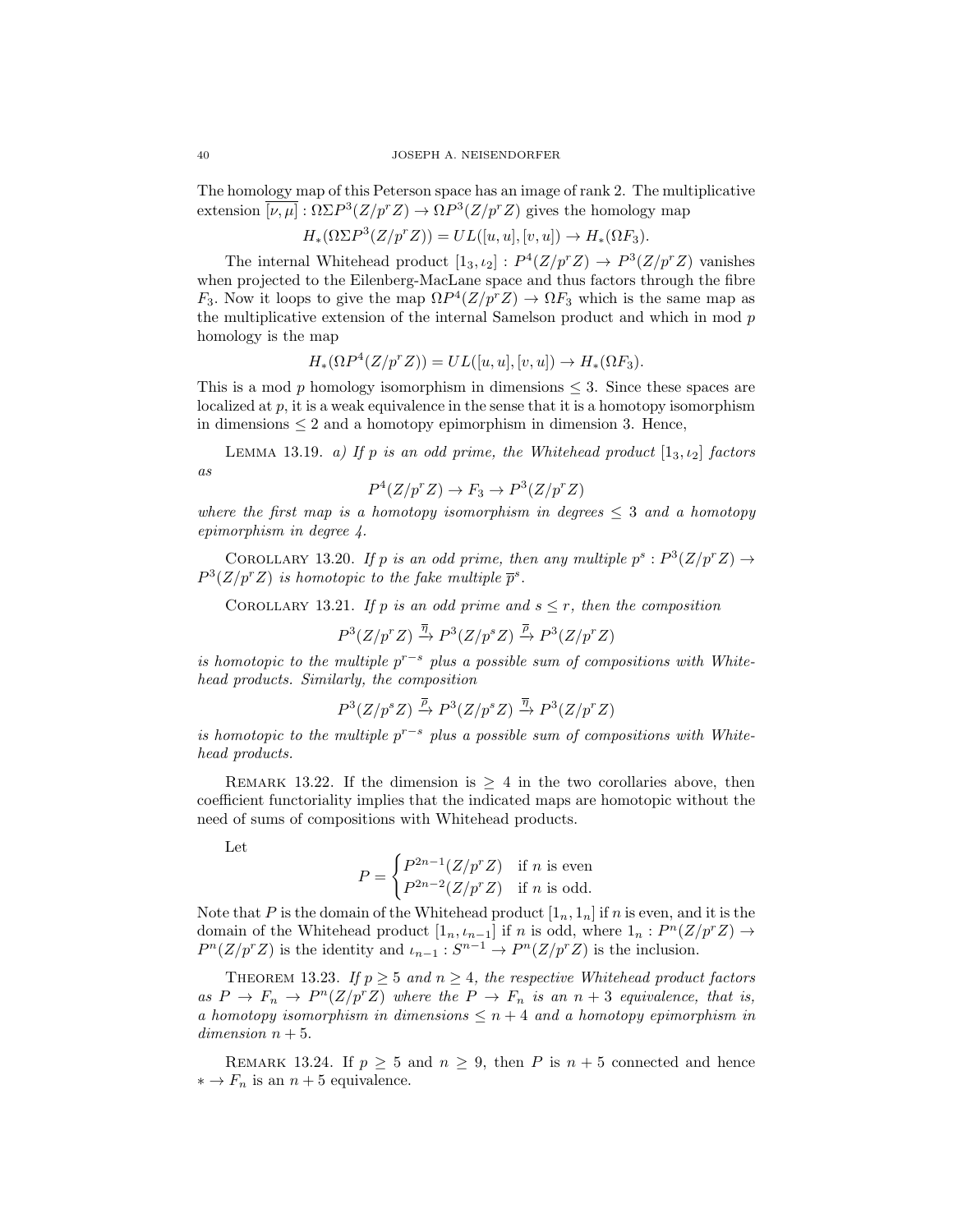The situation with  $p = 3$  is slightly more complicated. Denote by  $\alpha_1$  the first nonzero 3-primary homotopy class  $\alpha_1: S^{n+2} \to S^{n-1} \subset P^n(Z/3^rZ)$ . It has order 3.

THEOREM 13.25. If  $p = 3$  and  $n \geq 4$ , the respective Whitehead product factors as  $P \to F_n \to P^n(Z/3^r Z)$  and  $\alpha_1$  factors as  $S^{n+2} \to F_n \to P^n(Z/3^r Z)$  which gives an  $n+2$  equivalence  $P \vee S^{n+2} \to F_n$ .

REMARK 13.26. Just as before, if  $p = 3$  and  $n \ge 6$ , we may omit P and there is an  $n + 2$  equivalence  $S^{n+2} \to F_n$ .

PROOF. Assume  $p \geq 5$  and  $n \geq 4$ . Since

$$
H(\Omega F_n) = UL \oplus \langle \tau x \rangle
$$

in dimensions ≤  $n+2p-5$ ,  $H(\Omega F_n) = UL$  in dimensions ≤  $n+2p-6$ . The minimum value of  $2p - 6$  is 4.

When  $K = L$  modulo products of length  $\leq 3$ ,  $H(\Omega F_n) = UK$  in dimensions  $\leq min(3n-6, n+4)$ . The minimum value is  $n+2$ . Hence,  $H(\Omega F_n) = UK$  in dimensions  $\leq n+2$ .

Thus,  $\Omega P \to \Omega F_n$  is an  $n+2$  equivalence and  $P \to F_n$  is an  $n+3$  equivalence. Assume  $p = 3$  and  $n \geq 4$ . Then

$$
H(\Omega F_n) = UL \oplus \langle \tau x \rangle = UK \oplus \langle \tau x \rangle
$$

in dimensions  $\leq n+1$ .

Recall that the transgression  $\tau x$  detects  $\alpha_1$ 

$$
\begin{cases} S^{n+1} \to \Omega S^{n-1}, & n \text{ even} \\ S^{n+1} \to S^{n-2}, & n \text{ odd} \end{cases}
$$

via one of the fibration sequences

$$
\begin{cases}\nF \to \Omega S^{n-1} \to K(Z, n-2), & n \text{ even} \\
F \to S^{n-2} \to K(Z, n-2), & n \text{ odd}\n\end{cases}
$$

It follows from naturality that  $\tau x$  is detecting the factorization of  $\alpha_1 : S^{n+1} \to$  $\Omega F_n \to \Omega P^n(Z/3^r Z).$ 

Hence,  $\Omega(P \vee S^{n+2}) \to \Omega F_n$  is an  $n+1$  equivalence and  $P \vee S^{n+2} \to F_n$  is an  $n+2$  equivalence.

We are now in a position to use the Hilton-Milnor theorem to prove the main result of this section.

Recall

$$
S_1 = P^{n+m-1}(Z/p^r Z) \vee P^{n+m}(Z/p^r Z) = P_1 \vee P_2
$$

valid for  $n, m \geq 2$  and the geometric Hurewicz map

$$
S_1 \to K = K_1 \times K_2 = K(Z/p^r Z, n + m - 1) \times K(Z/p^r Z, n + m - 2).
$$

Recall also

$$
S_2 = P^{n+m+q-2}(Z/p^r Z) \vee P^{n+m+q-1}(Z/p^r Z) \vee P^{n+m+q-1}(Z/p^r Z) \vee P^{n+m+q}(Z/p^r Z) =
$$
  
 
$$
P_1 \vee P_2 \vee P_3 \vee P_4
$$

and the geometric Hurewicz map

$$
S_2 \to K_1 \times K_2 \times K_3 \times K_4 =
$$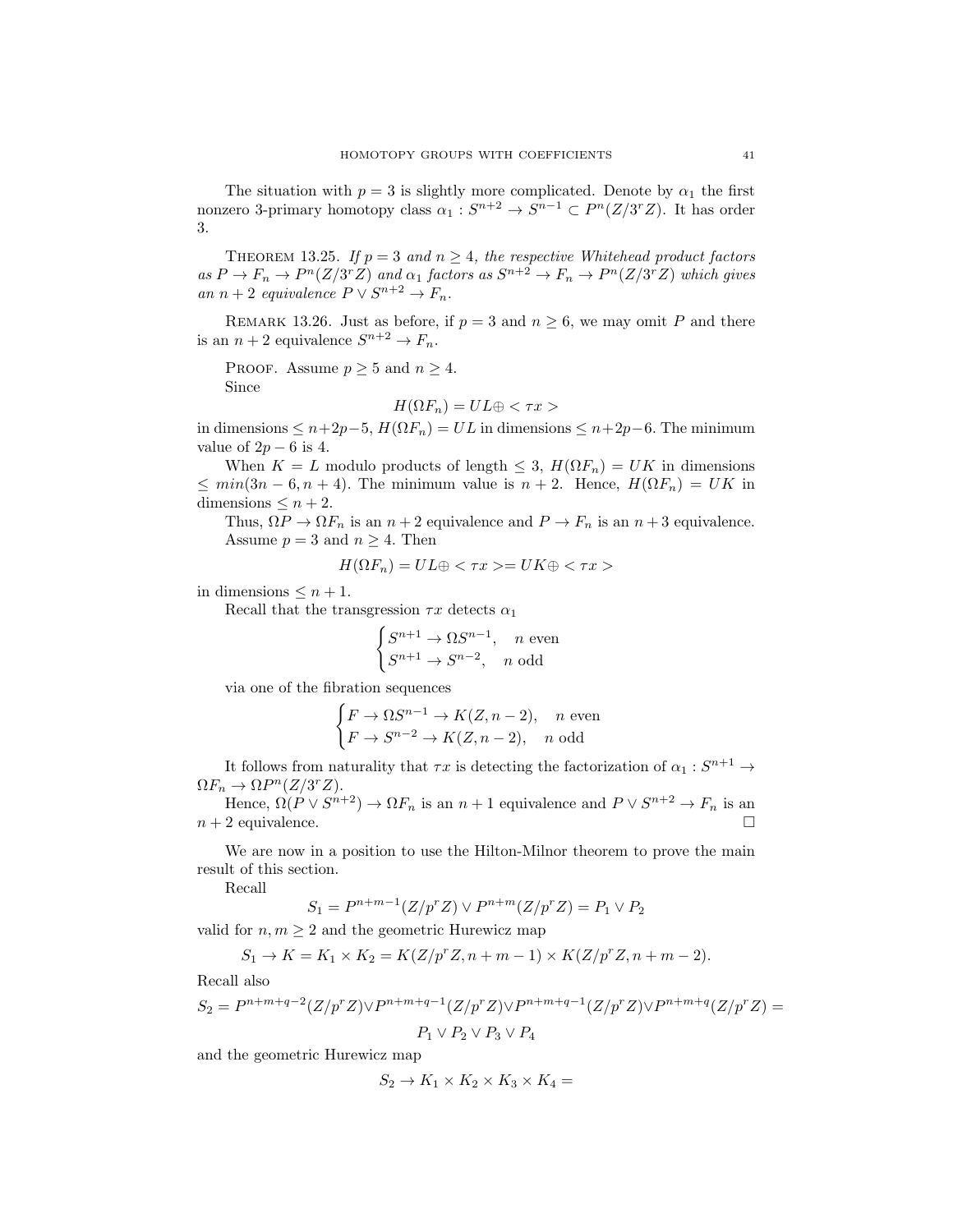$$
K(Z/p^r Z, n+m+q-1) \times K(Z/p^r Z, n+m+q-2) \times
$$

$$
K(Z/p^rZ, n+m+q-2) \times K(Z/p^rZ, n+m+q-3).
$$

In all the above cases, let  $F_i \to P_i \to K_i$  denote the fibration sequence.

THEOREM 13.27. Suppose p is a prime greater than 3. Let  $h: X \to S_1$  and  $j: X \to S_2$  be maps with  $h^* = 0$  and  $j^* = 0$  in mod p<sup>r</sup> cohomology. If  $dim X =$  $\ell \leq m + n =$  dimension of  $S_1$ , then  $h = w$  where w is a sum of compositions with Whitehead products. And, if  $dim X = \ell \leq n + m + q =$  dimension of  $S_2$ , then  $j = v$ where v is a sum of compositions with Whitehead products.

If  $p = 3$ , the term w is as before but, if  $\ell = n + m + q$  the term v may also include a summand of order 3.

Proof. One form of the Hilton-Milnor theorem asserts that there is a fibration sequence

$$
\bigvee_{k\geq 0} \Sigma Y^{\wedge k} \wedge Z \to \Sigma (Y \vee Z) \to \Sigma Y
$$

where the fibre is mapped in by a bouquet of the Whitehead products  $ad^k(1_{\Sigma Y})(1_{\Sigma Z})$ . Repeating this gives a fibration sequence

$$
\bigvee_{\ell \geq 0, k > 0} \Sigma Z^{\wedge \ell} \wedge Y^{\wedge k} \wedge Z \to \Sigma (Y \vee Z) \to \Sigma Y \times \Sigma Z
$$

where the fibre is mapped in by a bouquet of Whitehead products.

Suppose that  $h: X \to S_1$  is such that  $h^* = 0$  in mod  $p^r$  cohomology. Consider the composition

$$
X \xrightarrow{h} P_1 \vee P_2 \xrightarrow{\iota_1 \vee \iota_2} P_1 \times P_2 \xrightarrow{j_1 \times j_2} K_1 \times K_2.
$$

Since  $h^* = 0$ , it follows that the composition

$$
(j_1 \times j_2) \circ (\iota_1 \vee \iota_2) \circ h \simeq 0
$$

and hence  $(\iota_1 \vee \iota_2) \circ h$  factors through the fibre  $F_1 \times F_2$ . Thus,

$$
(\iota_1 \vee \iota_2) \circ h = (y_1, y_2)
$$

where  $y_1$  and  $y_2$  are both sums of compositions with Whitehead products.

Hence,

$$
(\iota_1 \vee \iota_2) \circ h - \iota_1 \circ y_1 - \iota_2 \circ y_2 = 0
$$

and  $h - \iota_1 \circ y_1 - \iota_2 \circ y_2$  factors through the fibre of  $P_1 \vee P_2 \rightarrow P_1 \times P_2$ . By the Hilton-Milnor theorem,

$$
h - \iota_1 \circ y_1 - \iota_2 \circ y_2 = z
$$

where  $z = a$  sum of compositions with Whitehead products, that is,  $h = \iota_1 \circ y_1 + \iota_2$  $i_2 \circ y_2 + z$  is a a sum of compositions with Whitehead products.

The case of  $j^* = 0$  is similar. The iteration of the Hilton-Milnor theorem becomes more complicated but the fibre of the 4-fold bouquet into the 4-fold product is still a bouquet of Whitehead products.

The only extra fact required is that, if  $p = 3$  and  $dim X = \ell = m + n + q$ , then any map  $P^{m+n+q}(Z/3^rZ) \to S^{m+n+q}$  is a suspension and thus composition with

$$
\alpha_1: S^{m+n+q} \to S^{m+n+q-3} \subseteq P^{m+n+q_2}(Z/3^r Z)
$$

has order 3.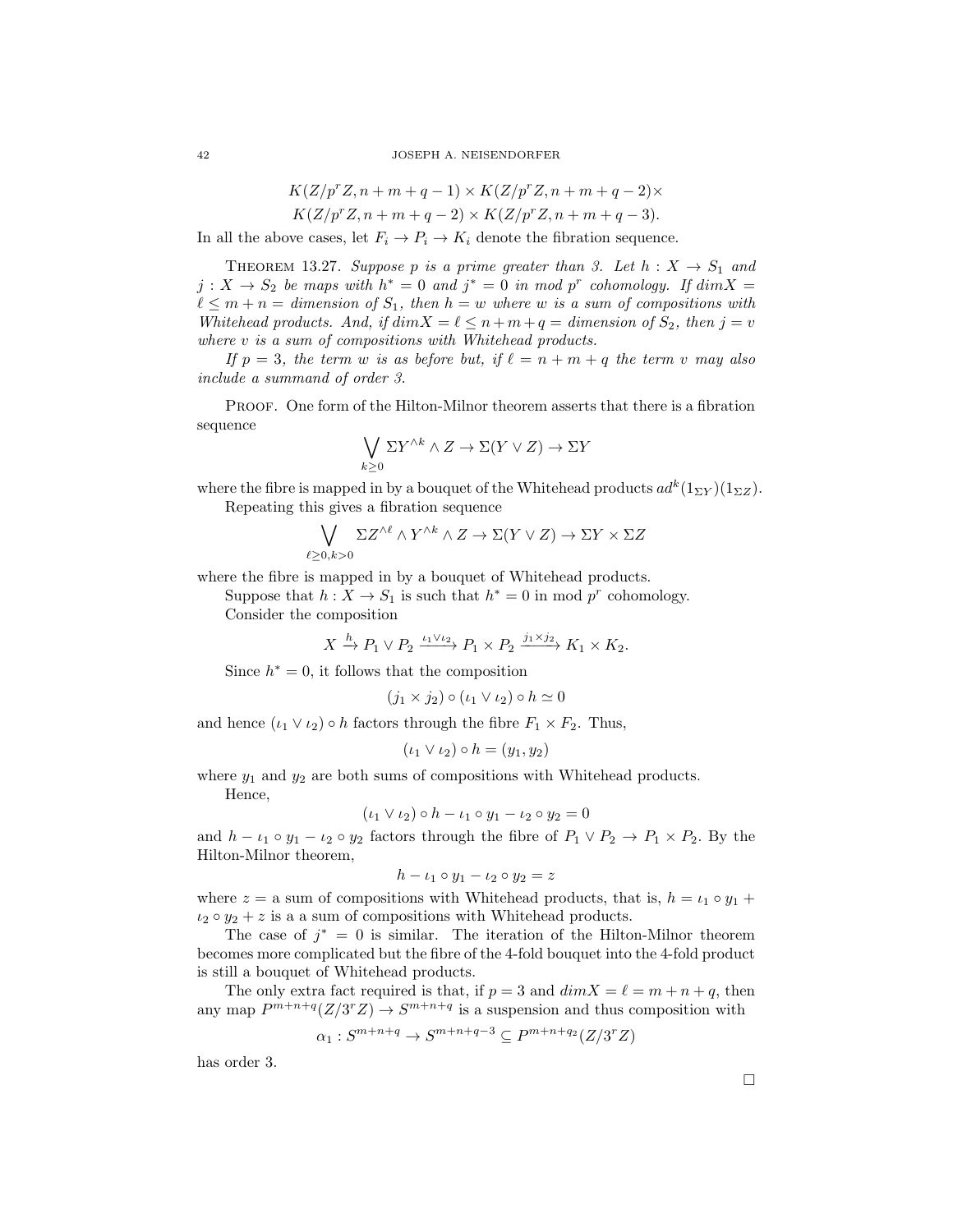### 14. Samelson products and Lie identities in groups

Let G be a group-like space and let  $X, Y$ , and  $Z$  be pointed spaces. The homotopy sets  $[X, G]$  are groups and there are certain natural subgroups related to the definition of Samelson products, that is,

LEMMA 14.1. The natural map  $j^* : [X \wedge Y, G]_* \to [X \times Y, G]$  is a monomorphism and the domain can be identified via this monomorphism with the subgroup  $K \subseteq$  $[X \times Y, G]_{\ast}$  where

$$
K = \ker [X \times Y, G] \to [X \vee Y, G]_*
$$

is the kernel of restriction to the wedge.

Similarly, the natural map  $j^* : [X \wedge Y \wedge Z, G]_* \to [X \times Y \times Z, G]$  is a monomorphism and the domain can be identified via this monomorphism with the subgroup  $K' \subseteq [X \times Y \times, G]_{*}$  where

$$
K' = \ker [X \times Y \times Z, G] \to [(X \times Y \times *) \cup (X \times * \times Z) \cup (* \times Y \times Z), G]_{*}
$$

is the kernel of restriction to the fat wedge.

PROOF. The first statement follows from the cofibration sequence

 $X \vee Y \to X \times Y \to X \wedge Y \to \Sigma X \vee \Sigma Y \to \Sigma (X \times Y)$ 

and the fact that  $\Sigma X \vee \Sigma Y$  is a retract of

 $\Sigma(X \times Y) \simeq \Sigma X \vee \Sigma Y \vee \Sigma (X \wedge Y).$ 

The second statement follows from the cofibration sequence

 $(X \times Y \times *) \cup (X \times * \times Z) \cup (* \times Y \times Z) \rightarrow X \times Y \times Z \rightarrow X \wedge Y \wedge Z \rightarrow$ 

$$
\Sigma((X \times Y \times *) \cup (X \times * \times Z) \cup (* \times Y \times Z)) \to \Sigma(X \times Y \times Z)
$$

and the fact that

$$
\Sigma((X \times Y \times *) \cup (X \times * \times Z) \cup (* \times Y \times Z))
$$

is a retract of  $\Sigma(X \times Y \times Z)$ .

 $\Box$ 

DEFINITION 14.2. If  $f: X \to G$  and  $g: Y \to G$  are two maps, their Samelson product

 $[X, G]_* \times [Y, G]_* \to [X \wedge Y, G]_* \subseteq [X \times Y, G]_*, \quad (f, g) \mapsto [f, g]$ has the following two equivalent descriptions in terms of the commutator  $c(f, g) =$  $[f,g]: c(f,g)(x,y) = [f(x), g(y)] = f(x)g(y)f(x)^{-1}g(y)^{-1}, (x,y) \in X \times Y.$ 

a)  $[f, g] : X \wedge Y \to G$  is the element, unique up to homotopy, such that

$$
c(f,g) = [f,g] \circ j : X \times Y \to X \wedge Y \to G.
$$

b)  $c(f,g) = [f,g] : X \times Y \to G$  regarded as lying in the subgroup  $ker[X \times G]$  $Y, G]_* \to [X \vee Y, G]_*$ .

Note that the above is a commutator of length 2 and in two variables  $x, y$ .

Similarly, if  $f: X \to G$ ,  $g: Y \to G$ , and  $h: Z \to G$  are three maps, their Samelson product

 $[X, G]_{*} \times [Y, G]_{*} \times [Z, G]_{*} \rightarrow [X \wedge Y \wedge Z, G]_{*} \subseteq [X \times Y \times Z, G]_{*}, \quad (f, g, h) \mapsto [f, [g, h]]$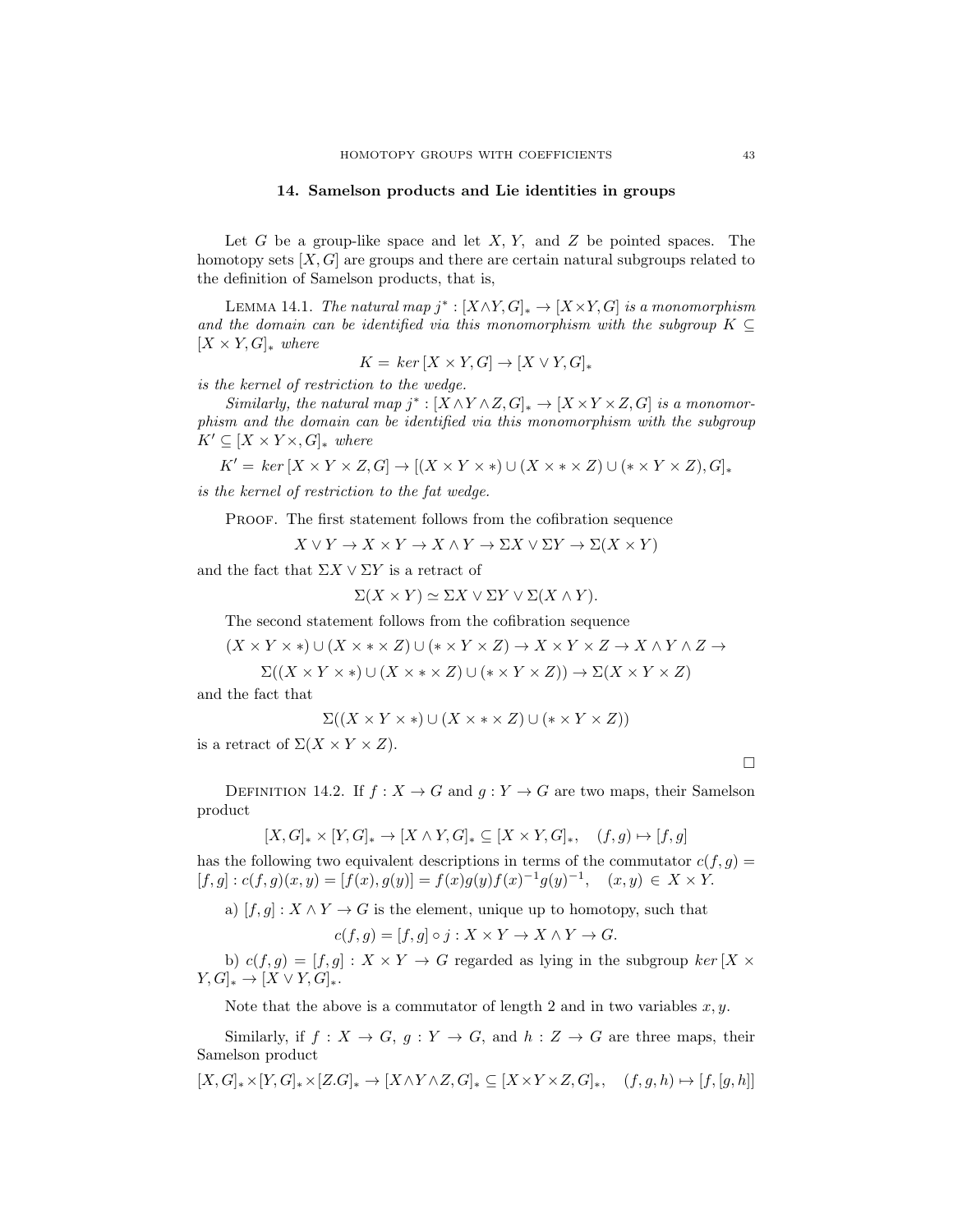has the following two equivalent descriptions in terms of the commutator  $c'(f, g, h) =$  $[f, [g, h]] : c'(f, g, h)(x, y, z) = [f(x), [g(y), h(z)]], (x, y, z) \in X \times Y \times Z.$ 

a)  $[f, [g, h]] : X \wedge Y \wedge Z \rightarrow G$  is the element, unique up to homotopy, such that

$$
c'(f, g, h) = [f, [g, h]] \circ j : X \times Y \times Z \to X \wedge Y \wedge Z \to G.
$$

- b)  $c'(f, g, h) = [f, [g, h]] : X \times Y \times Z \rightarrow G$  regarded as lying in the subgroup
	- $ker [X \times Y \times Z, G] \rightarrow [(X \times Y \times *) \cup (X \times * \times Z) \cup (* \times Y \times Z), G]_{*}$

This is a commutator of length 3 in three variables  $x, y, z$ .

REMARK 14.3. The Samelson products  $[f, g] : X \wedge Y \to G$  are sometimes called externel Samelson products in order to distinguish them from the internal Samelson products in the next section.

DEFINITION 14.4. A pointed space  $X$  is coabelian if the reduced diagonal map  $\overline{\Delta}: X \stackrel{\Delta}{\to} X \times X \stackrel{j}{\to} X \wedge X$  is null homotopic.

REMARK 14.5. The reduced diagonal should not be confused with the comultiplication  $\Delta = \Delta_{n,m} : P^{n+m}(Z/p^r Z) \to P^n(Z/p^r Z) \wedge P^m(Z/p^r Z).$ 

Remark 14.6. Examples of coabelian spaces are: suspensions, co-H-spaces,  $P^2(Z/kZ)$  with  $k = p^r \neq 2$ , a power of a prime. The last example is not a co-Hspace since:

A factorization  $X \to X \vee X \to X \times X$  of the diagonal implies a factorization of the fundamental groups. In the above case, this would be a factorization

$$
Z/kZ \to (Z/kZ) * (Z/kZ) \to (Z/kZ) \times (Z/kZ).
$$

Since the only elements of finite order in the free product lie in conjugates of the two  $Z/kZ$  factors [15], this is impossible.

The next result is a generalization of a result on homotopy groups with coefficients,  $\pi_2(\Omega W; Z/kZ)$  is an abelian group if  $k = p^r \neq 2$ .

THEOREM 14.7. G grouplike, X coabelian implies  $[X, G]_*$  is an abelian group.

PROOF. If  $f: X \to G$  and  $g: X \to G$  are maps, then the commutator

$$
[f,g]: X \xrightarrow{\overline{\Delta}} X \wedge X \xrightarrow{f \wedge g} G \wedge G \xrightarrow{\overline{[\quad , \quad ]}} G, \quad x \mapsto [f(x), g(x)]
$$

is null homotopic.

It is worthwhile reflecting on the above proof. We showed that a length 2 commutator  $[f(x), g(x)]$  in one variable vanishes in the group  $[X, G]_{*}$  when X is coabelian. We call a commutator  $c(f_1, f_2, \ldots, f_n)$  a simple commutator if each of the  $f_i = f_i(x_i)$  is a function of one variable. We call it a commutator in k variables if the number of distinct  $x_i$  is k. We allow the possibility that a commutator may have some inverses in it. For example,  $[a, b]^{-1}$ ,  $[a^{-1}, b]$ ,  $[a, [b^{-1}, c]]$ ,  $[[a, b]^{-1}$ ,  $[c, d]]$ are commutators of respective lengths 2,2,3, and 4.

The same proof as above shows that

THEOREM 14.8. If  $X_1, X_2, \ldots, X_n$  are coabelian spaces, then a simple commutator of length > n in n variables vanishes in the group  $[X_1 \wedge X_2 \wedge \cdots \wedge X_n, G]_*$ .

$$
\mathbf{r}^{\prime}
$$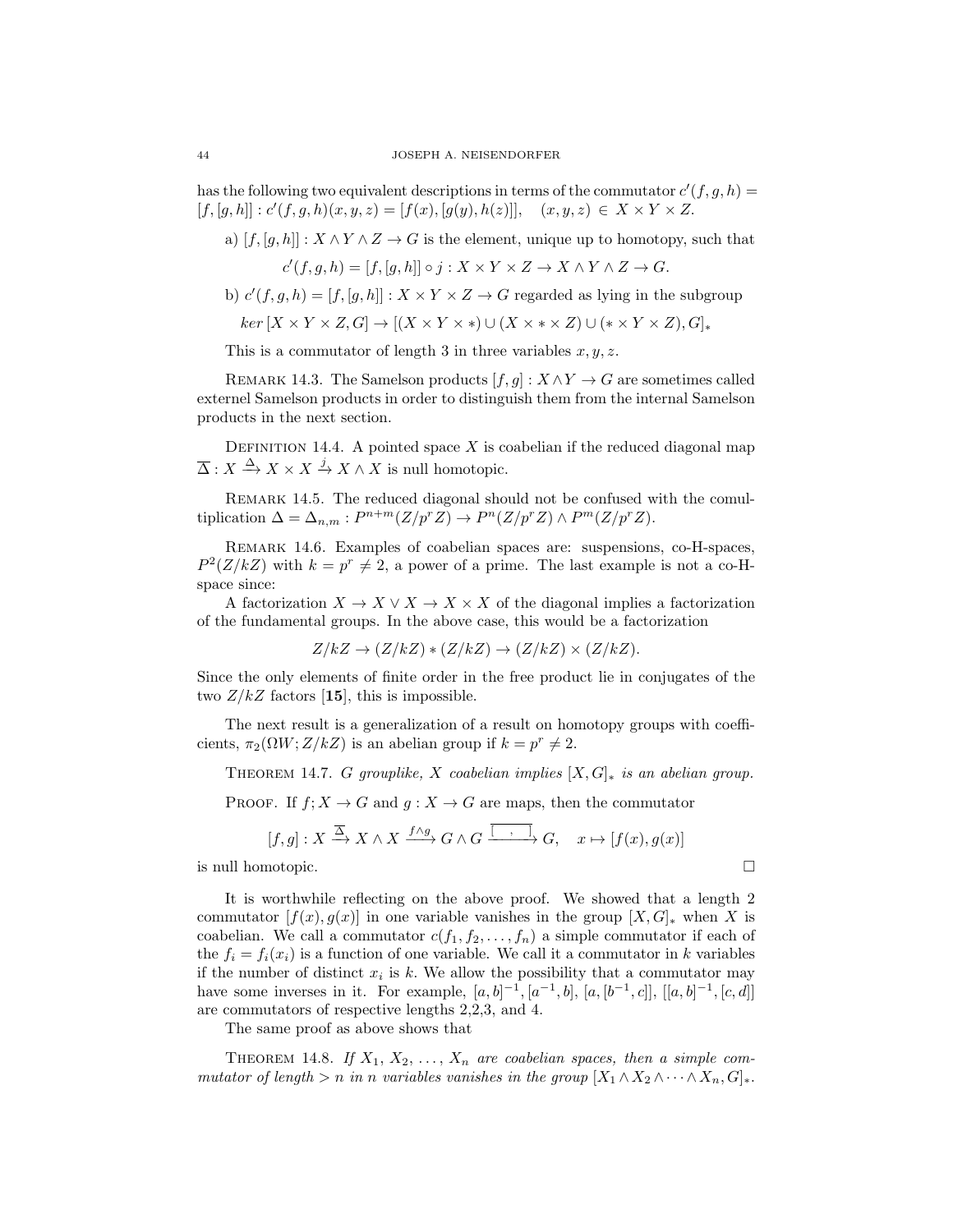PROOF. The simple commutator of length  $k > n$  is defined by a composition

$$
X_1 \wedge X_2 \wedge \cdots \wedge X_n \to Y_1 \wedge Y_2 \wedge \cdots \wedge Y_k \xrightarrow{f_1 \wedge f_2 \wedge \cdots \wedge f_k} G \wedge G \wedge \cdots \wedge G \xrightarrow{c} G.
$$

The  $Y_i$  are chosen from among the  $X_i$ . Since  $k > n$ , there must be at least one repetition of the  $X_i$  in the list of  $Y_i$  and thus at least one occurence of the reduced diagonal in the map

$$
X_1 \wedge X_2 \wedge \cdots \wedge X_n \to Y_1 \wedge Y_2 \wedge \cdots \wedge Y_k.
$$

Hence, it and all compositions with it are null homotopic.  $\Box$ 

For example,  $[f(x), [g(x), h(y)]$  is null homotopic in the group  $[X \wedge Y, G]_{*}$  since the length 3 is greater than the number of variables 2. Similarly,  $[f(x), [g(y), [h(y), k(z)]]]$ and  $[[f(x), g(y)]^{-1}, [h(y), k(z)]]$  are null homotopic in the group  $[X \wedge Y \wedge Z, G]_{*}$ .

Serre's book [27] contains a list of the identities of Lie type for the commutators in a group.

Let  $a, b, c$  be elements of a group  $G$  and define

1) The congugate homomorphisms are  $a^b = b^{-1}ab$ . Recall that  $(ab)^c = a^c b^c$ and  $(a^{b})^{b^{-1}} = a$ .

2) The commutators are  $[a, b] = aba^{-1}b^{-1}$ . Thus,  $[a, b]^{c} = [a^{c}, b^{c}]$ .

The Lie identities in groups are the following formulas:

LEMMA 14.9. For elements  $a, b, c$  in a group  $G$ , 1) exponentiation modulo a commutator:

$$
a^b = a[a^{-1}, b^{-1}]
$$

2) inverse of a commutator:

$$
[a, b]^{-1} = [b, a], \qquad [a^{-1}, b] = [b, a]^a
$$

3) commutativity modulo commutators:

$$
ab = [a, b]ba
$$

4) bilinearity modulo commutators:

$$
[a, bc] = [a, b] [a, c]^{(b^{-1})}
$$
,  $[ab, c] = [b, c]^{(a^{-1})} [a, c]$ 

5) Jacobi identity modulo commutators

$$
[a^{(b^{-1})}, [c, b]] [b^{(c^{-1})}, [a, c]] [c^{(a^{-1})}, [b, a]] = 1
$$

Remark 14.10. It is difficult to discover some of the above formulas and it is difficult to remember their exact form, but there can be no doubt that they are straightforward to prove. Apply the procedure of reducing a word in a free group to the identity. That is, write them in the form  $c = 1$  and reduce the word c to the identity via successive applications of

1)  $wdw^{-1} = 1$  if and only if  $d = 1$ . 2)  $ww^{-1} = 1$ .

Let G be a group-like space and let  $X, Y, Z$  be coabelian spaces. The multiplication in  $G, (g, h) \mapsto gh$  induces an abelian operation in each  $[X, G]_*,$  written additively as  $(f, g) \mapsto x + y \equiv xy$ . Let

$$
f, f_1: X \to G, g, g_1: Y \to G, h: Z \to G
$$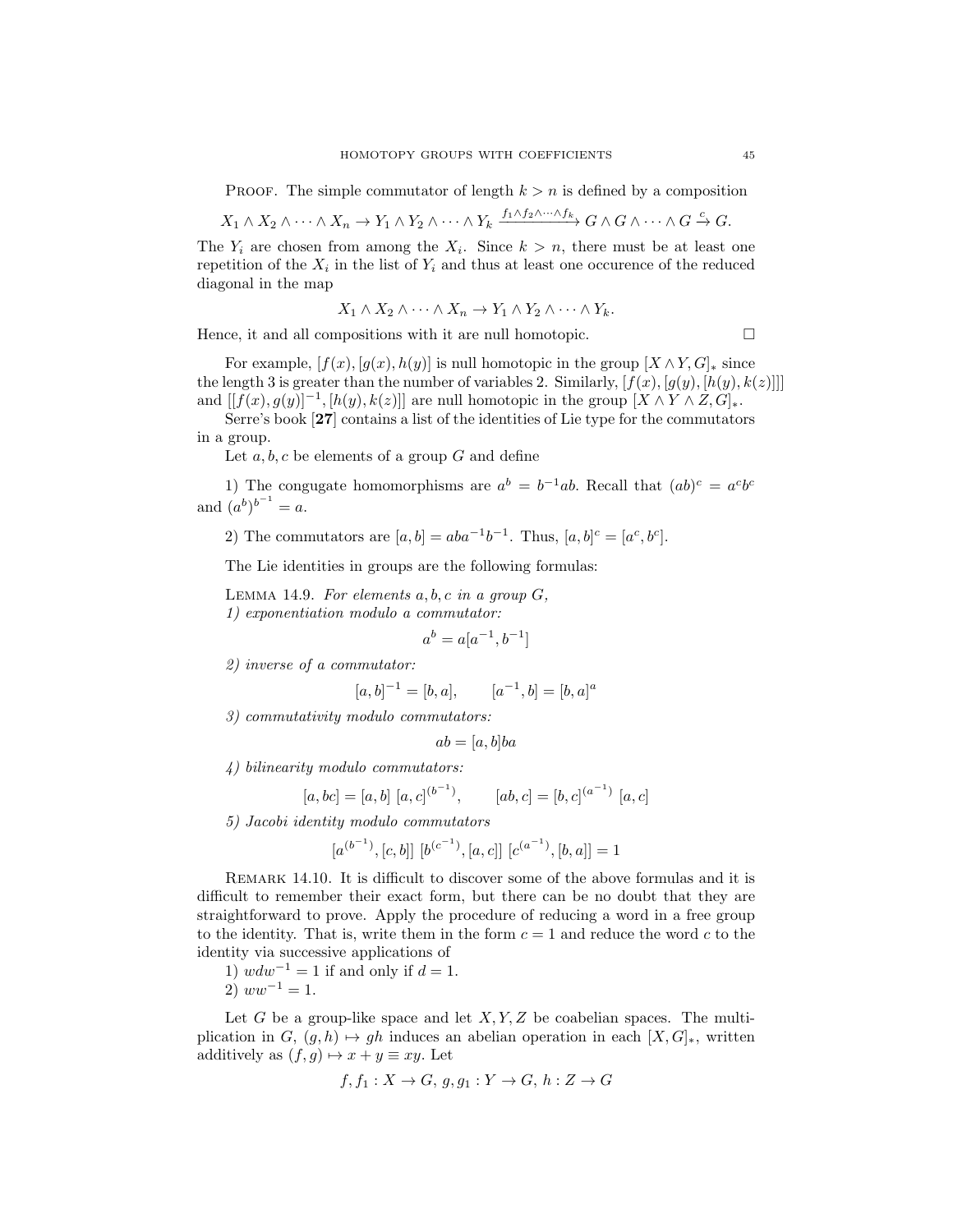be maps. The next result is a variation of a result of George Whitehead [30]. The fact that we have domains which are coabelian transforms the above Lie identities for groups into the standard (ungraded) Lie algebra identities for Samelson products.

THEOREM 14.11. Each  $[X, G]_{*}$  is an abelian group with  $x + y \equiv xy, -x \equiv x^{-1}$ and  $0 \equiv 1$ .

1)  $[g, f] = -[f, g] \circ T$ in  $[Y \wedge X, G]_*$  where  $T : Y \wedge X \to X \wedge Y$ ,  $y \wedge x \mapsto x \wedge y$  is the twist. 2)  $[f + f_1, g] = [f, g] + [f_1, g], \quad [f, g + g_1] = [f, g] + [f, g_1]$ in  $[X \wedge Y, G]_*$ . 3)

$$
[f,[h,g]]+[g,[f,h]]\circ\sigma+[h,[g,f]]\circ\sigma^2=0
$$

in  $[X \wedge Z \wedge Y, G]$  where

$$
\sigma: X\wedge Z\wedge Y\to Y\wedge X\wedge Z, \quad x\wedge z\wedge y\mapsto y\wedge x\wedge z
$$

is the cyclic permutation.

PROOF. 1) Since  $[f(x), g(y)]^{-1} \simeq [g(y), f(x)]$ , the maps  $[f, g] \circ T : Y \wedge X \rightarrow$  $X \wedge Y \to G$  and  $[g, f] : Y \wedge X \to G$  are homotopic. 2) Since

$$
[f(x), g(y)g_1(y)] = [f(x), g(y)][f(x), g_1(y)]^{g(y)^{-1}} = [f(x), g(y)][f(x), g_1(y)][[f(x), g(y)]^{-1}, g(y)]
$$
and

$$
[[f(x), g(y)]^{-1}, g(y)] = 0
$$

since it is a simple length 3 commutator in 2 variables,

$$
[f, g + g_1] = [f, gg_1] = [f, g][f, g_1] = [f, g] + [f, g_1]
$$

in  $[X \wedge Y, G]_*$ .

By 1), this is sufficient, that is,

$$
[f + f_1, g] = [g, f + f_1] \circ T = ([g, f] + [g, f_1]) \circ T = [g, f] \circ T + [g, f_1] \circ T = [f, g] + [f_1, g].
$$

3) We know that

$$
[f(x)^{(g(y)^{-1})}, [h(z), g(y)]] [g(y)^{(h(z)^{-1})}, [f(x), h(z)]] [h(z)^{(f(x)^{-1})}, [g(y), f(x)]] = 1.
$$

We claim that

$$
[f(x)^{(g(y)^{-1})}, [h(z), g(y)]] = [f(x), [g(y), h(z)]]
$$

and, symmetrically,

 $[g(y)^{(h(z)^{-1})}, [f(x), h(z)]] = [g(y), [f(x), h(z)]], \quad [h(z)^{(f(x)^{-1})}, [g(y), f(x)]] = [h(z), [g(y), f(x)]].$ Then the first line translates to

$$
[f, [h, g]] + [g, [f, h]] \circ \sigma + [h, [g, f]] \circ \sigma^2 = 0.
$$

in  $[X \wedge Z \wedge Y, G]_*$ But  $[f(x)^{(g(y)^{-1})}, [h(z), g(y)]] = [f(x)[f(x)^{-1}, g(y)^{-1}], [h(z), g(y)]] =$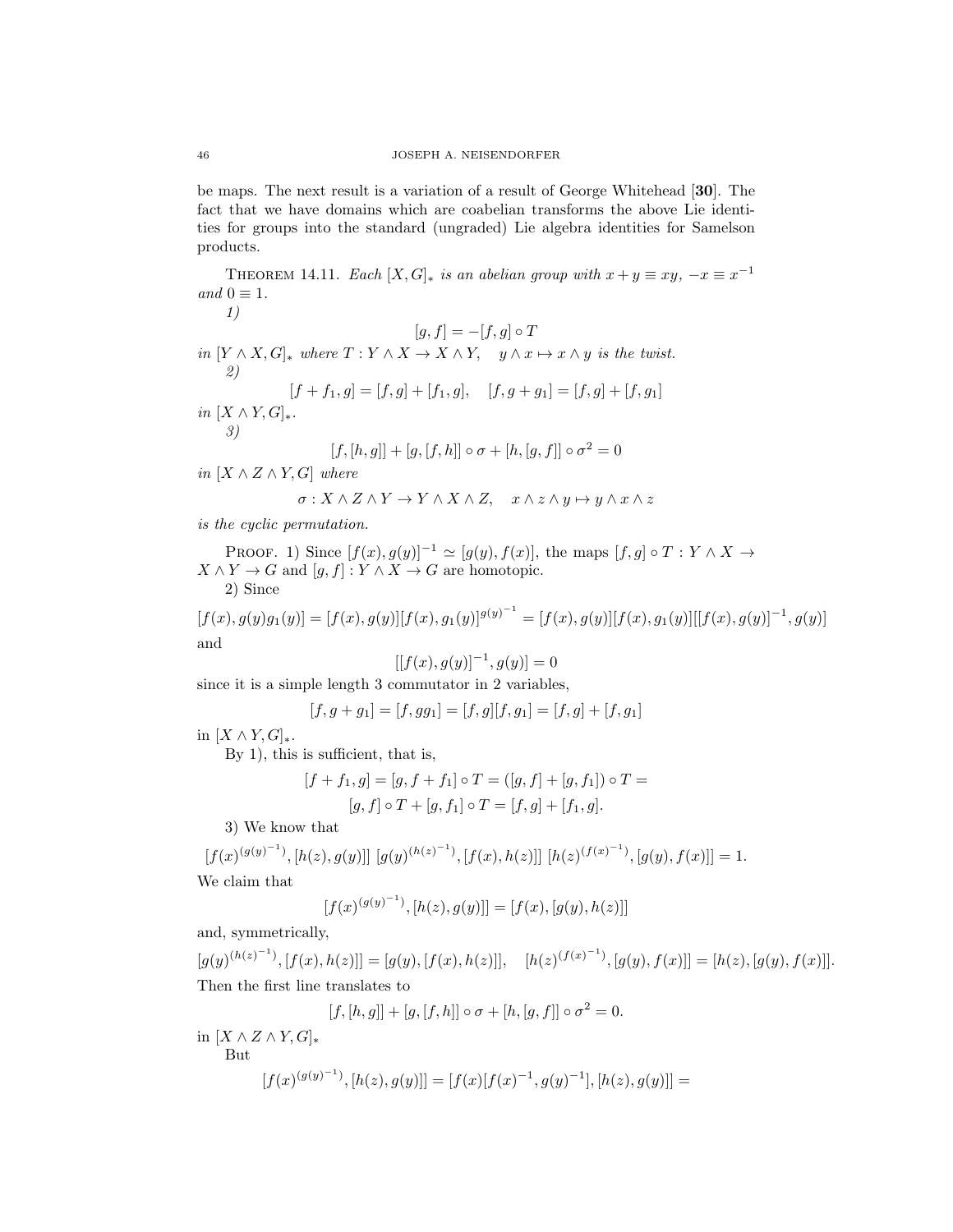$[[f(x)^{-1}, g(y)^{-1}], [h(z), g(y)]]^{f(x)^{-1}} [f(x), [h(z), g(y)]] = [f(x), [h(z), g(y)]]$ . We use that  $[[f(x)^{-1}, g(y)^{-1}], [h(z), g(y)]]$  and all its conjugates are zero since it is a simple commutator of length 4 in 3 variables.

 $\Box$ 

# 15. Internal Samelson products

Let  $G$  be a group-like space and  $p$  an odd prime. In this section, we are going to discuss internal Samelson products

$$
[\ , ]: \pi_n(G; Z/p^r Z) \otimes \pi_m(G; Z/p^r Z) \to \pi_{n+m}(G; Z/p^r Z)
$$
  

$$
[\ , ]: \pi_n(G; Z) \otimes \pi_m(G; Z/p^r Z) \to \pi_{n+m}(G; Z/p^r Z)
$$
  

$$
[\ , ]: \pi_n(G; Z/p^r Z) \otimes \pi_m(G; Z) \to \pi_{n+m}(G; Z/p^r Z)
$$
  

$$
[\ , ]: \pi_n(G) \otimes \pi_m(G) \to \pi_{n+m}(G).
$$

These constructions are based on external Samelson products. In order to avoid confusion, in this section external Samelson products will be distinguished with a subscript, that is,

$$
[f,g]_e: P^n(Z/p^rZ) \wedge P^m(Z/p^rZ) \to G
$$

when  $f: P^{n}(Z/p^{r}Z) \to G$  and  $f: P^{m}(Z/p^{r}Z) \to G$ . Similarly, we have external Samelson products

$$
[f,g]_e : S^n \wedge P^m(Z/p^r Z) \to G
$$

$$
[f,g]_e : P^n(Z/p^r Z) \wedge S^m \to G
$$

$$
[f,g]_e : S^n \wedge S^m \to G
$$

The passage from external Samelson products to internal Samelson products is via comultiplications

$$
\Delta_{n,m}: P^{n+m}(Z/p^r Z) \to P^n(Z/p^r Z) \land P^m(Z/p^r Z)
$$

$$
\Delta_{n,m}: P^{n+m}(Z/p^r Z) \to S^n \land P^m(Z/p^r Z)
$$

$$
\Delta_{n,m}: P^{n+m}(Z/p^r Z) \to P^n(Z/p^r Z) \land S^m
$$

$$
\Delta_{n,m}: S^{n+m} \to S^n \land S^m
$$

The last three of these coproducts are just the standard homeomorphisms. All four are characterized by the effect in homology:

$$
\Delta_{*}(e_{m+n})=e_n\otimes e_m.
$$

Even in the lowest dimensions, homology characterizes these maps up to homotopy and up to composition with Whitehead products. Thus, the internal product  $[f, g]$ which arises by composition, for example,

$$
[f,g] = [f,g]_e \circ \Delta : P^{n+m}(Z/p^r Z) \xrightarrow{\Delta} P^n(Z/p^r Z) \wedge P^m(Z/p^r Z) \xrightarrow{[f,g]_e} G
$$

has codomain in an H−space and is well defined.

We have already checked that the Hurewicz map  $\phi : \pi_n(G;Z/p^rZ) \to H_n(G;Z/p^rZ)$ is a map of graded Lie algebras, that is, the Hurewicz map is an additive homomorphism  $(p \text{ is odd!})$  and it respects the Lie products

$$
\phi([f,g]) = [\phi f, \phi g] = (\phi f)(\phi g) - (-1)^{deg(f)deg(g)}(\phi g)(\phi f).
$$

When 2 is a unit in the ground ring, the definition of a graded Lie algebra is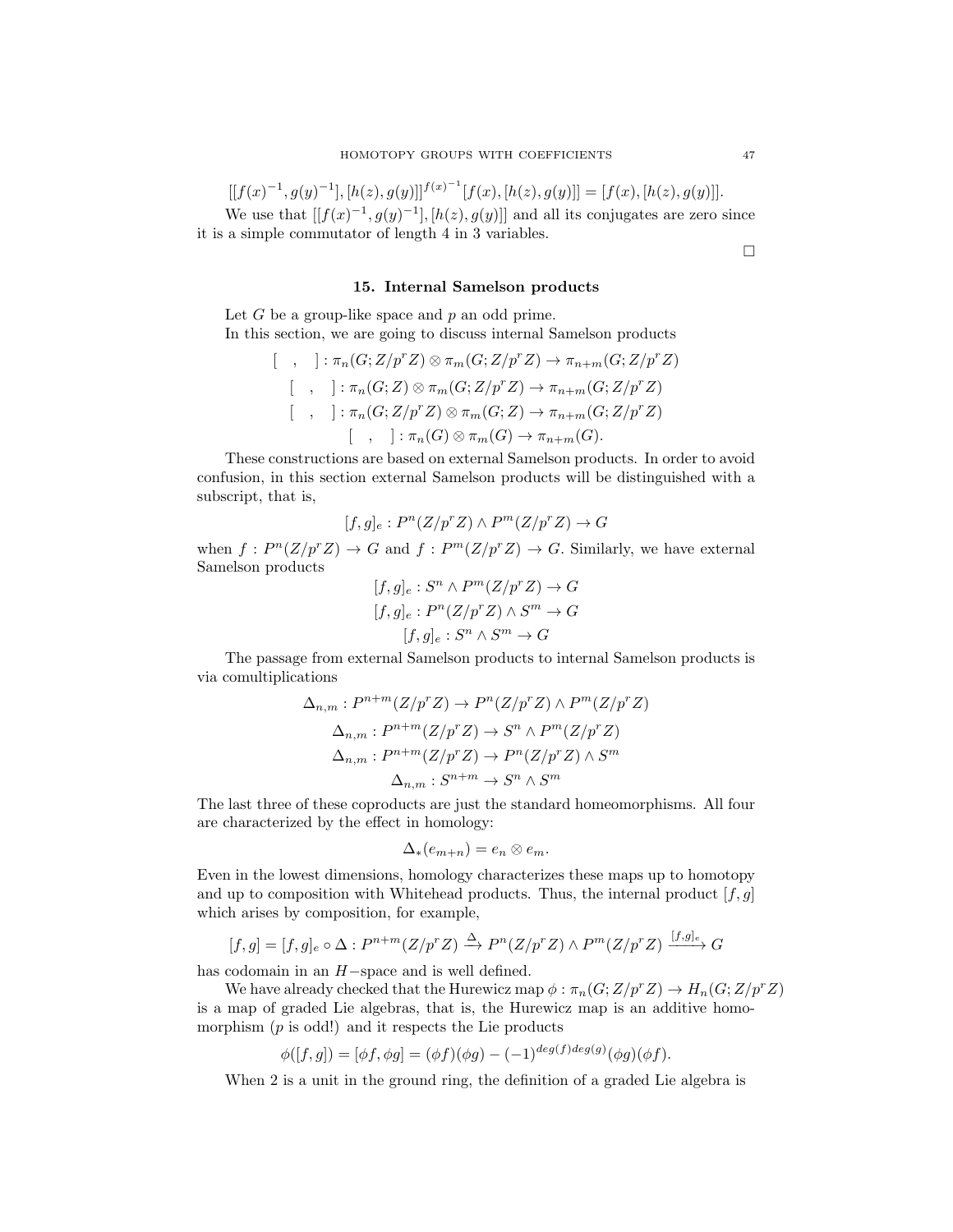DEFINITION 15.1. Let  $R$  be a commutative ring in which 2 is a unit. A graded Lie algebra  $L = L_*$  over R is a graded R-module together with bilinear pairings

$$
[ , ]: L_m \otimes L_n \to L_{m+n}
$$

such that

1)

$$
[x, y] = -(-1)^{\deg(x)\deg(y)}[y, x].
$$

2) if the degree of  $x$  is even, the double vanishing identity is valid:

$$
[x,x]=0.
$$

3) if the degree of x is odd, the triple vanishing identity is valid:

 $[x, [x, x]] = 0.$ 

4)

$$
[x,[y,z]] = [[x,y],z] + (-1)^{deg(x)deg(y)}[y,[x,z]].
$$

Remark 15.2. If 2 is a unit in the ring, it is clear that 1) implies 2) since:

$$
[x, x] = -[x, x]
$$

when  $x$  has even degree.

If  $3$  is a unit in the ring, then  $1)$  and  $4)$  imply  $3)$  since:

$$
[x,[x,x]] = [[x,x],x] - [x,[x,x]] = -2[x[x,x]]
$$

when  $x$  has odd degree.

Let f, f<sub>1</sub> be chosen from either  $\pi_n(G;Z/p^rZ)$ ,  $n \geq 2$ , or from  $\pi_n(G), n \geq 1$ . Similarly, let  $g, g_1$  be chosen from either  $\pi_m(G; Z/p^r Z), m \geq 2$ , or from  $\pi_m(G), m \geq 2$ 1, and let h be chosen from either  $\pi_q(G;Z/p^rZ), q \geq 2$ , or from  $\pi_q(G), q \geq 1$ . Then

THEOREM 15.3. a) Internal Samelson products are bilinear:

 $[f + f_1, g] = [f, g] + [f_1, g], \quad [f, g + g_1] = [f, g] + [f, g_1].$ 

b) Samelson products are anti-commutative:

$$
[f, g] = -(-1)^{nm} [g, f].
$$

c) If  $p \neq 3$  the Jacobi identity is satisfied:

$$
[f, [g, h]] = [[f, g], h] + (-1)^{nm} [g, [f, h]].
$$

If  $p = 3$ , the Jacobi identity is valid up to an error of order 3.

PROOF. a) Since

$$
[f + f_1, g]_e = [f, g]_e + [f_1, g]_e
$$

for external products and since the addition is defined by the multiplication in  $G$ , the internal products satisfy

 $[f + f_1, g] = [f + f_1, g]_e \circ \Delta = [f, g]_e \circ \Delta + [f_1, g]_e \circ \Delta = [f, g] + [f_1, g]$ .

b) The diagram below commutes in mod  $p<sup>r</sup>$  homology and therefore it

$$
P^{n+m}(Z/p^r Z) \stackrel{\Delta}{\longrightarrow} P^n(Z/p^r Z) \wedge P^m(Z/p^r Z)
$$
  
\n
$$
\downarrow (1)^{nm} \qquad \qquad \downarrow T
$$
  
\n
$$
P^{n+m}(Z/p^r Z) \stackrel{\Delta}{\longrightarrow} P^m(Z/p^r Z) \wedge P^n(Z/p^r Z)
$$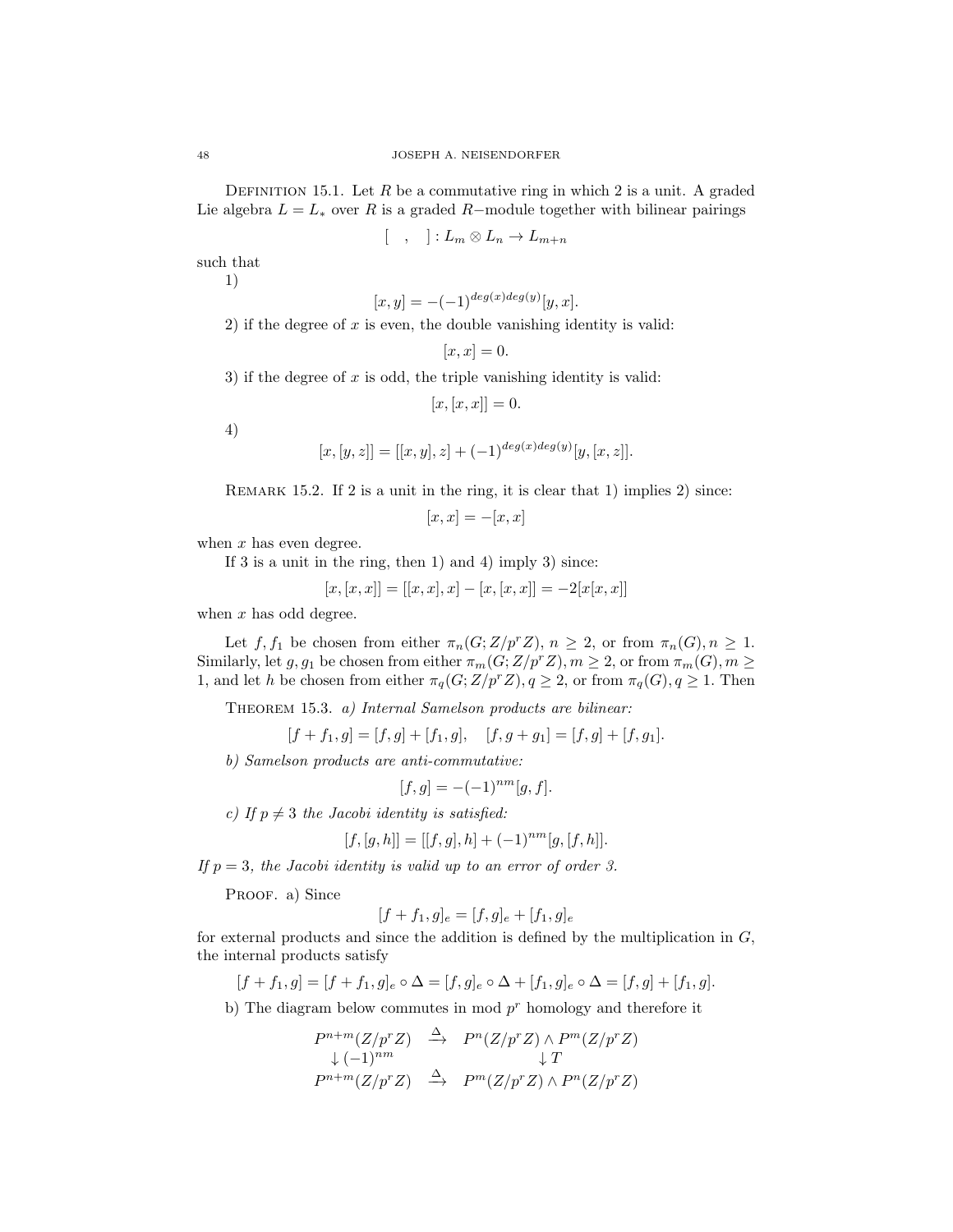commutes up to composition with Whitehead products. The diagrams which correspond to the other choices of coefficients also commute.

Hence,

$$
[f,g] = [f,g]_e \circ \Delta = -[g,f]_e \circ T \circ \Delta = -(-1)^{nm} [g,f]_e \circ \Delta = -(-1)^{nm} [g,f].
$$

c) Write  $\Delta = (1 \wedge \Delta) \circ \Delta$ . If  $p \neq 3$ , the diagram below commutes in mod  $p^r$ homology and therefore it commutes up to composition with Whitehead products. (Here  $P^n = P^n(Z/p^rZ)$ ):

$$
\begin{array}{ccccccccc}\nP^{n+m+q} & \xrightarrow{\Delta} & P^n \wedge P^{m+q} & \xrightarrow{1 \wedge \Delta} & P^n \wedge P^q \wedge P^m \\
\downarrow 1 & & & \downarrow 1 & & \\
P^{n+m+q} & \xrightarrow{\Delta} & P^{n+q} \wedge P^m & \xrightarrow{\Delta \wedge 1} & P^n \wedge P^q \wedge P^m \\
\downarrow 1 & & & \downarrow T & & \downarrow \sigma \\
P^{n+m+q} & \xrightarrow{\Delta} & P^m \wedge P^{n+q} & \xrightarrow{1 \wedge \Delta} & P^m \wedge P^n \wedge P^q.\n\end{array}
$$

Thus,  $\sigma \circ \underline{\Delta} = (-1)^{m(n+q)} \underline{\Delta}$ . And

$$
\sigma^2 \circ \underline{\Delta} = (-1)^{m(n+q)} \sigma \circ \underline{\Delta} = (-1)^{m(n+q)+q(m+n)} \underline{\Delta} = (-1)^{(m+q)n} \underline{\Delta}.
$$

After we apply right composition with  $\Delta$  to the Jacobi identity for external Samelson products, we get the equation

$$
[f,[h,g]_e]_e \circ \underline{\Delta} + [g,[f,h]_e]_e \circ \sigma \circ \underline{\Delta} + [h,[g,f]_e]_e \circ \sigma^2 \circ \underline{\Delta} = 0.
$$

This is equivalent to

$$
[f,[h,g]_e]_e \circ \underline{\Delta} + (-1)^{n+m)q} [g,[f,h]_e]_e \circ \underline{\Delta} + (-1)^{(m+q)n} [h,[g,f]_e]_e \circ \underline{\Delta} = 0.
$$

Since  $[f, [h, g]] = [f, [h, g]_e]_e \circ \underline{\Delta}$ , we get the equation of internal products

$$
[f, [h, g]] + (-1)^{n+m)q} [g, [f, h]] + (-1)^{(m+q)n} [h, [g, f]] = 0.
$$

But, in the presence of 2) above, this equation is equivalent to

$$
[f, [h, g]] = [[f, h], g] + (-1)^{nq} [h, [f, g]].
$$

When  $p = 3$ , there is an error of order 3 in the initial equations for compositions  $\sigma \circ \Delta$  and  $\sigma^2 \circ \Delta$ . (See the last theorem in Section 13.) This leads to an error of order 3 in the Jacobi identity.

Remark 15.4. Since the diagram below commutes up to composition with Whitehead products

$$
P^{n+m}(Z/p^r Z) \xrightarrow{\bar{P}} P^{n+m}(Z/p^r Z) \xrightarrow{\bar{P}} S^{n+m}
$$
  
\n
$$
\downarrow \Delta \qquad \qquad \downarrow \Delta \qquad \qquad \downarrow \Delta
$$
  
\n
$$
P^n(Z/p^r Z) \wedge P^m(Z/p^r Z) \xrightarrow{1 \wedge \bar{P}} P^n(Z/p^r Z) \wedge S^m \xrightarrow{\bar{P} \wedge 1} S^n \wedge S^m
$$

it follows that, for  $f: S^n \to G$ ,  $g: S^m \to G$ , and  $h: P^n(Z/p^rZ) \to G$ ,

$$
\rho[f,g] = [\rho f, g], \quad \rho[h,g] = [h, \rho g].
$$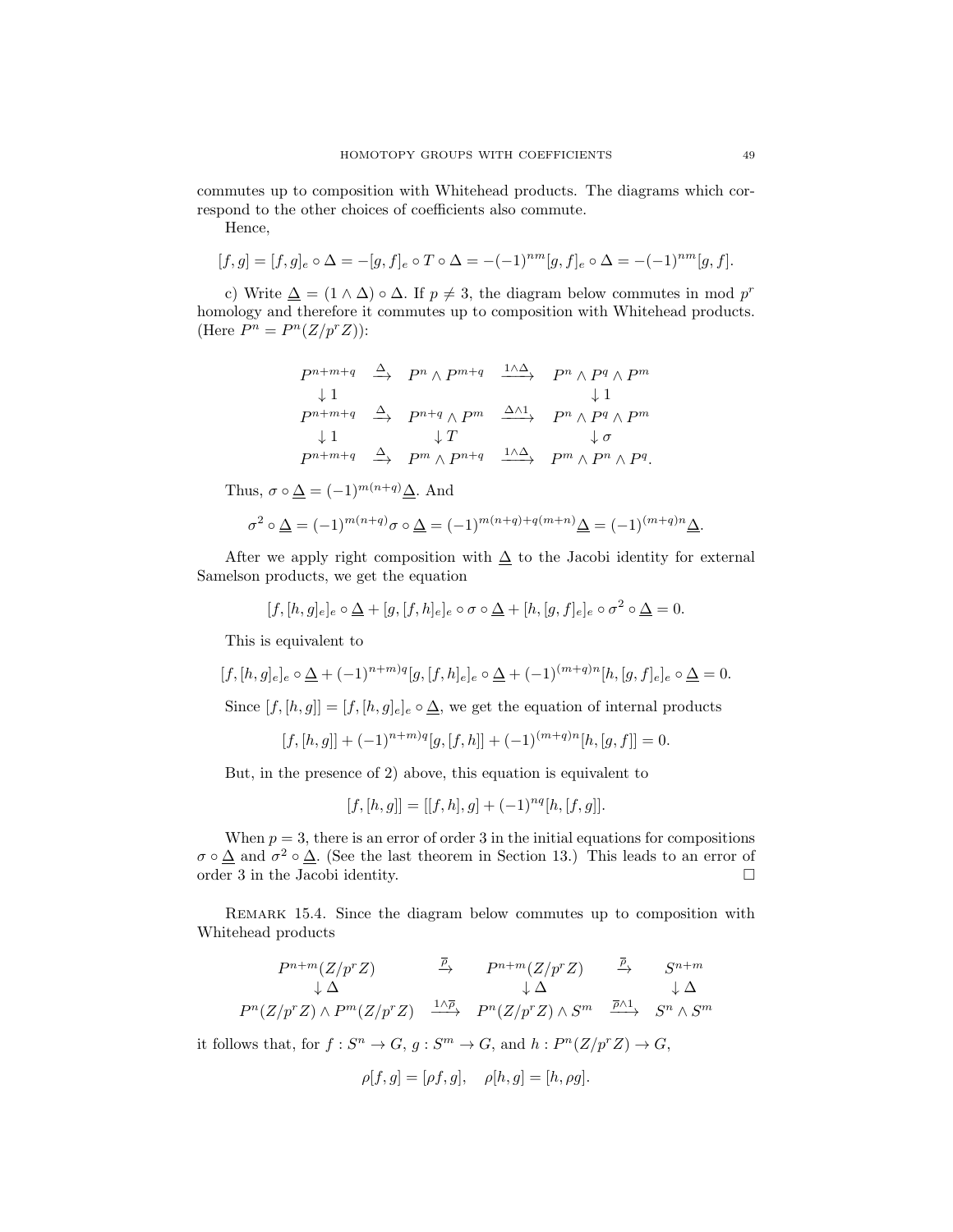In the diagram below, consider the three horizontal compositions

$$
P^{n+m-1}(Z/P^r Z) \xrightarrow{\cong} S^{n-1} \xrightarrow{\cong} S^{n-1} \wedge P^m(Z/p^r Z) \n P^{n+m-1}(Z/P^r Z) \xrightarrow{\overline{P}} S^{n-1} \xrightarrow{\overline{B}} P^{n+m}(Z/p^r Z) \xrightarrow{\Delta} P^n(Z/p^r Z) \wedge P^m(Z/p^r Z) \n \xrightarrow{\cong} \xrightarrow{\Delta} \xrightarrow{\cong} P^n(Z/p^r Z) \wedge S^{m-1}.
$$

The sum  $\bar{\beta} \wedge 1 + (-1)^n 1 \wedge \bar{\beta}$  induces the same map in mod  $p^r$  homology as the map  $\Delta \circ \overline{\beta} \circ \overline{\rho}$ . Hence, they are equal up to composition with Whitehead products. This yields the derivation formula for the Bockstein

THEOREM 15.5. If  $f: P^{n}(Z/p^{r}Z) \rightarrow G$  and  $g: P^{m}(Z/p^{r}Z) \rightarrow G$  are maps, then

$$
\beta[f,g] = [\beta f, g] + (-1)^n [f, \beta g].
$$

DEFINITION 15.6. Let 2 be a unit in the ground ring. A differential graded Lie algebra is a graded Lie algebra L together with a degree -1 linear map  $d: L_m \rightarrow$  $L_{m-1}$  which is a differential,  $d^2 = 0$ , and a derivation,

$$
d[x, y] = [dx, y] + (-1)^{deg(x)} [x, dy].
$$

If we set  $\pi_1(G;Z/p^rZ) = \pi_1(G) \otimes Z/p^rZ$ , and adopt the convention that the Bockstein on a 1 dimensional class is zero, then we get

THEOREM 15.7. If  $p$  is a prime greater than 3 and  $G$  is a group-like space, then the composition  $d = \rho \circ \beta : \pi_m(G; Z/p^r Z) \to \pi_{m-1}(G) \to \pi_{m-1}(G; Z/p^r Z)$  makes  $\pi_*(G;Z/p^rZ), * \geq 1$  into a differential graded Lie algebra over the ring  $Z/p^rZ$ .

REMARK 15.8. If  $f: S^1 \to G$  and  $g: S^1 \to G$  are one-dimensional classes,  $[f, g]$  is defined mod  $p^r$  as a composition

$$
P^2(Z/p^rZ) \xrightarrow{\overline{\rho}} S^1 \wedge S^1 \xrightarrow{h=[f,h]} G.
$$

If  $g: P^{n}(Z/p^{r}Z) \to G$ , then  $[f, g]$  is defined mod  $p^{r}$  as a composition

$$
P^{n+1}(Z/p^r Z) \xrightarrow{\overline{\rho}} S^1 \wedge P^n(Z/p^r Z) \xrightarrow{h=[f.g]} G.
$$

In order to justify the above theorem, we need that, if  $f$  is a one-dimensional class, then  $[p^r f, g] = 0 \text{ mod } p^r$ . In either case,

$$
[pr f, g] = h \circ (pr \wedge 1) \circ q = h \circ 0 = 0.
$$

REMARK 15.9. If  $p = 3$ ,  $\pi_*(G; Z/3^r Z)$  is a differential graded Lie algebra except that the Jacobi identity is valid only up to an error of order 3. But the Jacobi identity is valid if any of the three elements in the identity is the reduction of an integral class, that is, if any of the classes factors as

$$
P^n(Z/3^rZ) \to S^n \to G
$$

or, if  $n = 1$ , is represented by  $S^1 \to G$ .

If  $p = 3$ , the triple vanishing identity  $[x, [x, x]] = 0$  for an odd class x is valid up to an error of order 9. The Jacobi identity implies that, if  $X$  is an odd class, then  $3[x,[x,x]] = 0$ . When  $p = 3$ , the fact that the Jacobi identity contains an error of order 3 implies that  $9[x,[x,x]] = 0$ .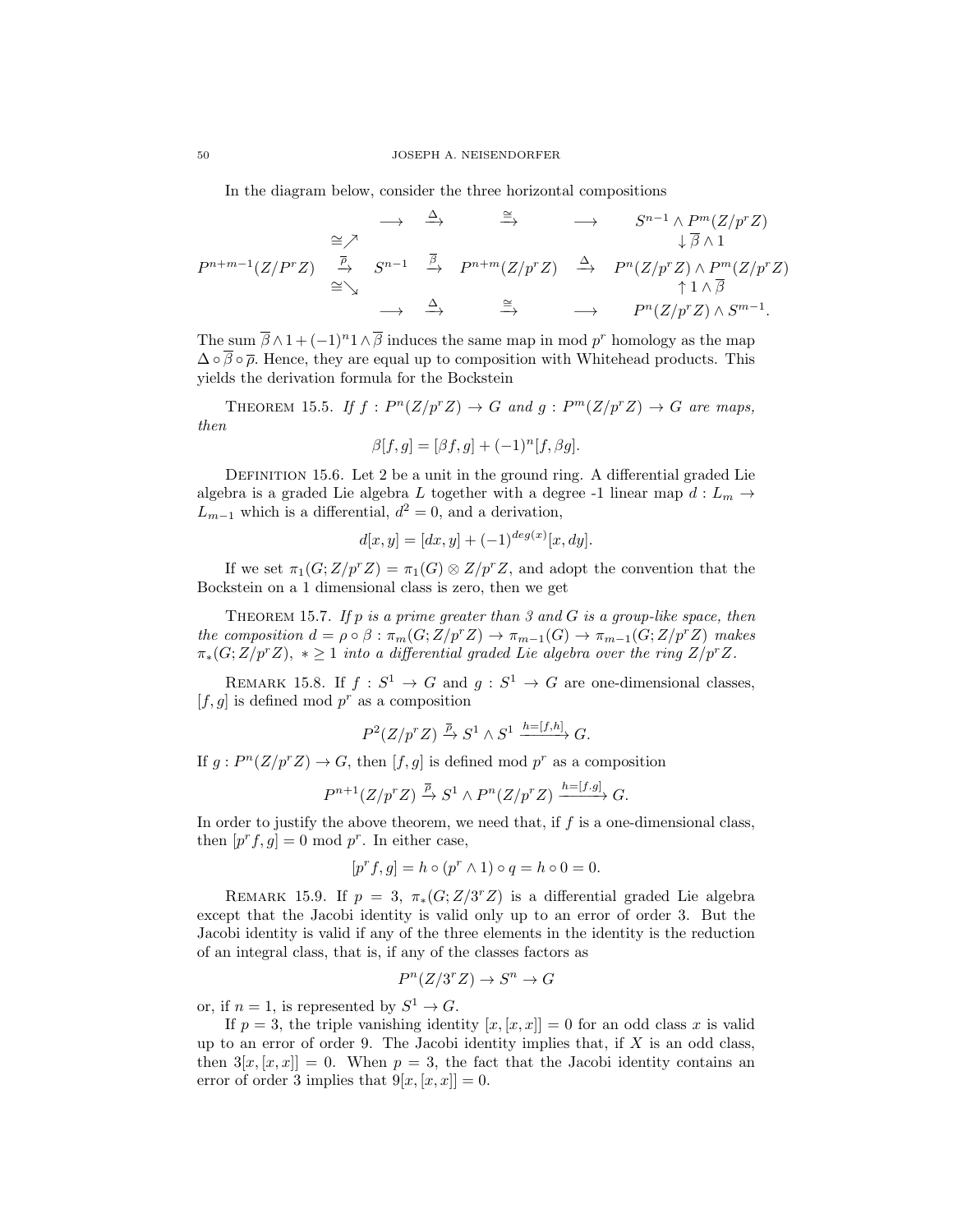If p is an odd prime and  $s \leq r$ , the diagram below commutes up to compositions with Whitehead products since it commutes in mod  $p<sup>r</sup>$  cohomology

$$
P^{n+m}(Z/p^s Z) \stackrel{\Delta}{\longrightarrow} P^n(Z/p^s Z) \wedge P^m(Z/p^s Z)
$$
  
\n
$$
\downarrow \overline{\rho} \qquad \downarrow \overline{\rho} \wedge \overline{\rho}
$$
  
\n
$$
P^{n+m}(Z/p^r Z) \stackrel{\Delta}{\longrightarrow} P^n(Z/p^r Z) \wedge P^m(Z/p^r Z)
$$

In fact, they commute on the chain level:

$$
\begin{array}{cccc}\n & e_{n+m} & \xrightarrow{\Delta_{*}} & e_{n} \otimes e_{m} \\
 & \downarrow \overline{\rho}_{*} & \downarrow \overline{\rho}_{*} \otimes \overline{\rho}_{*} \\
 & e_{n+m} & \xrightarrow{\Delta_{*}} & e_{n} \otimes e_{m} \\
 & & \downarrow \overline{\rho}_{*} & \downarrow \overline{\rho}_{*} \\
 & & \downarrow \overline{\rho}_{*} & \downarrow \overline{\rho}_{*} \otimes \overline{\rho}_{*} \\
 & & \downarrow \overline{\rho}_{*} & \downarrow \overline{\rho}_{*} \otimes \overline{\rho}_{*} \\
 & & p^{r-s}e_{n+m-1} & \xrightarrow{\Delta_{*}} & p^{r-s}e_{n-1} \otimes e_{m} + (-1)^{n}e_{n} \otimes p^{r-s}e_{m-1} \\
\end{array}
$$

We can replace a Peterson space by a sphere in the above, that is, if  $s \leq r$ , the following commutes up to compositions with Whitehead products

$$
P^{n+m}(Z/p^s Z) \xrightarrow{\Delta} P^n(Z/p^s Z) \wedge P^m(Z/p^s Z)
$$
  
\n
$$
\downarrow \overline{\rho} \qquad \qquad \downarrow \overline{\rho} \wedge \overline{\rho}
$$
  
\n
$$
P^{n+m}(Z/p^r Z) \xrightarrow{\Delta=1} S^n \wedge P^m(Z/p^r Z)
$$

Similarly, if p is an odd prime and  $s \leq r$ , the diagram below commutes up to composition with Whitehead products

$$
P^{n+m}(Z/p^r Z) \longrightarrow P^n(Z/p^r Z) \wedge P^m(Z/p^r Z)
$$
  
\n
$$
\downarrow \overline{\eta} \qquad \qquad \downarrow \overline{\eta} \wedge \overline{\eta}
$$
  
\n
$$
P^{n+m}(Z/p^s Z) \longrightarrow P^n(Z/p^s Z) \wedge P^m(Z/p^s Z)
$$

Hence,

THEOREM 15.10. If p is an odd prime,  $s \leq r$  and G is a group-like space, the following diagrams commute

$$
\pi_n(G; Z/p^r Z) \otimes \pi_m(G; Z/p^r Z) \xrightarrow{\begin{array}{c}\n\downarrow \quad \ \ \, \downarrow \quad \ \ \, \downarrow \quad \ \ \, \downarrow \quad \ \ \, \downarrow \quad \ \ \, \downarrow \quad \ \ \, \downarrow \quad \ \ \, \end{array}} \pi_{m+n}(G; Z/p^r Z) \xrightarrow{\begin{array}{c}\n\downarrow \quad \ \ \, \downarrow \quad \ \, \downarrow \quad \ \, \downarrow \quad \ \, \downarrow \quad \ \, \, \downarrow \quad \ \, \end{array}} \pi_n(G; Z/p^s Z) \otimes \pi_m(G; Z/p^s Z) \xrightarrow{\begin{array}{c}\n\downarrow \quad \ \ \, \downarrow \quad \ \, \cdots \quad \ \, \downarrow \quad \ \, \text{if} \quad \ \, \text{if} \quad \ \, \text{if} \quad \ \, \text{if} \quad \ \, \text{if} \quad \ \, \text{if} \quad \ \, \text{if} \quad \ \, \text{if} \quad \ \, \text{if} \quad \ \, \text{if} \quad \ \, \text{if} \quad \ \, \text{if} \quad \ \, \text{if} \quad \ \, \text{if} \quad \ \, \text{if} \quad \ \, \text{if} \quad \ \, \text{if} \quad \ \, \text{if} \quad \ \, \text{if} \quad \ \, \text{if} \quad \ \, \text{if} \quad \ \, \text{if} \quad \ \, \text{if} \quad \ \, \text{if} \quad \ \, \text{if} \quad \ \, \text{if} \quad \ \, \text{if} \quad \ \, \text{if} \quad \ \, \text{if} \quad \ \, \text{if} \quad \ \, \text{if} \quad \ \, \text{if} \quad \ \, \text{if} \quad \ \, \text{if} \quad \ \, \text{if} \quad \ \, \text{if} \quad \ \, \text{if} \quad \ \, \text{if} \quad \ \, \text{if} \quad \ \, \text{if} \quad \ \, \text{if} \quad \ \, \text{if} \quad \ \, \text{if} \quad \ \, \text{if} \quad
$$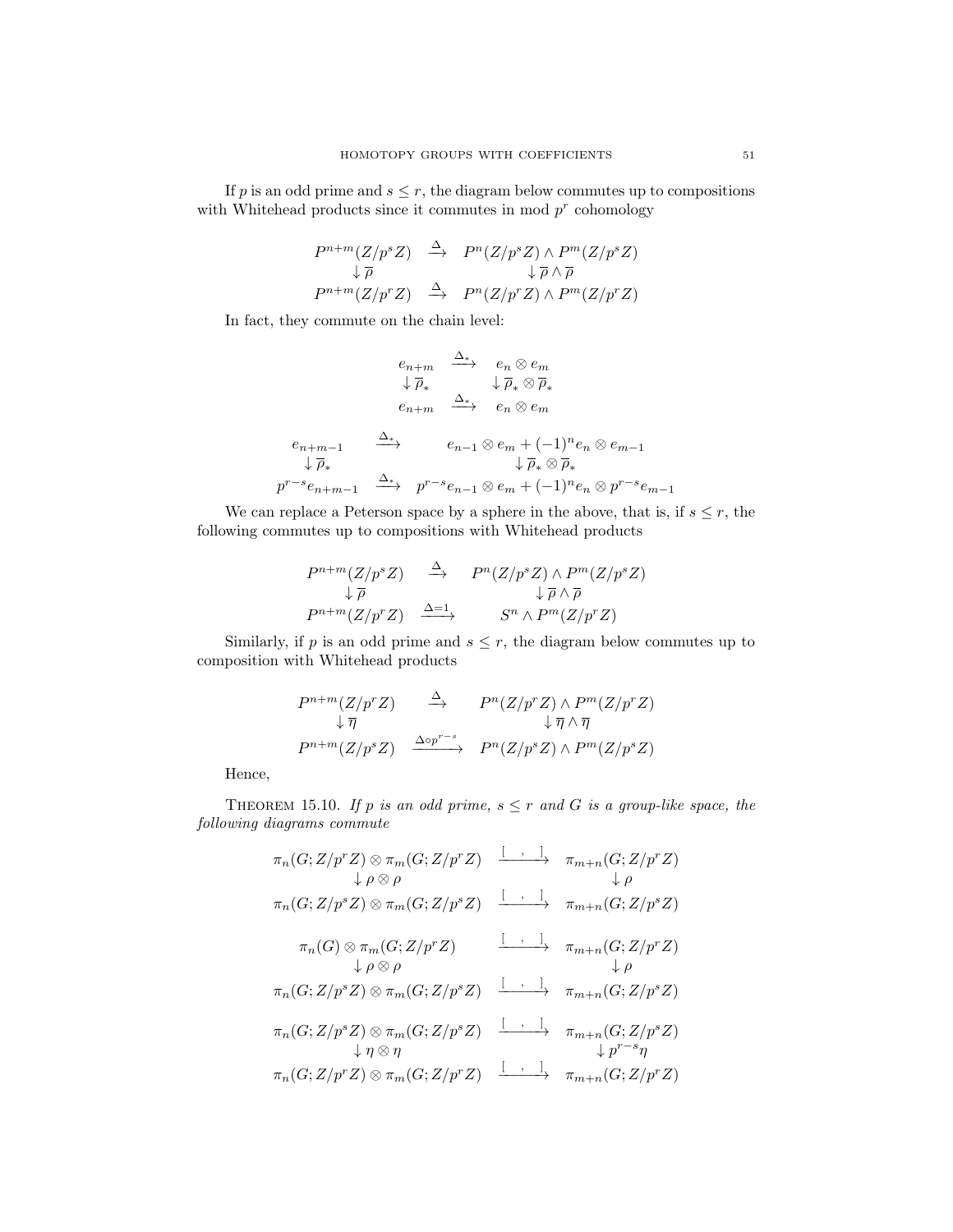#### 16. Universal models and relative Samelson products

If G is a group-like space, Samelson products  $\pi_n(G;Z/p^rZ)\otimes \pi_m(G;Z/p^rZ)\to$  $\pi_{n+m}(G;Z/p^rZ)$  are topological analogs of the commutator maps  $[ , ] : G \times G \rightarrow$  $G, (x, y) \mapsto xyx^{-1}y^{-1}$  for groups.

If  $H \subseteq G$  is a normal subgroup, then the commutator compresses, that is,  $\lceil , \rceil : H \times G \to H \subseteq G$ . Let  $F \to E \to B$  be a fibration sequence.

The topological analogs of the normal subgroups are the the relative Samelson products

$$
\pi_n(\Omega F; Z/p^r Z) \otimes \pi_m(\Omega E; Z/p^r Z) \xrightarrow{\left[\quad \right]_r} \pi_{n+m}(\Omega F; Z/p^r Z) \to \pi_{n+m}(\Omega E; Z/p^r Z)
$$

associated to the loops on the fibration sequence

$$
\Omega F \to \Omega E \to \Omega B.
$$

Such a compression of the Samelson product is an easy consequence of the naturality of the Samelson product. But the Lie algebra identities need care. If p is a prime greater than 3, we claim that the map of differential graded Lie algebras  $\pi_*(\Omega F;Z/p^rZ) \to \pi_*(\Omega E;Z/p^rZ)$  is an extended differential ideal in the sense of the next definition. It is remarkable that this is a consequence of the existence of a natural Samelson product and of the Hilton-Milnor theorem.

DEFINITION 16.1. Let  $L' \to L$  be a morphism of graded Lie algebras. We call  $L'$  an extended ideal of  $L$  if there are two bilinear pairings (called Lie brackets):

$$
\left[\begin{array}{cc} , & \vdots \\ \cdot & \vdots \end{array}\right] : L' \times L \to L'
$$

$$
\left[\begin{array}{cc} , & \vdots \end{array}\right] : L \times L' \to L'
$$

such that

1) the diagram of Lie brackets commutes

$$
\begin{array}{ccccccc}\nL' \times L' & \xrightarrow{\leftarrow} & \xrightarrow{\cdot} & L' \\
\downarrow & & & \downarrow & & \downarrow \\
L' \times L & \xrightarrow{\leftarrow} & \xrightarrow{\cdot} & L' \\
\downarrow & & & \downarrow & & \downarrow \\
L \times L & \xrightarrow{\leftarrow} & \xrightarrow{\cdot} & L\n\end{array}
$$

2) for all  $x, y$ , and  $z$  in the union of  $L'$  and  $L$ ,

$$
[x, y] = -(-1)^{deg(x) \cdot deg(y)}[y, x]
$$
  

$$
[x, [y, z]] = [[x, y], z] + (-1)^{deg(x) \cdot deg(y)}[y, [x, z]].
$$

An extended differential ideal  $L' \to L$  is a morphism of differential graded Lie algebras which is an extended ideal and such that the differential  $d$  is a derivation in the sense that, for all  $x$  and  $y$  in the union of  $L'$  and  $L$ ,

$$
d[x, y] = [dx, y] + (-1)^{deg(x)}[x, dy].
$$

We use the method of universal models to show that the theory of relative Samelson products is a consequence of the Hilton-Milnor theorem and of the fact that we already have a functorial theory of Samelson products.

We substitute  $S^1$  for the nonexistent  $P^1(Z/p^r Z)$  and recall that  $\pi_1(\Omega X; Z/p^r Z)$  =  $\pi_1(X) \otimes Z/p^rZ$ . We shall show that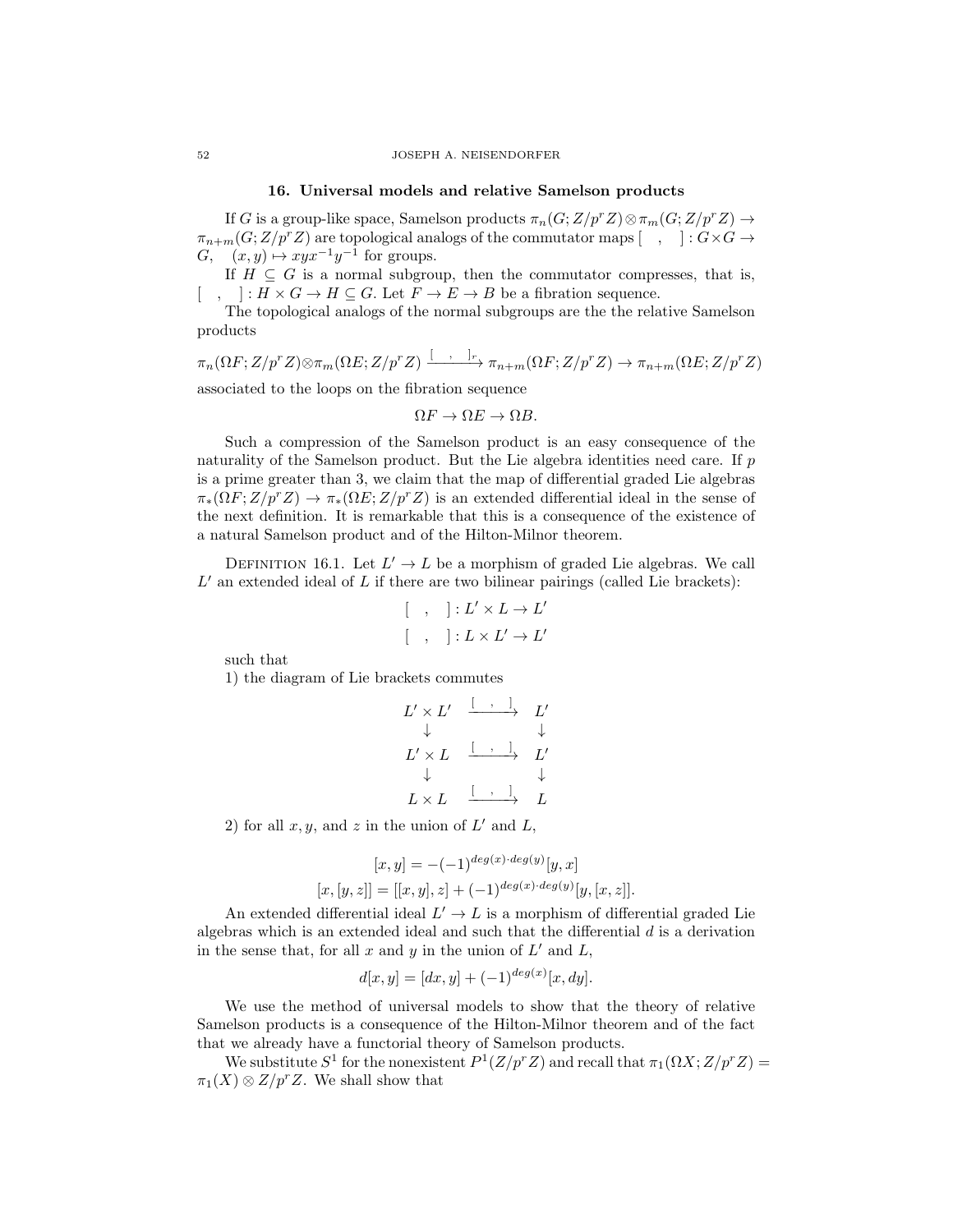THEOREM 16.2. If p is a prime greater than 3, then  $\pi_*(\Omega F; Z/p^r Z) \to \pi_*(\Omega E; Z/p^r Z), * \geq$ 1 is an extended differential ideal.

REMARK 16.3. If  $p = 3$ , the above is true except for an error of order 3 in the Jacobi identity and an error of order 9 in the triple vanishing identity for an odd dimensional class.

A universal 2-variable model for Samelson products is the bouquet  $\Sigma P^{n,m} =$  $\Sigma P^{n}(Z/p^{r}Z) \vee \Sigma P^{m}(Z/p^{r}Z).$ 

Given homotopy classes  $f: P^{n}(Z/p^{r}Z) \to \Omega E$  and  $g: P^{m}(Z/p^{r}Z) \to \Omega E$ , the respective adjoints  $\overline{f} : \Sigma P^{n}(Z/p^{r}Z) \to E$  and  $\overline{g} : \Sigma P^{m}(Z/p^{r}Z) \to E$  define a map  $\overline{f} \vee \overline{g}; \Sigma P^{n,m} \to E$ . If

$$
\iota_n: P^n(Z/p^r Z) \to \Omega \Sigma P^n(Z/p^r Z) \subseteq \Omega \Sigma P^{n,m}
$$

 $\iota_m : P^m(Z/p^r Z) \to \Omega \Sigma P^m(Z/p^r Z) \subseteq \Omega \Sigma P^{n,m}$ 

denote the two standard inclusions, then

$$
\Omega(\overline{f} \vee \overline{g})_*([t_n, t_m]) = [f, g].
$$

We adopt the shorthand  $P^n = P^n(Z/p^rZ)$ .

The universal 2-variable model for relative Samelson products is the sequence of inclusion map and projection map  $\Sigma P^n \to \Sigma P^{n,m} \to P^m$ . Given homotopy classes  $f: P^n \to \Omega F$  and  $g: P^m \to \Omega E$ , the respective adjoints  $\overline{f}: \Sigma P^n \to E$  and  $\overline{g} : \Sigma P^m \to E$  define a commutative diagram of maps

$$
\begin{array}{ccc}\n\Sigma P^n & \xrightarrow{f} & F \\
\downarrow & & \downarrow \\
\Sigma P^{n,m} & \xrightarrow{\overline{f} \vee \overline{g}} & E \\
\downarrow & & \downarrow \\
\Sigma P^m & \xrightarrow{\overline{g}} & B.\n\end{array}
$$

The standard method of replacing a map  $F : X \rightarrow Y$  by a fibration is a functorial factorization  $F: X \stackrel{\iota}{\to} E_F \stackrel{\pi}{\to} Y$  where

$$
E_F = \{(x,\omega) \in X \times Y^I | fx = \omega(0)\}\
$$

$$
\pi(x,\omega) = \omega(1),
$$

 $u(x) = (x, \omega_x)$  where  $\omega_x$  is the constant path at x.

Note that the inclusion  $X \to E_F$  is a strong deformation retraction and hence the maps

$$
X \times [0,1] \to X \times [0,1] \cup E_F \times \{0,1\} \to E_F \times [0,1]
$$

are all homotopy equivalences.

Applying this to  $\Sigma P^{n,m} \to P^m$  yields a fibration sequence  $F^{n,m} \to E^{n,m} \to P^m$ and a factorization

$$
\begin{array}{ccc}\n\Sigma P^n & \to & F^{n,m} & \xrightarrow{\Psi^{n,m}} & F \\
\downarrow & & \downarrow & & \downarrow \iota \\
\Sigma P^{n,m} & \xrightarrow{\simeq} & E^{n,m} & \xrightarrow{\Phi^{n,m}} & E \\
\downarrow & & \downarrow \pi & & \downarrow \tau \\
\Sigma P^m & \xrightarrow{\equiv} & \Sigma P^m & \xrightarrow{\tau \circ \overline{g}} & B.\n\end{array}
$$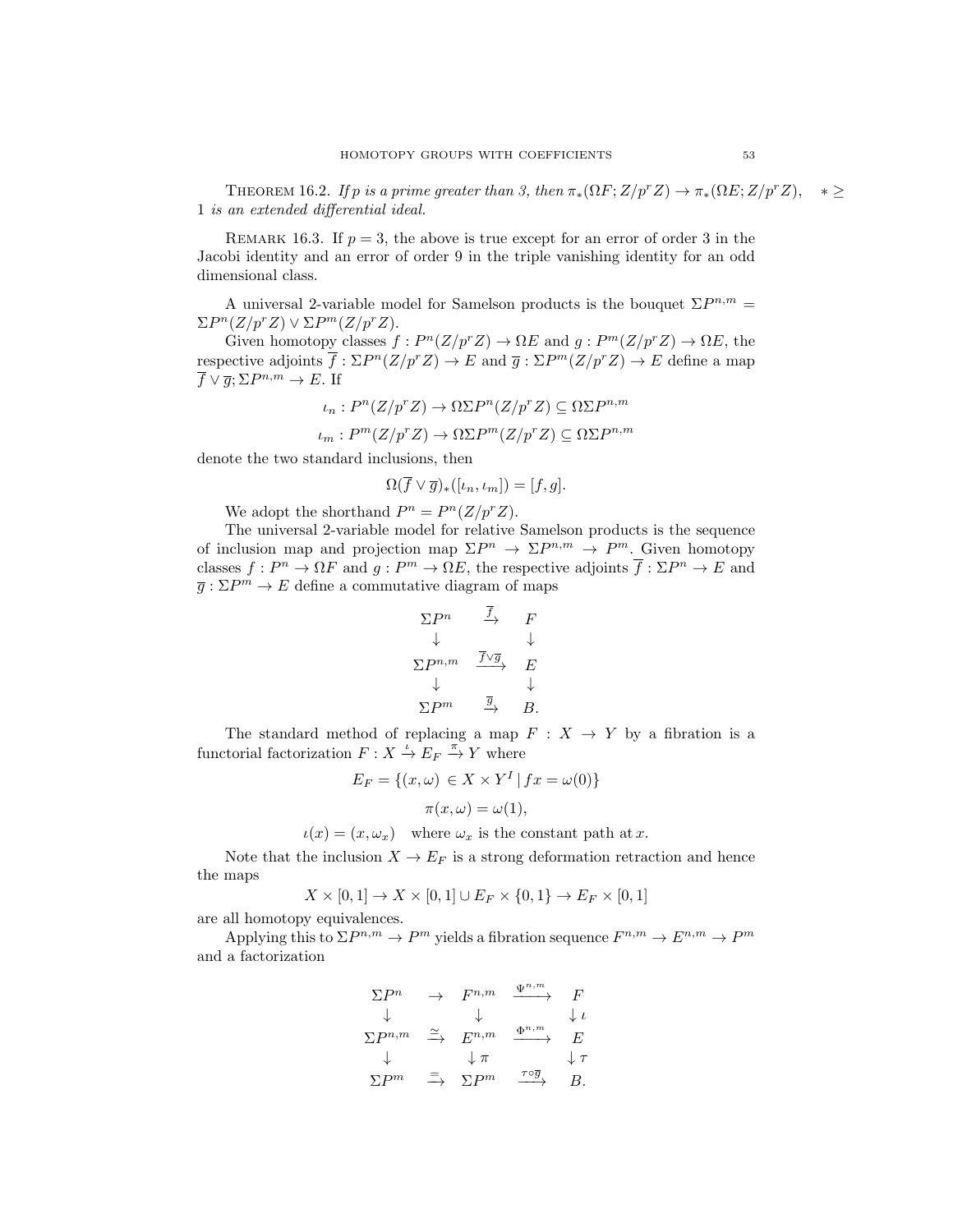The fact that the inclusion  $\Sigma P^{n,m} \to E^{n,m}$  is an equivalence implies that  $\overline{f} \vee \overline{g}$ can be extended to a map of fibrations  $\Phi^{n,m}: E^{n,m} \to E$ . The fact that  $\Sigma P^{n,m} \times$  $[0,1] \cup E^{n,m} \times \{0,1\} \to E^{n,m} \times [0,1]$  is an equivalence implies that this extension is unique up to fibre homotopy.

In the above,  $\Psi^{n,m}: F^{n,m} \to F$  is the restriction of  $\Psi^{n,m}$  and extends  $\overline{f}$ . Note the factorization

$$
[\iota_n, \iota_m] = (\Omega \iota) \circ [\iota_n, \iota_m]_r : P^{n+m} \to \Omega F^{n,m} \to \Omega E
$$

The Hilton-Milnor theorem says that  $\Omega F^{n,m} \to \Omega E^{n,m}$  has a retraction and hence the choice of the factorization  $[\iota_n, \iota_m]_r$  is unique. Define

DEFINITION 16.4. The relative Samelson product  $[f,g]_r \in \pi_{n+m}(\Omega f, Z/p^r Z)$ is

$$
[f,g]_r = (\Omega \Psi^{n,m})_*([{\iota}_n, {\iota}_m]).
$$

We have compatibility with the preceding Samelson product, that is,

$$
(\Omega \iota)_*[f,g]_r = [(\Omega \iota)_*f,g].
$$

Not always, but when  $\Omega F \to \Omega E$  admits a retraction, this property alone is enough to determine  $[f, g]_r$  uniquely.

Similarly, given homotopy classes  $g : P^m \to \Omega E$  and  $f : P^n \to \Omega F$  with adjoints as before, we use the universal 2-variable model  $\Sigma P^{n,m} \to P^m$  with the change to the homotopy class  $[\iota_m, \iota_n] = [\iota_m, \iota_n]_r$  in  $\Omega F^{n,m}$  to define

$$
[g,f]_r = (\Omega \Psi^{n,m})_*([\iota_m, \iota_n]_r).
$$

REMARK 16.5. The relative Samelson products

$$
[\ ,\ ]_r : \pi_n(\Omega F; Z/p^r Z) \times \pi_m(\Omega E; Z/p^r Z) \to \pi_{n+m}(\Omega F; z/p^r Z)
$$
  

$$
[\ ,\ ]_r : \pi_m(\Omega E; Z/p^r Z) \times \pi_n(\Omega F; Z/p^r Z) \to \pi_{n+m}(\Omega F; z/p^r Z)
$$

have been constructed to be natural with respect to loop maps of  $\Omega F \to \Omega E \to \Omega B$ , that is, natural with respect to maps of the fibration sequences  $F \to E \to B$ .

Lemma 16.6.

$$
[g, f]_r = -(-1)^{nm} [f, g]_r.
$$

PROOF. Since  $\Omega F^{n,m}$  is a retract of  $\Omega E^{n,m}$ , an equation  $[\iota_m, \iota_n] = -(-1)^{mn}[\iota_n, \iota_m]$ which is true in  $\Omega E^{n,m}$  implies that the corresponding equation  $[\iota_m, \iota_n]_r = -(-1)^{nm}[\iota_n, \iota_m]_r$ is true in  $\Omega F^{n,m}$  Hence,

$$
[g, f]_r = (\Omega \Psi^{n,m})_* ([\iota_m, \iota_n]_r) = -(-1)^{nm} (\Omega \Psi^{n,m})_* ([\iota_n, \iota_m]_r) = -(-1)^{nm} [f, g]_r.
$$

Lemma 16.7.

$$
\beta([f,g] = [\beta f,g] + (-1)^n[f,\beta g].
$$

PROOF. The equation  $\beta([i_n, i_m]) = [\beta i_n, i_m] + (-1)^n [i_n, i_m]$  is true in  $\Omega E^{n,m}$ . Therefore, the equation  $\beta([i_n, i_m]_r) = [\beta i_n, i_m]_r + (-1)^n [i_n, i_m]_r$  is true in  $\Omega F^{n,m}$ . Hence,

$$
\beta[f,g]_r = \beta(\Omega \Psi^{n,m})_*([{\iota}_n, {\iota}_m]_r) =
$$
  

$$
(\Omega \Psi^{n,m})_* (\beta[{\iota}_n, {\iota}_m]_r) = (\Omega \Psi^{n,m})_* ([\beta {\iota}_n, {\iota}_m]_r + (-1)^n[{\iota}_n, \beta {\iota}_m]_r) =
$$
  

$$
= [\beta f, g]_r + (-1)^n[f, \beta g]_r.
$$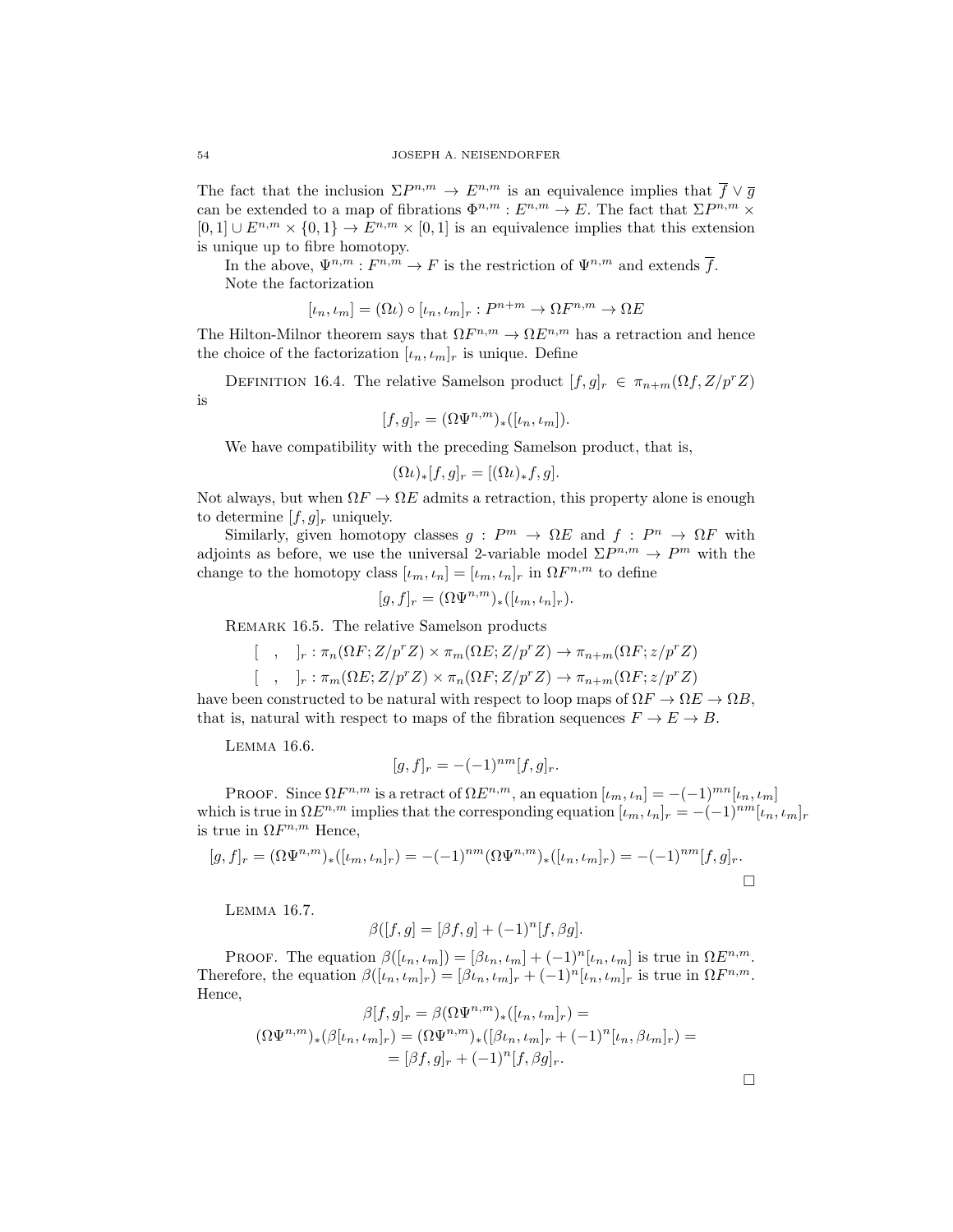Similarly, the 3-variable models

$$
\Sigma P^{n,n} \to \Sigma P^{n,n,m} \to \Sigma P^m,
$$
  
\n
$$
\Sigma P^n \to \Sigma P^{n,m,m} \to \Sigma P^{m,m},
$$
  
\n
$$
\Sigma P^n \to \Sigma P^{n,m,q} \to \Sigma P^{m,q},
$$

are used in the proofs of the following identities:

THEOREM 16.8. If

$$
f \in \pi_n(\Omega F; Z/p^r Z), g \in \pi_m(\Omega E; Z/p^r Z), h \in \pi_q(\Omega E; Z/p^r Z),
$$

then

$$
[f + f_1, g]_r = [f, g]_r + [f_1, g]_r,
$$
  
\n
$$
[f, g + g_1]_r = [f, g]_r + [f, g_1]_r,
$$
  
\n
$$
[f, [g, h]]_r = [[f, g]_r, h]_r + (-1)^{nm} [g, [f, h]_r]_r.
$$

## 17. Samelson products over the loops on an H-space

If  $H \subseteq G$  is a normal subgroup of a group with an abelian quotient group  $G/H$ , then the commutator map factors as

$$
[\quad,\quad]:G\times G\to H\subseteq G.
$$

The analog of this for Samelson products is the following:

Suppose that  $F \stackrel{\iota}{\to} E \stackrel{\pi}{\to} B$  is a fibration sequence. There is a map of differential graded Lie algebras  $(\Omega \iota)_*: \pi_*(\Omega F; Z/p^r Z) \to \pi_*(\Omega E; Z/p^r Z), * \geq 1$ . If B is an H-space with multiplication  $\mu$ , then the Lie bracket into  $\pi_*(\Omega E; Z/p^rZ)$  compresses into a bilinear pairing

$$
[\quad , \quad]_\mu : \pi_*(\Omega E; Z/p^r Z) \otimes \pi_*(\Omega E; Z/p^r Z) \to \pi_*(\Omega F; Z/p^r Z).
$$

The compression depends on the multiplication  $\mu$ . The mere existence of the factorization follows immediately from the fact that  $\Omega B$  is homotopy commutative and hence all Samelson products vanish in it. The hard part is to show that the Lie algebra identities hold, that is,

THEOREM 17.1. Suppose that  $B$  is an H-space. If  $p$  is a prime greater than 3, then, with the exception of anti-commutativity, the map

$$
(\Omega \iota)_*\pi_*(\Omega F; Z/p^r Z) \to \pi_*(\Omega E; Z/p^r Z)
$$

is a strong extended differential ideal in the sense of the definition below. The anti-commutativity is replaced by the twisted anti-commutativity,

$$
[f,g]_{m}u = -(-1)^{deg(f)deg(g)}[g,f]_{\mu\circ T}.
$$

If the multiplication in  $B$  is homotopy commutative, then anti-commutativity is valid without the twisting.

If  $p = 3$ , all of the above, minus the Jacobi identity and the triple vanishing identity, are satisfied.

REMARK 17.2. Suppose  $B$  is a connected H-space which is localized at an odd prime p and such that the rational Pontrjagin ring  $H_*(B; Q)$  is graded commutative. If B has only finitely many nonzero homotopy groups, then Zabrodsky [32] has shown that the multiplication in B can be altered so that it is homotopy commutative. This result was loosely and incorrectly stated in the author's book [24].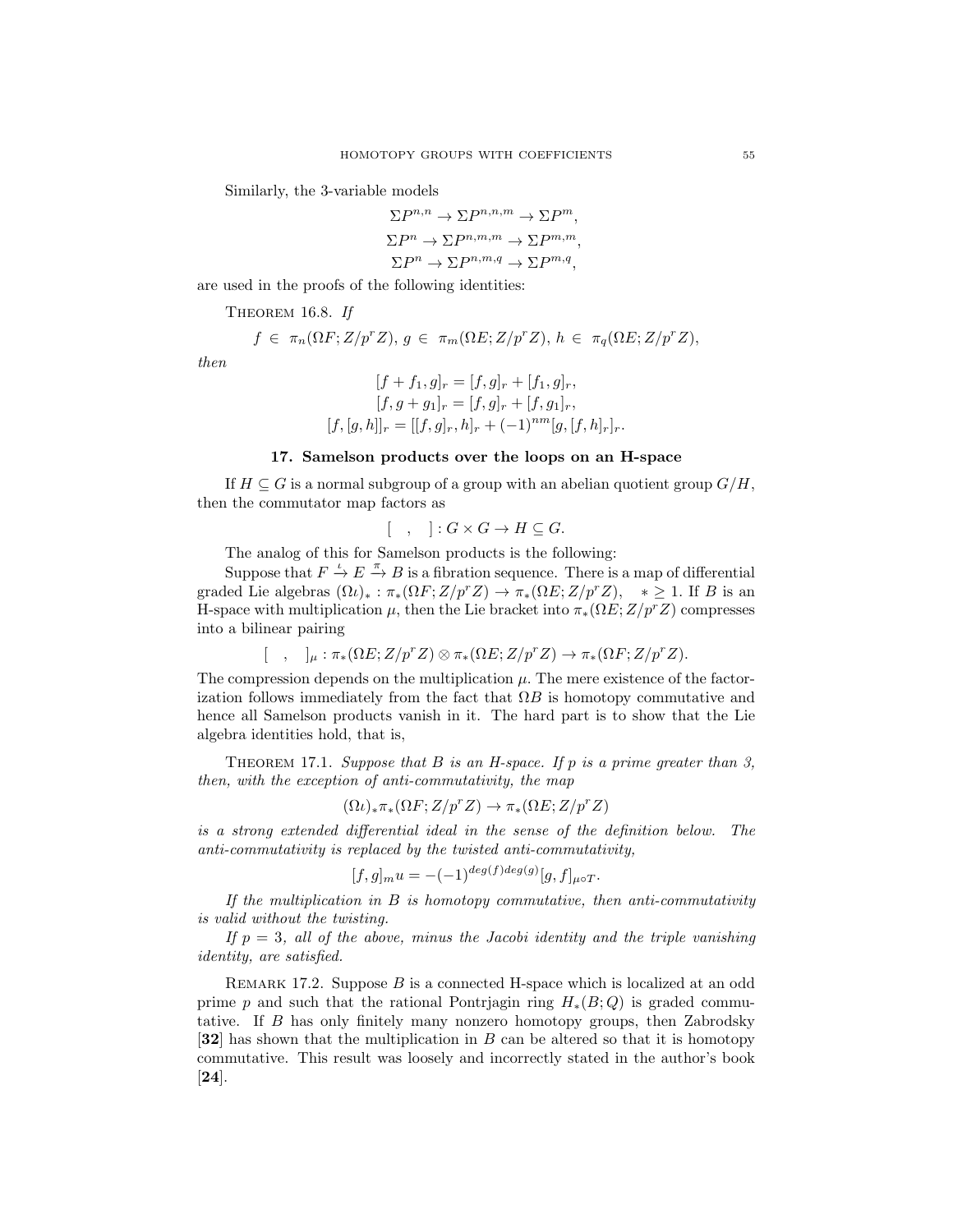DEFINITION 17.3. Let  $L' \to L$  be a morphism of graded Lie algebras. We call  $L'$  a strong extended ideal of  $L$  if there is a bilinear pairing (called a Lie bracket):

 $[ , ] : L \times L \rightarrow L'$ 

such that

1) the diagram of Lie brackets commutes

$$
\begin{array}{ccc}\nL' \times L' & \xrightarrow{\begin{array}{ccc} \cdot & \cdot & \cdot & \cdot \\ \cdot & \downarrow & & \downarrow \end{array}} & L' \\
L \times L & \xrightarrow{\begin{array}{ccc} \cdot & \cdot & \cdot & \cdot \\ \cdot & \downarrow & & \downarrow \end{array}} & L' \\
L \times L & \xrightarrow{\begin{array}{ccc} \cdot & \cdot & \cdot & \cdot \\ \cdot & \cdot & \downarrow & & \downarrow \end{array}} & L\n\end{array}
$$

2) for all  $x, y$ , and  $z$  in the union of  $L'$  and  $L$ ,

$$
[x, y] = -(-1)^{deg(x) \cdot deg(y)} [y, x]
$$
  

$$
[x, [y, z]] = [[x, y], z] + (-1)^{deg(x) \cdot deg(y)} [y, [x, z]].
$$

A strong extended differential ideal  $L' \to L$  is a morphism of differential graded Lie algebras which is a strong extended ideal and such that the differential  $d$  is a derivation in the sense that, for all x and y in the union of  $L'$  and  $L$ ,

$$
d[x, y] = [dx, y] + (-1)^{deg(x)} [x, dy].
$$

If  $f, g \in \pi_*(\Omega E; Z/p^r Z)$ , the subscript  $\mu$  on  $[f, g]_\mu \in \pi_*(\Omega F; Z/p^r Z)$  indicates that the factorization depends on the multiplication in the H-space B. The definition is via a universal model

$$
\Sigma P^{n,m} \xrightarrow{f\vee \overline{g}} E
$$
  

$$
\downarrow \pi
$$
  

$$
\Sigma P^n \times \Sigma P^m \xrightarrow{\Phi} B
$$

where the extension  $\Phi$  is defined using the H-space multiplication

$$
\Sigma P^n \times \Sigma P^m \xrightarrow{f \times \overline{g}} B \times B \xrightarrow{\mu} B.
$$

Since the universal model in this case does not have a base which is an H-space, more care is needed in the use of the models. Further details can be found in the book [24].

EXAMPLE 17.4. Let x be an even degree element and consider the formula  $\mathcal F$ valid in any differential graded Lie algebra

$$
\mathcal{F} \qquad d(ad^{k-1}(x)(dx)) = \frac{1}{2} \sum_{j=1}^{k-1} (j, k-j)[ad^{j-1}(x)(dx), ad^{k-j-1}(x)(dx)].
$$

The formula  $\mathcal F$  is proved by induction on k. The proof uses the formula for binomial coefficients  $(i - 1, j) + (i, j - 1) = (i, j).$ 

Now suppose that  $d = \beta$  is the Bockstein and that p is a prime greater than 3. The above formula F is valid for Samelson products in  $\pi_*(\Omega E; Z/p^rZ)$  since this is a differential graded Lie algebra.

If, in addition,  $\Omega F \to \Omega E \to \Omega B$  is the loops on a fibration sequence and  $\beta x \in \pi_*(\Omega F; Z/p^r Z)$ , then the relative Samelson product of the previous section,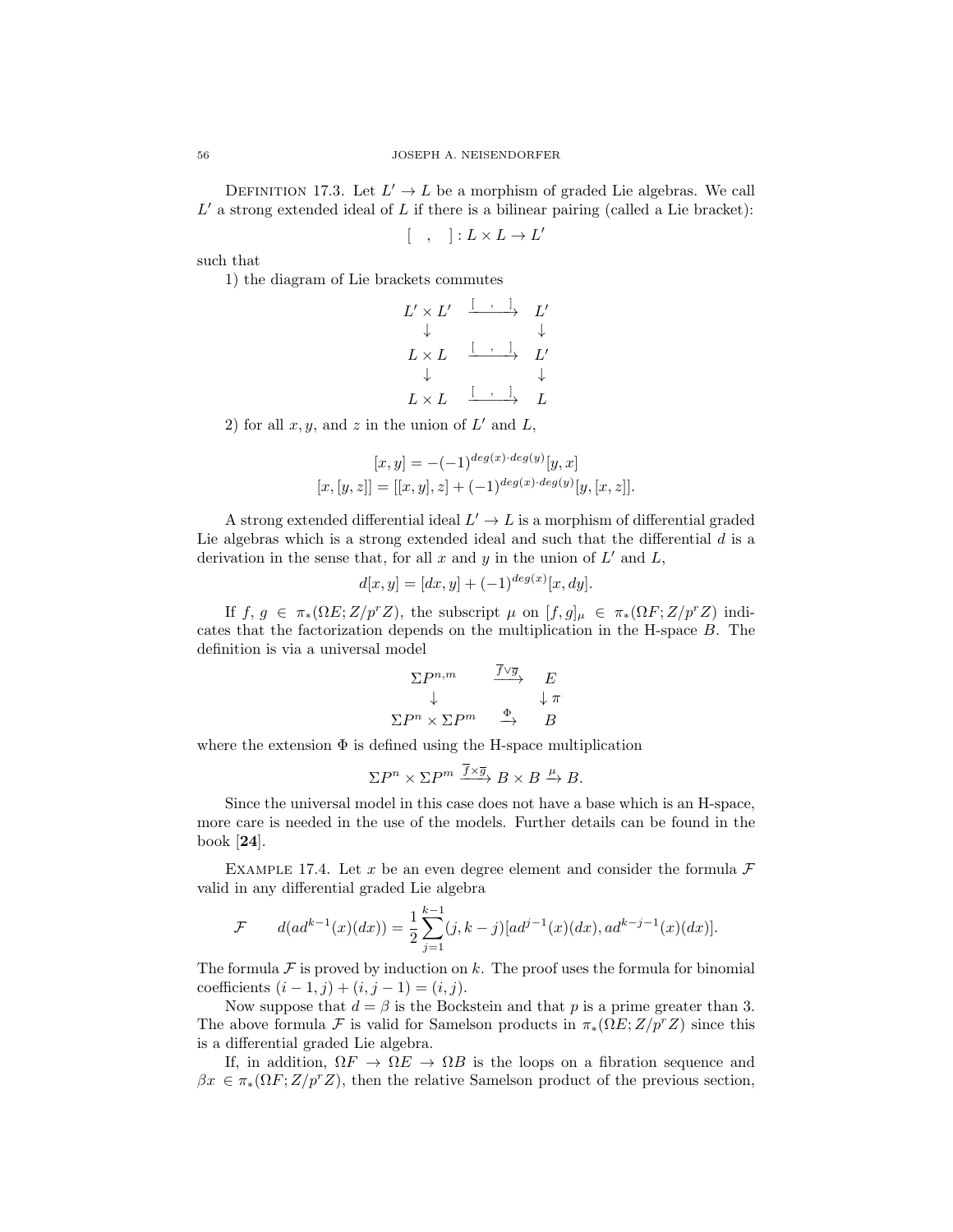denoted here with a subscript  $[x, y]_r \in \pi_*(\Omega F : Z/p^r Z)$  to distinguish it from the usual internal product in  $\pi_*(\Omega E; Z/p^r Z)$ , allows us to interpret the formula F as a valid formula in  $\pi_*(\Omega F; Z/p^rZ)$ , that is, we write

$$
ad(x)(\beta x) = [x, \beta x]_r
$$
,  $ad^{k-1}(x)(\beta x) = [x, ad^{k-2}(x)(\beta x)]_r$ .

The same proof of formula  $\mathcal F$  works for these relative Samelson products.

Suppose that B is an H-space with multiplication  $\mu$  but we require only that x,  $\beta x$  lie in  $\pi_*(\Omega E; Z/p^rZ)$ . We can use the Samelson product of this section to show that the formula F is valid in  $\pi_*(\Omega F;Z/p^rZ)$ , that is, we write

$$
ad(x)(\beta x) = [x, \beta x]_{\mu}, \quad ad^{k-1}(x)(\beta x) = [x, ad^{k-2}(x)(\beta x)]_{m} u = [x, ad^{k-2}(x)(\beta x)]_{r}.
$$

The same proof is valid as before since we never have to use the formula for twisted anti-commutativity. In addition, note that, once the Samelson products have length  $\geq$  3, the product of this section becomes identical to the relative product of the previous section, for example,

$$
[x,[x,\beta x]_{\mu}]_{\mu} = [x,[x,\beta x]_{m}u]_{r}.
$$

In other words, just one use of the product depending on the multiplication  $\mu$  of B puts the product into the loops on the fibre, and after that, the products are the same as the relative products.

## 18. Mod  $p$  homotopy Bockstein spectral sequences

Let  $p$  be a prime. Consider the cofibration sequence

$$
S^1 \xrightarrow{p} S^1 \xrightarrow{\overline{\beta}} P^2(Z/pZ) \xrightarrow{\overline{\rho}} S^2 \xrightarrow{p}
$$

$$
S^2 \xrightarrow{\overline{\beta}} P^3(Z/pZ) \xrightarrow{\overline{\rho}} \dots
$$

If  $X$  is any space, this leads to the long exact sequence

$$
\pi_1(X) \xleftarrow{p} \pi_1(X) \xleftarrow{\beta} \pi_2(X; Z/pZ) \xleftarrow{\rho} \pi_2(X) \xleftarrow{p} \pi_2(X) \xleftarrow{\beta} \pi_3(X; Z/pZ) \xleftarrow{\rho} \dots
$$

If X is an arbitrary space, we shall alter, shorten, and terminate this sequence by

$$
0 \leftarrow \pi_2(X) \otimes Z/pZ \xleftarrow{\rho} \pi_2(X) \xleftarrow{\mathcal{P}} \pi_2(X) \xleftarrow{\beta} \pi_3(X, Z/pZ) \xleftarrow{\rho} \dots
$$

This being done, it is a short exact sequence of groups. All the groups except for  $\pi_3(X;Z/pZ)$  are abelian. If p is odd, even this is abelian. But, in any case, the image of  $\rho : \pi_3(X) \to \pi_3(X; Z/pZ)$  is a central subgroup.

If  $X = G$  is a group-like space, we shall alter, extend, and terminate this sequence by

$$
0 \leftarrow \pi_1(G) \otimes Z/pZ \xleftarrow{\rho} \pi_1(G) \xleftarrow{p} \pi_1(G) \xleftarrow{\beta} \pi_2(G; Z/pZ) \xleftarrow{\rho} \pi_2(G) \xleftarrow{p} \pi_2(G) \xleftarrow{\rho} \pi_3(G; Z/pZ) \xleftarrow{\rho} \dots
$$

Once again, we have a short exact sequence of groups. All the groups except possibly for  $\pi_2(G;Z/pZ)$  are abelian and, if p is odd, this is abelian also. And the image of  $\rho : \pi_2(G) \to \pi_2(G; Z/pZ)$  is always a central subgroup.

We set  $A_* = \pi_*(X)$ . In the first case of an arbitrary space X, this is understood to be 0 if  $* = 1$ . In the second case of a group-like space X, it is understood to be 0 if  $* < 0$ .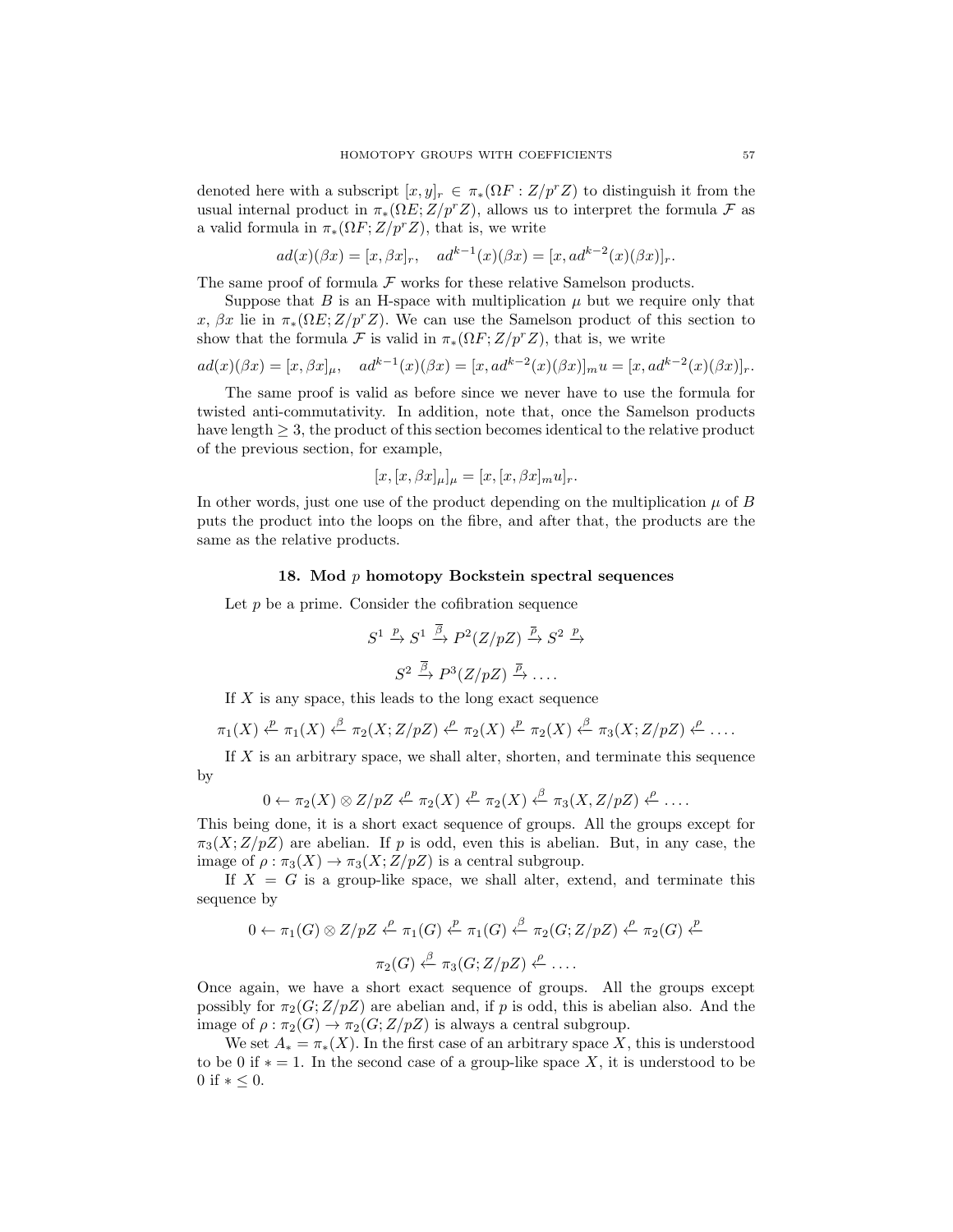We set  $E_* = \pi_*(X; Z/pZ)$ . In the first case, this is understood to be 0 if  $* \leq 1$ and equal to  $\pi_2(X) \otimes Z/pZ$  if  $* = 2$ . In the second case, this is understood to be 0 if  $* \leq 0$  and equal to  $\pi_1(X) \otimes Z/pZ$  if  $* = 1$ .

In either of the above situations we get an exact couple  $C$ , that is, two graded modules  $A, E$  and an exact triangle of homomorphisms

$$
\begin{array}{ccc}\nA & \xrightarrow{\iota} & A \\
\circ \nwarrow & & \swarrow j \\
E & & \n\end{array}
$$

where:

 $\iota = p : A = \pi_*(X) \to A = \pi_*(X)$  is multiplication by p, hence, has degree 0.  $\partial = \beta : E = \pi_*(X; Z/pZ) \rightarrow A = \pi_{*-1}(X)$  is the Bockstein, hence, has degree −1.

 $j = \rho : A = \pi_*(X) \to E = \pi_*(X; Z/pZ)$  is the mod p reduction map, hence, has degree 0.

The exact couple is displayed as follows:

$$
\begin{array}{ccccccc}\n\downarrow & & & \downarrow & & & \downarrow & & & \\
\frac{j}{\rightarrow} & E & \xrightarrow{\partial} & A & \xrightarrow{j} & E & \xrightarrow{\partial} & A & \xrightarrow{\iota} \\
& & \downarrow & & & & \downarrow & & & \\
\frac{j}{\rightarrow} & E & \xrightarrow{\partial} & A & \xrightarrow{j} & E & \xrightarrow{\partial} & A & \xrightarrow{\iota} \\
& & \downarrow & & & & \downarrow & & & \\
\frac{j}{\rightarrow} & E & \xrightarrow{\partial} & A & \xrightarrow{j} & E & \xrightarrow{\partial} & A & \xrightarrow{\iota} \\
& & \downarrow & & & \downarrow & & & \downarrow \\
& & & \downarrow & & & \downarrow & & & \\
\end{array}
$$

In the above, a path which goes two steps to the right, one step down, and repeats this is exact.

The term E has a differential  $d : E \to E$  which is defined by  $d = j \circ \partial$ . We set

$$
E' = H(E, d) = Z(E, d)/B(E, d) = ker(d)/im(d).
$$

This leads to the derived couple  $C'$  of  $C$  which consists of the two graded modules:

$$
A' = \iota A = im(\iota), \quad E' = H(E, d)
$$

together with the maps

$$
\iota' : A' \to A'. \quad \iota'(ia) = \iota^2 a,
$$
  

$$
j' : A' \to E', \quad j'(ia) = ja + im(d),
$$
  

$$
\partial' : E' \to A', \quad \partial'(e + im(d)) = \partial e.
$$

In our case,  $\iota$  and  $\iota'$  are both multiplication by p. The map  $j = \rho$  is reduction mod p and  $j' = \rho \circ p^{-1}$  is the reduction mod p of the class divided by p. The map  $\partial = \beta$  is the mod p Bockstein and  $\partial'$  is the mod p Bockstein on a coset representative.

The definition of an exact couple and of its derived couple are due to Massey [16, 17]. We leave as an exercise:

LEMMA 18.1. 1) The maps  $\iota'$ ,  $j'$ ,  $\partial'$  are well defined, that is, they are independent of choices of representatives and they land in the appropriate groups.

2) The derived couple  $C'$  is exact.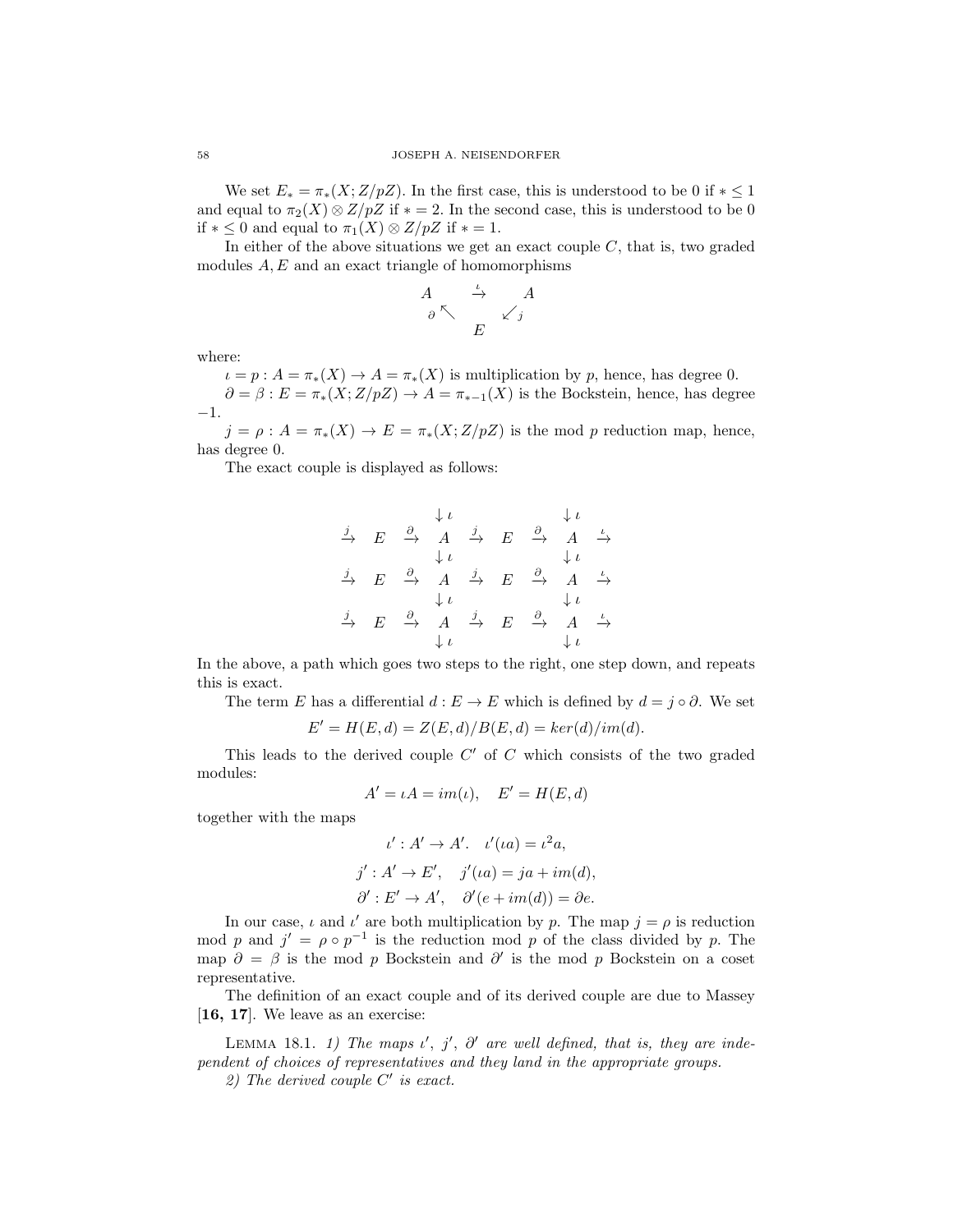The sequence of successive derived exact couples  $C, C', C'', C'''', \ldots$  defines a spectral sequence via

$$
E^1 = E, E^2 = E', E^3 = E'', \dots
$$

with differentials  $d^r: E^r \to E^r$ 

$$
d^{1} = d = j \circ \partial, d^{2} = d' = j' \circ \partial', d^{3} = d'' = j'' \circ \partial'', d^{4} = d''' = j''' \circ \partial''', \dots
$$

and we have that

$$
E^{r+1} = H(E^r, d^r).
$$

It is sometimes convenient to define the successive derived couples in one step as in MacLane's book [14]:

Let C be an exact couple. Define couples  $C<sup>r</sup>$  as follows:

$$
Ar = im(\iota^{r-1} : A \to A) = \iota^{r-1} A,
$$
  
\n
$$
Zr = \partial^{-1}(im(\iota^{r-1})) \subseteq E,
$$
  
\n
$$
Br = j(ker(\iota^{r-1})) \subseteq E,
$$
  
\n
$$
Er = Zr/Br = \partial^{-1}(im(\iota^{r-1})/j(ker(\iota^{r-1}))
$$

and maps

$$
\iota_r = \iota : A^r \to A^r, \qquad \iota_r(\iota^{r-1}a) = \iota^r a,
$$
  
\n
$$
j_r = j \circ \iota^{-(r-1)} : A^r \to E^r, \qquad j_r(\iota^{r-1}a) = ja + j(im(\iota^{r-1})),
$$
  
\n
$$
\partial_r = \partial : E^r \to A^r, \qquad \partial_r(e + j(im(\iota^{r-1})) = \partial e.
$$

Note that

$$
B^1 \subseteq B^2 \subseteq \cdots \subseteq B^r \subseteq B^{r+1} \subseteq \cdots
$$
  

$$
\subseteq Z^{r+1} \subseteq Z^r \subseteq \cdots \subseteq Z^2 \subseteq Z^1.
$$

We leave as an exercise

LEMMA 18.2. The maps  $\iota_r, j_r, \partial_r$  are well defined.

Note that  $C^1 = C$ . We need:

LEMMA 18.3. The couples C<sup>r</sup> are all exact and  $C^{r+1}$  is the derived couple of  $C^r$ .

PROOF. Assume that  $C^r$  is exact. It is sufficient to show that  $C^{r+1}$  is the derived couple of  $C^r$ .

Suppose  $\overline{e} = e + B^r$  is a coset in  $E^r$ , that is,

$$
B^r = j(\ker(\iota^{r-1})),
$$

and

$$
e \in Z^r = \partial^{-1}(im(\iota^{r-1})).
$$

The  $r$ −th differential is described as follows:

 $d^r(\overline{e}) = ja + j(ker(\iota^{r-1})) = \overline{ja}$ , where  $\partial e = \iota^{r-1}a, \ a \in A$ .

First we determine the group of boundaries  $im(d^r) \subseteq E^r$ :

Claim:

$$
im(d^r) = B^{r+1} + B^r \subseteq E.
$$

 $\iota^r a = \iota \partial e = 0$  and  $ja \in j(ker(\iota^r)) = B^{r+1}$ . Thus,  $im(d^r) \subseteq B^{r+1} + B^r.$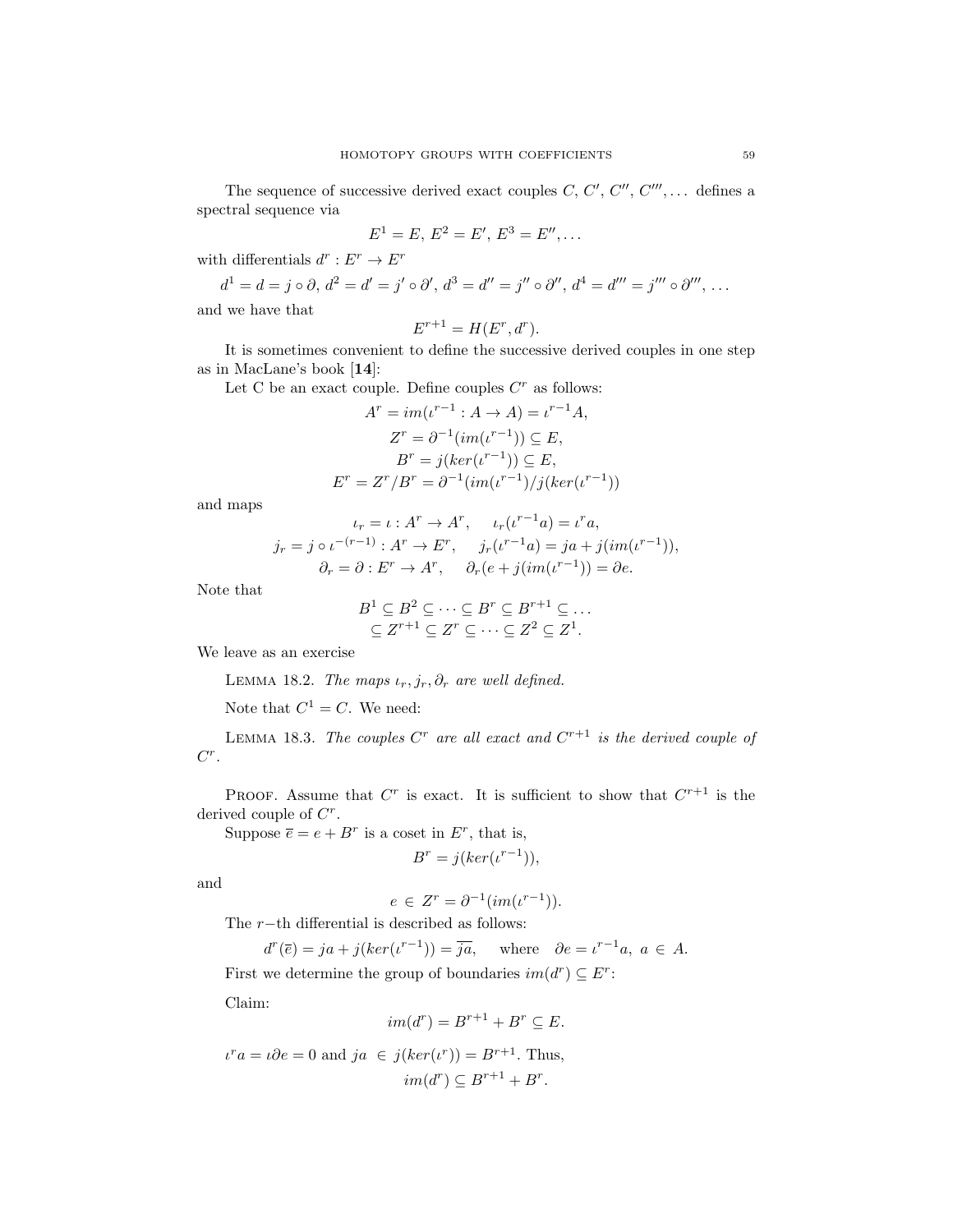On the other hand,  $\iota^r a = 0$  implies that  $\iota^{r-1} a = \partial e$  for some e. Hence,  $e \in Z^r$ ,  $d^r(\overline{e}) = ja$ , and  $B^{r+1} + B^r \subseteq im(d^r)$ .

Next we determine the group of cycles  $ker(d^r) \subseteq E^r$ :

Claim:

$$
ker(d^r) = Z^{r+1} + B^r.
$$

Observe that  $d^r \overline{e} = \overline{0}$  if and only if  $ja \in B^r$ . That is,

$$
ja = jb, \ \iota^{r-1}b = 0
$$

$$
a - b = \iota c,
$$

$$
\partial e = \iota^{r-1}a = \iota^{r-1}(b + \iota c) = \iota^r c.
$$

Thus,  $ker(d^r) \subseteq Z^{r+1} + B^r$ .

On the other hand,  $\partial e = v^r a$  implies that  $d^r(\overline{e}) = j u^r + B^r = 0 + B^r$ . Hence,  $Z^{r+1} + B^r \subseteq \text{ker}(d^r).$ 

Therefore,

$$
H(E^r, d^r) = E^{r+1}.
$$

 $\Box$ 

Consider the diagrams

$$
\pi_*(X; Z/p^r Z) \xrightarrow{\rho} \pi_*(X; Z/pZ) \n\downarrow \beta \searrow \beta \n\pi_{*-1}(X) \xrightarrow{p^{r-1}} \pi_{*-1}(X) \xrightarrow{\rho} \pi_{*-1}(X; Z/p^{r-1}Z) \n\pi_{*+1}(X; Z/p^{r-1}Z) \xrightarrow{\beta} \pi_*(X) \xrightarrow{p^{r-1}} \pi_*(X) \n\beta \searrow \pi_*(X; Z/pZ) \n\pi_*(X; Z/pZ)
$$

It follows that

$$
Z_{*}^{r} = \beta^{-1}(im(\pi_{*-1}(X) \xrightarrow{p^{r-1}} \pi_{*-1}(X)))
$$
  
=  $\beta^{-1}(ker(\pi_{*-1}(X) \xrightarrow{\beta} \pi_{*-1}(X; Z/p^{r-1}Z)))$   
=  $ker(\pi_{*}(X; Z/pZ) \xrightarrow{\beta} \pi_{*-1}(X; Z/p^{r-1}Z))$   
=  $im(\rho : \pi_{*}(X; Z/p^{r}Z) \rightarrow \pi_{*}(X; Z/pZ))$ 

that is to say, classes in  $E^r$  are represented by mod p classes which are the reductions of mod  $p^r$  classes.

$$
B_*^r = \rho(ker(\pi_*(X) \xrightarrow{p^{r-1}} \pi_*(X)))
$$
  
= 
$$
\rho(im(\pi_{*+1}(X; Z/p^{r-1}Z) \xrightarrow{\beta} \pi_*(X)))
$$
  
= 
$$
im(\beta : \pi_{*+1}(X; Z/p^{r-1}Z) \to \pi_*(X; Z/pZ))
$$

that is to say, classes represent zero in  $E<sup>r</sup>$  if they are Bocksteins associated to the short exact coefficient sequence

$$
0 \to Z/pZ \to Z/p^rZ \to Z/p^{r-1}Z \to 0.
$$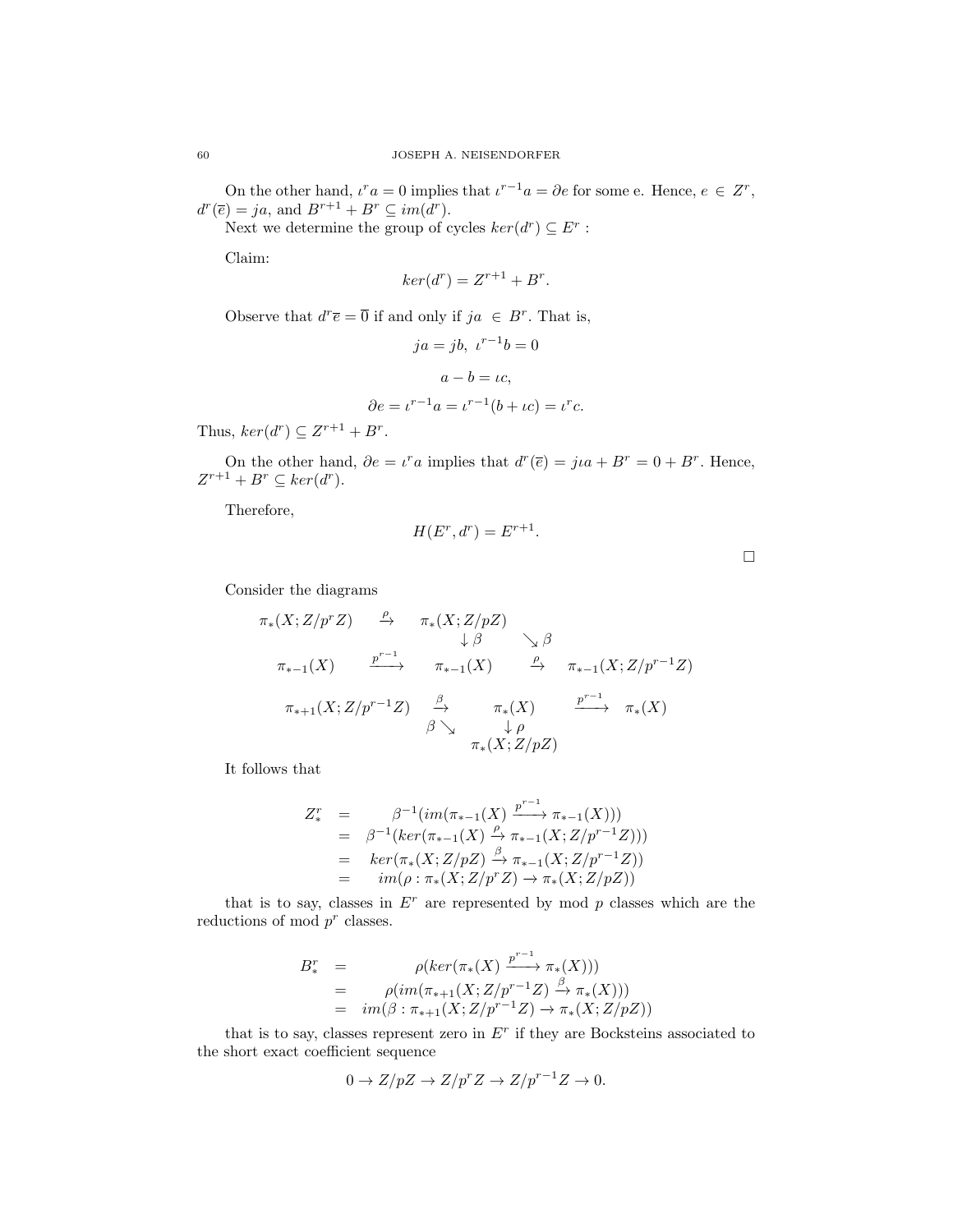Note that  $d^r$  is defined by the relation

 $E^1$   $\supseteq Z^r$   $\rightarrow$   $E^r$  $\downarrow \partial$  |  $A^1$   $|d^r$  $\uparrow \iota^{r-1}$   $\downarrow$  $A^1 \qquad \qquad \stackrel{j}{\rightarrow} \quad Z^r \quad \rightarrow \quad E^r.$ 

The domain of this relation is  $Z^r = \beta^{-1}(\operatorname{im} t^{r-1})$  and the indetermancy is  $B^r = im \,\beta : \pi_{*+1}(X; Z/p^{r-1}Z) \to \pi_*(X; Z/pZ.)$ 

This description of  $d^r$  yields the following identification of the differential

Lemma 18.4. If there is a factorization

$$
f=F\circ \overline{\rho}:P^n(Z/pZ)\to P^n(Z/p^rZ)\to X,
$$

then we have a factorization

$$
d^r f = F \circ \overline{\beta} \circ \overline{\rho} \circ \overline{\rho} :
$$
  

$$
P^{n-1}(Z/pZ) \xrightarrow{\overline{P}} P^{n-1}(Z/p^r Z) \xrightarrow{\overline{P}} S^{n-1} \xrightarrow{\overline{\beta}} P^n(Z/p^r Z) \xrightarrow{F} X,
$$

that is,

$$
d^r f = \rho \rho \beta F = \rho \beta F.
$$

PROOF. Combine the definition of  $d^r$  by the above relation with the diagram

$$
X \xleftarrow{\text{f}} P^n(Z/pZ) \xrightarrow{\beta} S^{n-1} \downarrow p^{r-1}
$$
  
\n
$$
P^n(Z/p^rZ) \xleftarrow{\overline{\beta}} S^{n-1} \xleftarrow{\overline{\rho}} P^{n-1}(Z/p^rZ) \xleftarrow{\overline{\rho}} P^{n-1}(Z/pZ)
$$

LEMMA 18.5 (Cartan-Eilenberg [3]). Suppose that there is a commutative diagram with the bottom row exact:

$$
\begin{array}{c}\nW \\
\nearrow \quad \downarrow \gamma \quad \searrow \epsilon \\
X \quad \xrightarrow{\alpha} \quad Y \quad \xrightarrow{\beta} \quad Z\n\end{array}
$$

Then  $\beta$  induces an isomorphism im( $\gamma$ )/im( $\alpha$ )  $\stackrel{\cong}{\rightarrow}$  im( $\epsilon$ ).

Hence,

$$
\begin{array}{ccccc}\n& & \pi_*(X; Z/p^r Z) & & \\
& \nearrow & & \downarrow \rho & & \searrow \overline{p}^{r-1} \\
\pi_{*+1}(X; Z/p^{r-1} Z) & \xrightarrow{\beta} & & \pi_*(X; Z/pZ) & \xrightarrow{\eta} & & \pi_*(X; Z/p^r Z)\n\end{array}
$$

where  $\bar{p}$  is the fake multiple yields the identification of  $E<sup>r</sup>$  and the differential  $d<sup>r</sup>$ 

THEOREM 18.6.

$$
E^r_* = Z^r/B^r = im \ p^{r-1} : \pi_*(X; Z/p^r Z) \to \pi_*(X; Z/p^r Z)
$$
  
with the differential  $d^r$  having the lift to  $\underline{d}^r : Z^r \to Z^r$  given by, if

$$
f = \rho(F) \in \pi_*(X; Z/pZ), \quad F \in \pi_*X; Z/p^rZ),
$$

then

$$
\underline{d}^r(f) = \rho \beta F \in \pi_{*-1}(X; Z/pZ).
$$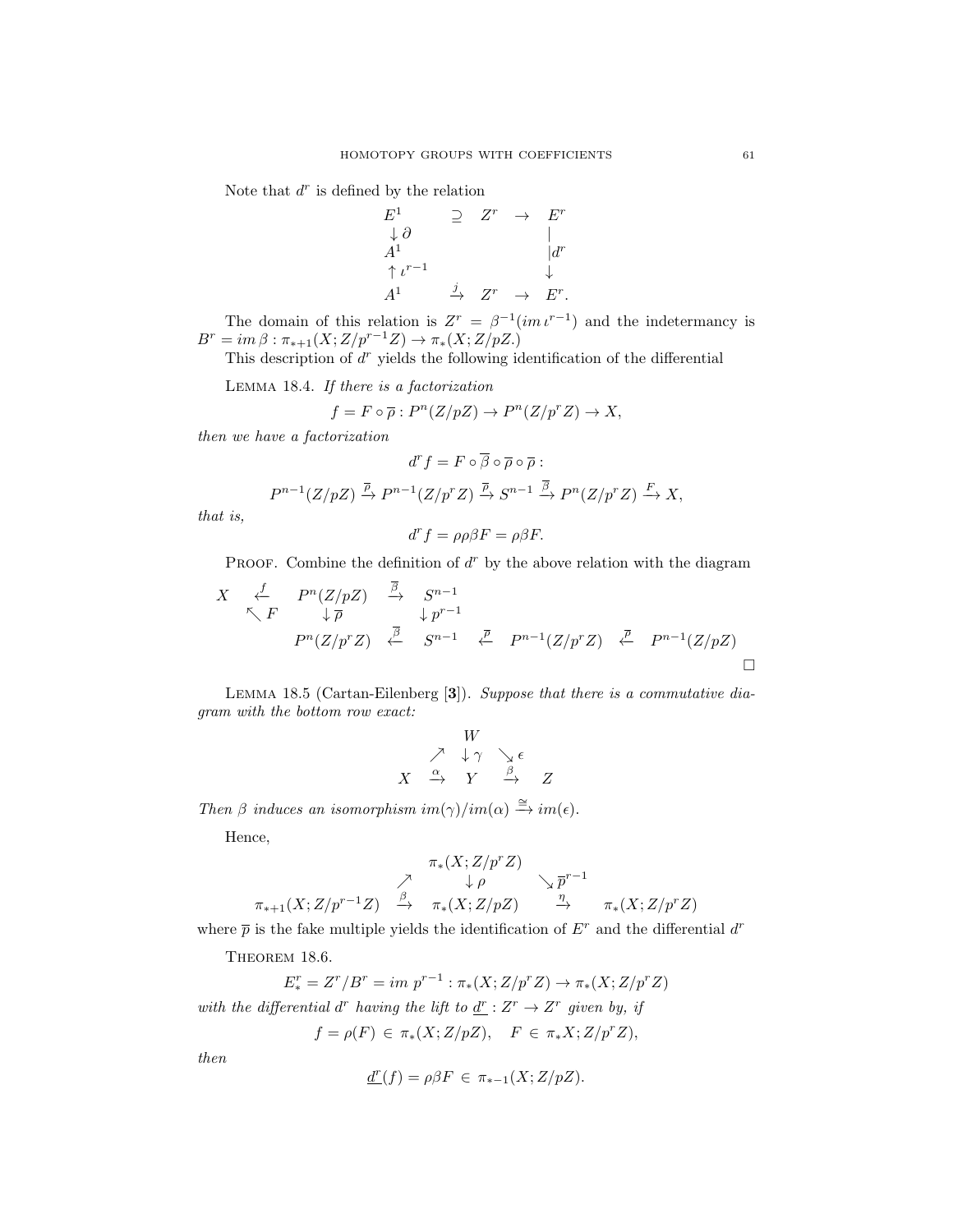REMARK 18.7. The immediate identification of  $E<sup>r</sup>$  is as the image of the fake multiple, that is,

$$
im \overline{p}^{r-1} = \eta \circ \rho : \pi_n(X; Z/p^r Z) \to \pi_n(X; Z/pZ) \to \pi_n(X; Z/p^r Z).
$$

But we know that, no matter what the prime, the image of the fake multiple is the same as the image of the true multiple in dimensions  $\geq 3$ . When X is a loop space, this is true in dimensions  $\geq 2$ .

In addition, if  $p$  is an odd prime, then the fake and true multiples are the same maps in dimensions  $\geq 4$ , and if X is a loop space, they are the same maps in  $dimensions > 3$ .

When  $X = G$  is a group-like space, in dimension two

$$
E^r = im \overline{p}^{r-1} : \pi_2(G; Z/p^r Z) \to \pi_2(G; Z/p^r Z)
$$

is the image of the fake multiple. In this case, we are unable to reduce this to the true multiple.

REMARK 18.8. The above theorem is valid for all spaces  $X$  in dimension two with the understanding that  $\pi_2(X;Z/p^rZ) = \pi_2(X) \otimes Z/p^rZ$ . In this case, we have the factorizations

$$
\pi_3(X; Z/p^{r-1}Z) \xrightarrow{\beta} \operatorname{Tor}(\pi_2(X), Z/p^{r-1}Z) \subseteq \pi_2(X) \xrightarrow{\rho} \pi_2(X) \otimes Z/p^rZ \xrightarrow{\rho} \pi_2(X) \otimes Z/p^{r-1}Z
$$

and we have the diagram with an exact row

$$
\begin{array}{ccccc}\n&\pi_2(X)\otimes Z/p^rZ&\\ \nearrow&\downarrow\rho&\searrow p^{r-1}\\ \nTor(\pi_2(X),Z/p^{r-1}Z)&\to&\pi_2(X)\otimes Z/pZ&\stackrel{\eta}{\to}&\pi_2(X)\otimes Z/p^rZ\end{array}
$$

Thus, in dimension two,

$$
Z^r = im \rho : \pi_2(X) \otimes Z/p^r Z \otimes \pi_2(X) \to \pi_1(X) \otimes Z/pZ
$$
  

$$
B^r = im \beta : \pi_3(X; Z/p^{r-1}Z) \to Tor(\pi_2(X), Z/p^{r-1}Z) \to \pi_2(X) \otimes Z/pZ)
$$
  

$$
E^r = Z^r/B^r = im p^{r-1} : \pi_2(X) \otimes Z/p^r Z \to \pi_2(X) \otimes Z/p^r Z
$$

If  $X = G$  is a group-like space, we revert to the usual  $\pi_2(G; Z/p^r Z) = [P^2(Z/p^r Z), G]_*$ and adopt the convention that  $\pi_1(G;Z/p^rZ) = \pi_1(G) \otimes Z/p^rZ$ . Then the theorem is valid in all dimensions including dimension one. The obvious variation of the preceding remarks applies.

We now prove a universal coefficient exact sequence for the  $r$ −term of the Bockstein spectral sequence  $E^r$ .

THEOREM 18.9. There is a short exact sequence

$$
0 \to p^{r-1}(\pi_*(X) \otimes Z/p^r Z) \xrightarrow{\rho} E^r_* \xrightarrow{\beta} p^{r-1} Tor(\pi_{*-1}(X), Z/p^r Z) \to 0
$$

and the r-th differential  $\beta^r$  is the composition

$$
E_{*}^{r} \xrightarrow{\beta} p^{r-1}Tor(\pi_{*-1}(X), Z/p^{r}Z) \rightarrow p^{r-1}(\pi_{*-1}(X) \otimes Z/p^{r}Z) \xrightarrow{\rho} E_{*-1}^{r}
$$

where the middle map is induced by the inclusion  $Tor(\pi_{*-1}(X), Z/p^r Z) \subseteq \pi_{*-1}(X)$ .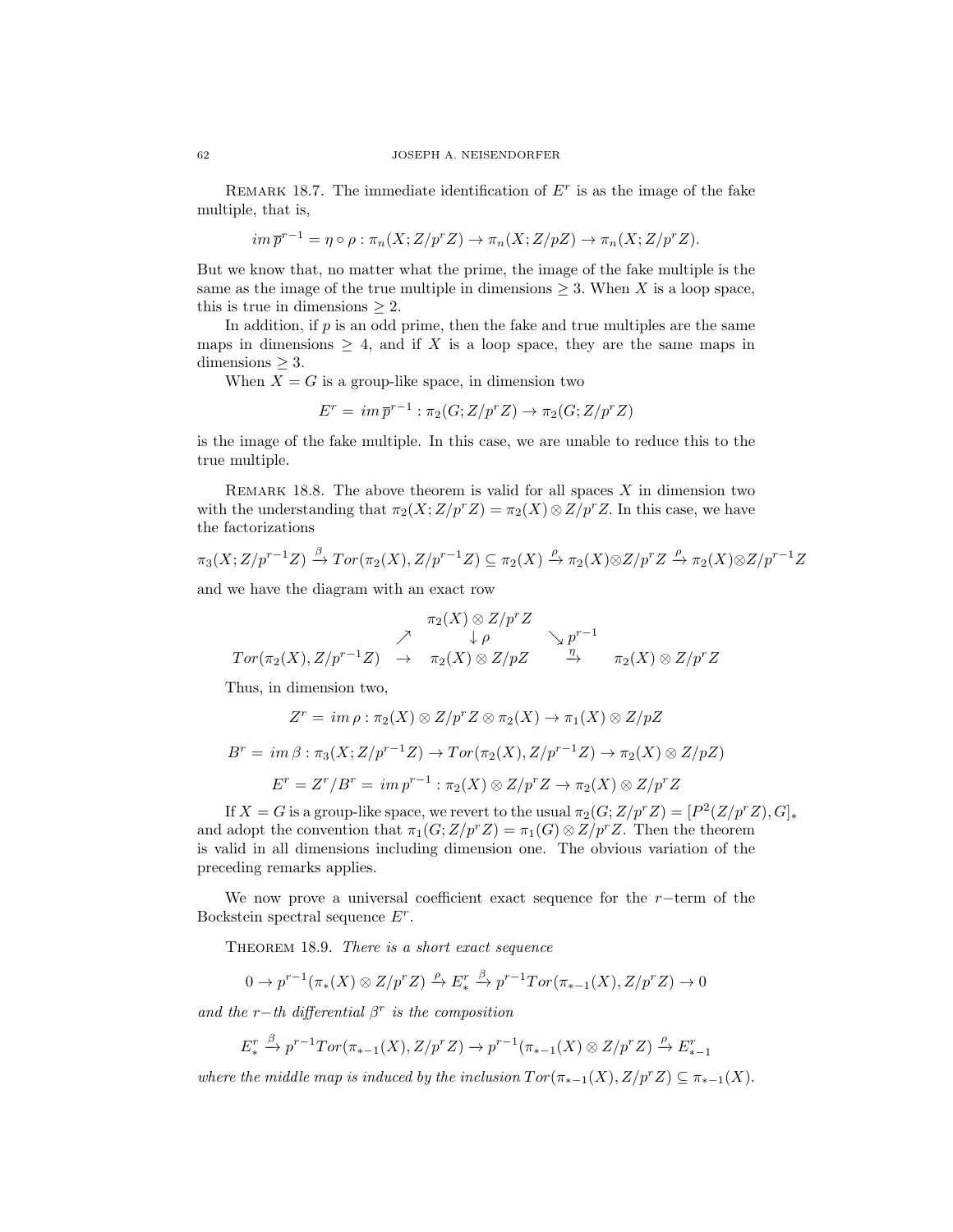PROOF. Consider the diagram of universal coefficient sequences

$$
0 \rightarrow \pi_*(X) \otimes Z/p^r Z \rightarrow \pi_*(X; Z/p^r Z) \rightarrow Tor(\pi_{*-1}(X), Z/p^r Z) \rightarrow 0
$$
  
\n
$$
\downarrow 1 \otimes \rho \qquad \qquad \downarrow \rho \qquad \qquad \downarrow p^{r-1}
$$

$$
0 \rightarrow \pi_*(X) \otimes Z/pZ \rightarrow \pi_*(X; Z/pZ) \rightarrow Tor(\pi_{*-1}(X), Z/pZ) \rightarrow 0
$$
  
\n
$$
\downarrow 1 \otimes \eta \qquad \qquad \downarrow \eta \qquad \qquad \downarrow include
$$

$$
0 \rightarrow \pi_*(X) \otimes Z/p^r Z \rightarrow \pi_*(X; Z/p^r Z) \rightarrow Tor(\pi_{*-1}(X), Z/p^r Z) \rightarrow 0
$$

The universal coefficient sequence that we desire says that the images of the 3 columns form a short exact sequence:

$$
0 \to im_1 \to im_2 \to im_3 \to 0.
$$

The only nontrivial part is the exactness in the middle. This is an easy consequence of the facts that the upper left hand corner map  $1 \otimes \rho$  is an epimorphism and that the lower right hand corner map include is a monomorphism.

The description of  $\beta^r$  is just the fact that it is induced on the image by the usual Bockstein.

 $\Box$ 

REMARK 18.10. The above universal coefficient sequence is split if  $p$  is an odd prime or if  $p = 2$  and  $r \geq 2$  since it is a short exact sequence of vector spaces.

REMARK 18.11. The differentials in the mod  $p$  homotopy Bockstein spectral sequence determine the p−primary torsion in the integral homotopy groups  $\pi_*(X)$ in the following way.

Assume that  $\pi_*(X)$  is finitely generated in each degree and has a decomposition into cyclic summands with a set of cyclic generators  $\{x_i, y_j, z_k\}_{i,j,k}$  with  $order(x_i) = \infty, order(y_j) = p^{r_j}$ , and  $order(z_k) = q_k$  with  $q_k$  relatively prime to p.

Then  $E^1_\pi(X)_* = \pi_*(X; Z/pZ)$  contains the following elements which generate it and, if  $p$  is odd, are a basis:

1)  $\overline{x_i}$ ,  $\overline{y_j} \in \pi_*(X;Z/pZ)$  such that  $x_i \otimes 1 = \overline{x_i}$ ,  $y_j \otimes 1 = \overline{y_j}$  via the reduction map.

2) and  $\sigma(y_i) \in \pi_{*+1}(X; Z/pZ)$  such that

$$
\beta(\sigma(y_j)) = p^{r_j - 1} y_j \in Tor^Z(\pi_*(X), Z/pZ) \subseteq \pi_*(X).
$$

The differentials are as follows:

1)  $\beta^s(\overline{x_i}) = \beta^s(\overline{y_j}) = 0$  for all  $1 \leq s < \infty$ 

2)  $\beta^s(\sigma(y_j)) = 0$  for all  $1 \leq s < r_j$  and  $\beta^{r_j}(\sigma(y_j)) = \overline{y_j}$ .

3) if p is odd or  $r \geq 2$ ,  $E_{\pi}^r(X)_*$  has a vector space basis  $\overline{x_i}, \overline{y_j}, \sigma(y_j)$ , with  $r_j \geq r$ .

4)  $E_{\pi}^{\infty}(X)_{*} = E_{\pi}^{r}(X)_{*}$  for r sufficiently large and has a basis  $\overline{x_{i}}$ .

## 19. Samelson products in Bockstein spectral sequences

THEOREM 19.1. Let  $X = \Omega Y$  be a group-like space and p an odd prime. The Samelson product together with the Bockstein differential makes  $E^r = E^r(\Omega Y)$  a differential graded Lie algebra (minus the Jacobi identity and the triple vanishing *identity if*  $p = 3$ *)*.

PROOF. Recall that  $Z^r = im \rho : \pi_*(\Omega Y; Z/p^r Z) \to \pi_*(\Omega Y; Z/pZ)$ . We know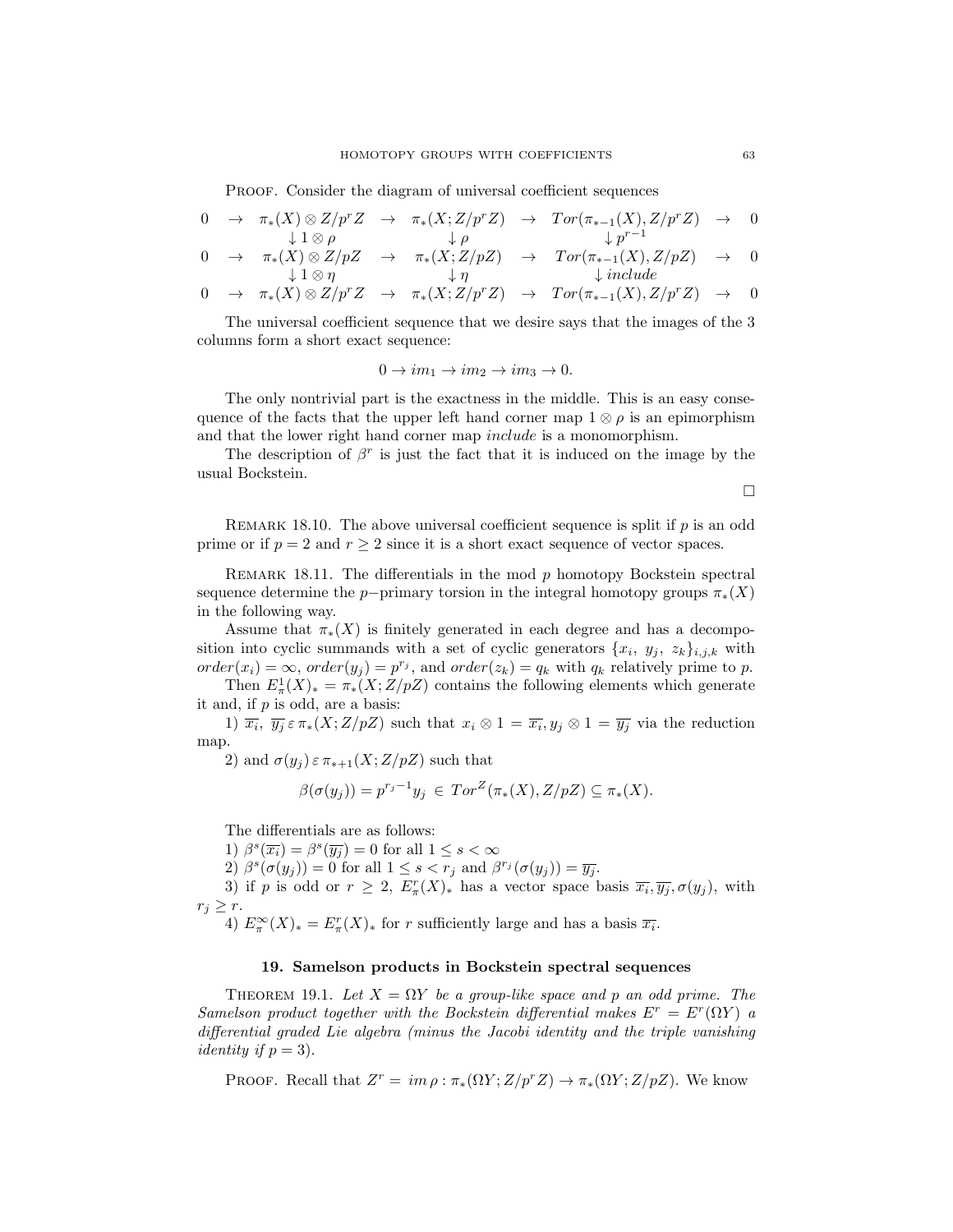Lemma 19.2. The reduction map commutes with Samelson products and the inflation maps commute modulo a power of p, that is,

πn(ΩY ;Z/prZ) ⊗ πm(ΩY ;Z/prZ) [ , ] −−−−−→ πm+n(ΩY ;Z/prZ) ↓ ρ ⊗ ρ ↓ ρ πn(ΩY ;Z/pZ) ⊗ πm(ΩY ;Z/pZ) [ , ] −−−−−→ πm+n(ΩY ;Z/pZ) ↓ η ⊗ η ↓ p <sup>r</sup>−1η πn(ΩY ;Z/prZ) ⊗ πm(ΩY ;Z/prZ) [ , ] −−−−−→ πm+n(ΩY ;Z/prZ)

It follows that the Samelson product defines a pairing on the image of  $\rho$ ,

$$
[ , ] : Z^r \otimes Z^r \to Z^r, \quad x \otimes y \mapsto [x, y].
$$

This pairing satisfies all the Lie identities with the known restrictions when  $p = 3$ .

Furthermore, this pairing is compatible with the following pairing on the image of  $\eta \circ \rho$ ,

$$
[\quad,\quad]:im\,\eta\circ\rho\otimes im\,\eta\circ\rho\to im\,\eta\circ\rho,\quad\eta\rho x\otimes\eta\rho y\mapsto\eta\rho[x,y]=p^{r-1}[x,y].
$$

This last pairing is well defined since  $\eta \rho x = p^{r-1} x = 0$  implies that

$$
\eta \rho[x.y] = p^{r-1}[x,y] = [p^{r-1}x,y] = [0,y] = 0.
$$

We use the fact that

$$
P^{n+m}(Z/p^r Z) \stackrel{\Delta}{\longrightarrow} P^n(Z/p^r Z) \wedge P^m(Z/p^r Z)
$$
  
\n
$$
\downarrow p^{r-1} \qquad \qquad \downarrow \eta \rho \wedge 1
$$
  
\n
$$
P^{n+m}(Z/p^r Z) \stackrel{\Delta}{\longrightarrow} P^n(Z/p^r Z) \wedge P^m(Z/p^r Z)
$$

commutes up to composition with Whitehead products. When dimension one is involved, we also use the commutativity of the corresponding diagrams where  $P^{n}(Z/p^{r}Z)$  and/or  $P^{m}(Z/p^{r}Z)$  are replaced by spheres.

Hence, there is a well defined Samelson product on

$$
E^r = Z^r / B^r = im \eta \circ \rho : \pi_*(\Omega Y; Z/p^r Z) \to \pi_*(\Omega Y; Z/p^r Z)
$$

which is covered by the Samelson product on  $Z<sup>r</sup>$ .

Lemma 19.3. The derivation formula is valid, that is,

$$
d^{r}[x, y] = [d^{r}x, y] + (-1)^{deg x} [x.d^{r}y].
$$

PROOF. Let  $\rho : \pi_*(\Omega Y; Z/p^r Z) \to \pi_*(\Omega Y; Z/pZ)$  be the reduction map, and let  $\beta : \pi_*(\Omega Y; Z/p^r Z) \to \pi_{*-1}(\Omega Y; Z/p^r Z)$  be the Bockstein. Suppose  $\rho \bar{x}$  =  $x, \quad \rho \overline{y} = y.$ 

Then the differential is represented by

$$
d^{r}[x, y] = \rho\beta[\overline{x}, \overline{y}] = \rho\{[\beta\overline{x}, \overline{y}] + (-1)^{deg \,x}[\overline{x}, \beta\overline{y}]\} =
$$

$$
[\rho\beta\overline{x}, \rho\overline{y}] + (-1)^{deg \,x}[\rho\overline{x}, \rho\beta\overline{y}] = [d^{r}x, y] + (-1)^{deg \,x}[x, d^{r}y].
$$

 $\Box$ 

 $\Box$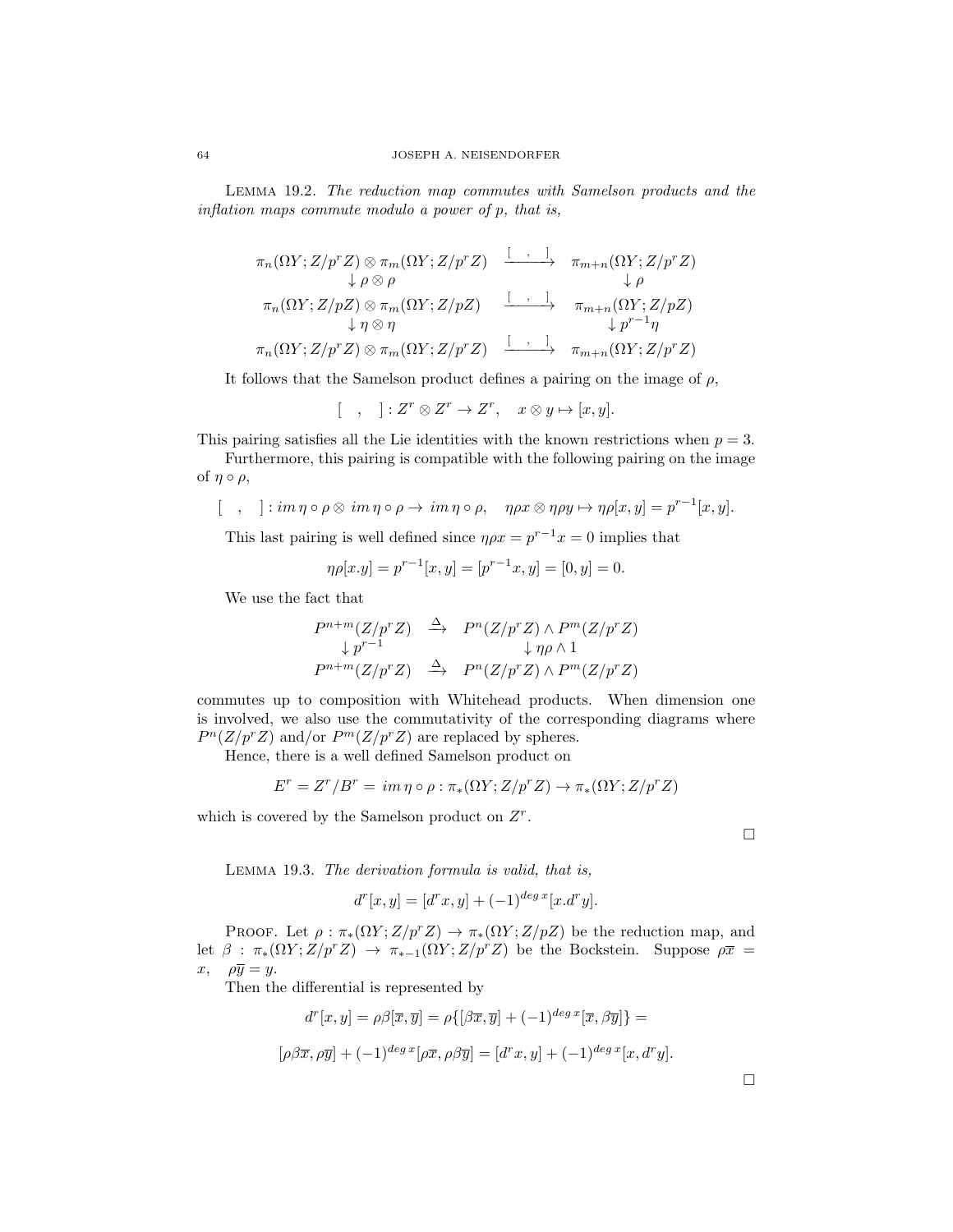REMARK 19.4. Each  $Z^r = Z^r(\Omega Y)$  is the sub-algebra of  $E^1 = E^1(\Omega Y) =$  $\pi_*(\Omega Y;Z/pZ)$  which is the image of the reduction map  $\rho : \pi_*(\Omega Y;Z/p^rZ) \rightarrow$  $\pi_*(\Omega Y; Z/pZ)$ . The differential  $d^r x$  represented by  $\rho \beta \bar{x}$  where  $\rho \bar{x} = x$ .

It follows that, if  $\Omega F \to \Omega E \to \Omega B$  is the loops on a fibration sequence, then

 $Z^r(\Omega F) \to Z^r(\Omega E)$ 

is an extended ideal with  $d^r x$  represented by  $\rho \beta \bar{x}$ . Hence,

$$
E^r(\Omega F) \to E^r(\Omega E)
$$

is also an extended ideal with  $d^r x$  represented by  $\rho \beta \overline{x}$ .

If, in addition,  $B$  is an H-space, then

$$
Z^r(\Omega F) \to Z^r(\Omega E)
$$

and

$$
E^r(\Omega F) \to E^r(\Omega E)
$$

are strong extended ideals with  $d^r x$  represented by  $\rho \beta \overline{x}$ .

In mod  $3<sup>r</sup>$  homotopy, the Jacobi identity and the triple vanishing identity are not universally valid, but we do have

THEOREM 19.5. In the mod 3 homotopy Bockstein spectral sequence  $E^r(\Omega Y)$ of a loop space,

$$
[x, [y, z]] = [[x, y], z] + (-1)^{\deg x \deg y} [y, [x, z]], \quad r \ge 2
$$

and

$$
[x,[x,x]] = 0, \quad \text{if } deg\ x \text{ is odd, } r \ge 3.
$$

PROOF. Let

$$
\mathcal{J}(x, y, z) = [x, [y, z]] - [[x, y], z] - (-1)^{\deg x \deg y} [y, [x, z]]
$$

be the error in the Jacobi identity. We know that  $3\mathcal{J}(x, y, z) = 0$ .

In

$$
E^r = im \eta \circ \rho = p^{r-1} : \pi_*(\Omega Y; Z/p^r Z) \to \pi_*(\Omega Y; Z/p^r Z)
$$

we have

$$
[x, y] = 3^{r-1}[\overline{x}, \overline{y}]]
$$

where  $3^{r-1}\overline{x} = x$ ,  $3^{r-1}\overline{y} = y$ .

Hence,

$$
[x,[y,z]] = 3^{r-1}[\overline{x},[\overline{y},\overline{z}]]
$$

and

$$
\mathcal{J}(x, y, z) = 3^{r-1} \mathcal{J}(\overline{x}, \overline{y}, \overline{z}) = 0, \quad r \ge 2.
$$

The Jacobi identity implies that, if  $x$  has odd degree,

$$
3[x,[x,x]] = 0.
$$

Hence, the Jacobi identity modulo an error term of order 3 implies that  $3[x,[x,x]]$ has order 3.

Therefore,

$$
[x,[x,x]] = 3^{r-1}[\overline{x}, [\overline{x}, \overline{x}]] = 0, \quad r \ge 3.
$$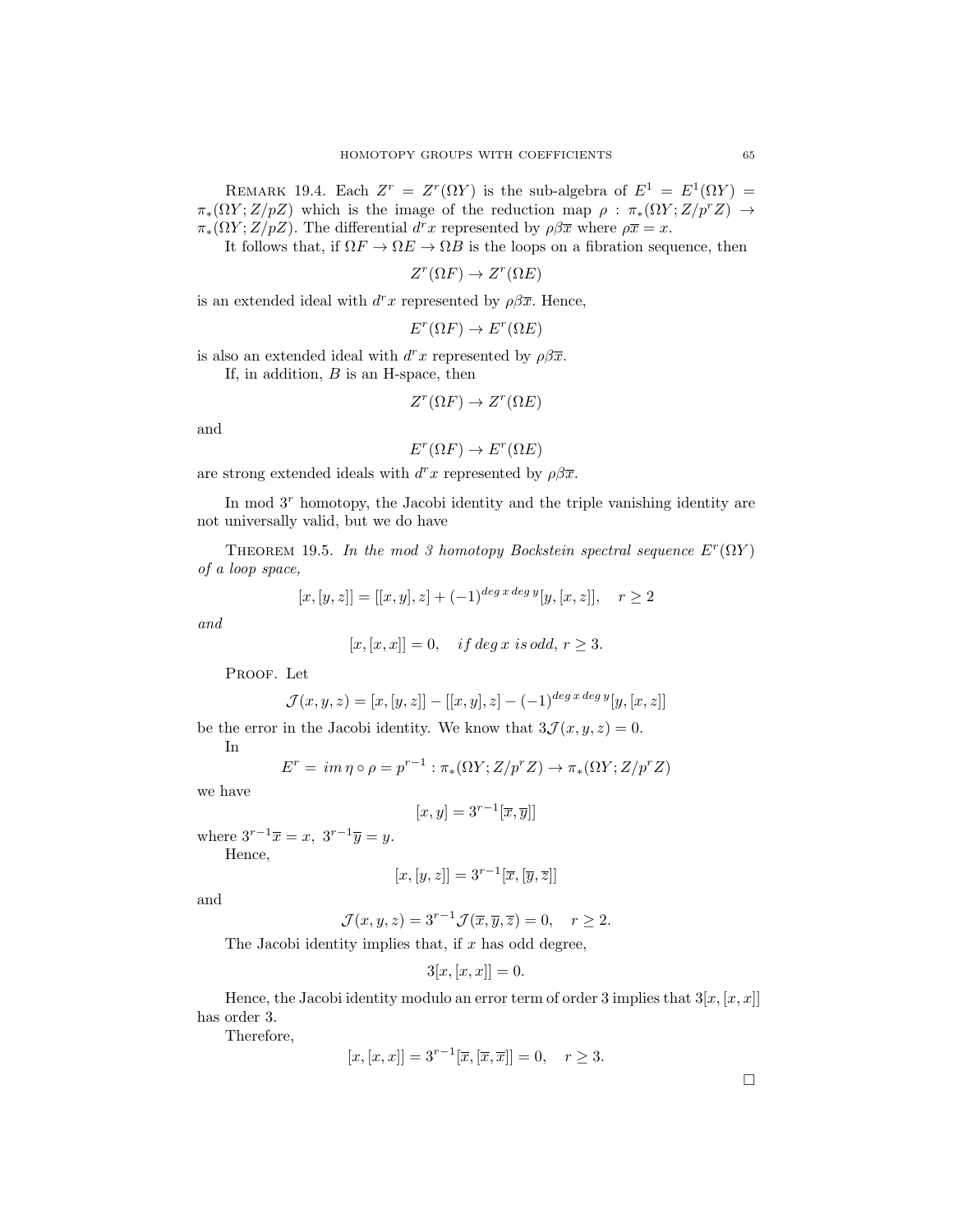EXAMPLE 19.6. Let p be a prime greater than 3. Given  $x \in \pi_{2n}(\Omega X; Z/p^r Z)$ with Bockstein  $\beta x \in \pi_{2n-1}(\Omega X; Z/p^r Z)$ , consider the elements

$$
\tau_k(x) = ad^{p^k - 1}(x)(\beta x),
$$

$$
\sigma_k(x) = \frac{1}{2} \sum_{j=1}^{p^k - 1} \frac{(j, p^k - 1)}{p} [ad^{j-1}(x)(\beta x), ad^{p^k - 1}(x)(\beta x)].
$$

We know that  $\beta \tau_k(x) = p \sigma_k(x)$ . Hence,

$$
\tau_k(x)\, \in\, \textit{kernel}\, \beta = \rho \beta: \pi_{2p^kn-1}(\Omega X; Z/p^r Z) \to \pi_{2p^kn-1}(\Omega X; Z/pZ)
$$

and there exists

$$
\tilde{\tau}_k(x) \in \pi_{2p^kn-1}(\Omega X; Z/p^{r+1}Z)
$$

such that  $\rho \tilde{\tau}_k(x) = \tau_k(x)$ .

We could also say that the element represented by  $\tau_k(x)$  in  $E^r$  has  $d^r \tau_k(x) = 0$ and survives to be represented by  $\tilde{\tau}_k(x)$  in  $E^{r+1}$ . Since  $\tilde{\tau}_k(x)$  actually reduces mod  $p^r$  to  $\tau_k(x)$  and not just to the same mod p reduction mod boundaries, this is a sharper statement than just saying the element survives to  $E^{r+1}$ .

## 20. Nonexistence of rational Peterson spaces

In this section, we show that there do not exist rational Peterson spaces  $P<sup>n</sup>(Q)$ , that is, there do not exist spaces which have a single nonvanishing integral cohomology group isomorphic to the rational numbers. This result is due to Kan and Whitehead [12]. Here is their proof.

First, recall some algebra:

LEMMA 20.1. If  $0 \to A \to B \to C \to 0$  is a short exact sequence of abelian groups and  $D$  is any abelian group, then there is a long exact sequence

$$
0 \to Hom(C, D) \to Hom(B, D) \to Hom(A, D) \to
$$
  

$$
Ext(C, D) \to Ext(B, D) \to Ext(A, D) \to 0.
$$

Hence, if  $Ext(A, D) \neq 0$  for a subgroup A of B, then  $Ext(B, D) \neq 0$ . And, if  $Hom(C, D) \neq 0$  for a quotient group C of B, then  $Hom(B, D) \neq 0$ .

In the same spirit, if  $Ext(A, D)$  is uncountable for a subgroup A of B, then  $Ext(B, D)$  is uncountable. And, if  $Hom(C, D)$  is uncountable for a quotient group C of B, then  $Hom(B, D)$  is uncountable.

We also have a dual exactness which can useful in computations

LEMMA 20.2. If  $0 \to A \to B \to C \to 0$  is a short exact sequence of abelian groups and  $D$  is any abelian group, then there is a long exact sequence

$$
0 \to Hom(D, A) \to Hom(D, B) \to Hom(D, C) \to
$$

$$
Ext(D, A) \to Ext(D, B) \to Ext(D, C) \to 0.
$$

Among the important characteristics of Hom and Ext are

LEMMA 20.3. If A is a free abelian group or if B is a divisible abelian group, then  $Ext(A, B) = 0$ .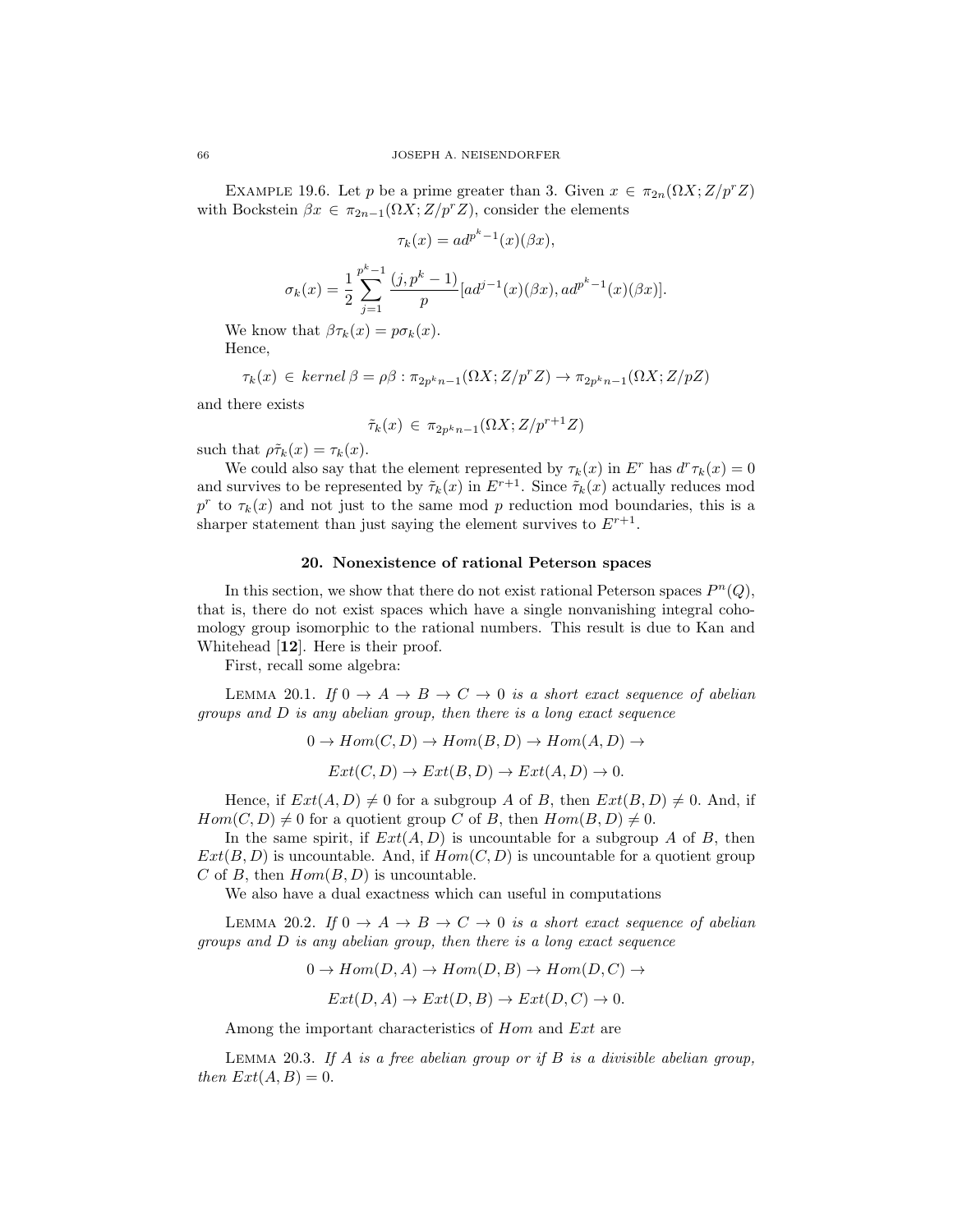LEMMA 20.4. If  $A = \lim_{n \to \infty} A_n$  is a direct limit, then we have the inverse limit

 $Hom(A, D) = \lim_{\leftarrow} Hom(A_n, D)$ 

and the short exact sequence

 $0 \to \lim_{\leftarrow}^1 Hom(A_n, D) \to Ext(A, D) \to \lim_{\leftarrow} Ext(A_n, D) \to 0.$ 

Recall the universal coefficient theorem for cohomology

THEOREM 20.5. For all  $k \geq 1$ , there is a short exact sequence

$$
0 \to Ext(\overline{H}_{k-1}(X;Z), Z) \to H^k(X;Z) \to Hom(H_k(X;Z), Z) \to 0.
$$

Since  $Hom(A, Z)$  has no divisible subgroups, we get

COROLLARY 20.6. If the reduced integral cohomology groups of  $X$  are all divisible, then the groups  $Hom(H_k(X; Z), Z) = 0$  and  $H^k(X; Z) = Ext(\overline{H}_{k-1}(X, Z), Z)$ for all  $k \geq 1$ .

We need

THEOREM 20.7. If A is an abelian group with  $Hom(A, Z) = 0$ , then A is torsion free and divisible if and only if  $Ext(A, Z)$  is torsion free and divisible.

**PROOF.** Let d be any nonzero integer and let  $dA = \{a \in A | da = 0\}$  be the d–torsion subgroup. Since  $_dA$  and  $A/dA$  are both torsion groups,

$$
Hom(_{d}A, Z) = Hom(A/dA, Z) = 0.
$$

(The second vanishing statement also follows from the fact that  $A/dA$  is a quotient group of A.)

The exact sequence

$$
0 \to_d A \to A \xrightarrow{d} A \to A/dA \to 0
$$

factors into two short exact sequences

$$
0 \to_d A \to A \to dA \to 0,
$$

$$
0 \to dA \to A \to A/dA \to 0.
$$

Applying  $Ext( , Z)$  to these two exact sequences yields exact sequences

$$
0 \leftarrow Ext(_{d}A, Z) \leftarrow Ext(A, Z) \leftarrow Ext(dA, Z) \leftarrow 0,
$$

$$
0 \leftarrow Ext(dA, Z) \leftarrow Ext(A, Z) \leftarrow Ext(A/dA, Z) \leftarrow 0
$$

which splice together to give the exact sequence

$$
0 \leftarrow Ext(_{d}A, Z) \leftarrow Ext(A, Z) \xleftarrow{d} Ext(A, Z) \leftarrow Ext(A/dA, Z) \leftarrow 0.
$$

It follows that

$$
Ext(_{d}A,Z) = Ext(A,Z)/dExt(A,Z), \quad Ext(A/dA,Z) =_d Ext(A,Z).
$$

Since every nonzero torsion group  $D$  contains a cyclic subgroup, it follows that, for such groups,  $Ext(D, Z) = 0$  if and only if  $D = 0$ .

So then A has no d–torsion, that is,  $0 = d$  A if and only if

$$
0 = Ext(_{d}A, Z) = Ext(A, Z)/dExt(A, Z)
$$

if and only if  $Ext(A, Z)$  is d divisible.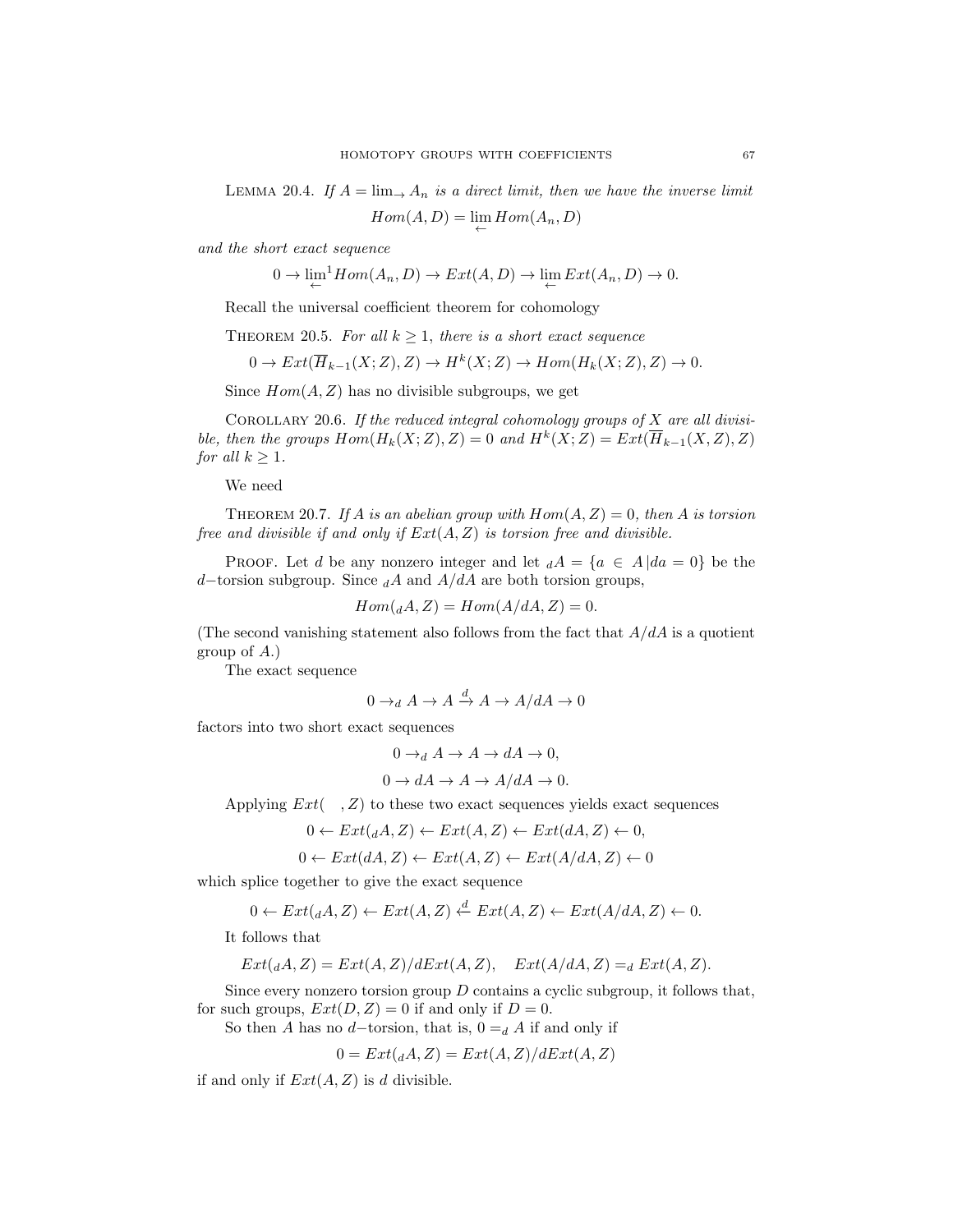Likewise, A is d divisible, that is,  $0 = A/dA$  if and only if

$$
0 = Ext(A/dA, Z) =_d Ext(A, Z)
$$

if and only if  $Ext(A, Z)$  has no d–torsion.

The result follows.

 $\Box$ 

Recall that an abelian group is torsion free and divisible if and only if it is a rational vector space.

LEMMA 20.8. If A is a nonzero rational vector space, then  $Ext(A, Z)$  is uncountable.

PROOF. It is sufficient to show that  $Ext(Q, Z)$  is uncountable.

The exact sequence  $0 \to Z \to Q \to Q/Z \to 0$  yields the exact sequence

$$
0 \to Hom(Q, Q) \to Hom(Q, Q/Z) \to Ext(Q, Z) \to 0.
$$

Since  $Hom(Q, Q) \cong Q$  is countable, it is sufficient to show that  $Hom(Q, Q/Z)$  is uncountable.

Since  $Q = \bigcup \frac{1}{n!} Z$ ,

$$
Hom(Q, Q/Z) = \lim_{\leftarrow} Hom(\frac{1}{n!}Z, Q/Z) = \lim_{\leftarrow} Z/n!Z
$$

and this is clearly uncountable.

THEOREM 20.9. If  $X$  is a connected space for which all of the reduced integral cohomology groups are rational vector spaces, then  $H^k(X;Z) = 0$  for all  $k \geq 1$ . In particular, there are no rational Peterson spaces  $P^{n}(Q)$ .

PROOF. We know that

$$
Hom(H_k(X;Z),Z)=0
$$

and

$$
H^k(X;Z) = Ext(\overline{H}_{k-1}(X;Z),Z)
$$

for all  $k > 1$ .

The groups  $Ext(\overline{H}_{k-1}(X;Z), Z)$  are all rational vector spaces and hence, so are the groups  $\overline{H}_{k-1}(X;Z)$ . If  $\overline{H}_{k-1}(X;Z) \neq 0$  for some  $k \geq 1$ , then the group  $Ext(\overline{H}_{k-1}(X;Z),Z) = H^k(X,Z)$  is uncountable. Hence  $\overline{H}_{k-1}(X;Z) = 0$  for all  $k \geq 1$ . Thus,  $H^k(X; Z) = 0$  for all  $k \geq 1$ .

# 21. Nonfinitely generated coefficients

For X a pointed topological space and A a finitely generated abelian group and  $n \geq 2$ ,

$$
\pi_n(X; A) = [P^n(A), X]_*
$$

We shall show

THEOREM 21.1. a) Let  $n \geq 2$ , let  $X \in \mathcal{X}$  be a space in the homotopy category of pointed spaces, and let  $F \in \mathcal{F}$  be an abelian group in the category of torsion free abelian groups. There is a natural isomorphism of functors of two variables

$$
\pi_n(X) \otimes F \to \pi_n(X;F).
$$

 $\Box$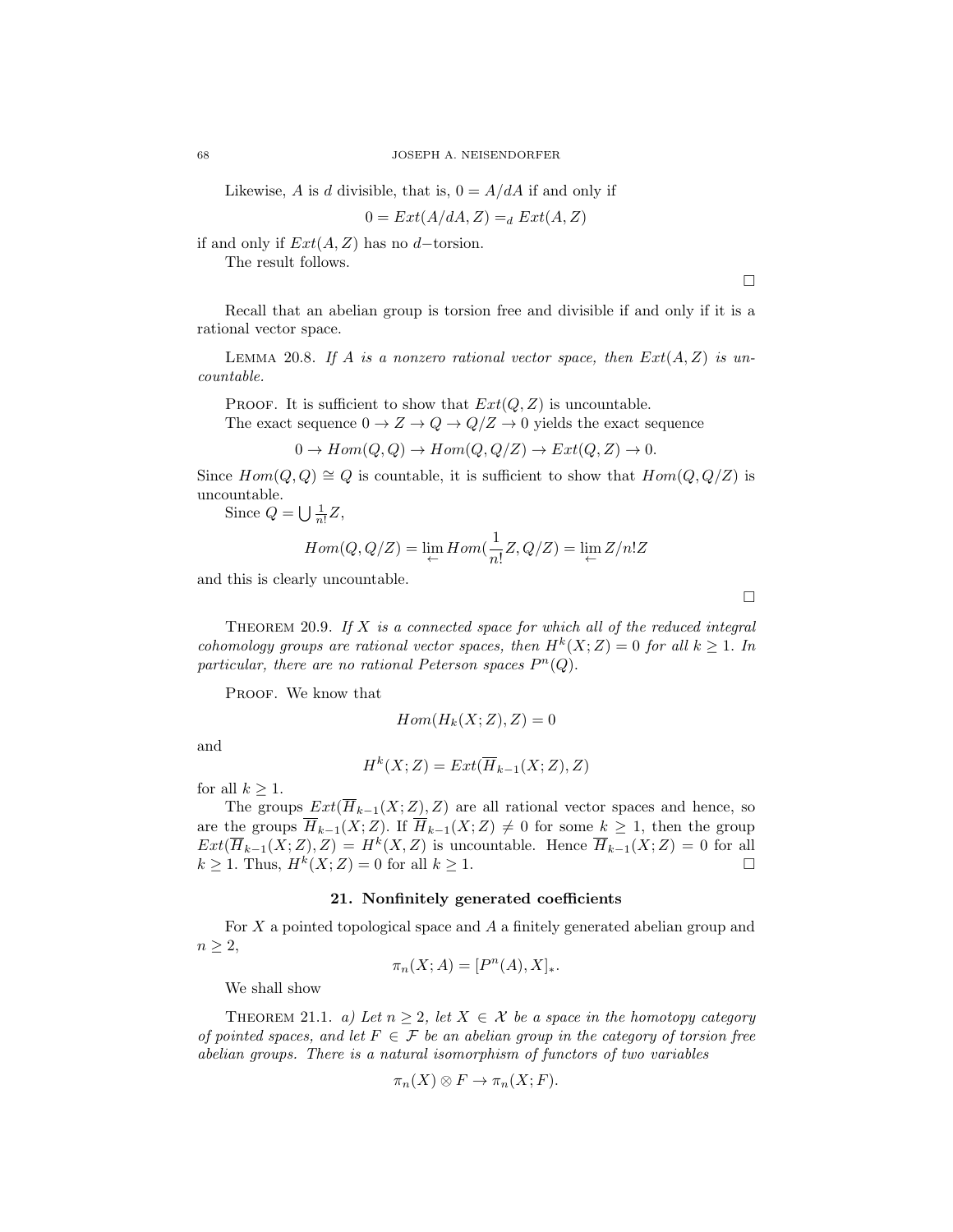b) Let  $n \geq 4$ , let  $X \in \mathcal{X}$  be a space in the homotopy category of pointed spaces, and let  $A \in \mathcal{A}$  be an abelian group in the category of category of abelian groups with no 2-torsion. There is a natural short exact sequence of functors of two variables

$$
0 \to \pi_n(X) \otimes A \to \pi_n(X; A) \to Tor(\pi_n(X), A) \to 0.
$$

REMARK 21.2. It is sufficient to prove the above theorem for finitely generated coefficient groups. Then

$$
\pi_n(X;A) = \lim \pi_n(X;B)
$$

the direct limit being taken over all the finitely generated subgroups B of A. Since tensor and Tor commute with direct limits and since limits of exact sequences are exact, we get the natural isomorphism in part a) and the natural short exact sequence in b).

Again, since limits of exact sequences are exact, we get the long exact sequences of a fibration in the case of nonfinitely generated coefficients.

PROOF. Let

$$
F=\bigoplus_{\alpha}Z,\quad G=\bigoplus_{\beta}Z
$$

be finitely generated free abelian groups. Since  $[P<sup>n</sup>(F), P<sup>n</sup>(G)]_* = Hom(G, F), n \ge$ 2, it follows that

$$
\pi_n(X;F) = [P^n(F), X]_* = \bigoplus_{\alpha} \pi_n(X) = \pi_n(X) \otimes F
$$

is a natural isomorphism of functors of two variables. Merely note that an element

$$
f = (f_{\alpha\beta}) \in Hom(G, F)
$$

is defined by a matrix of integers and

$$
f^* = (f_{\beta\alpha}^*) : \bigoplus_{\alpha} S^n \to \bigoplus_{\beta} S^n, \quad f_{\beta\alpha}^* = f_{\alpha\beta}
$$

is defined by the dual matrix.

Now let  $f: A \rightarrow B$  be a homomorphism of finitely generated abelian groups with no 2 torsion and let  $h = (h_0, h_1)$ :

$$
\begin{array}{ccccccc}\n0 & \rightarrow & F_1 & \xrightarrow{d} & F_0 & \xrightarrow{\epsilon} & A & \rightarrow 0 \\
& \downarrow h_1 & & \downarrow h_0 & & \downarrow f \\
0 & \rightarrow & G_1 & \xrightarrow{d} & G_0 & \xrightarrow{\epsilon} & B & \rightarrow 0\n\end{array}
$$

be a chain map of finitely generated free resolutions covering the homomorphism f.

The choice of the chain map of free resolutions covering  $f$  is unique up to a chain homotopy  $H : F_0 \to G_1$ , that is, any other choice of a chain map  $\overline{h} = (\overline{h}_0, \overline{h}_1)$ is of the form

$$
\overline{h}_0 = h_0 + d \circ H, \quad \overline{h}_1 = h_1 + H \circ d.
$$

Now consider the maps of spaces

$$
\begin{array}{ccccccccc}\nP^{n-1}(G_0)&\xrightarrow{d^*}&P^{n-1}(G_1)&\xrightarrow{\iota}&P^n(B)&\xrightarrow{\epsilon^*}&P^n(G_0)&\xrightarrow{d^*}&P^n(G_1)\\
\downarrow h_0^*&\downarrow h_1^*&\downarrow f^*&\downarrow h_0^*&\downarrow h_1^*\\
P^{n-1}(F_0)&\xrightarrow{d^*}&P^{n-1}(F_1)&\xrightarrow{\iota}&P^n(B)&\xrightarrow{\epsilon^*}&P^n(F_0)&\xrightarrow{d^*}&P^n(F_1)\n\end{array}
$$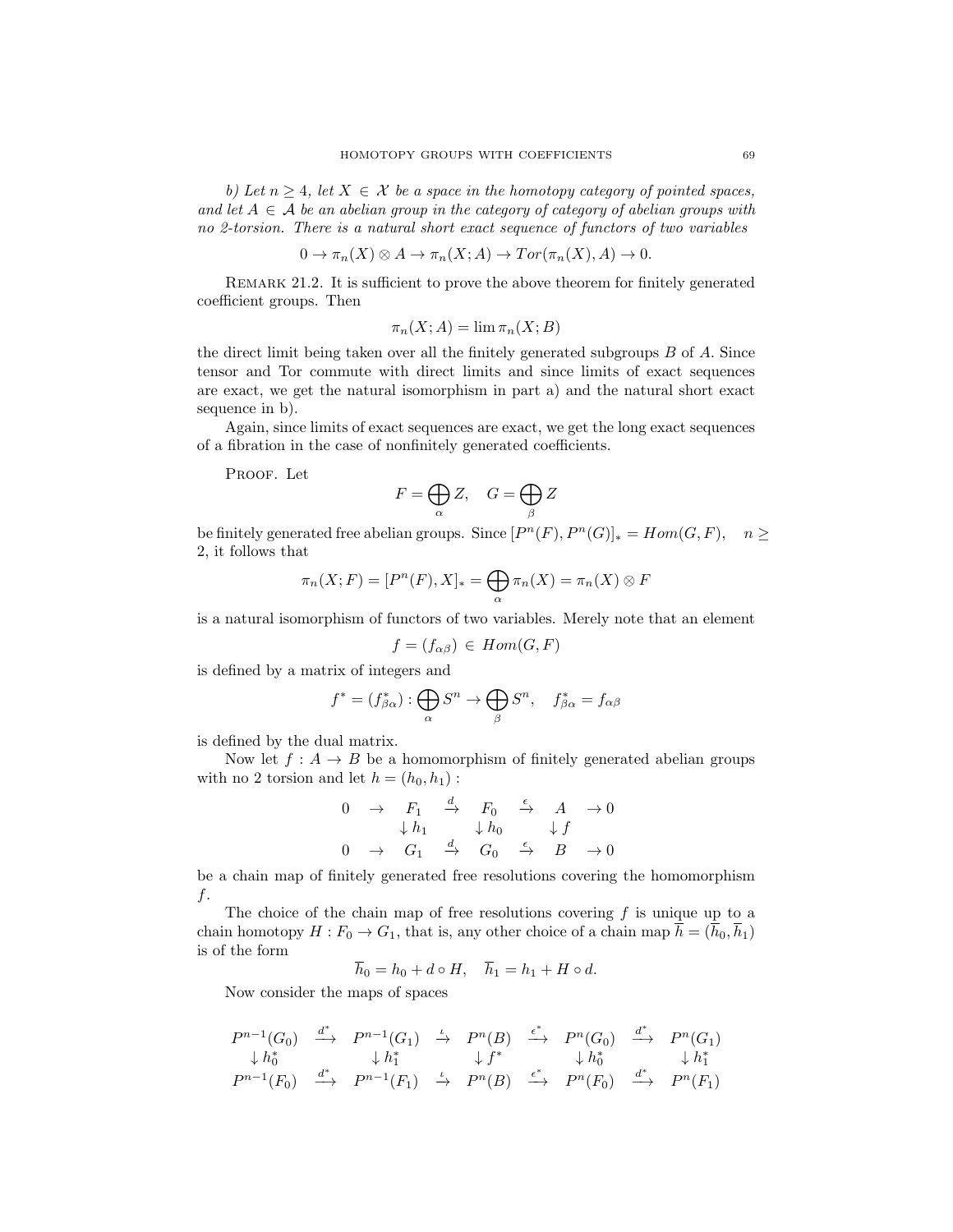#### 70 JOSEPH A. NEISENDORFER

and the maps

$$
H^*: P^{n-1}(G_1) \to P^{n-1}(F_0), \quad H^*: P^n(G_1) \to P^n(F_0).
$$

The vertical maps of spaces are all unique by strong coefficient functoriality. The maps  $\iota$  are the standard maps in the cofibration sequences. The remaining horizontal maps and the maps  $H^*$  are unique by strong coefficient functoriality.

In the above diagram, from left to right, the first, third, and fourth square commute by strong coefficient functoriality. The second square commutes by the construction of maps of cofibration sequences.

Since  $n \geq 4$ , all the above maps are suspensions and hence all compositions distribute over sums. It follows that the above squares all commute when the chain map  $h$  is replaced by the chain map  $h$ .

Thus, the dual maps are unique, and they form the commutative diagram below, even if we replace  $h$  by the chain homotopic map  $h$ :

$$
\begin{array}{ccccccccc}\n\pi_{n-1}(X;F_0) & \xleftarrow{d_*} & \pi_{n-1}(X;F_1) & \xleftarrow{t^*} & \pi_n(X;A) & \xleftarrow{\epsilon_*} & \pi_n(X;G_0) & \xleftarrow{d_*} & \pi_n(X;G_1) \\
\downarrow h_0 & \downarrow h_1 & \downarrow f & \downarrow h_0 & \downarrow h_1 \\
\pi_{n-1}(X;G_0) & \xleftarrow{d_*} & \pi_{n-1}(X;G_1) & \xleftarrow{t^*} & \pi_n(X;B) & \xleftarrow{\epsilon_*} & \pi_n(X;G_0) & \xleftarrow{d_*} & \pi_n(X;G_1)\n\end{array}
$$

The horizontal arrows are exact and thus give the unique natural maps of short exact sequences, that is, the maps of tensor and tor are the usual maps of tensor and derived functors, independent of the choice of the chain map h:

$$
0 \leftarrow Tor(\pi_{n-1}(X), A) \leftarrow \pi_n(X; A) \leftarrow \pi_n(X) \otimes A \rightarrow 0
$$
  
\n
$$
\downarrow f_* \qquad \qquad \downarrow f_* \qquad \qquad \downarrow 1 \otimes f_*
$$
  
\n
$$
0 \leftarrow Tor(\pi_{n-1}(X), B) \leftarrow \pi_n(X; B) \leftarrow \pi_n(X) \otimes B \rightarrow 0
$$

The uniqueness implies that compositions give the maps of exact sequences associated with compositions. Hence the universal coefficients sequence is a functor.  $\Box$ 

EXAMPLE 21.3. Let  $R \subseteq Q$  be any subring of the rationals, for example,  $R = Q$ ,  $R = Z_{(p)}$ , or  $R = Z[1/p]$  where p is a prime. Then, for  $n \geq 2$ , the above theorem permits us to define

$$
\pi_n(X;R) = \lim \pi_n(X;Z)
$$

where

a) if  $R = Q$ , the limit is taken with respect to the maps  $n: Z \rightarrow Z$  corresponding to the subgroups

$$
\frac{Z}{(n-1)!} \subseteq \frac{Z}{n!}.
$$

b) if  $R = Z_{(p)}$ , the limit is taken with respect to the maps  $q: Z \to Z$  corresponding to the subgroups

$$
\frac{Z}{r} \subseteq \frac{Z}{qr}
$$

with  $r$  and  $q$  relatively prime to  $p$ .

c) if  $R = Z[1/p]$ , the limit is taken with respect to the maps  $p : Z \rightarrow Z$ corresponding to the subgroups

$$
\frac{Z}{p^s} \subseteq \frac{Z}{p^{s+1}}.
$$

And, in all these cases, the isomorphism  $\pi_n(X; R) \cong \pi_n(X) \otimes R$  is valid. For all of these, we have well known localized Hurewicz theorems [24]: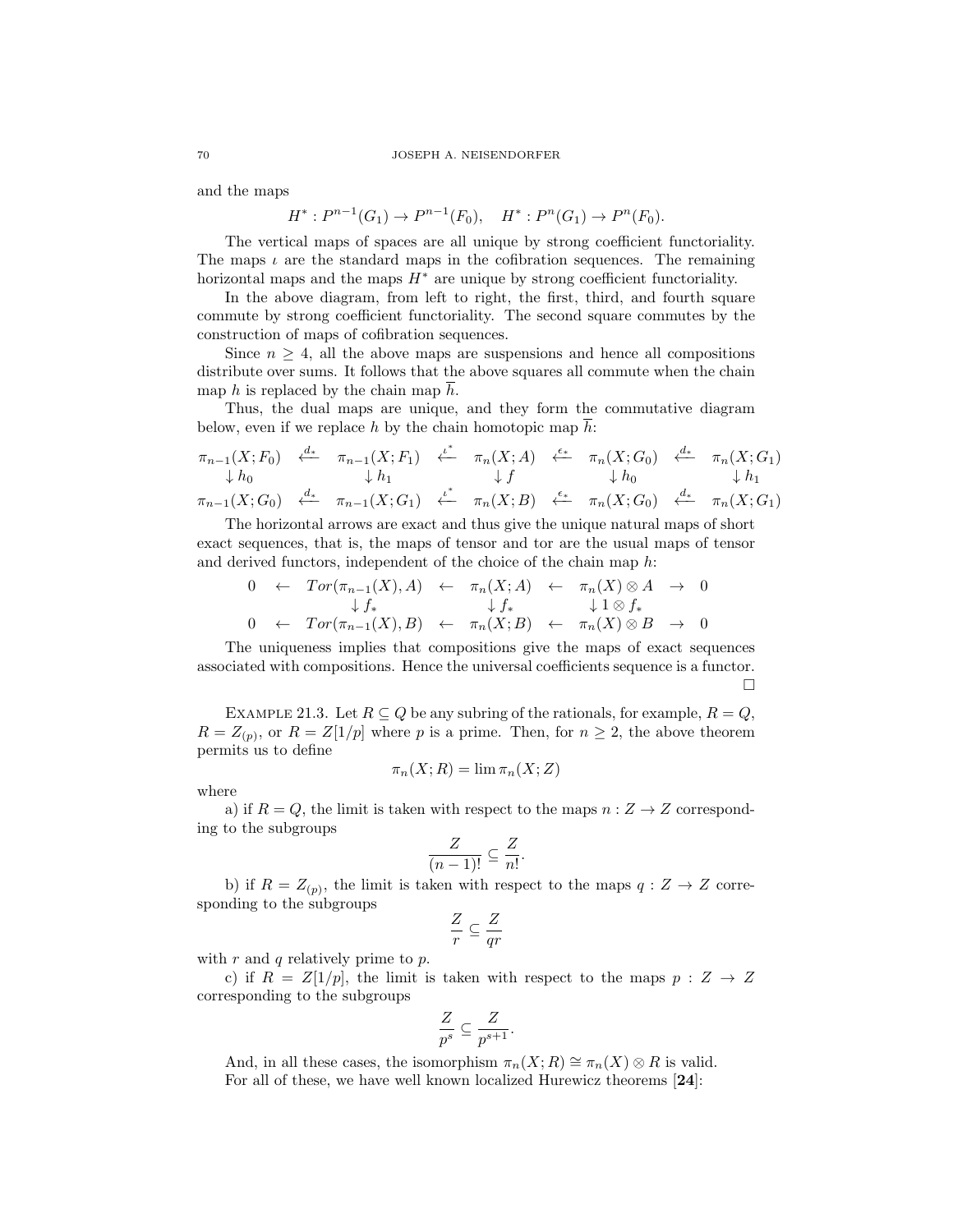THEOREM 21.4. : If X simply connected,  $n \geq 2$ , and  $\pi_i(X; R) = 0$ ,  $i \leq n-1$ , then  $\pi_i(X; R) \to H_i(X; R)$  is an isomorphism for  $i = n$  and an epimorphism for  $i = n + 1.$ 

The first question that arises in an attempt to prove a general Hurewicz theorem is:

For which abelian groups  $A$  and  $G$  is it true that

$$
Tor(G, A) = G \otimes A = 0
$$

implies

$$
\overline{H}_*(K(G,n),A) = 0?
$$

## 22. Computations with Hilton-Hopf invariants

DEFINITION 22.1. If  $f: X \to \Omega Y$  is a map to a loop space, then the multiplicative extension is the composition of loop maps

$$
\overline{f}: \Omega \Sigma X \xrightarrow{\Omega \Sigma f} \Omega \Sigma \Omega Y \xrightarrow{\Omega e} \Omega Y
$$

where  $\Sigma : Y \to \Omega \Sigma Y$ ,  $y \mapsto \langle y, y \rangle$  and  $e : \Sigma \Omega Y \to Y$ ,  $\langle t, \omega \rangle \to \omega(t)$  are the structure maps of the adjoint functors  $\Sigma$  and  $\Omega$ .

The commutative diagrams

$$
\Sigma X \xrightarrow{\Sigma(\Sigma)} \Sigma \Omega \Sigma X \xrightarrow{\Omega \Sigma \Omega X} \frac{\Omega e}{\uparrow \Sigma} \Sigma X
$$
  

$$
\Sigma X \xrightarrow{\Sigma X} \Omega X
$$

make it easy to check that

LEMMA 22.2.  $\overline{f}$  extends f in the sense that  $\overline{f} \circ \Sigma = f : X \to \Omega Y$  and it is natural with respect to loop maps in the sense that  $\overline{(Qg) \circ f} = \Omega g \circ \overline{f}$  where  $\Omega g : \Omega Y \to \Omega W$ .

Let  $f : \Sigma X \to Z$  and  $g : \Sigma Y \to Z$  be maps with respective adjoints  $f : X \to \Omega Z$ and  $g: \overline{Y} \to \Omega Z$ . Of course, we have the defining compositions

$$
f: X \xrightarrow{\Sigma} \Omega \Sigma X \xrightarrow{\Omega f} \Omega Z, \quad \underline{f}: \Sigma X \xrightarrow{\Sigma f} \Sigma \Omega Z \xrightarrow{e} Z.
$$

Note that the multiplicative extension of  $f$  is the loop of the adjoint, that is,  $\overline{f} = \Omega f$ .

DEFINITION 22.3. Recall that the commutator defines the Samelson product  $[f, g] : X \wedge Y \to \Omega Z$  and the adjoint is the Whitehead product  $[f, g] : \Sigma(X \wedge Y) \to Z$ . In particular, the multiplicative extension of the Samelson product is the loop of the Whitehead product.

We now describe the Hilton-Milnor theorem in one of its two adjoint forms.

Let  $\omega_i(\iota_0, \iota_1)$  run over a basis of monomials for the free (ungraded) Lie algebra  $L(\iota_0, \iota_1)$ . For example, it could begin with

$$
\omega_0(\iota_0, \iota_1) = \iota_0, \quad \omega_1(\iota_0, \iota_1) = \iota_1, \quad \omega_2(\iota_0, \iota_1) = [\iota_0, \iota_1]
$$

$$
\omega_3(\iota_0, \iota_1) = [\iota_0, [\iota_0, \iota_1]], \quad \omega_4(\iota_0, \iota_1) = [\iota_1, [\iota_1, \iota_0]],
$$

$$
\omega_5(\iota_0, \iota_1) = [\iota_0, [\iota_0, [\iota_0, \iota_1]]], \dots
$$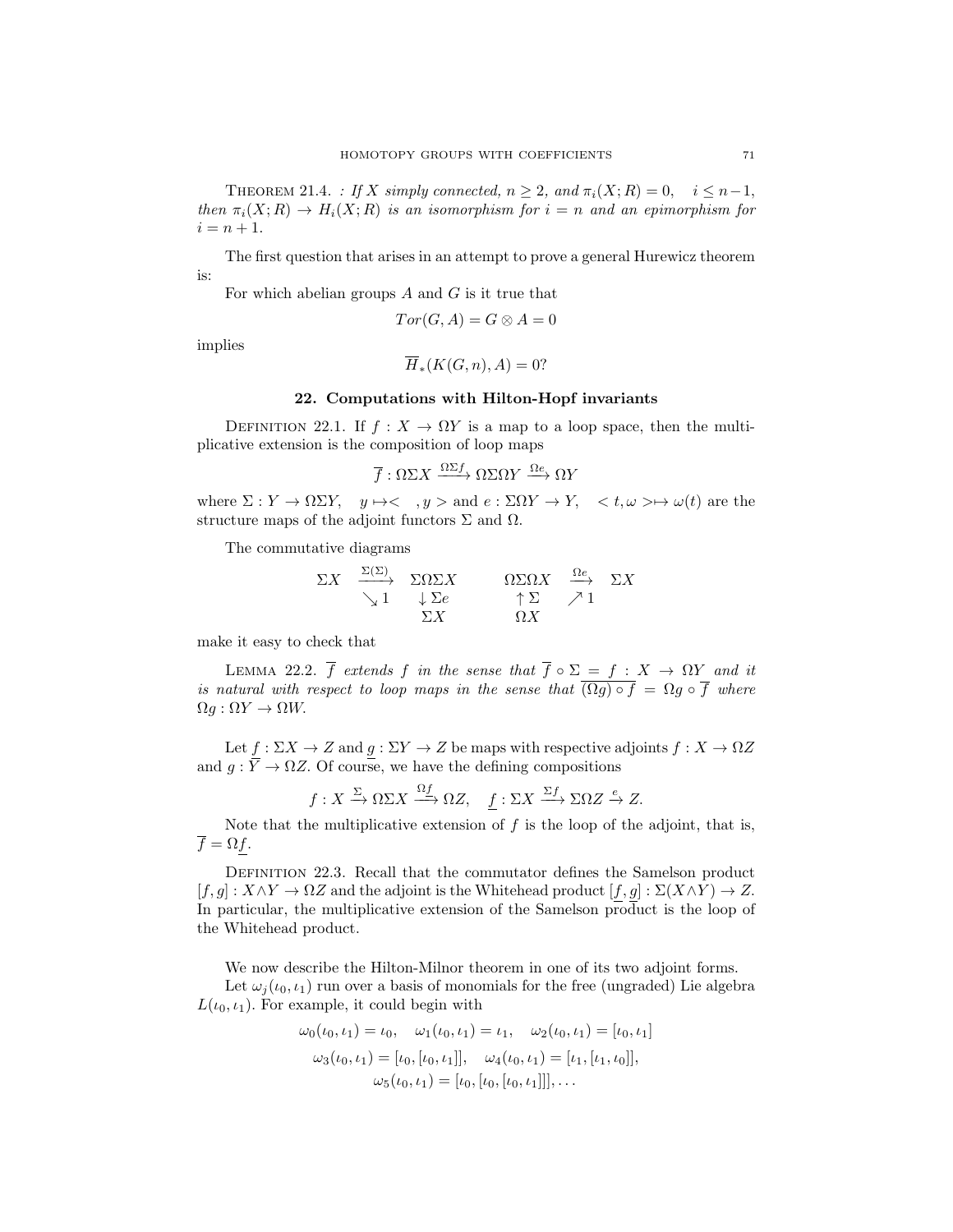Let  $\iota_0 = \iota_X : X \xrightarrow{\Sigma} \Omega \Sigma X \to \Omega \Sigma (X \vee Y)$  and  $\iota_1 = \iota_Y : Y \xrightarrow{\Sigma} \Omega \Sigma Y \to \Omega \Sigma (X \vee Y)$ be the two inclusions.

Then each  $\omega_j(\iota_X, \iota_Y) : \omega_j(X, Y) \to \Omega\Sigma(X \vee Y)$  is a Samelson product where  $\omega_i(X, Y)$  is an appropriate smash product of X and Y. For example,

$$
\omega_0(\iota_X, \iota_Y) = \iota_X : X \to \Omega\Sigma(X \vee Y), \quad \omega_1(\iota_X, \iota_Y) = \iota_Y : Y \to \Omega\Sigma(X \vee Y),
$$

$$
\omega_2(\iota_X, \iota_Y) = [\iota_X, \iota_Y] : X \wedge Y \to \Omega\Sigma(X \vee Y),
$$

$$
\omega_3(\iota_X, \iota_Y) = [\iota_X, [\iota_X, \iota_Y]] : X \wedge (X \wedge Y) \to \Omega\Sigma(X \vee Y),
$$

$$
\omega_4(\iota_X, \iota_Y) = [\iota_Y, [\iota_Y, \iota_X]] : Y \wedge (Y \wedge X) : \to \Omega\Sigma(X \vee Y),
$$

$$
\omega_5(\iota_X, \iota_Y) = [\iota_X, [\iota_X, [\iota_X, \iota_Y]]] : X \wedge (X \wedge (X \wedge Y))) \to \Omega\Sigma(X \vee Y),
$$

We state without proof the Hilton-Milnor theorem:

THEOREM 22.4 (Hilton-Milnor). If  $X$  and  $Y$  are connected spaces, then there is a natural homotopy equivalence

$$
\Psi: \prod_{j\geq 0} \Omega \Sigma(\omega_j(X, Y)) \to \Omega \Sigma(X \vee Y)
$$

where the left hand side is the weak product, that is, the direct limit of the finite products, and we get the map  $\Psi$  by using the loop multiplication of  $\Omega\Sigma(X \vee Y)$ to multiply the multiplicative extensions of the above countable list of Samelson products.

Remark 22.5. In order to get a map to the loop space defined on the weak product, the most convenient way to multiply maps is to require the j–th loop to run in the interval  $[1 - 2^{j}, 1 - 2^{j+1}]$ .

Thus, we have a natural homotopy equivalence from the weak product to the loop suspension of the bouquet

$$
\Psi : \Omega \Sigma X \times \Omega \Sigma Y \times \Omega \Sigma (X \wedge Y) \times \Omega \Sigma (X \wedge X \wedge Y) \times \Omega \Sigma (Y \wedge Y \wedge X) \times \dots
$$

 $\to \Omega\Sigma(X \vee Y).$ 

Let  $f: Z \to \Omega \Sigma X$  be a map with adjoint  $f: \Sigma Z \to X$ . Let  $\mu: \Sigma X \to \Sigma X \vee \Sigma X$ be the comultiplication of the suspension.

DEFINITION 22.6 (Hilton-Hopf invariants). The k-th Hilton-Hopf invariant  $h_k(f)$  of f is the projection on the k–th factor of the composition  $\Psi^{-1} \circ \Omega \mu \circ f$ , that is,

$$
Z \to \Omega \Sigma X \xrightarrow{\Omega \mu} \Omega(\Sigma X \vee \Sigma X) \xrightarrow{\Psi^{-1}} \prod_{j \geq 0} \Omega \Sigma(\omega_j(X, X)) \xrightarrow{\pi_k} \Omega \Sigma \omega_k(X, X).
$$

Hence we have the Hilton-Milnor decomposition

THEOREM 22.7 (Hilton-Milnor decomposition).

 $\Omega\mu(f) = \overline{\iota_0}h_0(f) \times \overline{\iota_1}h_1(f) \times \overline{[\iota_0, \iota_1]}h_2(f) \times \overline{[\iota_0, [\iota_0, \iota_1]]}h_3(f) \times \dots$ 

The natural projections  $\pi_0, \pi_1 : \Sigma X \vee \Sigma X \to \Sigma X$  show that  $h_0(f) = h_1(f) = f$ .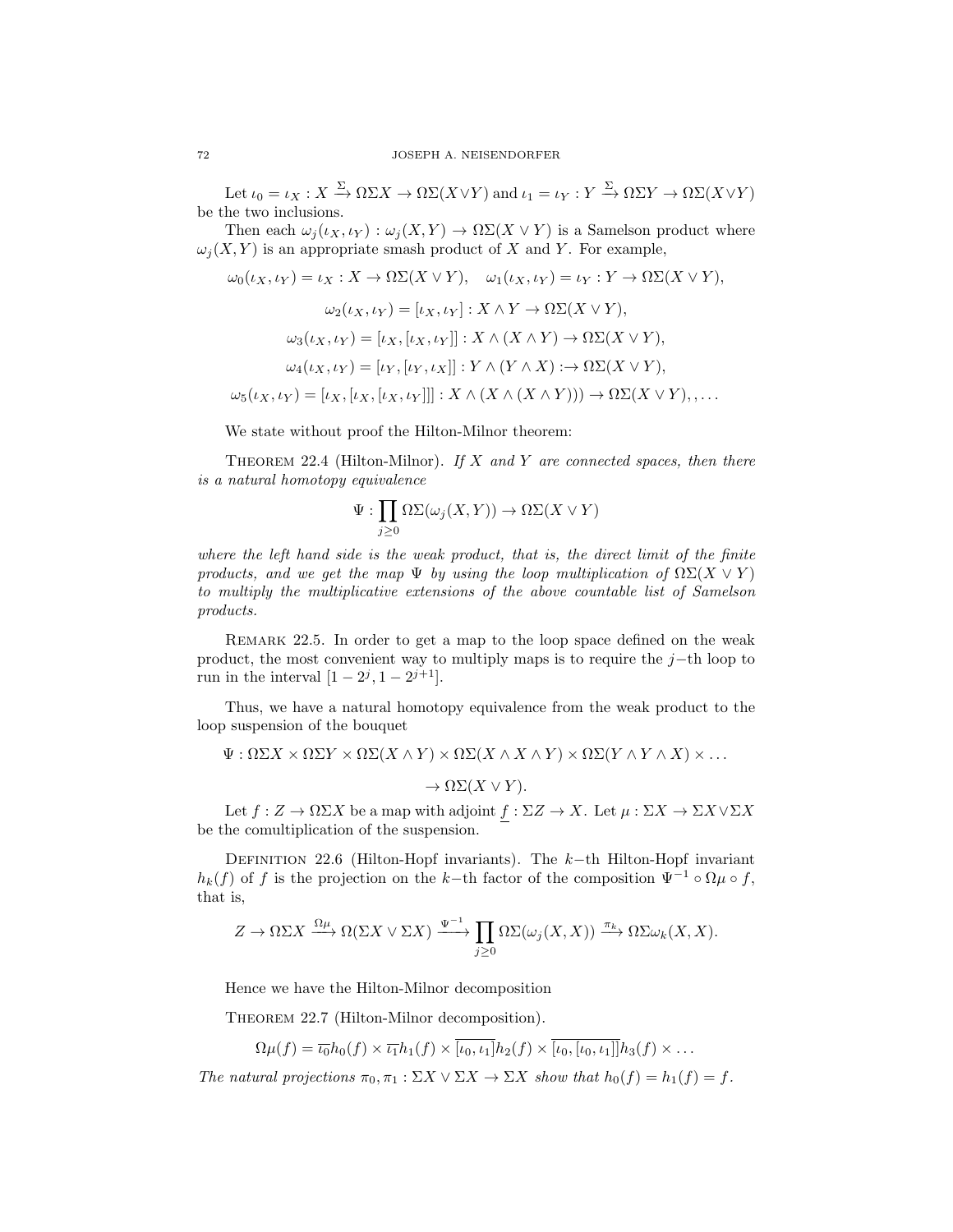PROOF. One uses

.

$$
\pi_0 \circ \mu = \pi_1 \circ \mu = 1_{\Sigma X}
$$
  
\n
$$
\pi_0 \circ \iota_0 = \pi_1 \circ \pi_1 = 1_{\Sigma X}, \quad \pi_0 \iota_1 = \pi_1 \circ \pi_0 = 0,
$$
  
\n
$$
\pi_0 \circ \omega_j(\iota_0, \iota_1) = \pi_1 \circ \omega_j(\iota_0, \iota_1) = 0
$$

for  $j \geq 2$  since, in these cases,  $\omega(\iota_0, \iota_1)$  contains both  $\iota_0$  and  $\iota_1$ . For example, applying  $\Omega \pi_0$  to the equation for  $\Omega \mu(f)$  yields

$$
f = \Omega \pi_0 \circ \Omega \mu(f) = h_0(f) \times 0 \times 0 \times \dots = h_0(f)
$$

Since the only interesting Hilton-Hopf invariants  $h_j(f)$  occur when  $j \geq 2$ , we shall not refer to  $h_0(f) = h_1(f) = f$  as Hilton-Hopf invariants.

If Z is a finite dimensional complex, the above sums are finite. In fact, suppose that the dimension of Z is  $\leq m-1$  and that X is  $n-1$  connected. Observe that, if  $m \leq 2n$ , then  $h_i(f) = 0$  for all  $j \geq 2$ , that is, all Hilton-Hopf invariants are 0. If  $m \leq 3n$ , then  $h_i(f) = 0$  for all  $j \geq 3$ , We shall be particularly interested in the last case where the only nonzero Hopf invariant is

$$
h_2: [\Sigma Z, X]_* \to [\Sigma Z, \Sigma X \wedge X]_*
$$

We now describe the Hilton-Milnor theorem in its equivalent adjoint form which uses Whitehead products instead of Samelson products.

We shall abuse notation and use  $\iota_0 = \iota_X : \Sigma X \to \Sigma X \vee \Sigma Y$  and  $\iota_1 = \iota_Y :$  $\Sigma Y \to \Sigma X \vee \Sigma Y$  to denote the respective adjoints of the previous  $\iota_0 = \iota_X, \iota_1 = \iota_Y$ .

Also,  $\omega_i(\iota_X, \iota_Y) : \Sigma \omega_i(X, Y) \to \Sigma(X \vee Y)$  is used to represent the Whitehead product which is adjoint to the Samelson product.

DEFINITION 22.8. The  $k$ −th Hilton-Hopf invariant

$$
h_k(f): \Sigma Z \to \Sigma \omega_k(X, X)
$$

of the adjoint  $f$  is simply the adjoint of the previous Hilton-Hopf invariant.

Note that the comultiplication  $\mu = \iota_0 + \iota_1 : \Sigma X \to \Sigma X \vee \Sigma X$  and the Hilton-Milnor decomposition can be written in the adjoint form where Whitehead products replace Samelson products. Observe that the adjoint of  $\Omega \mu(f) = \Omega(\iota_0 + \iota_1) \circ f$  is  $(\iota_0 + \iota_1) \circ f$  and the adjoint of  $\omega_j(\iota_0, \iota_1)h_j(f)$  is  $\omega_j(\iota_0, \iota_1)h_j(f)$ . Hence,

Theorem 22.9 (Adjoint form of the Hilton-Milnor decomposition).

 $(\iota_0 + \iota_1) \circ f = \iota_0 \circ f + \iota_1 \circ f + [\iota_0, \iota_1] \circ h_2(f) + [\iota_0, [\iota_0, \iota_1]] \circ h_3(f) + \dots$ 

in the group  $[\Sigma Z, \Sigma X \vee \Sigma X]_{\ast}$ . If Z is not itself a suspension, the order of the addition may matter since this group may not be abelian .

The space  $\Sigma X \vee \Sigma X$  is a univeral example for the Hilton-Milnor decomposition, that is, if  $g_0, g_1 : \Sigma X \to W$  are any two maps, this defines a map  $g_0 \vee g_1$ :  $\Sigma X \vee \Sigma X \rightarrow W$  and we get

COROLLARY 22.10 (Distributivity formula).

 $(g_0 + g_1) \circ f = g_0 \circ f + g_1 \circ f + [g_0, g_1] \circ h_2(f) + [g_0, [g_0, g_1]] \circ h_3(f) + \ldots$ 

in the group  $[\Sigma Z, W]_*$ . Again, if Z is not itself a suspension, the order of the addition may matter.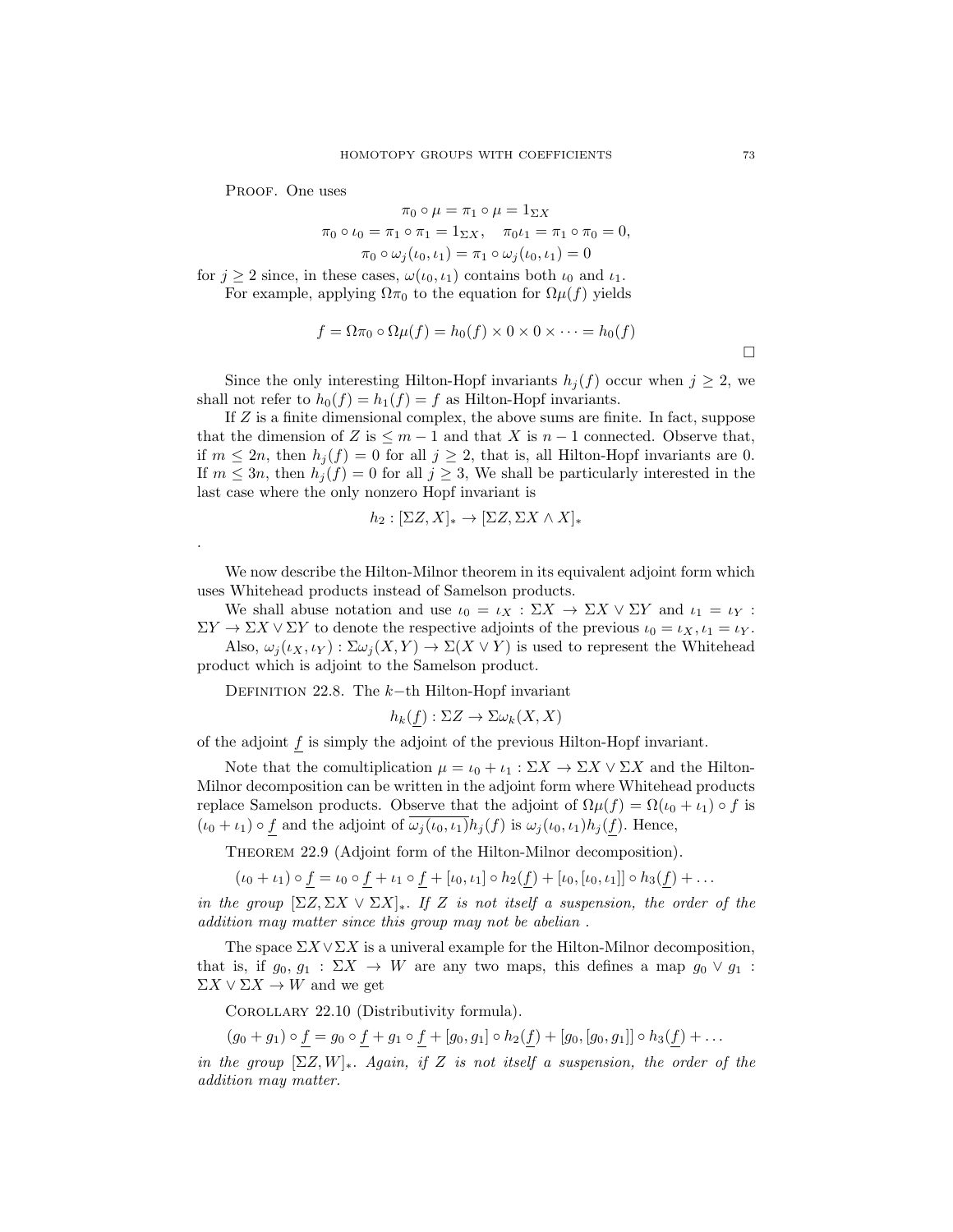The Hilton-Hopf invariants have two kinds of naturality

LEMMA 22.11. 1) (right linearity) If h,  $k_0$ ,  $k_1 : \Sigma T \to \Sigma Z$  are maps, then

$$
h_j(f \circ h) = h_j(f) \circ h
$$

$$
h_j(f \circ (k_0 + k_1)) = h_j(f) \circ k_0 + h_j(f) \circ k_1
$$

2) (left linearity with respect to suspensions) If

$$
f: \Sigma Z \to \Sigma X, \quad \Sigma \ell : \Sigma X \to \Sigma Y
$$

are maps, then

$$
h_j(\Sigma \ell \circ f) = (\Sigma \ell \wedge \cdots \wedge \Sigma \ell) \circ h_j(f).
$$

The second part of the above lemma is a consequence of the naturality of the Hilton-Milnor theorem for  $\Omega\Sigma(A \vee B)$  with respect to maps of A and B.

We now apply the above to the study of compositions  $(g_0 + g_1) \circ f$  where  $f, g_0, g_1 : P^3(Z/p^r Z) \to P^3(Z/p^r Z)$ . The distributivity formula is

$$
(g_0 + g_1) \circ f = g_0 \circ f + g_1 \circ f + [g_0, g_1] \circ h_2(f).
$$

The Hilton-Hopf invariants  $h_j(f)$  are zero for all  $j \geq 3$ .

Let  $\bar{p}$ :  $P^3(p^r) \rightarrow P^3(p^r)$  be the fake multiple of the identity and let p:  $P^3(p^r) \to P^3(p^r)$  be the actual multiple of the identity. Since both induce multiplication by p on integral cohomology, their difference  $\bar{p} - p = \alpha$  induces zero on cohomology. Therefore,  $\alpha$  factors as

$$
\alpha: P^3(p^r) \xrightarrow{q} S^3 \xrightarrow{\overline{\alpha}} S^2 \xrightarrow{\iota} P^3(p^r).
$$

We shall call such an  $\alpha$  a fake zero.

THEOREM 22.12. For all  $s \geq 1$ ,

$$
\overline{p}^s = (p + \alpha)^s = p^s + \alpha \circ (p^{s-1}(p^{s-1} + \dots + p + 1)).
$$

We need a sequence of lemmas:

LEMMA 22.13 (composition of fake zeros is zero). If  $\beta$  and  $\gamma$  are fake zeros, then  $\beta \circ \gamma = 0$ .

This is a consequence of the factorization of fake zeros,

$$
\beta \circ \gamma: P^3(Z/p^r Z) \to S^2 \xrightarrow{\iota} P^3(Z/p^r Z) \xrightarrow{q} S^3 \to P^3(Z/p^r Z).
$$

LEMMA 22.14. If  $\beta$  is a fake zero and f,  $g: P^3(Z/p^r Z) \to P^3(Z/p^r Z)$  are any maps, then  $[f, \beta] \circ h_2(g) = 0$ . Hence, we have the distributive law

$$
(f + \beta) \circ g = f \circ g + \beta \circ g.
$$

PROOF. Since the dimension of  $P^3(Z/p^rZ)$  is 3, the Hilton-Hopf invariant factors through the 3-skeleton as

$$
h_2(g) = (\iota \wedge \iota) \circ G : P^3(Z/p^r Z) \to \Sigma S^1 \wedge S^1 \to \Sigma P^2(Z/p^r Z) \wedge P^2(Z/p^r Z).
$$
  
For

Hence

$$
[f, \beta] \circ h_2(g) = [f, \beta] \circ (\iota \wedge \iota) \circ G = [f|_{S^2}, \beta|_{S^2}] \circ G = [f|_{S^2}, 0] \circ G = 0
$$
  
since the fake zero  $\beta$  restricts to zero on  $S^2$ .

The preceding two lemmas show that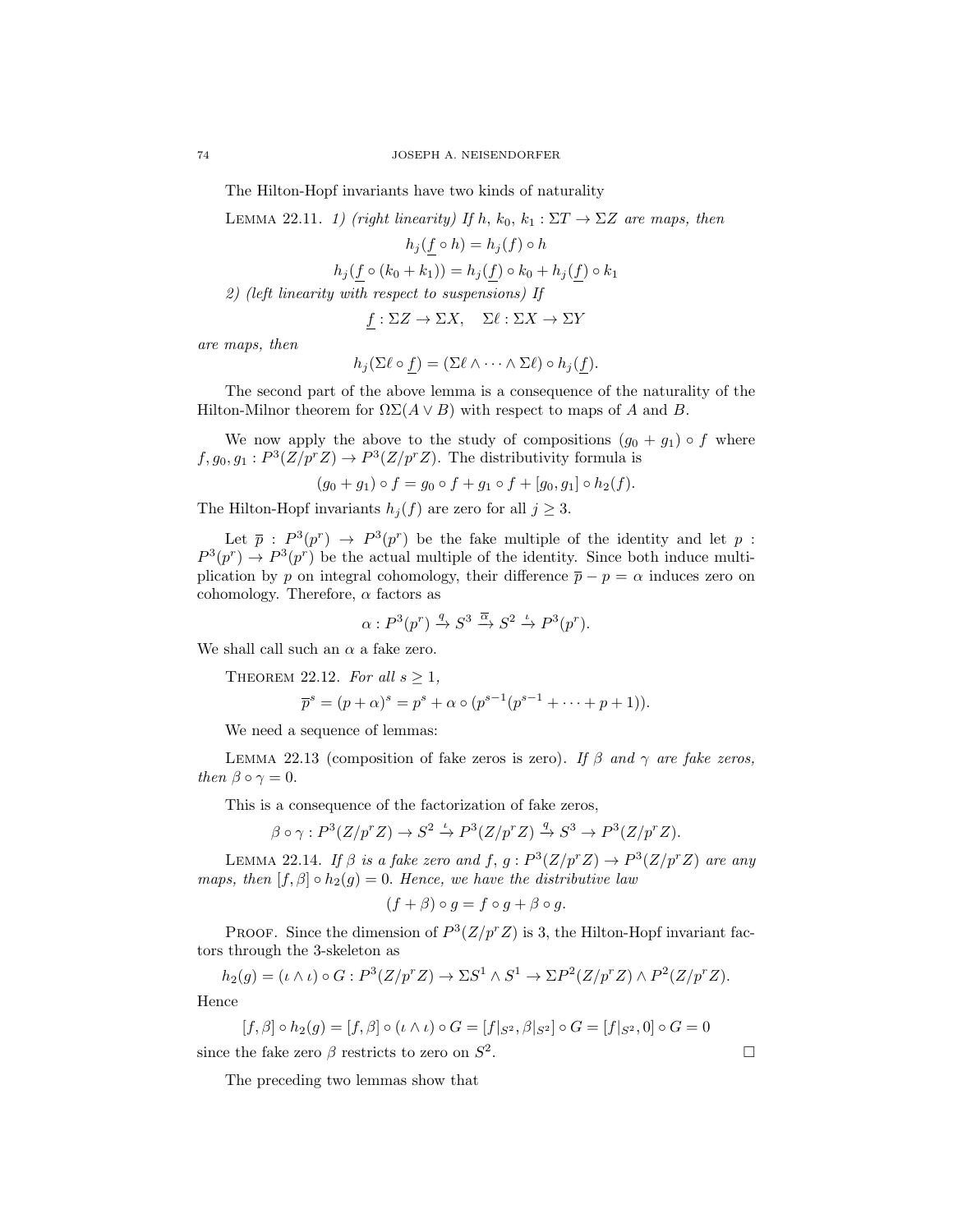LEMMA 22.15. For fake zeros  $\beta$  and  $\gamma$ ,

$$
(f+\beta)\circ\gamma=f\circ\gamma.
$$

Since the mod  $p^r$  Hopf invariant is an isomorphism on fake zeros, Lemma 11.3, that is,

$$
\mathcal{H}(k \circ \beta) = k^2 \mathcal{H}(\beta) = \mathcal{H}(\beta \circ k^2)
$$

implies

LEMMA 22.16. If  $\beta$  is a fake zero and k is an integer, then  $k \circ \beta = \beta \circ k^2$ .

COROLLARY 22.17. For all  $s \geq 1$ ,

$$
\overline{p}^s = (p+\alpha)^s = (1+\alpha \circ (p^{s-1} + p^{s-2} + \dots + p + 1)) \circ p^{s-1}.
$$

PROOF. If  $p$  is an odd prime, the 3-rd homotopy groups are all abelian. If  $p = 2$ , we can at least say that  $\overline{2} = 2 + \alpha$  is a central element in the group structure. In any case, for any positive integer  $k$ ,

$$
(p+\alpha) \circ k = (p+\alpha) + \cdots + (p+\alpha) =
$$
  
\n
$$
p + (p+\alpha) + \alpha + (p+\alpha) + \cdots + (p+\alpha) =
$$
  
\n
$$
p \circ 2 + \alpha \circ 2 + (p+\alpha) + \cdots + (p+\alpha) =
$$
  
\n
$$
p \circ 2 + (p+\alpha) + \alpha \circ 2 + (p+\alpha) + \cdots + (p+\alpha) =
$$
  
\n
$$
p \circ 3 + \alpha \circ 3 + (p+\alpha) + \cdots + (p+\alpha) =
$$
  
\n
$$
p \circ k + \alpha \circ k =
$$

The inductive step to prove the corollary is

$$
(p+\alpha) \circ (p^{s} + \alpha \circ (p^{s-1}(p^{s-1} + \cdots + p+1)) =
$$
  
\n
$$
(p+\alpha) \circ p^{s} + (p+\alpha) \circ \alpha \circ (p^{s-1}(p^{s-1} + \cdots + p+1)) =
$$
  
\n
$$
(p^{s} + \alpha \circ p^{s}) + p \circ \alpha p^{s-1}(p^{s-1} + \cdots + p+1) =
$$
  
\n
$$
(p^{s+1} + \alpha \circ p^{s}) + \alpha \circ p^{2}p^{s-1}(p^{s-1} + \cdots + p+1) =
$$
  
\n
$$
p^{s+1} + \alpha \circ p^{s}(p^{s} + \cdots + p+1)
$$

We claim that the elements  $\alpha$  are divisible by p, more precisely:

THEOREM 22.18. Let p be any prime and  $r \geq 2$ . For all  $j \geq 1$ , there exist fake zeros  $\delta_j: P^3(Z/p^rZ) \to P^3(Z/p^rZ)$  which induce zero in integral cohomology such that  $\alpha = \delta_1 \circ p$  and

$$
\overline{p}^j = p^j + \delta_j \circ p^j = (1 + \delta_j) \circ p^j.
$$

PROOF. We know that both powers  $p^r$  and  $\bar{p}^r$  are zero in  $\pi_3(P^3(Z; Z/p^r Z); Z/p^r Z)$ . Hence,  $0 = \alpha \circ p^{r-1}(p^{r-1} + \cdots + p+1)$ . Since  $(p^{r-1} + \cdots + p+1)$  is relatively prime to p and this is an equation in the cyclic group  $K^3(Z/p^rZ, Z/p^rZ) = Z/p^rZ$ , it follows that  $\alpha = \delta \circ p$  in this group.

For all  $j \geq 1$ ,

$$
\overline{p}^j = (p + \alpha)^j = p^j + \delta \circ p \circ (p^{j-1} + p^{j-2} + \dots + p + 1)) \circ p^{j-1} =
$$
  

$$
p^j + \delta \circ (p^{j-1} + p^{j-2} + \dots + p + 1) \circ p^j = p^j + \delta_j \circ p^j = (1 + \delta_j) \circ p^j.
$$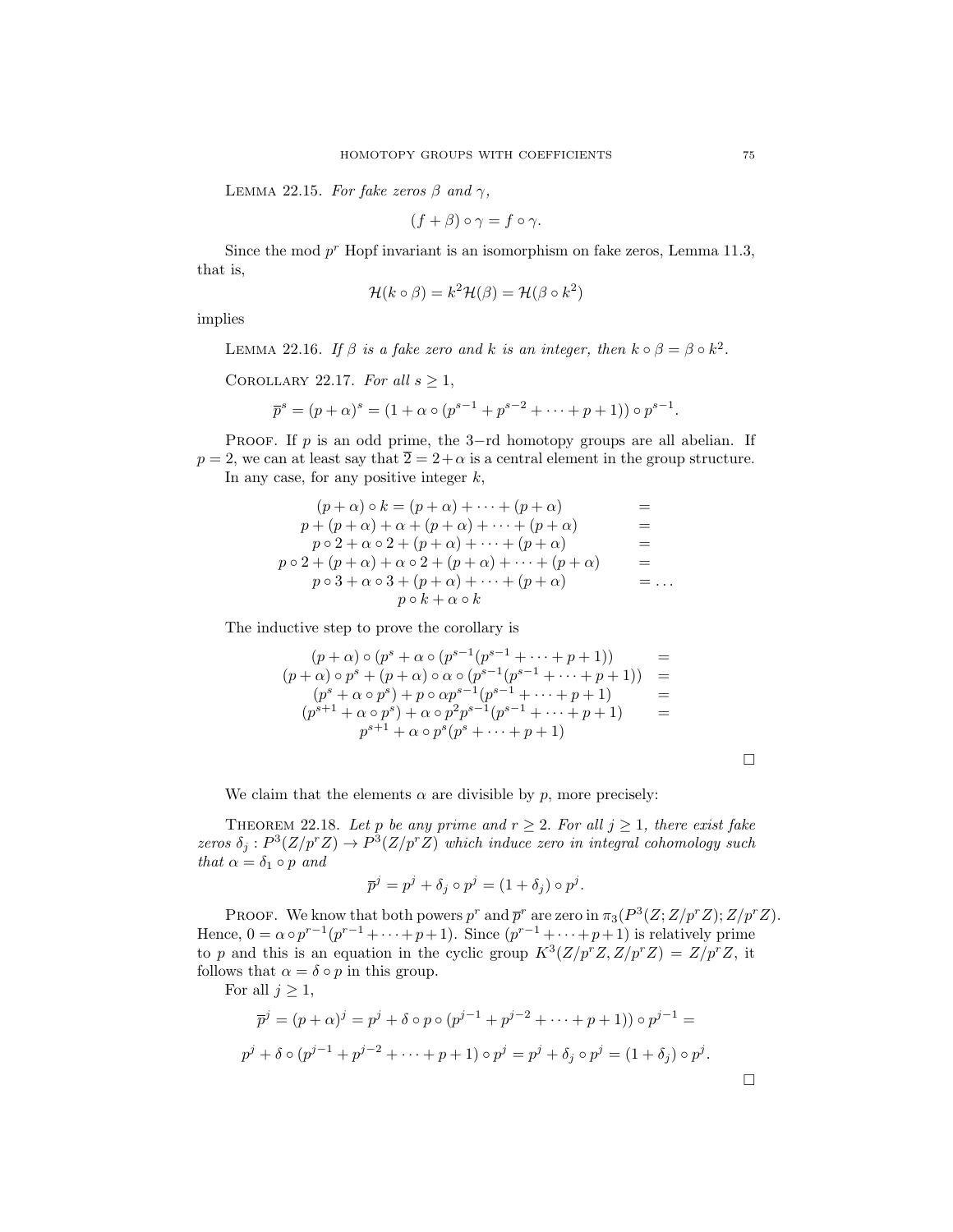#### 76 JOSEPH A. NEISENDORFER

#### 23. Cohomology of some cubic constructions

Let  $\pi$  be the cyclic group of order 3 with a generator  $\sigma$ . We let  $\pi$  act via  $\sigma(x \wedge y \wedge z) = y \wedge z \wedge x$  on the smash product  $X \wedge X \wedge X$ . Let  $\omega \in S^1$  be a primitive cube root of unity. Then  $\pi$  acts on the right of  $S^1$  by multiplication,  $\alpha * \sigma = \alpha \omega$ . Thus  $\pi$  acts on the left of the product  $W = S^1 \times (X \wedge X \wedge X, *)$  via  $\sigma * (\alpha, x \wedge y \wedge z) = (\alpha \omega^{-1}, y \wedge z \wedge x).$ 

Writing  $S^1 = [1, \omega] \cup [\omega, \omega^2] \cup [\omega^2, 1]$  gives fundamental domains for the group action on  $W$ , that is, we can write

$$
W = W_0 \cup W_1 \cup W_2, \quad W_i = [\omega^i, \omega^{i+1}] \times X \wedge X \wedge X, \quad i = 0, 1, 2.
$$

Thus each  $W_i$  is a fundamental domain for the  $\pi$  space W and the orbit space pair  $\Gamma_1(X) = W/\pi = S^1 \times_{\pi} (X \wedge X \wedge X \wedge X, *)$  can be written as the fundamental domain modulo an identification of the boundary.

$$
W/\pi = W_1/\sim, \quad (1, z) \sim (\omega, \sigma z).
$$

We define short filtrations of the orbit space pair by

$$
G_0 = \{1, \omega, \omega^2\} \times_{\pi} (X \wedge X \wedge X, *), \quad G_1 = \Gamma_1(X) = S^1 \times_{\pi} (X \wedge X \wedge X, *).
$$

With mod 3 coefficients, these filtration lead to a homology spectral sequence with

$$
E_0^1 = H_*(G_0) = H_*(\{1, \omega, \omega^2\} \times_\pi (X \wedge X \wedge X, *) ) = 1 \otimes H_*(X \wedge X \wedge X, *) ,
$$
  
\n
$$
E_1^1 = H_*(G_1, G_0) = H_*(S^1 \times_\pi (X \wedge X \wedge X*), \{1, \omega, \omega^2\} \times_\pi (X \wedge X \wedge X, *) ) =
$$
  
\n
$$
H_*([1, \omega] \times (X \wedge X \wedge X, *) , \{1, \omega\} \times (X \wedge X \wedge X, *) ) =
$$
  
\n
$$
e_1 \otimes H_*(X \wedge X \wedge X, *) ,
$$

with differential

$$
d1(1 \otimes x) = 0, \quad d1(e1 \otimes z) = 1 \otimes (\sigma z - z).
$$

Since the spectral sequence is confined to two lines,  $H_*(E^1, d^1) = E^2 = E^{\infty}$ . We can now compute the mod 3 homology and cohomology of the orbit space pair  $\Gamma_1(P^n(Z/3^rZ)) = S^1 \times_{\pi} (P^n(Z/3^rZ) \wedge P^n(Z/3^rZ) \wedge P^n(Z/3^rZ), *)$ . Recall that we have the following mod 3 homology

$$
H_*(P^n(Z/3^rZ))=<1,u_{n-1},v_n>=<1,u,v>.
$$

Let

$$
x = v \otimes u \otimes u, \sigma x = u \otimes u \otimes v, \sigma^2 x = (-1)^{n-1} u \otimes v \otimes u
$$

and

$$
y=u\otimes v\otimes v, \sigma y=v\otimes v\otimes u, \sigma^2 y=(-1)^n v\otimes u\otimes v.
$$

THEOREM 23.1.

$$
H_*(S^1 \times_{\pi} (P^n(Z/3^r Z) \wedge P^n(Z/3^r Z) \wedge P^n(Z/3^r Z),*)) = H_*(\Gamma_1(P^n(Z/3^r Z))
$$

has a basis

 $1\otimes u\otimes u\otimes u, 1\otimes v\otimes v\otimes v, 1\otimes x=1\otimes \sigma x=1\otimes \sigma^2 x, 1\otimes y=1\otimes \sigma y=1\otimes \sigma^2 y,$  $e_1 \otimes u \otimes u \otimes u, e_1 \otimes v \otimes v \otimes v, e_1 \otimes (1 + \sigma + \sigma^2)x, e_1 \otimes (1 + \sigma + \sigma^2)y.$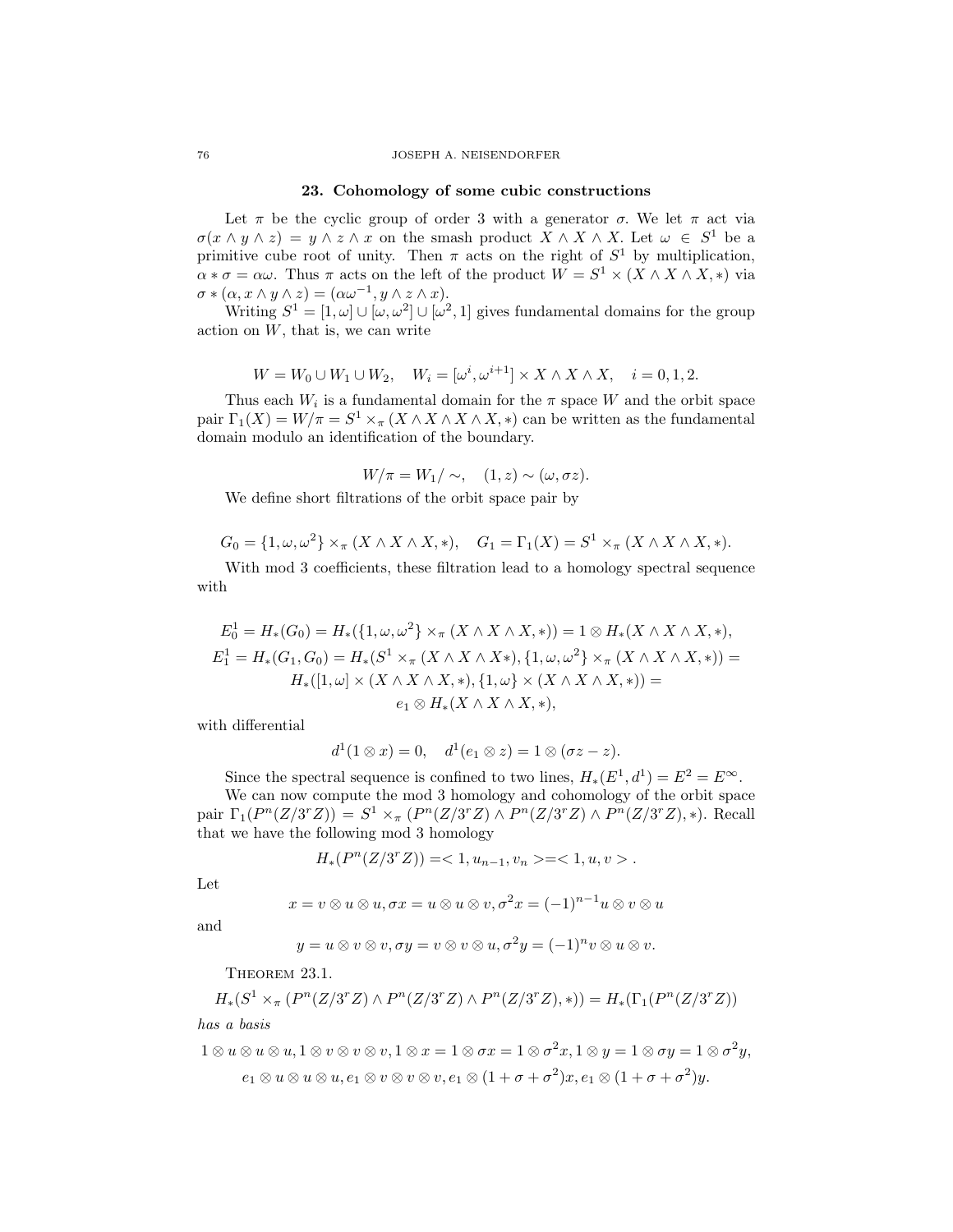PROOF. The short filtration of the orbit space gives a spectral sequence. with

$$
E_0^1 = 1 \otimes H_*(P^n(Z/3^r Z) \wedge P^n(Z/3^r Z) \wedge P^n(Z/3^r Z), *),
$$

$$
E_1^1 = e_1 \otimes H_*(P^n(Z/3^rZ) \wedge P^n(Z/3^rZ) \wedge P^n(Z/3^rZ), *)
$$

The first differential is  $d^1(1\otimes z) = 0$ ,  $d^1(e_1\otimes z) = 1\otimes (\sigma - 1)z$ . As a  $\pi$  module, there is a direct sum decomposition

$$
H_*(P^n(Z/3^rZ) \wedge P^n(Z/3^rZ) \wedge P^n(Z/3^rZ), *) = \otimes u \otimes u > \oplus  \oplus
$$

 $v \leq v \otimes u \otimes u, u \otimes u \otimes v, u \otimes v \otimes u > \oplus \leq u \otimes v \otimes v, v \otimes v \otimes u, v \otimes u \otimes v > 0$ 

Since  $\pi$  acts trivially on the first two summands and freely on the last two summands, it follows that  $E^2$  is given by the computation of the theorem. Since  $E^2 = E^{\infty}$ , the theorem follows.

We adopt the Milnor sign conventions for the actions of tensors. Thus

$$
\langle \alpha \otimes \beta \otimes \gamma, x \otimes y \otimes z \rangle = (-1)^{\beta x + \gamma x + \gamma y} \langle \alpha, x \rangle \langle \beta, y \rangle \langle \gamma, z \rangle.
$$

Permutations act via adjoints, if

$$
\sigma(x\otimes y\otimes z)=(-1)^{z(x+y)}z\otimes x\otimes y,
$$

then

$$
<(\alpha\otimes\beta\otimes\gamma)\sigma,x\otimes y\otimes z>=<\alpha\otimes\beta\otimes\gamma,\sigma(x\otimes y\otimes z)>
$$

so that

$$
(\alpha \otimes \beta \otimes \gamma)\sigma = \sigma^{-1}(\alpha \otimes \beta \otimes \gamma) = (-1)^{\alpha(\beta + \gamma)}\beta \otimes \gamma \otimes \alpha.
$$

A dual spectral sequence to the above give the following cohomology computation. Let  $H^*(P^n(Z/3^rZ),*) = \langle \mu_{n-1}, \nu_n \rangle, \quad a = \mu \otimes \mu \otimes \nu, b = \nu \otimes \nu \otimes \mu.$ 

THEOREM 23.2.

$$
H^*(S^1 \times_{\pi} (P^n(Z/3^r Z) \wedge P^n(Z/3^r Z) \wedge P^n(Z/3^r Z),*)) = H_*(\Gamma_1(P^n(Z/3^r Z))
$$

has a basis

$$
1 \otimes \mu \otimes \mu \otimes \mu, 1 \otimes \nu \otimes \nu \otimes \nu, 1 \otimes a(1 + \sigma + \sigma^2), 1 \otimes b(1 + \sigma + \sigma^2),
$$

 $w \otimes \mu \otimes \mu \otimes \mu$ ,  $w \otimes \nu \otimes \nu \otimes \nu$ ,  $w \otimes b = w \otimes b \sigma = w \otimes b \sigma^2$ 

where  $deg(w) = 1$ .

The proof is left as an exercise.

Let X be a pointed space and suppose  $\mu \in H^{n}(X)$  is a class in mod 3 cohomology. There is a functorial bundle pair

$$
\Gamma(X) = E\pi \times_{\pi} (X \wedge X \wedge X, *) \to B\pi
$$

with fibre pair  $(X \wedge X \wedge X, *)$ . This bundle pair leads to the definition of the Steenrod operations. First

THEOREM 23.3. There is a canonical class

$$
\xi(\mu) = 1 \otimes \mu \otimes \mu \otimes \mu \in H^{3n}(\Gamma(X))
$$

such that the restriction to any fibre pair  $(X \wedge X \wedge X, *)$  is  $\mu \otimes \mu \otimes \mu$ .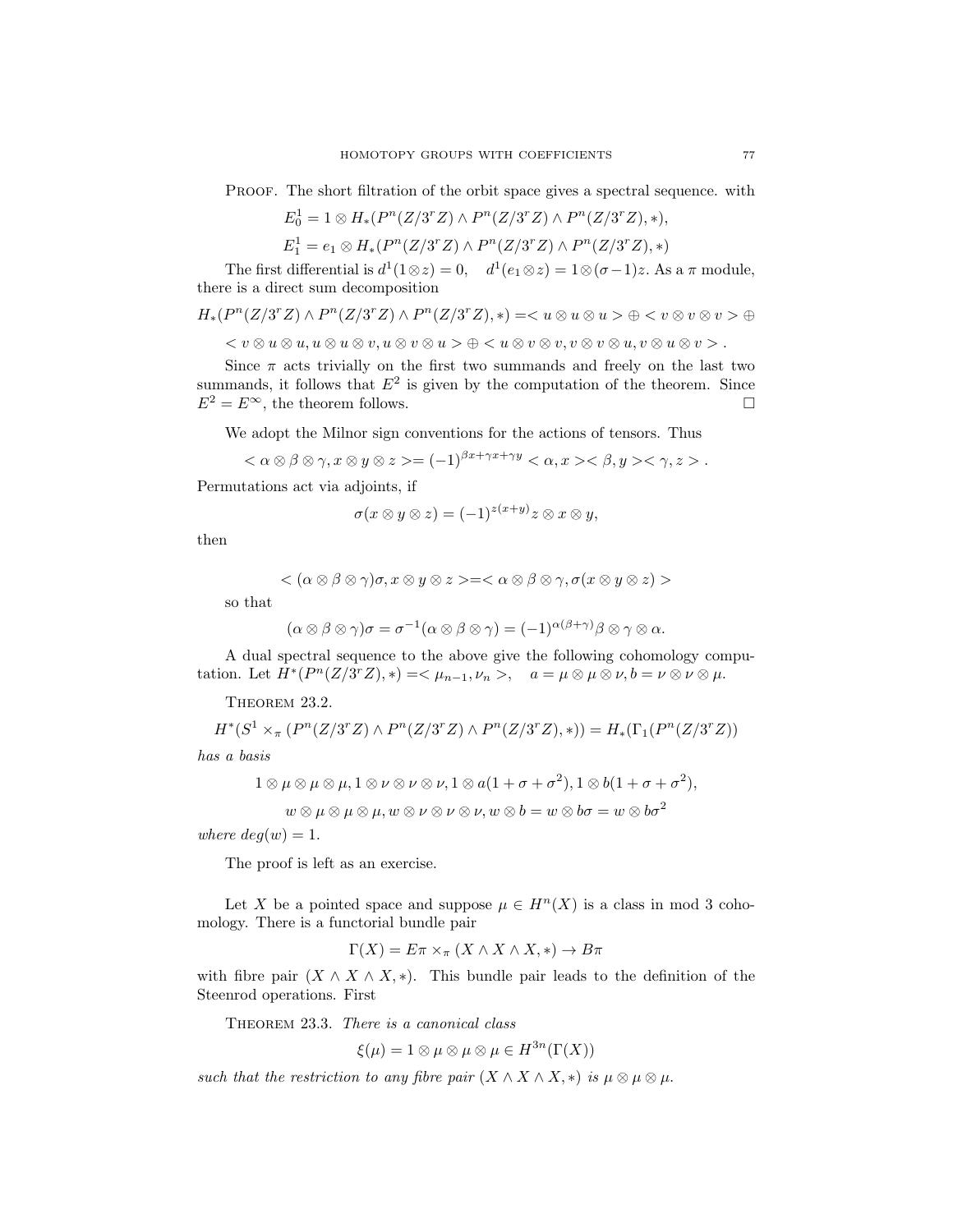PROOF. The mod 3 cohomology Serre spectral sequence has

$$
E_2^{p,q}=H^p(B\pi;H^q(X\wedge X\wedge X,*).
$$

This  $E_2$  term has local coefficients which reduce to the usual tensor product of base and fibre cohomology when the  $\pi$  action on the fibre cohomology is trivial.

Let  $X = K = K(\pi, n)$  and let  $\iota \in H^{n}(K(\pi, n))$  be the universal example for mod 3 cohomology, that is, there is a unique homotopy class  $f: X \to K$  such that  $f^* \iota = \mu$ . Since  $(K \wedge K \wedge K, *)$  is  $3n - 1$  connected with a  $\pi$  equivariant bottom cohomology class  $\iota \otimes \iota \otimes \iota$ , the class  $1 \otimes \iota \otimes \iota \otimes \iota \in E_2^{0,3n} = H^0(B\pi) \otimes H^{3n}(K \wedge K \wedge K, *)$ survives to a well defined class  $\xi(\iota) \in H^{3n}(\Gamma(K))$ .

Setting

$$
\xi(\mu) = f^*\xi(\iota)
$$

gives the result.  $\Box$ 

Recall the definition of the mod 3 Steenrod operations  $\mathcal{P}^i$  on a class  $\mu \in H^n(X)$ . The reduced diagonal  $\delta: X \to X \wedge X \wedge X$  is  $\pi$  equivariant and thus defines the equivariant diagonal

$$
\overline{\delta} = 1 \times_{\pi} \delta : B\pi \times (X, *) = E\pi \times_{\pi} (X, *) \to E\pi \times_{\pi} (X \wedge X \wedge X, *).
$$

The cohomology of the classifying space is

$$
H^*(B\pi) = E(w) \otimes P(\beta w), \quad deg(w) = 1, \quad deg(\beta w) = 2.
$$

We have

DEFINITION 23.4. The mod 3 Steenrod operations  $\mathcal{P}^i$  and their Bocksteins  $\beta \mathcal{P}^i$ are defined by

$$
\overline{\delta}^*\xi(\mu) = 1 \otimes D_0 + w \otimes D_1 + \beta w \otimes D_2 + w(\beta w) \otimes D_3 + (\beta w)^2 \otimes D_4 + \dots
$$

where  $D_j \in H^{3n-j}(X, *)$  and there are fixed nonzero scalars  $\epsilon_j$  such that

if  $j = 2(n - 2i)$ , then  $D_j = \epsilon_j \mathcal{P}^i \mu$ if  $j + 2(n - 2i) - 1$ , then  $D_j = \epsilon_j \beta \mathcal{P}^i \mu$ .

Otherwise,  $D_j = 0$  (For our purposes, the exact value of the fixed nonzero scalars  $\epsilon_i$  are unimportant.)

Thus the *i*-th mod 3 Steenrod operation  $\mathcal{P}^i\mu$  on a class  $\mu$  of degree *n* has degree  $n + 4i$ .

With mod 3 coefficients,  $H^*(S^{n-1}) = \langle 1, e \rangle$  with degree  $e = n-1$  and  $H * (P<sup>n</sup>(Z/3Z)) = < 1, \mu, \nu >$  with degree  $\mu = n-1$  and degree  $\nu = n$ . We compute the mod 3 cohomology of the pairs

$$
\Gamma(S^{n-1}) = E\pi \times_{\pi} (S^{n-1} \wedge S^{n-1} \wedge S^{n-1}, *)
$$

and

.

$$
P(P^n(Z/3Z)) = E\pi \times_{\pi} (P^n(Z/3Z) \wedge P^n(Z/3Z) \wedge P^n(Z/3Z), *).
$$

THEOREM  $23.5. a)$ 

 $\Gamma$ 

$$
H^*(\Gamma(S^{n-1})) = E(w) \otimes P(\beta w) \otimes e \otimes e \otimes e.
$$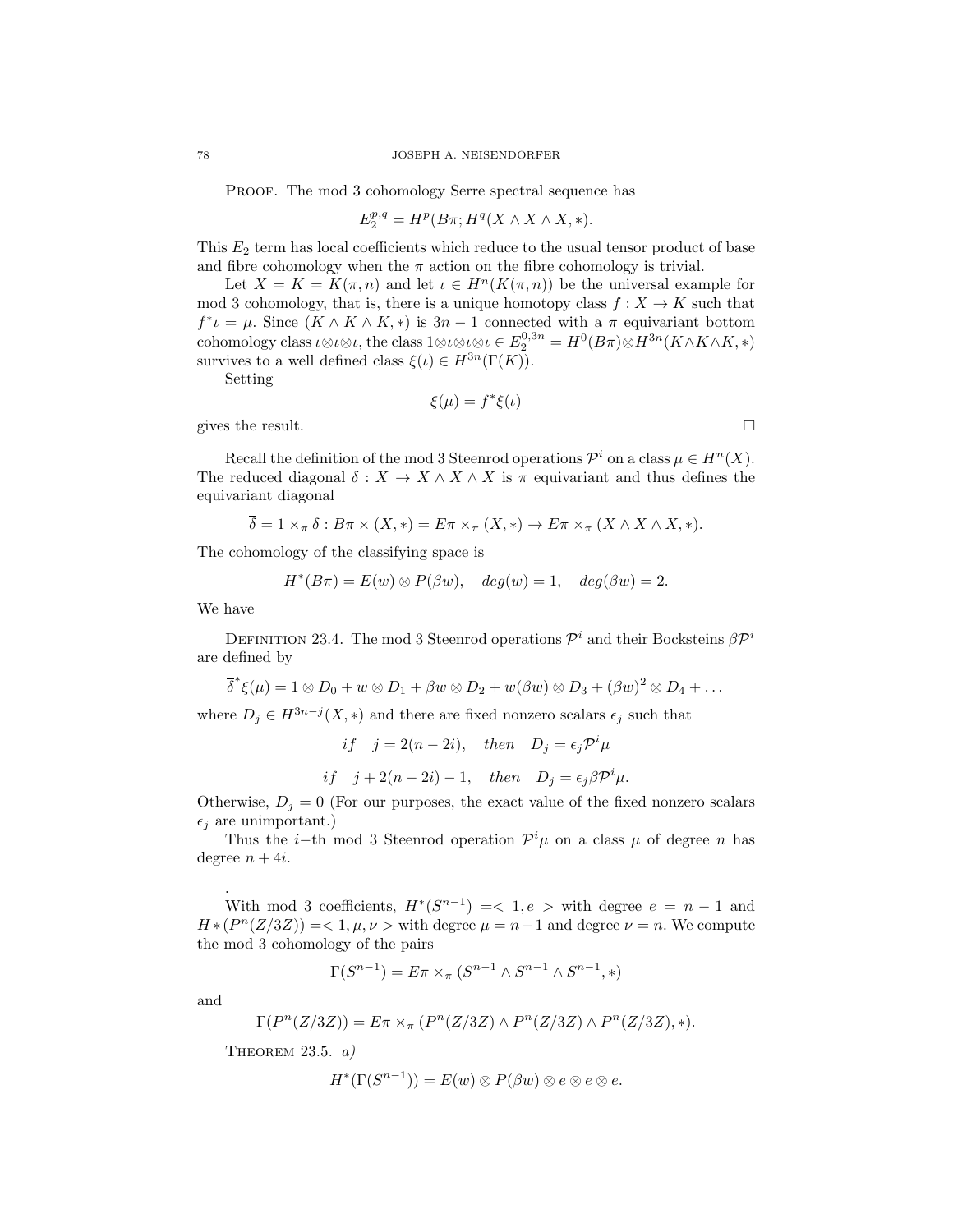b)

$$
H^*(\Gamma(P^n(Z/3Z))) = \begin{cases} E(w) \otimes P(\beta w) \otimes \mu \otimes \mu \otimes \mu \oplus \\ Z/3Z \otimes (1 + \sigma + \sigma^2)(\nu \otimes \mu \otimes \mu) \oplus \\ Z/3Z \otimes (1 + \sigma + \sigma^2)(\nu \otimes \nu \otimes \mu) \oplus \\ E(w) \otimes P(\beta w) \otimes \mu \otimes \mu \otimes \mu \end{cases}
$$

PROOF. a) Since  $H^*(S^{n-1} \wedge S^{n-1} \wedge S^{n-1}, *) = *e* \otimes *e* \otimes *e* > is a module$ with a trivial  $\pi$  action, the cohomology Serre spectral sequence of the fibration pair  $\Gamma(S^{n-1}) \to B\pi$  has

$$
E_2 = H^*(B\pi) \otimes e \otimes e \otimes e = E(w) \otimes P(\beta w) \otimes e \otimes e \otimes e.
$$

Since it is confined to one horizontal line  $E_2^{*,3n-3}$ , it collapses and  $E_2 = E_{\infty}$  with no extension problems.

b) The cohomology Serre spectral sequence of the fibration pair

$$
\Gamma(P^n(Z/3Z)) \to B\pi
$$

is a spectral sequence of modules over the cohomology of the base  $H^*(B\pi)$  and has  $E_2$  term given with twisted coefficients by

$$
E_2^{p,q} = H^p(B\pi; H^q(P^n(Z/3^rZ) \wedge P^n(Z/3^rZ) \wedge P^n(Z/3^rZ), *)
$$
  
=  $Ext^p(Z/3Z, H^q(P^n(Z/3^rZ) \wedge P^n(Z/3^rZ) \wedge P^n(Z/3^rZ), *)$ 

The resolution to compute

$$
H^*(B\pi : M) = Ext_{Z/3Z[\pi]}(Z/3Z, M), M = H^*(X \wedge X \wedge X, *)
$$

is

$$
Z/3Z[\pi] \xleftarrow{1-\sigma} Z/3Z[\pi] \xleftarrow{1+\sigma+\sigma^2} Z/3Z[\pi] \xleftarrow{1-\sigma} Z/3Z[\pi] \xleftarrow{1-\sigma} \dots
$$

We know the structure of  $H^*(P^n(Z/3^rZ) \wedge P^n(Z/3^rZ) \wedge P^n(Z/3^rZ), *)$  as a  $\pi$ module. It is a trivial  $\pi$  module in the dimensions  $3n-3$  and  $3n$  generated by the invariant elements  $\mu \otimes \mu \otimes \mu$  and  $\nu \otimes \nu \otimes \nu$ , respectively. And it is a free module in the dimensions  $3n-1$  and  $3n-2$  with generators  $\alpha = \nu \otimes \nu \otimes \mu$ ,  $\sigma \alpha$ ,  $\sigma^2 \alpha$  and  $\beta = \nu \otimes \mu \otimes \mu$ ,  $\sigma \beta$ ,  $\sigma^2 \beta$ , respectively.

Recall that group rings of finite groups over fields are Frobenius algebras and therefore self-injective [7]. Hence, the above free modules are injective. It follows that, when  $q = 3n - 1$  or  $q = 3n - 2$ ,

 $Ext^p(Z/3Z, H^q(P^n(Z/3^rZ) \wedge P^n(Z/3^rZ) \wedge P^n(Z/3^rZ),*))$  =  $Hom_{\pi}(Z/3Z, H^q(P^n(Z/3^rZ) \wedge P^n(Z/3^rZ) \wedge P^n(Z/3^rZ),*))$  =  $\int$ invariants of  $H^q(P^n(Z/3^rZ) \wedge P^n(Z/3^rZ) \wedge P^n(Z/3^rZ), p = 0$  $p \neq 0.$ 

Hence, the nonzero degrees are

$$
E_2^{p,q} = \begin{cases} E(w) \otimes P(\beta w) \otimes \mu \otimes \mu \otimes \mu & q = 3n - 3 \\ Z/3Z \otimes (1 + \sigma + \sigma^2)(\nu \otimes \mu \otimes \mu) & q = 3n - 2 \\ Z/3Z \otimes (1 + \sigma + \sigma^2)(\nu \otimes \nu \otimes \mu) & q = 3n - 1 \\ E(w) \otimes P(\beta w) \otimes \mu \otimes \mu \otimes \mu & q = 3n \end{cases}
$$

 $(E_2$  is a module over  $H^*(B\pi)$  with w and  $\beta w$  annihilating the middle two  $Z/3Z.$ 

The map  $S^{n-1} \to P^{n}(Z/3Z)$  induces a map from this spectral sequence in b) to the previous spectral sequence in a). It follows that nothing on the line  $q = 3n - 3$ can be hit by a differential.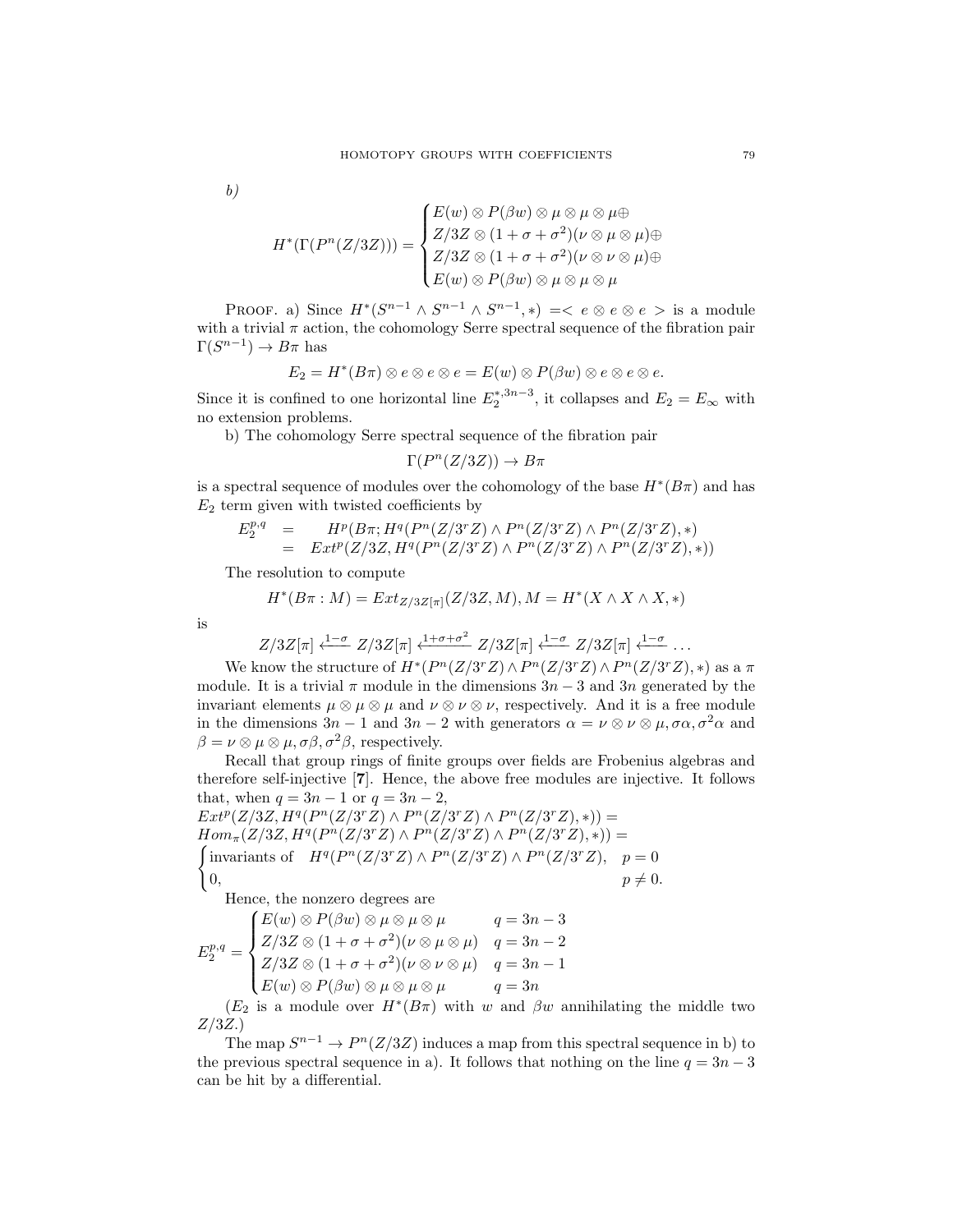Since the spectral sequence is a module over  $H^*(B\pi) = E(w) \otimes P(\beta w)$  with generators  $\mu \otimes \mu \otimes \mu$ ,  $(1 + \sigma + \sigma^2)(\nu \otimes \mu \otimes \mu)$ ,  $(1 + \sigma + \sigma^2)(\nu \otimes \nu \otimes \mu)$ ,  $\nu \otimes \nu \otimes \nu$ all on the line  $p = 0$ , it collapses at  $E^2 = E^{\infty}$ . There can be no extension problems and the result follows.

 $E\pi = S^{\infty}$  is filtered by the  $\pi$  equivariant subspaces

$$
S^1 \subset S^3 \subset S^5 \subset \dots.
$$

Hence, if M is a  $\pi$  module, the cohomology  $H^*(S^1/\pi; M)$  is computed via the resolution

$$
Z/3Z[\pi] \xleftarrow{1-\sigma} Z/3Z[\pi].
$$

We use the cohomology Serre spectral sequence to compute the cohomology of

$$
\Gamma_1(X) = S^1 \times_{\pi} (X \wedge X \wedge X, *)
$$

in the two cases  $X = S^{n-1}$  and  $X = P^{n}(Z/3^{r}Z)$ . We have  $E^{2} = H^{*}(S^{1}/\pi; H^{*}(X \wedge$  $X \wedge X$ , \*) with local coefficients and get:

THEOREM 23.6.  $a)$ 

$$
H^*(\Gamma_1(S^{n-1}))=<1, w>\otimes e\otimes e\otimes e.
$$

b)

$$
H^*(\Gamma_1(P^n(Z/3Z))) = \begin{cases} <1, w > \otimes \mu \otimes \mu \otimes \mu & \oplus \\ Z/3Z \otimes (1 + \sigma + \sigma^2)(\nu \otimes \mu \otimes \mu) & \oplus \\ w \otimes \nu \otimes \mu \otimes \mu & \oplus \\ Z/3Z \otimes (1 + \sigma + \sigma^2)(\nu \otimes \nu \otimes \mu) & \oplus \\ w \otimes \nu \otimes \mu \otimes \mu & \oplus \\ <1, w > \otimes \mu \otimes \mu \otimes \mu \end{cases}
$$

with  $(\nu \otimes \mu \otimes \mu) = \sigma(\nu \otimes \mu \otimes \mu) = \sigma^2(\nu \otimes \mu \otimes \mu)$  in line 3 above and  $(\nu \otimes \nu \otimes \mu) =$  $\sigma(\nu\otimes\mu\otimes\mu)=\sigma^2(\nu\otimes\mu\otimes\mu)$  in line 5 above.

REMARK 23.7. In cohomology, the map  $\Gamma_1(P^n(Z/3^rZ) \to \Gamma(P^n(Z/3^rZ))$  sends most of the generators to the identically named generators but it sends  $w \otimes \nu \otimes \mu \otimes \mu$ ,  $w \otimes \nu \otimes \nu \otimes \mu$  and anything involving  $\beta w$  to zero.

We now compute the mod 3 Steenrod operation  $\mathcal{P}^1(1 \otimes \mu \otimes \mu)$  in the mod 3 cohomologies of  $\Gamma(P^n(Z/3Z))$  and  $\Gamma_1(P^n(Z/3Z)).$ 

THEOREM 23.8. a) In  $H^*(\Gamma(P^n(Z/3Z)),$ 

$$
\mathcal{P}^{1}(1\otimes \mu \otimes \mu \otimes \mu) = aw \otimes \nu \otimes \nu \otimes \nu + b(\beta w)^{2} \otimes \mu \otimes \mu \otimes \mu.
$$

where  $a \neq 0$ .

b) In  $H^*(\Gamma_1(P^n(Z/3Z)),$ 

$$
\mathcal{P}^{1}(1\otimes\mu\otimes\mu\otimes\mu)=\pm w\otimes\nu\otimes\nu\otimes\nu.
$$

PROOF. Note that part a) immediately implies part b). By the definition of the mod 3 Steenrod operations the equivariant diagonal

 $\overline{\delta}: B\pi \times (P^n(Z/3Z), *) \to E\pi \times_{\pi} (P^n(Z/3Z) \wedge P^n(Z/3Z) \wedge P^n(Z/3Z), *)$ 

 $\Box$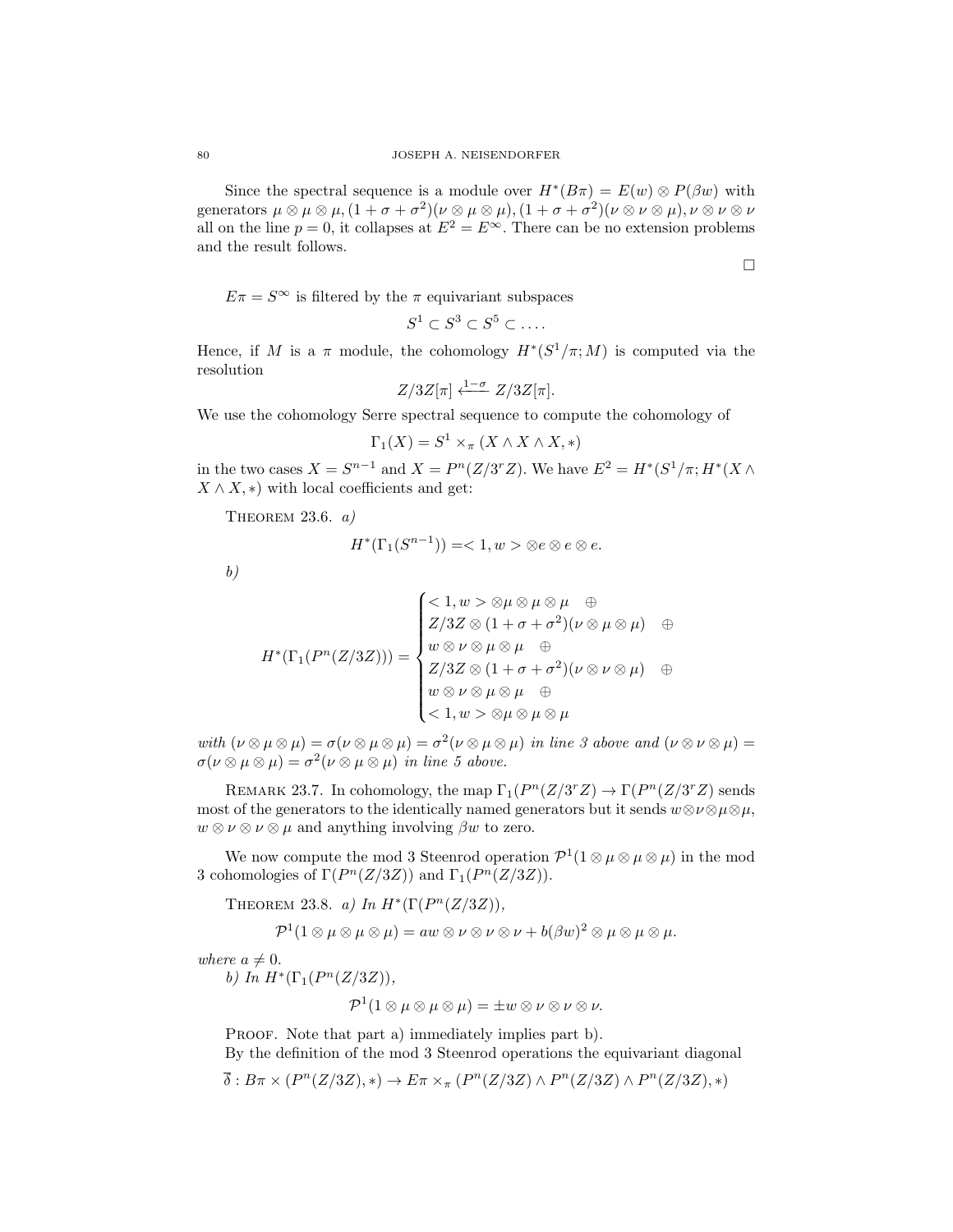induces the cohomology map

 $\overline{\delta}^* : 1 \otimes \mu \otimes \mu \otimes \mu = \xi(\mu) \mapsto \epsilon_{2n-2} (\beta w)^{n-1} \otimes \mu + \epsilon_{2n-3} w (\beta w)^{n-2} \otimes \nu.$ 

The naturality of the Steenrod operation  $\mathcal{P}^1$  and  $\mathcal{P}^1 w = 0$ ,  $\mathcal{P}^1(\beta w)^k = k(\beta w)^{k+2}$ gives

$$
\overline{\delta}^* : \mathcal{P}^1(1 \otimes \mu \otimes \mu \otimes \mu) \mapsto \epsilon_{2n-2}(n-1)(\beta w)^{n+1} \otimes \mu + \epsilon_{2n-3}(n-2)w(\beta w)^n \otimes \nu.
$$

Hence,  $\mathcal{P}^1(1 \otimes \mu \otimes \mu) \neq 0$  and the only possibility is that

$$
\mathcal{P}^{1}(1\otimes \mu \otimes \mu \otimes \mu) = aw \otimes \nu \otimes \nu \otimes \nu + b(\beta w)^{2} \otimes \mu \otimes \mu \otimes \mu.
$$

If  $a = 0$ , then the fact that  $\overline{\delta}^*$  is a map of  $H^*(B_{\pi})$  modules shows that

$$
\overline{\delta}^* : \mathcal{P}^1(1 \otimes \mu \otimes \mu \otimes \mu) \mapsto b\epsilon_{2n-2}(\beta w)^{n+1} \otimes \mu + b\epsilon_{2n-3}w(\beta w)^n \otimes \nu.
$$

Hence,  $\epsilon_{2n-2}(n-1) = b\epsilon_{2n-2}, \epsilon_{2n-3}(n-2) = b\epsilon_{2n-3}$  and  $b = n-1 = n-2$ which is impossible. Hence,  $a \neq 0$ .

 $\Box$ 

# 24. Nonassociativity in smashes of mod 3 Moore spaces

In this section we show that the wedge decomposition of the smash product of mod 3 Moore spaces is not associative. Hence, the Jacobi identity may not hold for mod 3 homotopy. Unfortunately, in the original published version of this paper, I made a mistake. I convinced myself that a modification of the same argument would show the nonassociativity of the smash product of mod 3<sup>r</sup> Moore spaces for  $r \geq 2$ . I falsely concluded that the Jacobi identity might also fail for homotopy modulo  $3<sup>r</sup>$  with  $r \geq 2$ . This would have been a very subtle point since it was known that the Jacobi identity was valid in the mod 3 homotopy Bockstein spectral sequence from the  $E^2$  term onwards. But Brayton Gray pointed out the associativity of wedge decomposition of mod 3<sup>r</sup> Moore spaces with  $r \geq 2$ . We include in the next section his argument showing this and thus that the Jacobi identity is indeed valid for homotopy groups with coefficients mod  $3^r$  with  $r \geq 2$ .

We begin by studying the failure of associativity for the decomposition of mod 3 Moore spaces. In other words, we prove the nonassociativity of the comultiplication map for a smash product of mod 3 Moore spaces. This is the Spanier-Whitehead dual of a fact discovered by Toda. [29] This argument appeared in this author's thesis [20] but was never published.

THEOREM 24.1. The maps

$$
\Delta_{n,m}: P^{n+m}(Z/3Z) \to P^n(Z/3Z) \wedge P^n(Z/3Z)
$$

are not associative, that is, for some values of  $n, m, q \geq 2$ , the diagrams

$$
P^{n+m+q}(Z/3Z) \longrightarrow \Delta_{n+m,q} P^{n}(Z/3Z) \wedge P^{m+q}(Z/3Z)
$$
  
\n
$$
\downarrow \Delta_{n+m,q} \qquad \qquad \downarrow 1 \wedge \Delta_{m,q}
$$
  
\n
$$
P^{n+m}(Z/3Z) \wedge P^{q}(Z/3Z) \longrightarrow P^{n}(Z/3Z) \wedge P^{m}(Z/3Z) \wedge P^{q}(Z/3Z)
$$

do not commute up to homotopy.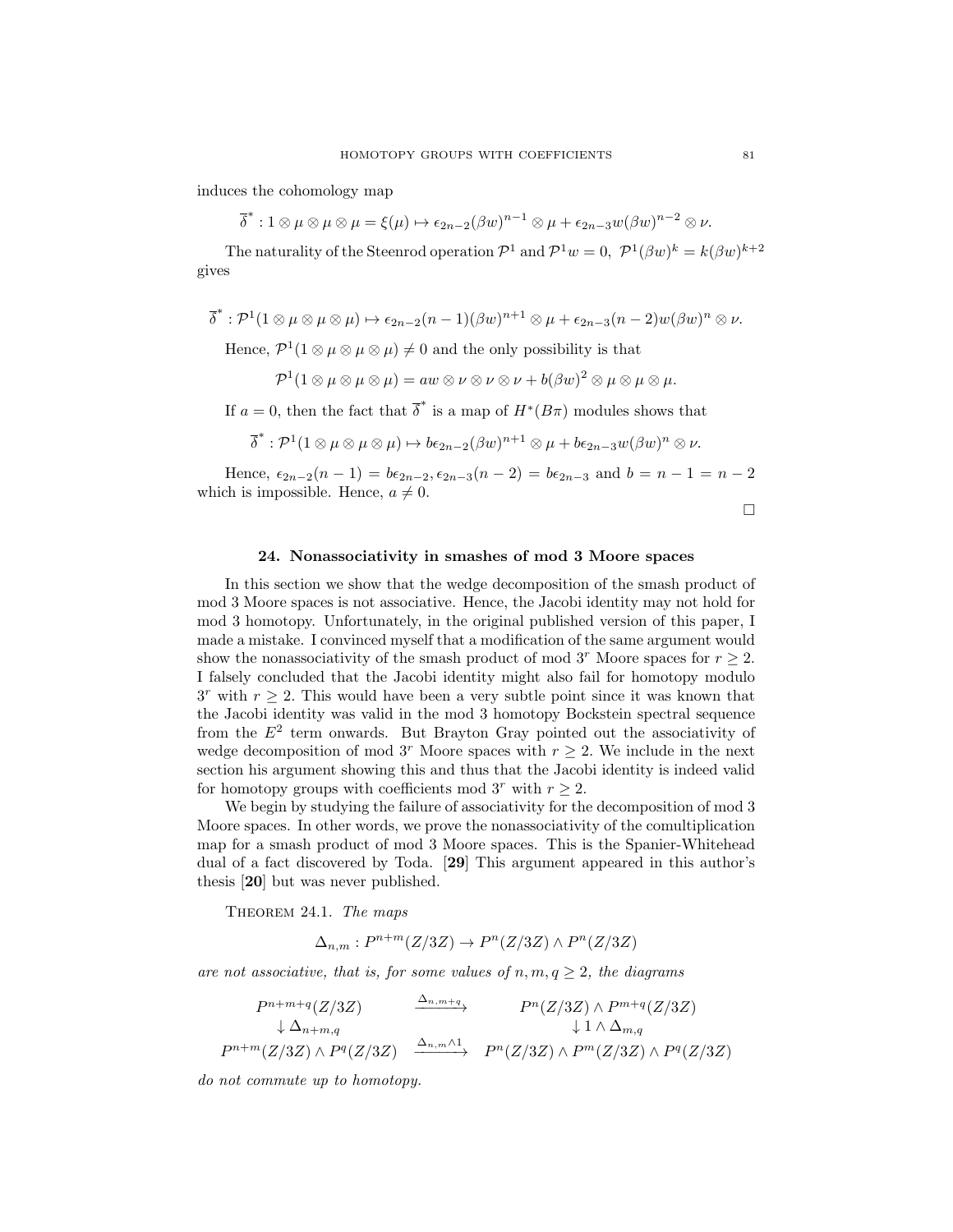It suffices to treat the case when  $n = m = q$ .

We reason by contradiction. Suppose that the above diagrams are all homotopy commutative. Since the comultiplication map is homotopy commutative, it would follow that, if  $\Delta = (1 \wedge \Delta_{n,n}) \circ \Delta_{n,2n}$ , then

$$
P^{3n}(Z/3Z) \stackrel{\Delta}{\rightarrow} P^n(Z/3Z) \wedge P^n(Z/3Z) \wedge P^n(Z/3Z)
$$
  
\n
$$
\downarrow 1 \qquad \qquad \downarrow \sigma
$$
  
\n
$$
P^{3n}(Z/3Z) \stackrel{\Delta}{\rightarrow} P^n(Z/3Z) \wedge P^n(Z/3Z) \wedge P^n(Z/3Z)
$$

would homotopy commute for any even permutation  $\sigma$ , for example, for the cyclic permutation  $\sigma(x \wedge y \wedge z) = z \wedge x \wedge y$ .

This follows from the homotopy commutative diagram

$$
P^{3n}(Z/3Z) \xrightarrow{\Delta} P^{n}(Z/3Z) \wedge P^{2n}(Z/3Z) \xrightarrow{1/\Delta} P^{n}(Z/3Z) \wedge P^{n}(Z/3Z) \wedge P^{n}(Z/3Z)
$$
  
\n
$$
\downarrow 1
$$
  
\n
$$
P^{3n}(Z/3Z) \xrightarrow{\Delta} P^{2n}(Z/3Z) \wedge P^{n}(Z/3Z) \xrightarrow{\Delta \wedge 1} P^{n}(Z/3Z) \wedge P^{n}(Z/3Z) \wedge P^{n}(Z/3Z)
$$
  
\n
$$
\downarrow 1
$$
  
\n
$$
P^{3n}(Z/3Z) \xrightarrow{\Delta} P^{n}(Z/3Z) \wedge P^{2n}(Z/3Z) \xrightarrow{1/\Delta} P^{n}(Z/3Z) \wedge P^{n}(Z/3Z) \wedge P^{n}(Z/3Z)
$$

(Note that the lower right hand square is actually strictly commutative.)

Let  $\Delta: P^{3n}(Z/3Z) \to P^{n}(Z/3Z) \wedge P^{n}(Z/3Z) \wedge P^{n}(Z/3Z)$  be any map which induces an isomorphism in the top dimension  $3n$  of mod 3 homology and therefore also in mod 3 cohomology. Suppose that  $\Delta$  is homotopy equivariant in the sense that  $\Delta$  is homotopic to the composition  $\sigma\Delta$  with the cyclic permutation  $\sigma$  where  $\sigma(x \wedge y \wedge z) = z \wedge x \wedge y$ . We shall show that this leads to a contradition. This gives

COROLLARY 24.2. The coproduct maps  $\Delta$  :  $P^{n+m}(Z/3Z) \rightarrow P^{n}(Z/3Z) \wedge$  $P<sup>m</sup>(Z/3Z)$  are not all associative. Hence, the Jacobi identity may fail for Samelson products in mod 3 homotopy.

We proceed to derive the contradiction by constructing a  $\pi$  equivariant map

$$
G:S^1\times (P^{3n}(Z/3Z),*)\to S^1\times (P^n(Z/3Z)\wedge P^n(Z/3Z)\wedge P^n(Z/3Z),*)
$$

where, if  $\omega$  is a primitive cube root of unity,  $\pi = 1, \sigma, \sigma^2 > \text{acts on } S^1 \times$  $(P^{3n}(Z/3Z),*)$  via  $\sigma(\alpha, x) = (\alpha \omega^{-1}, x)$  and acts on  $S^1 \times (P^n(Z/3Z) \wedge P^n(Z/3Z) \wedge P^n(Z/3Z))$  $P^{n}(Z/3Z),*)$  via  $\sigma(\alpha, x \wedge y \wedge z) = (\alpha \omega^{-1}, \sigma(x \wedge y \wedge z)).$ Write  $S^1 = [1, \omega] \cup [\omega, \omega^2] \cup [\omega^2, 1]$ . Suppose

 $F: [1, \omega] \times P^{3n}(Z/3Z) \rightarrow P^{n}(Z/3Z) \wedge P^{n}(Z/3Z) \wedge P^{n}(Z/3Z)$ 

is a homotopy with  $F(1, x) = \Delta(x)$  and  $F(\omega, x) = \sigma^{-1} \Delta(x)$ .

Extend  $F$  to an equivariant map

$$
F: S^1 \times P^{3n}(Z/3Z) \to P^n(Z/3Z) \wedge P^n(Z/3Z) \wedge P^n(Z/3Z)
$$

by requiring  $F(\alpha, x) = \sigma F(\alpha \sigma^{-1}, x)$ .

Now G is defined by  $G(\alpha, x) = (\alpha, F(\alpha, x)).$ 

THEOREM 24.3. The induced map on orbit spaces

$$
\overline{G}: S^1 \times_{\pi} (P^{3n}(Z/3Z), *) = S^1/\pi \times (P^{3n}(Z/3Z), *) \rightarrow
$$
  

$$
\Gamma_1(P^n(Z/3Z)) = S^1 \times_{\pi} (P^n(Z/3Z) \wedge P^n(Z/3Z) \wedge P^n(Z/3Z), *)
$$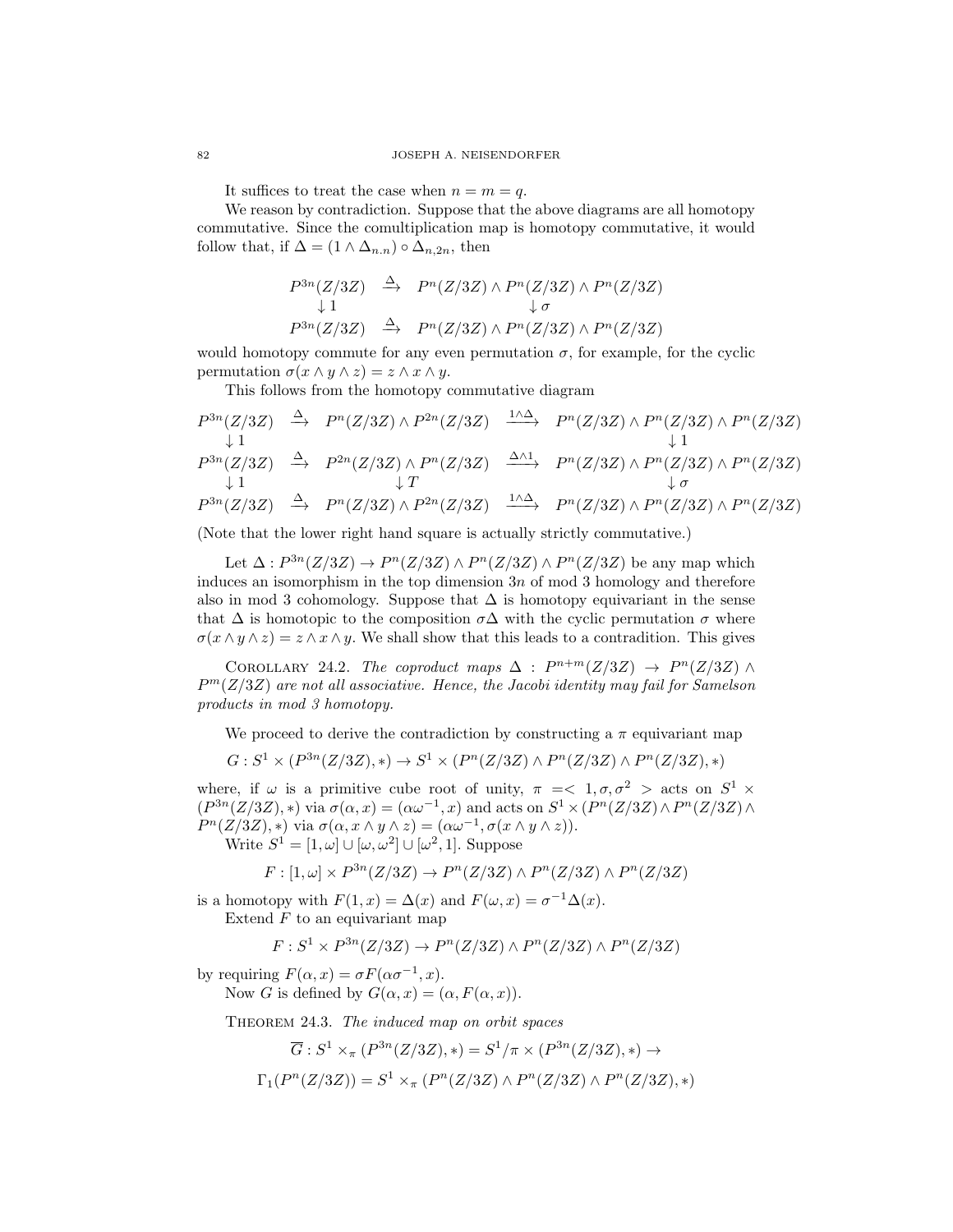induces an isomorphism in the top dimension  $3n + 1$  of mod 3 cohomology, that is,

$$
\overline{\Delta}^*(w \otimes \nu \otimes \nu \otimes \nu) = w \otimes \nu_{3n}
$$

PROOF. Since the action of  $\pi$  on  $P^{3n}(Z/3Z)$  is trivial, the Künneth theorem shows that  $H^*(S^1 \times_{\pi} (P^{3n}(Z/3Z), *) = <1, w > \otimes <\mu_{3n-1}, \nu_{3n}>$ .

The computation now follows from the fact that

$$
\overline{\Delta}: S^1 \times_{\pi} (P^{3n}(Z/3Z), *) \to \Gamma_1(P^n(Z/3Z))
$$

is a bundle map which covers the identity on the base spaces  $S^1 = S^1/\pi \rightarrow S^1/\pi$ and is  $F(\alpha, \cdot): P^{3n}(Z/3Z) \to P^{n}(Z/3Z) \wedge P^{n}(Z/3Z) \wedge P^{n}(Z/3Z)$  on the fibre over [a]. Of course, all  $F(\alpha, \cdot)$  are homotopic to  $\Delta$  and induce a cohomology isomorphism in dimension  $3n$ .

# 25. Associativity in smashes of 3 primary Moore spaces

Let  $\Delta$ :  $P^{n+m}(Z/3^rZ) \rightarrow P^n(Z/3^rZ) \wedge P^m(Z/3^rZ)$  be the coproduct. In this section we prove it is associative if  $r \geq 2$  and  $n, m \geq 3$ . That is, abbreviate  $P^{n}(Z/3^{r}Z) = P^{n}(3^{r})$  and consider the two maps

$$
(\Delta \wedge 1)\Delta : P^{n+m+q}(3^r) \to P^{n+m}(3^r) \wedge P^q(3^r) \to P^n(3^r) \wedge P^m(3^r) \wedge P^q(3^r)
$$
  

$$
(1 \wedge \Delta)\Delta : P^{n+m+q}(3^r) \to P^n(3^r) \wedge P^{m+q}(3^r) \to P^n(3^r) \wedge P^m(3^r) \wedge P^q(3^r).
$$

THEOREM 25.1. If  $m, n, q \geq 3$  and  $r \geq 2$  the above maps are homotopic.

PROOF. Recall the coreduction maps  $\bar{\rho}: P^{n}(3) \to P^{n}(3^{r})$  which are characterized by the commutativity of

$$
\begin{array}{ccccc} S^{n-1} & \stackrel{3}{\rightarrow} & S^{n-1} & \stackrel{\iota}{\rightarrow} & P^n(3) & \stackrel{q}{\rightarrow} & S^n \\ \downarrow = & & \downarrow 3^{r-1} & & \downarrow \overline{\rho} & & \downarrow = \\ S^{n-1} & \stackrel{3^r}{\rightarrow} & S^{n-1} & \stackrel{\iota}{\rightarrow} & P^n(3^r) & \stackrel{q}{\rightarrow} & S^n \end{array}
$$

Recall the diagrams

.

$$
P^{n+m}(3) \xrightarrow{\Delta} P^{n}(3) \wedge P^{m}(3)
$$
  

$$
\downarrow \overline{\rho} \qquad \downarrow \overline{\rho} \wedge \overline{\rho}
$$
  

$$
P^{n+m}(3^{r}) \xrightarrow{\Delta} P^{n}(3^{r}) \wedge P^{m}(3^{r})
$$

These diagrams are homotopy commutative modulo the addition of Whitehead products. Since  $m, n \geq 3$ , there can be no relavant Whitehead products and they are in fact homotopy commutative. Hence, if  $D = (\Delta \wedge 1)\Delta - (1 \wedge \Delta)\Delta$ , the diagram

$$
P^{n+m+q}(3) \xrightarrow{D} P^{n}(3) \wedge P^{m}(3) \wedge P^{q}(3)
$$
  
\n
$$
\downarrow \overline{\rho} \qquad \qquad \downarrow \overline{\rho} \wedge \overline{\rho} \wedge \overline{\rho}
$$
  
\n
$$
P^{n+m+q}(3^{r}) \xrightarrow{D} P^{n}(3^{r}) \wedge P^{m}(3^{r}) \wedge P^{q}(3^{r})
$$

is homotopy commutative.

Now suppose that

$$
F: P^{n+m+q}(3^s) \to P^n(3^r) \wedge P^m(3^r) \wedge P^q(3^r)
$$

is any map which induces zero in mod 3<sup>r</sup> cohomology. Recall that  $P^{n}(3^{r}) \wedge P^{m}(3^{r}) \wedge$  $P^q(3^r) \simeq P^{n+m+q}(3^r) \vee P^{n+m+q-1}(3^r) \vee P^{n+m+q-1}(3^r) \vee P^{n+m+q-2}(3^r).$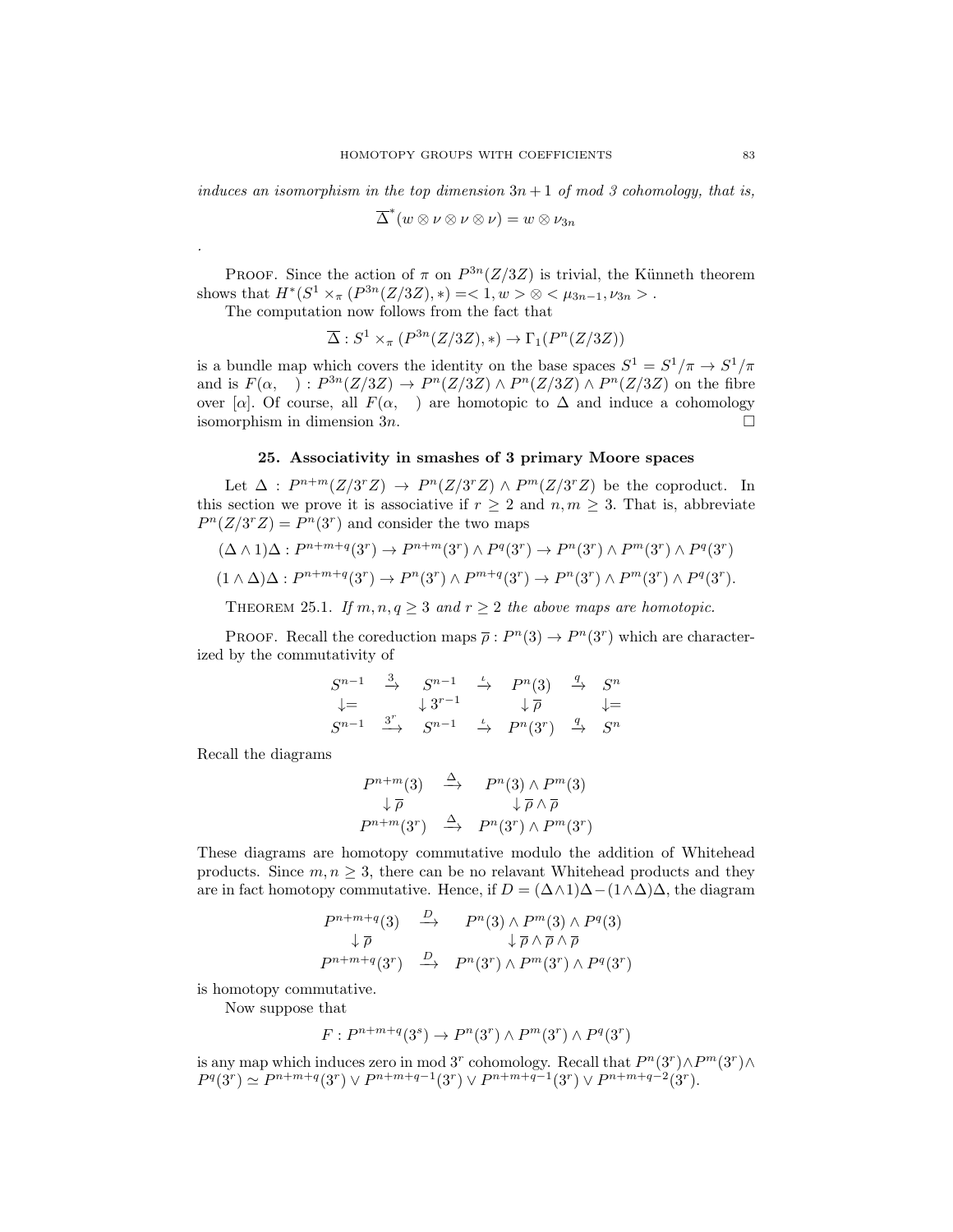LEMMA 25.2.  $a)$  F factors as

$$
P^{n+m+q}(3^s) \xrightarrow{\overline{F}} P^{n+m+q-2}(3^r) \xrightarrow{\iota} P^n(3^r) \wedge P^m(3^r) \wedge P^q(3^r)
$$

where  $\iota$  is the inclusion of the wedge summand.

b) Any such map  $\overline{F}$  factors as

$$
P^{n+m+q}(3^s) \xrightarrow{q} S^{n+m+q} \xrightarrow{\gamma} S^{n+m+q-3} \xrightarrow{\iota} P^{n+m+q-2}(3^r)
$$

where q is the pinch map and  $\iota$  is the inclusion of the bottom cell.

PROOF. a) The Hilton-Milnor theorem shows that the adjoint of  $F$  factors through

$$
\Omega P^{n+m+q}(3^r) \times \Omega P^{n+m+q-1}(3^r) \times \Omega P^{n+m+q-1}(3^r) \times \Omega P^{n+m+q-2}(3^r).
$$

The fact that  $F$  is zero in mod  $3<sup>r</sup>$  cohomology implies that  $F$  factors through  $P^{n+m+q-2}(3<sup>r</sup>)$  since F cannot map nontrivially to any of the other summands.

b) It is elementary that  $\overline{F}$  is null when composed with the pinch map q:  $P^{n+m+q-2}(3<sup>r</sup>) \to S^{n+m+q_2}$ . Hence, it factors through the fibre G of this map. But in the relevant range of dimensions, G is homotopy equivalent to the bottom cell  $S^{n+m+q-3} \subset P^{n+m+q-2}(3^r)$ . Hence,  $\overline{F}$  factors as

$$
P^{n+m+q}(3^s) \to S^{n+m+q-3} \xrightarrow{\iota} P^{n+m+q_2}(3^r).
$$

Since all maps  $S^{n+m+q-1} \to S^{n+m+q-3}$  are null at the prime 3, we get the required factorization through the pinch map.

 $\Box$ 

Use the above lemma to factor  $D: P^{n+m+q}(3) \to P^{n}(3) \wedge P^{m}(3) \wedge P^{q}(3)$  and consider the homotopy commutative diagram

$$
P^{n+m+q}(3) \stackrel{q}{\rightarrow} S^{n+m+q} \stackrel{\gamma}{\rightarrow} S^{n-1} \wedge S^{m-1} \wedge S^{q-1} \stackrel{\iota}{\rightarrow} P^n(3) \wedge P^m(3) \wedge P^q(3) \downarrow \bar{\rho} \wedge \bar{\rho} \wedge \bar{\rho} S^{n-1} \wedge S^{m-1} \wedge S^{q-1} \stackrel{\iota}{\rightarrow} P^n(3^r) \wedge P^m(3^r) \wedge P^q(3^r)
$$

No matter what the parity of  $n + m + q - 3$ , it follows that the compositions

$$
(\overline{\rho} \wedge \overline{\rho} \wedge \overline{\rho}) \cdot D = D \cdot \overline{\rho} : P^{n+m+q}(3) \to P^n(3^r) \wedge P^m(3^r) \wedge P^q(3^r)
$$

are null.

Since D factors through a wedge summand as

$$
P^{n+m+q}(3^r) \xrightarrow{\overline{D}} P^{n+m+q-2}(3^r) \subset P^n(3^r) \wedge P^m(3^r) \wedge P^q(3^r),
$$

it follows that the composition  $\overline{D}\cdot\overline{\rho}: P^{n+m+q}(3) \to P^{n+m+q}(3^r) \to P^{n+m+q-2}(3^r)$ is null and  $\overline{D}$  factors through the cofibre  $\overline{\eta}$ , that is,

$$
\overline{D} = E \cdot \overline{\eta} : P^{n+m+q}(3^r) \to P^{n+m+q}(3^{r-1}) \to P^{n+m+q-2}(3^r).
$$

Since  $\bar{\eta}$  is characterized by the commutative diagram

$$
\begin{array}{ccccccccc}\nS^{n-1} & \stackrel{3^r}{\longrightarrow} & S^{n-1} & \stackrel{\iota}{\rightarrow} & P^n(3^r) & \stackrel{q}{\rightarrow} & S^n \\
\downarrow 3 & & \downarrow = & & \downarrow \overline{\eta} & & \downarrow 3 \\
S^{n-1} & \stackrel{3^{r-1}}{\longrightarrow} & S^{n-1} & \stackrel{\iota}{\rightarrow} & P^n(3^{r-1}) & \stackrel{q}{\rightarrow} & S^n\n\end{array}
$$

and since E factors as

$$
P^{n+m+q}(3^{r-1}) \xrightarrow{q} S^{n+m+q} \xrightarrow{\gamma} S^{n+m+q-3} \xrightarrow{\iota} P^{n+m+q-2}(3^r)
$$

it follows that  $\overline{D} = E \cdot \overline{\eta} = \iota \cdot \gamma \cdot 3 \cdot q$  and D are null.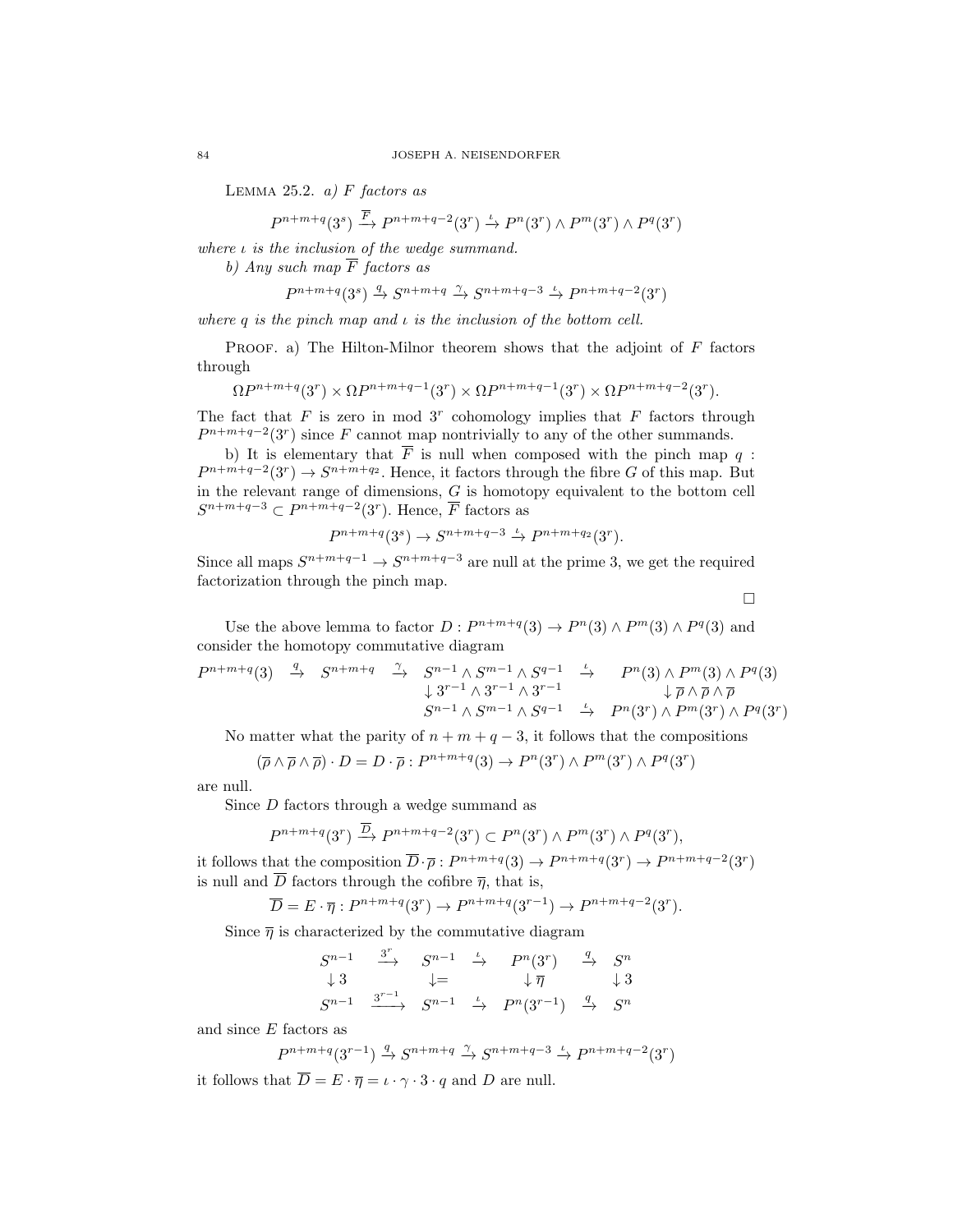THEOREM 25.3. If  $r \geq 2$  the Jacobi identity holds for Samelson products of classes of dimensions  $\geq 3$  in the mod 3<sup>r</sup> homotopy groups of a group-like space.

Since the reduction map  $\rho : \pi_*(G;Z/p^rZ) \to \pi_*(G;Z/pZ)$  induces a surjective morphism of Lie structures  $\pi_*(G;Z/p^rZ) \to E^r$  onto the mod p homotopy Bockstein spectral sequence of a group-like space  $G$ , this gives an alternate proof of

Corollary 25.4. In the mod 3 homotopy Bockstein spectral sequence of a group-like space, the Jacobi identity is valid from  $E<sup>2</sup>$  onwards for classes of dimen $sions > 3$ .

### References

- [1] W. Browder. Torsion in H-spaces. Ann. of Math., 74, 1961.
- [2] H. Cartan. Algebres d'Eilenberg-MacLane, Seminaire Henri Cartan 1954/55, exposes 2-11. Ecole Normal Supérieure, 1955.
- [3] H. Cartan and S. Eilenberg. Homological Algebra. Princeton University Press, 1956.
- [4] F. R. Cohen, J. C. Moore, and J. A. Neisendorfer. The double suspension and exponents of the homotopy groups of spheres. Ann. of Math., 110:549–565, 1979.
- [5] F. R. Cohen, J. C. Moore, and J. A. Neisendorfer. Torsion in homotopy groups. Ann. of Math., 109:121–168, 1979.
- [6] F. R. Cohen, J. C. Moore, and J. A. Neisendorfer. Exponents in homotopy theory. In W. Browder, editor, Algebraic Topology and Algebraic K-Theory, pages 3–34. Princeton University Press, 1987.
- [7] C. W. Curtis and I. Reiner. Representation Theory of Finite Groups and Associative Algebras. John Wiley, 1962.
- [8] A. Dold and R. Thom. Quasifaserungen und unendliche symmetriche produkte. Ann. of Math., 67:239–281, 1958.
- [9] B. I. Gray. Associativity in two-cell complexes. Contemp. Math., 258:185–196, 2000.
- [10] J. R. Harper. Secondary Cohomology Operations, Graduate Studies in Mathematics 49. Amer. Math. Soc., 2002.
- [11] H. Hopf. Uber die abbildungen von spharen niedriger dimensionen. Fund. Math., 25:427–440, 1935.
- [12] D. M. Kan and G. W. Whitehead. On the realizablity of singular cohomology groups. Proc. Amer. Math. Soc., 12:24–25, 1961.
- [13] T. Kobayashi. Homotopy groups with coefficients and a generalization of Dold-Thom's isomorphism theorem, I, II. Proc. Japan Acad., 38(9):660–667, 1962.
- [14] S. MacLane. Homology. Springer-Verlag, 1963.
- [15] W. Magnus, A. Karrass, , and D. Solitar. Combinatorial Group Theory. John Wiley, 1966.
- [16] W. Massey. Exact couples in algebraic topology I. Ann. of Math., 56:363–396, 1952.
- [17] W. Massey. Exact couples in algebraic topology II. Ann. of Math., 57:248–286, 1953.
- [18] J. C. Moore. Algebre homologique et homologie des espace classificants, Seminaire Henri Cartan 1959/60, expose 7. Ecole Normal Supérieure, 1960.
- [19] R. Mosher and M. Tangora. Cohomology Operations and Applications in Homotopy Theory. Harper and Row, 1968.
- [20] J. A. Neisendorfer. Homotopy theory modulo an odd prime. Princeton University thesis, 1972.
- [21] J. A. Neisendorfer. Primary homotopy theory, Memoirs A.M.S. 232. Amer. Math. Soc., 1980.
- [22] J. A. Neisendorfer. 3-primary exponents. Math. Proc. Camb. Phil. Soc., 90:63–83, 1981.
- [23] J. A. Neisendorfer. The exponent of a Moore space. In W. Browder, editor, Algebraic Topology and Algebraic K-Theory, pages 35–71. Princeton University Press, 1987.
- [24] J. A. Neisendorfer. Algebraic Methods in Unstable Homotopy Theory. Cambridge University Press, 2009.
- [25] F. P. Peterson. Generalized cohomotopy groups. Amer. Jour. Math., 78:259–281, 1956.

 $\Box$